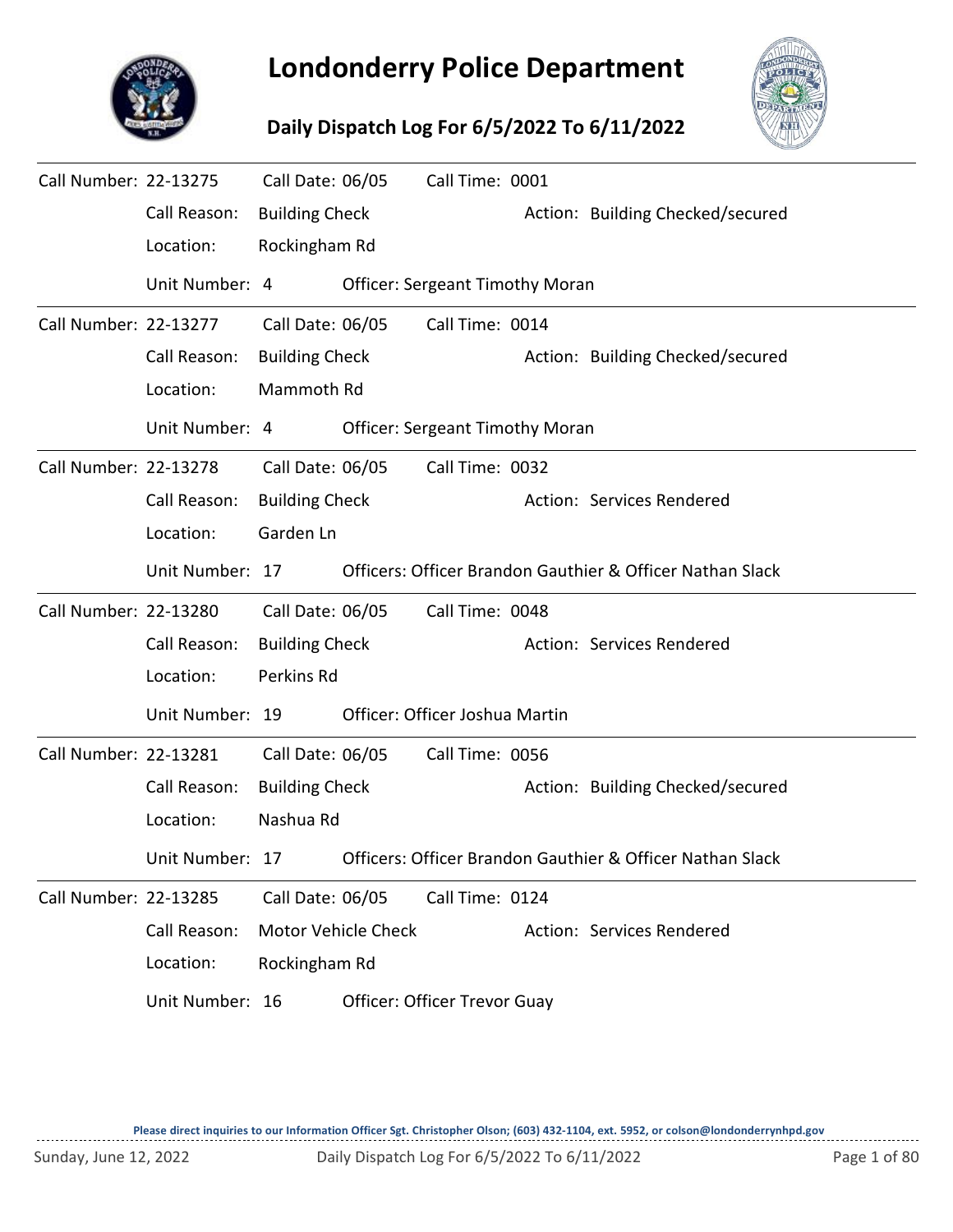| Call Number: 22-13286        |                 | Call Date: 06/05      |                             | Call Time: 0125                |                                                           |
|------------------------------|-----------------|-----------------------|-----------------------------|--------------------------------|-----------------------------------------------------------|
|                              | Call Reason:    | <b>Welfare Check</b>  |                             |                                | Action: Services Rendered                                 |
|                              | Location:       | Kendall Pond Rd       |                             |                                |                                                           |
|                              | Unit Number: 17 |                       |                             |                                | Officers: Officer Brandon Gauthier & Officer Nathan Slack |
|                              | Unit Number: 19 |                       |                             | Officer: Officer Joshua Martin |                                                           |
| Call Number: 22-13288        |                 | Call Date: 06/05      |                             | Call Time: 0202                |                                                           |
|                              | Call Reason:    | <b>Building Check</b> |                             |                                | Action: Services Rendered                                 |
|                              | Location:       | Rockingham Rd         |                             |                                |                                                           |
|                              | Unit Number: 17 |                       |                             |                                | Officers: Officer Brandon Gauthier & Officer Nathan Slack |
| Call Number: 22-13289        |                 | Call Date: 06/05      |                             | Call Time: 0209                |                                                           |
|                              | Call Reason:    | <b>Building Check</b> |                             |                                | Action: Services Rendered                                 |
|                              | Location:       | Symmes Dr             |                             |                                |                                                           |
|                              | Unit Number: 17 |                       |                             |                                | Officers: Officer Brandon Gauthier & Officer Nathan Slack |
| Call Number: 22-13291        |                 | Call Date: 06/05      |                             | Call Time: 0219                |                                                           |
|                              | Call Reason:    | <b>Building Check</b> |                             |                                | Action: Building Checked/secured                          |
|                              | Location:       | Mountain Home Rd      |                             |                                |                                                           |
|                              | Unit Number: 17 |                       |                             |                                | Officers: Officer Brandon Gauthier & Officer Nathan Slack |
| Call Number: 22-13292        |                 | Call Date: 06/05      |                             | Call Time: 0229                |                                                           |
|                              | Call Reason:    | Alarm, Business       |                             |                                | Action: Building Checked/secured                          |
|                              | Location:       | Nashua Rd             |                             |                                |                                                           |
|                              | Unit Number: 17 |                       |                             |                                | Officers: Officer Brandon Gauthier & Officer Nathan Slack |
|                              | Unit Number: 19 |                       |                             | Officer: Officer Joshua Martin |                                                           |
| <b>Call Number: 22-13294</b> |                 | Call Date: 06/05      |                             | Call Time: 0400                |                                                           |
|                              | Call Reason:    | Alarm, Residence      |                             |                                | Action: Services Rendered                                 |
|                              | Location:       | Hazelnut Ln           |                             |                                |                                                           |
|                              | Unit Number: 17 |                       |                             |                                | Officers: Officer Brandon Gauthier & Officer Nathan Slack |
|                              | Unit Number: 19 |                       |                             | Officer: Officer Joshua Martin |                                                           |
| <b>Call Number: 22-13295</b> |                 | Call Date: 06/05      |                             | Call Time: 0431                |                                                           |
|                              | Call Reason:    | Assist Derry Pd       |                             |                                | Action: Services Rendered                                 |
|                              | Location:       |                       | Nashua Rd @ Shell Food Mart |                                |                                                           |

**Please direct inquiries to our Information Officer Sgt. Christopher Olson; (603) 432-1104, ext. 5952, or colson@londonderrynhpd.gov**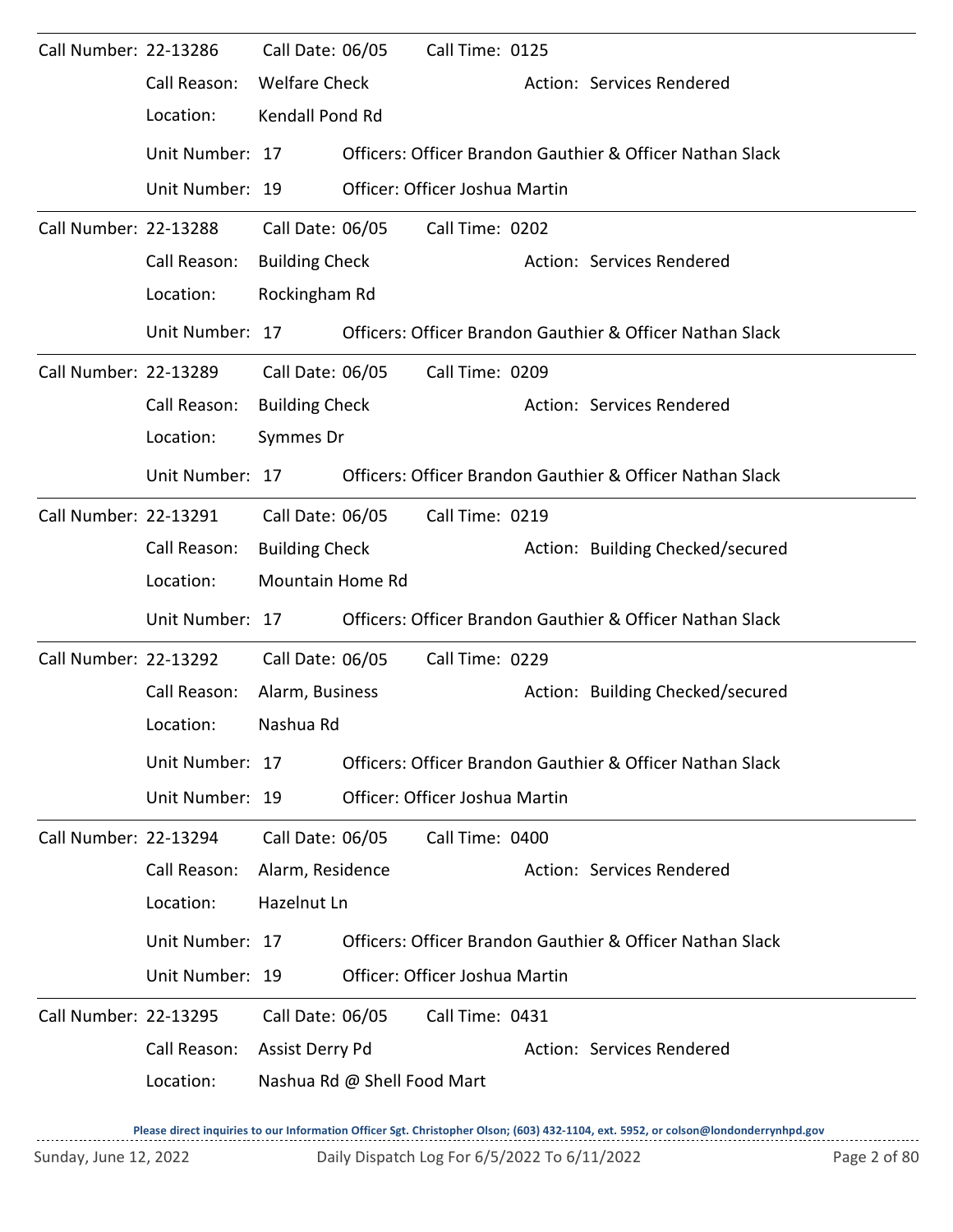|                       | Unit Number: 19 |                       |                        | Officer: Officer Joshua Martin          |                                  |
|-----------------------|-----------------|-----------------------|------------------------|-----------------------------------------|----------------------------------|
| Call Number: 22-13297 |                 | Call Date: 06/05      |                        | Call Time: 0725                         |                                  |
|                       | Call Reason:    | <b>Animal Control</b> |                        |                                         | Action: Services Rendered        |
|                       | Location:       | Macgregor Ct          |                        |                                         |                                  |
|                       | Unit Number: 13 |                       |                        | <b>Officer: Officer Paul Mueller</b>    |                                  |
| Call Number: 22-13298 |                 | Call Date: 06/05      |                        | Call Time: 0755                         |                                  |
|                       | Call Reason:    | Alarm, Residence      |                        |                                         | Action: False Alarm              |
|                       | Location:       | Lincoln Dr            |                        |                                         |                                  |
|                       | Unit Number: 13 |                       |                        | <b>Officer: Officer Paul Mueller</b>    |                                  |
|                       | Unit Number: 19 |                       |                        | <b>Officer: Officer Kenneth Morales</b> |                                  |
| Call Number: 22-13299 |                 | Call Date: 06/05      |                        | Call Time: 0811                         |                                  |
|                       | Call Reason:    | <b>Building Check</b> |                        |                                         | Action: Building Checked/secured |
|                       | Location:       | Rockingham Rd         |                        |                                         |                                  |
|                       | Unit Number: 4  |                       |                        | <b>Officer: Sergeant Randy Duguay</b>   |                                  |
| Call Number: 22-13303 |                 | Call Date: 06/05      |                        | Call Time: 0905                         |                                  |
|                       | Call Reason:    |                       | Radar Unit Deployment  |                                         | Action: Services Rendered        |
|                       | Location:       |                       | Mohawk Dr @ Horizon Dr |                                         |                                  |
|                       | Unit Number: 19 |                       |                        | <b>Officer: Officer Kenneth Morales</b> |                                  |
| Call Number: 22-13310 |                 | Call Date: 06/05      |                        | Call Time: 1045                         |                                  |
|                       | Call Reason:    |                       | Motor Vehicle Accident |                                         | Action: Services Rendered        |
|                       | Location:       |                       | Auburn Rd @ Pinyon Pl  |                                         |                                  |
|                       | Unit Number: 13 |                       |                        | <b>Officer: Officer Paul Mueller</b>    |                                  |
|                       | Unit Number: 21 |                       |                        | Officer: Officer George Mottram         |                                  |
| Call Number: 22-13311 |                 | Call Date: 06/05      |                        | Call Time: 1051                         |                                  |
|                       | Call Reason:    | Assist Citizen        |                        |                                         | Action: Services Rendered        |
|                       | Location:       | Chase Rd              |                        |                                         |                                  |
|                       | Unit Number: 19 |                       |                        | <b>Officer: Officer Kenneth Morales</b> |                                  |
|                       | Unit Number: 4  |                       |                        | <b>Officer: Sergeant Randy Duguay</b>   |                                  |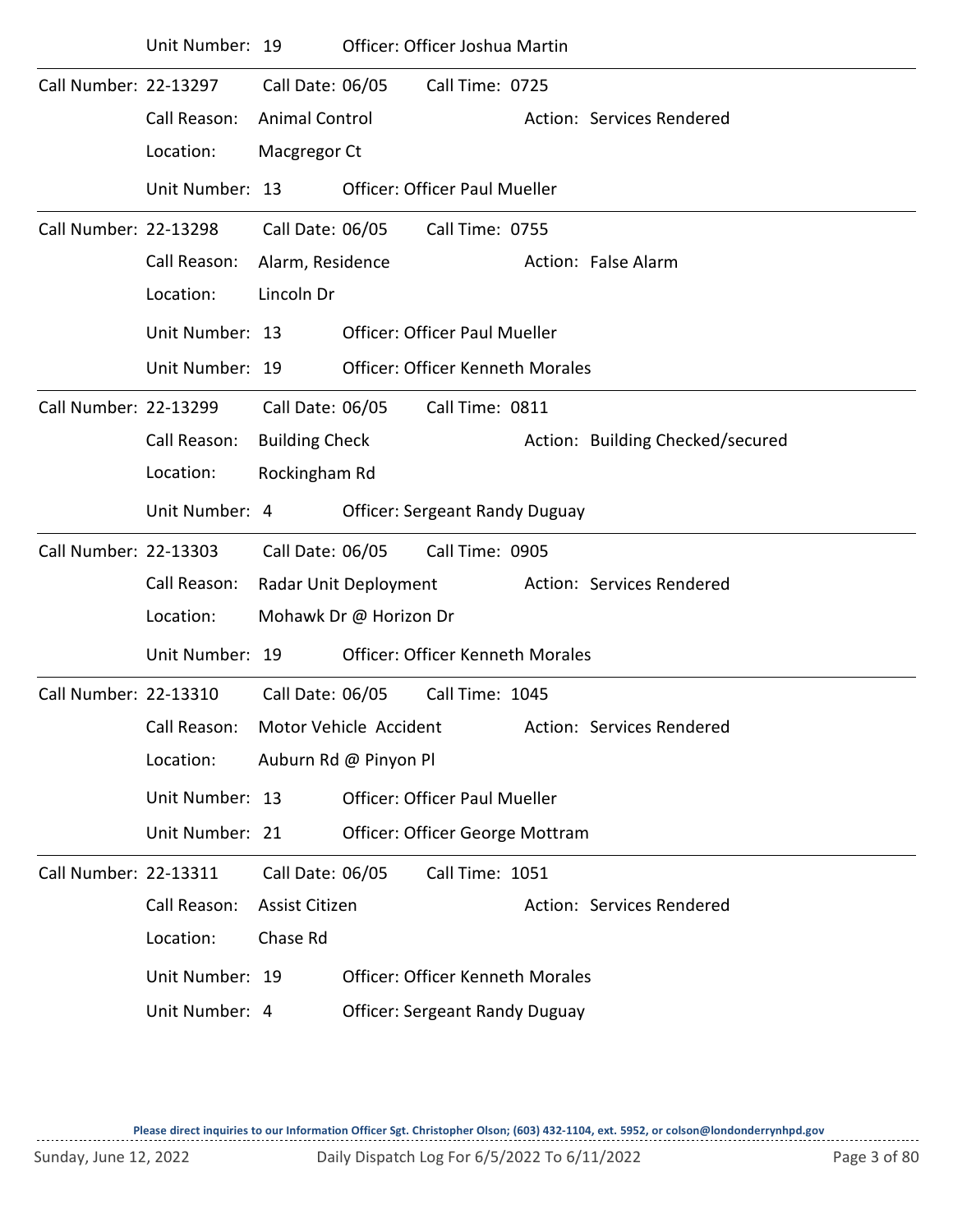| Call Number: 22-13312 |                 | Call Date: 06/05        |                         | Call Time: 1123                         |                                  |
|-----------------------|-----------------|-------------------------|-------------------------|-----------------------------------------|----------------------------------|
|                       | Call Reason:    | <b>Building Check</b>   |                         |                                         | Action: Building Checked/secured |
|                       | Location:       | <b>Mountain Home Rd</b> |                         |                                         |                                  |
|                       | Unit Number: 13 |                         |                         | <b>Officer: Officer Paul Mueller</b>    |                                  |
| Call Number: 22-13313 |                 | Call Date: 06/05        |                         | Call Time: 1126                         |                                  |
|                       | Call Reason:    | Follow-up               |                         |                                         | Action: Services Rendered        |
|                       | Location:       | Auburn Rd               |                         |                                         |                                  |
|                       | Unit Number: 21 |                         |                         | Officer: Officer George Mottram         |                                  |
| Call Number: 22-13314 |                 | Call Date: 06/05        |                         | Call Time: 1145                         |                                  |
|                       | Call Reason:    | Abandoned 911           |                         |                                         | Action: Investigated             |
|                       | Location:       | Hall Rd                 |                         |                                         |                                  |
|                       | Unit Number: 13 |                         |                         | <b>Officer: Officer Paul Mueller</b>    |                                  |
|                       | Unit Number: 21 |                         |                         | Officer: Officer George Mottram         |                                  |
| Call Number: 22-13315 |                 | Call Date: 06/05        |                         | Call Time: 1203                         |                                  |
|                       | Call Reason:    |                         | Motor Vehicle Complaint |                                         | Action: Could Not Locate         |
|                       | Location:       |                         | Nashua Rd @ Mammoth Rd  |                                         |                                  |
|                       | Unit Number: 19 |                         |                         | <b>Officer: Officer Kenneth Morales</b> |                                  |
| Call Number: 22-13317 |                 | Call Date: 06/05        |                         | Call Time: 1249                         |                                  |
|                       | Call Reason:    | <b>Building Check</b>   |                         |                                         | Action: Building Checked/secured |
|                       | Location:       |                         |                         |                                         |                                  |
|                       | Unit Number: 4  |                         |                         | <b>Officer: Sergeant Randy Duguay</b>   |                                  |
| Call Number: 22-13318 |                 | Call Date: 06/05        |                         | Call Time: 1252                         |                                  |
|                       | Call Reason:    |                         | Serve Summons/subpoena  |                                         | Action: Not Served               |
|                       | Location:       | High Range Rd           |                         |                                         |                                  |
|                       | Unit Number: 21 |                         |                         | Officer: Officer George Mottram         |                                  |
|                       | Unit Number: 21 |                         |                         | Officer: Officer George Mottram         |                                  |
| Call Number: 22-13320 |                 | Call Date: 06/05        |                         | Call Time: 1325                         |                                  |
|                       | Call Reason:    | Complaint               |                         |                                         | Action: Investigated             |
|                       | Location:       |                         |                         | Michels Wy @ Nh Liquor Store #74        |                                  |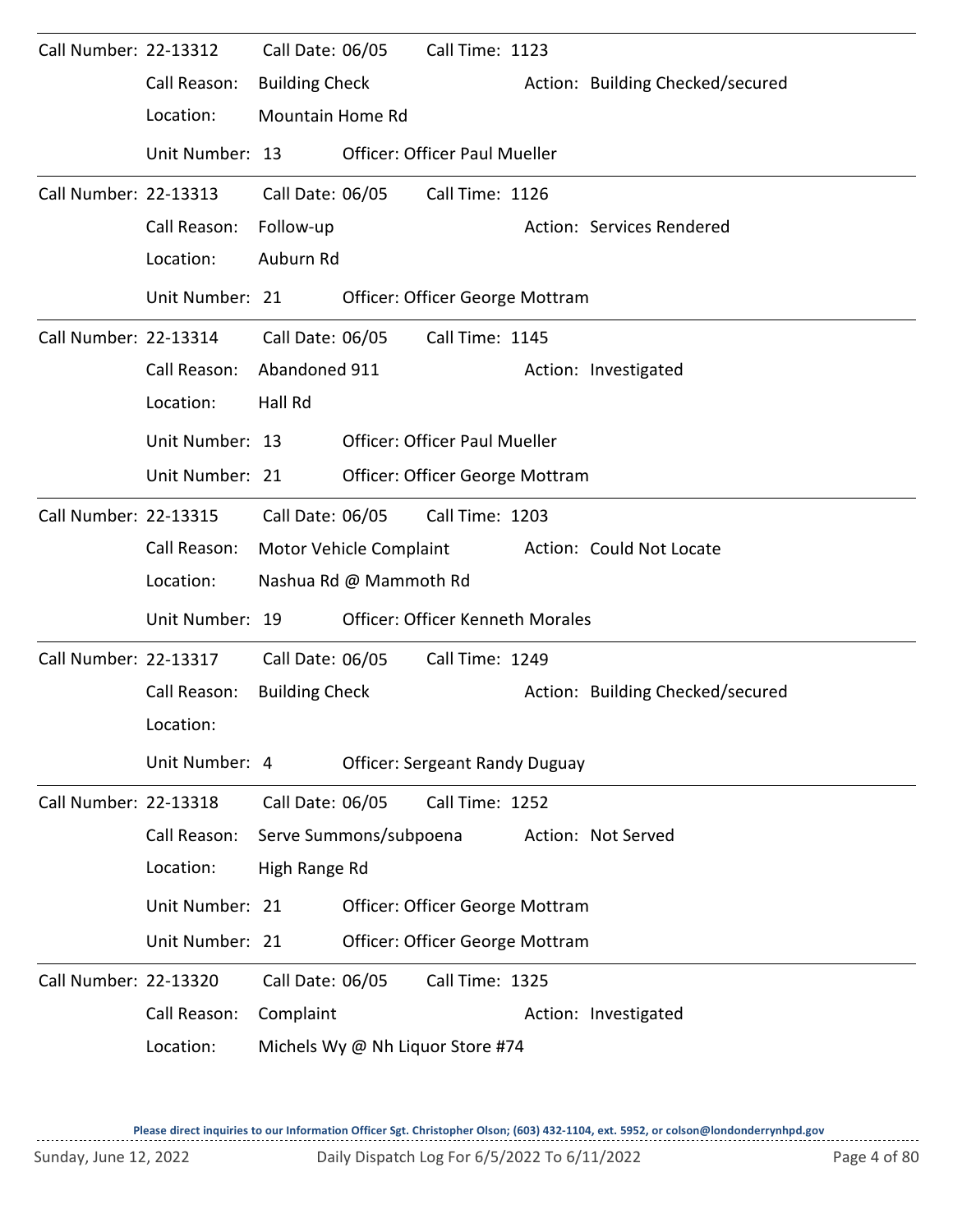|                       | Unit Number: 13                     |                              | <b>Officer: Officer Paul Mueller</b>    |  |                                  |
|-----------------------|-------------------------------------|------------------------------|-----------------------------------------|--|----------------------------------|
|                       | Unit Number: 19                     |                              | <b>Officer: Officer Kenneth Morales</b> |  |                                  |
| Call Number: 22-13321 |                                     | Call Date: 06/05             | Call Time: 1344                         |  |                                  |
|                       | Call Reason:                        | Assist Citizen               |                                         |  | Action: Services Rendered        |
|                       | Location:                           | Nashua Rd @ Mammoth Rd       |                                         |  |                                  |
|                       | Unit Number: 13                     |                              | <b>Officer: Officer Paul Mueller</b>    |  |                                  |
|                       | Unit Number: 19                     |                              | <b>Officer: Officer Kenneth Morales</b> |  |                                  |
| Call Number: 22-13322 |                                     | Call Date: 06/05             | Call Time: 1405                         |  |                                  |
|                       | Call Reason:                        | Complaint                    |                                         |  | Action: Could Not Locate         |
|                       | Location:                           | Gilcreast Rd                 |                                         |  |                                  |
|                       | Unit Number: 19                     |                              | <b>Officer: Officer Kenneth Morales</b> |  |                                  |
| Call Number: 22-13323 |                                     | Call Date: 06/05             | Call Time: 1419                         |  |                                  |
|                       | Call Reason:                        | <b>Medical Emergency</b>     |                                         |  | Action: Investigated             |
|                       | Location:                           | Premier Dr                   |                                         |  |                                  |
|                       | Unit Number: 10                     |                              | <b>Officer: Officer Cameron Verrier</b> |  |                                  |
|                       |                                     |                              |                                         |  |                                  |
|                       | Refer to Incident Number: 22-831-OF |                              |                                         |  |                                  |
| Call Number: 22-13327 |                                     | Call Date: 06/05             | Call Time: 1512                         |  |                                  |
|                       | Call Reason:                        | <b>Building Check</b>        |                                         |  | Action: Building Checked/secured |
|                       | Location:                           | Main St                      |                                         |  |                                  |
|                       | Unit Number: 19                     |                              | <b>Officer: Officer Kenneth Morales</b> |  |                                  |
| Call Number: 22-13329 |                                     | Call Date: 06/05             | Call Time: 1517                         |  |                                  |
|                       | Call Reason:                        | Parking Violation/complaint  |                                         |  | Action: No Action Required       |
|                       | Location:                           |                              | Mammoth Rd @ Rockingham Rd              |  |                                  |
| Call Number: 22-13330 |                                     | Call Date: 06/05             | Call Time: 1523                         |  |                                  |
|                       | Call Reason:                        | Assist Londonderry Fire Dept |                                         |  | Action: Transported To Hospital  |
|                       | Location:                           | Longwood Ave                 |                                         |  |                                  |
|                       | Unit Number: 16                     |                              | Officer: Officer Keeley Bartolini       |  |                                  |
|                       | Unit Number: 3                      |                              | <b>Officer: Officer Matthew Morin</b>   |  |                                  |
|                       | Unit Number: 4                      |                              | Officer: Sergeant Jason Archambault     |  |                                  |
|                       |                                     |                              |                                         |  |                                  |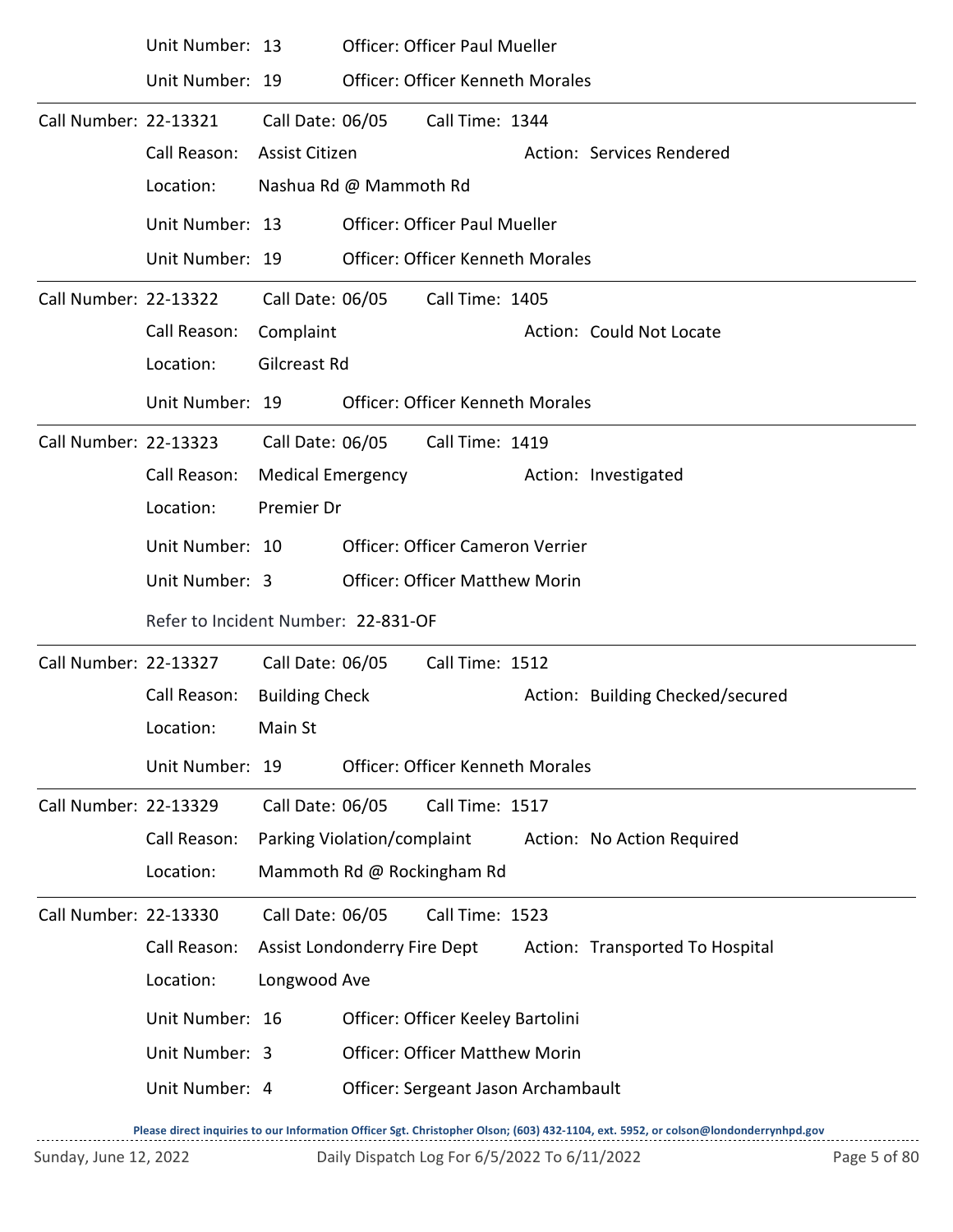| Call Number: 22-13331 |                                     | Call Date: 06/05              | Call Time: 1553                         |                                                            |
|-----------------------|-------------------------------------|-------------------------------|-----------------------------------------|------------------------------------------------------------|
|                       | Call Reason:                        | Motor Vehicle Accident        |                                         | Action: Vehicle Towed                                      |
|                       | Location:                           |                               | Rockingham Rd @ The Stumble Inn         |                                                            |
|                       | Unit Number: 10                     |                               | Officer: Officer Cameron Verrier        |                                                            |
|                       | Unit Number: 16                     |                               | Officer: Officer Keeley Bartolini       |                                                            |
|                       | Unit Number: 3                      |                               | <b>Officer: Officer Matthew Morin</b>   |                                                            |
|                       | Unit Number: 4                      |                               | Officer: Sergeant Jason Archambault     |                                                            |
| Call Number: 22-13332 |                                     | Call Date: 06/05              | Call Time: 1605                         |                                                            |
|                       | Call Reason:                        | <b>Building Check</b>         |                                         | Action: Building Checked/secured                           |
|                       | Location:                           | Nelson Rd                     |                                         |                                                            |
|                       | Unit Number: 19                     |                               | <b>Officer: Officer Kenneth Morales</b> |                                                            |
| Call Number: 22-13333 |                                     | Call Date: 06/05              | Call Time: 1616                         |                                                            |
|                       | Call Reason:                        | <b>Building Check</b>         |                                         | Action: Building Checked/secured                           |
|                       | Location:                           | Shasta Dr                     |                                         |                                                            |
|                       | Unit Number: 19                     |                               | <b>Officer: Officer Kenneth Morales</b> |                                                            |
| Call Number: 22-13334 |                                     | Call Date: 06/05              | Call Time: 1628                         |                                                            |
|                       | Call Reason:                        | Ohrv - Complaint/violation    |                                         | Action: Investigated                                       |
|                       | Location:                           | Old Derry Rd @ Manter Mill Rd |                                         |                                                            |
|                       | Unit Number: 3                      |                               | <b>Officer: Officer Matthew Morin</b>   |                                                            |
|                       | Refer to Incident Number: 22-856-OF |                               |                                         |                                                            |
| Call Number: 22-13335 |                                     | Call Date: 06/05              | Call Time: 1644                         |                                                            |
|                       | Call Reason:                        | Assist Londonderry Fire Dept  |                                         | Action: Services Rendered                                  |
|                       | Location:                           |                               |                                         | Airport Rd @ Manchester Boston Regional Airport/terminal&g |
|                       | Unit Number: AP104                  |                               | Officer: Officer Timon Aikawa           |                                                            |
|                       | Refer to Incident Number: 22-832-OF |                               |                                         |                                                            |
| Call Number: 22-13336 |                                     | Call Date: 06/05              | Call Time: 1701                         |                                                            |
|                       | Call Reason:                        | <b>Pedestrian Check</b>       |                                         | Action: Investigated                                       |
|                       | Location:                           | Delta Dr                      |                                         |                                                            |
|                       | Unit Number: 3                      |                               | <b>Officer: Officer Matthew Morin</b>   |                                                            |
|                       |                                     |                               |                                         |                                                            |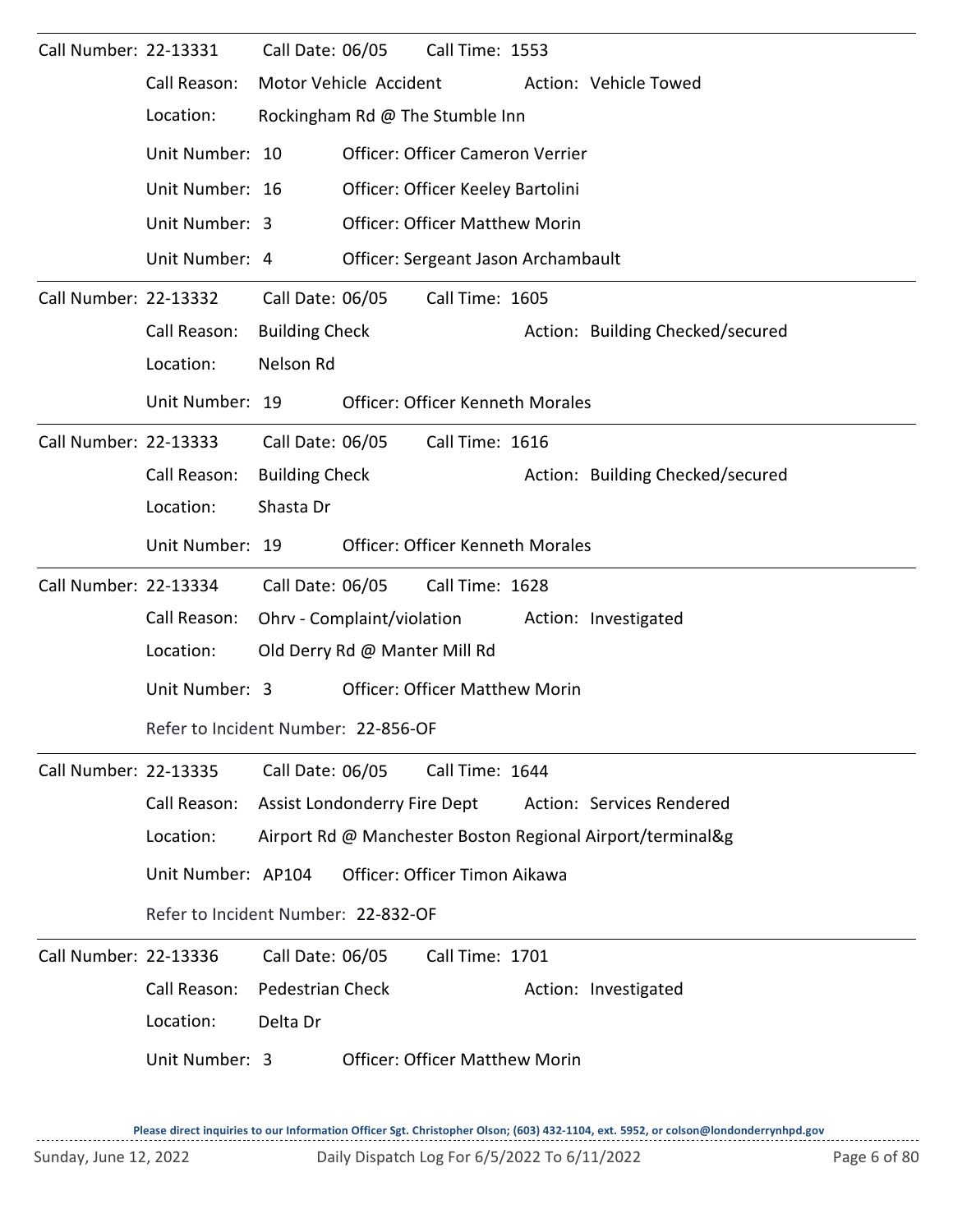| Call Number: 22-13338 |                 | Call Date: 06/05       |                              | Call Time: 1702                         |                                 |
|-----------------------|-----------------|------------------------|------------------------------|-----------------------------------------|---------------------------------|
|                       | Call Reason:    | Alarm, Business        |                              |                                         | Action: False, Human Error      |
|                       | Location:       | Harvey Rd              |                              |                                         |                                 |
|                       | Unit Number: 3  |                        |                              | <b>Officer: Officer Matthew Morin</b>   |                                 |
| Call Number: 22-13339 |                 | Call Date: 06/05       |                              | Call Time: 1714                         |                                 |
|                       | Call Reason:    |                        | Motor Vehicle Complaint      |                                         | Action: Could Not Locate        |
|                       | Location:       |                        | Harvey Rd @ Litchfield Rd    |                                         |                                 |
|                       | Unit Number: 16 |                        |                              | Officer: Officer Keeley Bartolini       |                                 |
|                       | Unit Number: 3  |                        |                              | <b>Officer: Officer Matthew Morin</b>   |                                 |
| Call Number: 22-13340 |                 | Call Date: 06/05       |                              | Call Time: 1719                         |                                 |
|                       | Call Reason:    |                        |                              | Animal Control - Found Dog              | Action: Investigated            |
|                       | Location:       | Crabapple Ln           |                              |                                         |                                 |
|                       | Unit Number: 19 |                        |                              | <b>Officer: Officer Kenneth Morales</b> |                                 |
| Call Number: 22-13341 |                 | Call Date: 06/05       |                              | Call Time: 1727                         |                                 |
|                       | Call Reason:    |                        | Motor Vehicle Check          |                                         | Action: Warning Issued          |
|                       | Location:       | Macgregor Ct           |                              |                                         |                                 |
|                       | Unit Number: 3  |                        |                              | <b>Officer: Officer Matthew Morin</b>   |                                 |
| Call Number: 22-13342 |                 | Call Date: 06/05       |                              | Call Time: 1748                         |                                 |
|                       | Call Reason:    | <b>Welfare Check</b>   |                              |                                         | Action: Transported To Hospital |
|                       | Location:       | Macgregor Ct           |                              |                                         |                                 |
|                       | Unit Number: 10 |                        |                              | Officer: Officer Cameron Verrier        |                                 |
|                       | Unit Number: 3  |                        |                              | <b>Officer: Officer Matthew Morin</b>   |                                 |
| Call Number: 22-13343 |                 | Call Date: 06/05       |                              | Call Time: 1828                         |                                 |
|                       | Call Reason:    | <b>Traffic Control</b> |                              |                                         | Action: Services Rendered       |
|                       | Location:       | Old Nashua Rd          |                              |                                         |                                 |
|                       | Unit Number: 19 |                        |                              | <b>Officer: Officer Trevor Guay</b>     |                                 |
| Call Number: 22-13344 |                 | Call Date: 06/05       |                              | Call Time: 1854                         |                                 |
|                       | Call Reason:    |                        | Assist Londonderry Fire Dept |                                         | Action: Services Rendered       |
|                       | Location:       | Hardy Rd               |                              |                                         |                                 |
|                       | Unit Number: 19 |                        |                              | Officer: Officer Trevor Guay            |                                 |
|                       |                 |                        |                              |                                         |                                 |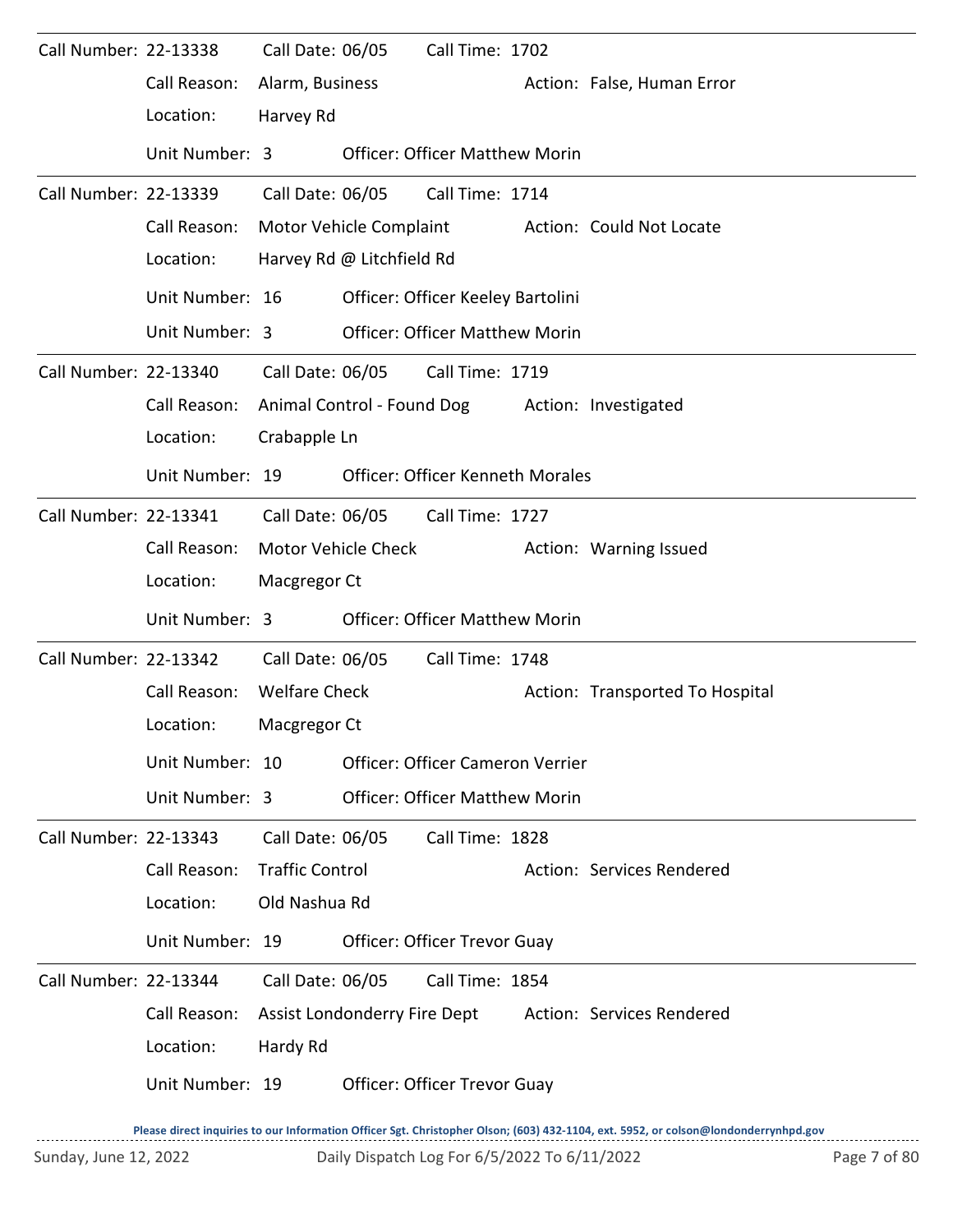| Call Number: 22-13345 |                                | Call Date: 06/05                        |                                                 | Call Time: 1904 |                        |                              |  |  |  |  |  |
|-----------------------|--------------------------------|-----------------------------------------|-------------------------------------------------|-----------------|------------------------|------------------------------|--|--|--|--|--|
|                       | Call Reason:                   | Sudden Death                            |                                                 |                 |                        | Action: Investigated         |  |  |  |  |  |
|                       | Location:                      | Sandybrook Ln                           |                                                 |                 |                        |                              |  |  |  |  |  |
|                       | Unit Number: 16                |                                         | Officer: Officer Keeley Bartolini               |                 |                        |                              |  |  |  |  |  |
|                       | Unit Number: 3                 | <b>Officer: Officer Matthew Morin</b>   |                                                 |                 |                        |                              |  |  |  |  |  |
|                       | Unit Number: 4                 |                                         | Officer: Sergeant Jason Archambault             |                 |                        |                              |  |  |  |  |  |
|                       | Unit Number: 7                 |                                         | Officer: Detective Corey Ford                   |                 |                        |                              |  |  |  |  |  |
|                       |                                |                                         | Refer to Incident Number: 22-833-OF             |                 |                        |                              |  |  |  |  |  |
| Call Number: 22-13347 |                                | Call Date: 06/05                        |                                                 | Call Time: 1914 |                        |                              |  |  |  |  |  |
|                       | Call Reason:                   | <b>Medical Emergency</b>                |                                                 |                 |                        | Action: Services Rendered    |  |  |  |  |  |
|                       | Location:                      |                                         | Airport Rd @ Manchester Boston Regional Airport |                 |                        |                              |  |  |  |  |  |
|                       | Unit Number: Unk               | <b>Officer: Detective Marvin Alfaro</b> |                                                 |                 |                        |                              |  |  |  |  |  |
|                       |                                |                                         |                                                 |                 |                        |                              |  |  |  |  |  |
| Call Number: 22-13348 |                                | Call Date: 06/05                        |                                                 | Call Time: 1935 |                        |                              |  |  |  |  |  |
|                       | Call Reason:                   | Overdose                                |                                                 |                 |                        | Action: Arrest(s) Made       |  |  |  |  |  |
|                       | Location:                      | Stonehenge Rd                           |                                                 |                 |                        |                              |  |  |  |  |  |
|                       | Unit Number: 10                | Officer: Officer Cameron Verrier        |                                                 |                 |                        |                              |  |  |  |  |  |
|                       | Unit Number: 19                |                                         | Officer: Officer Trevor Guay                    |                 |                        |                              |  |  |  |  |  |
|                       | Arrest Number: 22-233-AR       |                                         |                                                 |                 |                        |                              |  |  |  |  |  |
|                       |                                |                                         |                                                 | Date: 06/06     |                        |                              |  |  |  |  |  |
|                       |                                |                                         |                                                 | Time: 1955      |                        |                              |  |  |  |  |  |
|                       |                                |                                         |                                                 |                 |                        | Name: Mcclure, Christopher M |  |  |  |  |  |
|                       |                                | <b>TWISTERS</b>                         |                                                 |                 | Address: 8 Westford St |                              |  |  |  |  |  |
|                       |                                |                                         |                                                 |                 |                        | Chelmsford, MA               |  |  |  |  |  |
|                       |                                |                                         |                                                 | Age: 35         |                        |                              |  |  |  |  |  |
|                       | Charge #1: Arrest On A Warrant |                                         |                                                 |                 |                        |                              |  |  |  |  |  |
| Call Number: 22-13351 |                                | Call Date: 06/05                        |                                                 | Call Time: 2042 |                        |                              |  |  |  |  |  |
|                       | Call Reason:                   | Complaint                               |                                                 |                 |                        | Action: Services Rendered    |  |  |  |  |  |
|                       | Location:                      | Spring Rd                               |                                                 |                 |                        |                              |  |  |  |  |  |
|                       | Unit Number: 19                |                                         | Officer: Officer Trevor Guay                    |                 |                        |                              |  |  |  |  |  |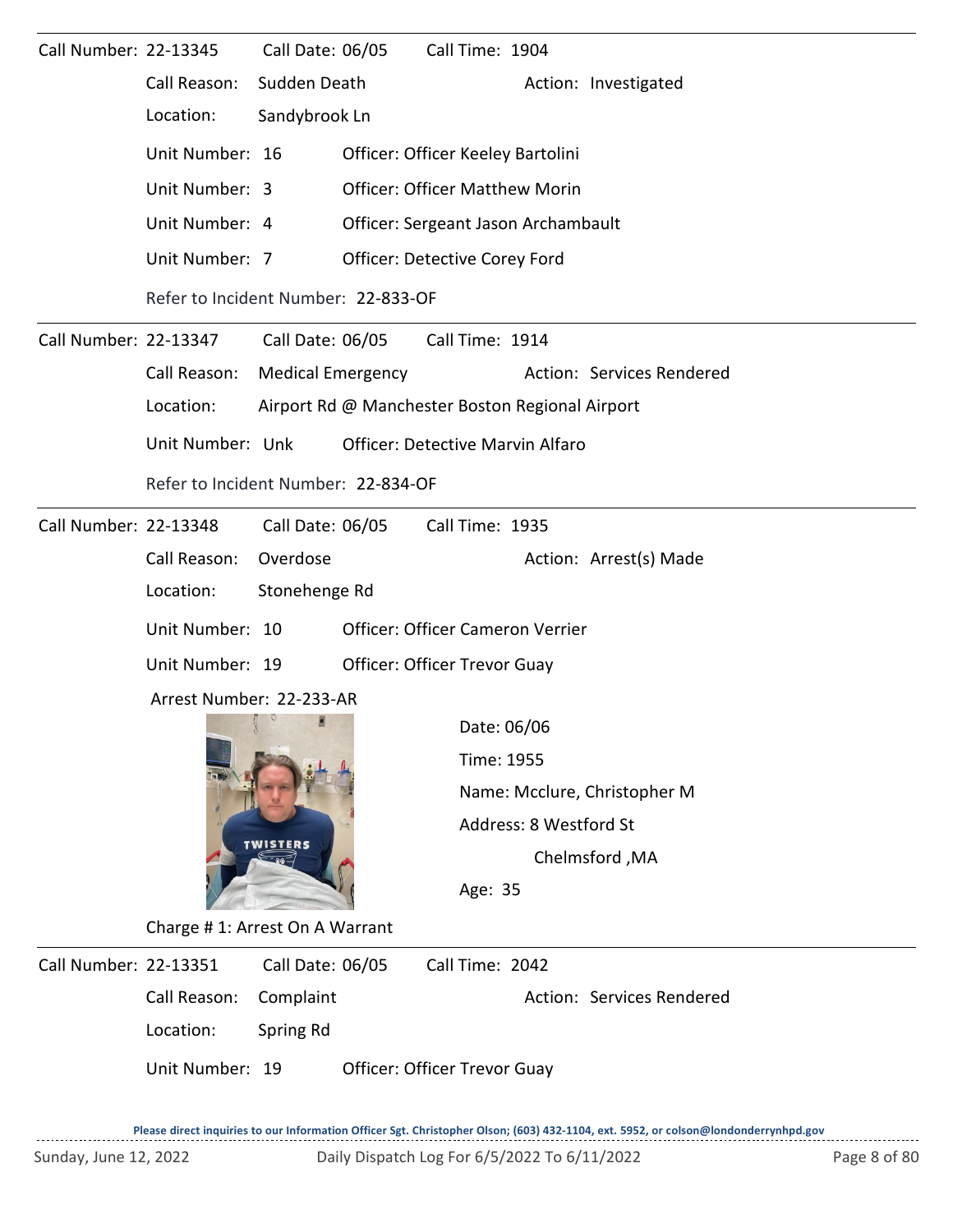| Call Number: 22-13352 |                 | Call Date: 06/05      |                     | Call Time: 2048                        |  |                                                           |  |  |  |  |  |
|-----------------------|-----------------|-----------------------|---------------------|----------------------------------------|--|-----------------------------------------------------------|--|--|--|--|--|
|                       | Call Reason:    | <b>Assist Nhsp</b>    |                     |                                        |  | Action: Services Rendered                                 |  |  |  |  |  |
|                       | Location:       |                       |                     | Rt 93 @ South Of Exit 5 Mm 14.8        |  |                                                           |  |  |  |  |  |
|                       | Unit Number: 3  |                       |                     | <b>Officer: Officer Matthew Morin</b>  |  |                                                           |  |  |  |  |  |
| Call Number: 22-13353 |                 |                       | Call Date: 06/05    | Call Time: 2100                        |  |                                                           |  |  |  |  |  |
|                       | Call Reason:    | Assist Citizen        |                     |                                        |  | Action: Investigated                                      |  |  |  |  |  |
|                       | Location:       |                       | Macgregor Ct        |                                        |  |                                                           |  |  |  |  |  |
|                       | Unit Number: 19 |                       |                     | <b>Officer: Officer Trevor Guay</b>    |  |                                                           |  |  |  |  |  |
| Call Number: 22-13354 |                 |                       | Call Date: 06/05    | Call Time: 2308                        |  |                                                           |  |  |  |  |  |
|                       | Call Reason:    |                       | Motor Vehicle Check |                                        |  | Action: Services Rendered                                 |  |  |  |  |  |
|                       | Location:       |                       |                     | Nashua Rd @ Crossroads Animal Hospital |  |                                                           |  |  |  |  |  |
|                       | Unit Number: 14 |                       |                     |                                        |  | Officers: Officer Brandon Gauthier & Officer Nathan Slack |  |  |  |  |  |
| Call Number: 22-13355 |                 | Call Date: 06/05      |                     | Call Time: 2322                        |  |                                                           |  |  |  |  |  |
|                       | Call Reason:    | <b>Building Check</b> |                     |                                        |  | Action: Investigated                                      |  |  |  |  |  |
|                       | Location:       | Nashua Rd             |                     |                                        |  |                                                           |  |  |  |  |  |
|                       | Unit Number: 14 |                       |                     |                                        |  | Officers: Officer Brandon Gauthier & Officer Nathan Slack |  |  |  |  |  |
| Call Number: 22-13357 |                 | Call Date: 06/06      |                     | Call Time: 0007                        |  |                                                           |  |  |  |  |  |
|                       | Call Reason:    | <b>Building Check</b> |                     |                                        |  | Action: Services Rendered                                 |  |  |  |  |  |
|                       | Location:       | Independence Dr       |                     |                                        |  |                                                           |  |  |  |  |  |
|                       | Unit Number: 14 |                       |                     |                                        |  | Officers: Officer Brandon Gauthier & Officer Nathan Slack |  |  |  |  |  |
| Call Number: 22-13358 |                 | Call Date: 06/06      |                     | Call Time: 0011                        |  |                                                           |  |  |  |  |  |
|                       | Call Reason:    | <b>Building Check</b> |                     |                                        |  | Action: Services Rendered                                 |  |  |  |  |  |
|                       | Location:       | Perkins Rd            |                     |                                        |  |                                                           |  |  |  |  |  |
|                       | Unit Number: 14 |                       |                     |                                        |  | Officers: Officer Brandon Gauthier & Officer Nathan Slack |  |  |  |  |  |
| Call Number: 22-13359 |                 | Call Date: 06/06      |                     | Call Time: 0015                        |  |                                                           |  |  |  |  |  |
|                       | Call Reason:    | <b>Building Check</b> |                     |                                        |  | Action: Services Rendered                                 |  |  |  |  |  |
|                       | Location:       | Rockingham Rd         |                     |                                        |  |                                                           |  |  |  |  |  |
|                       | Unit Number: 14 |                       |                     |                                        |  | Officers: Officer Brandon Gauthier & Officer Nathan Slack |  |  |  |  |  |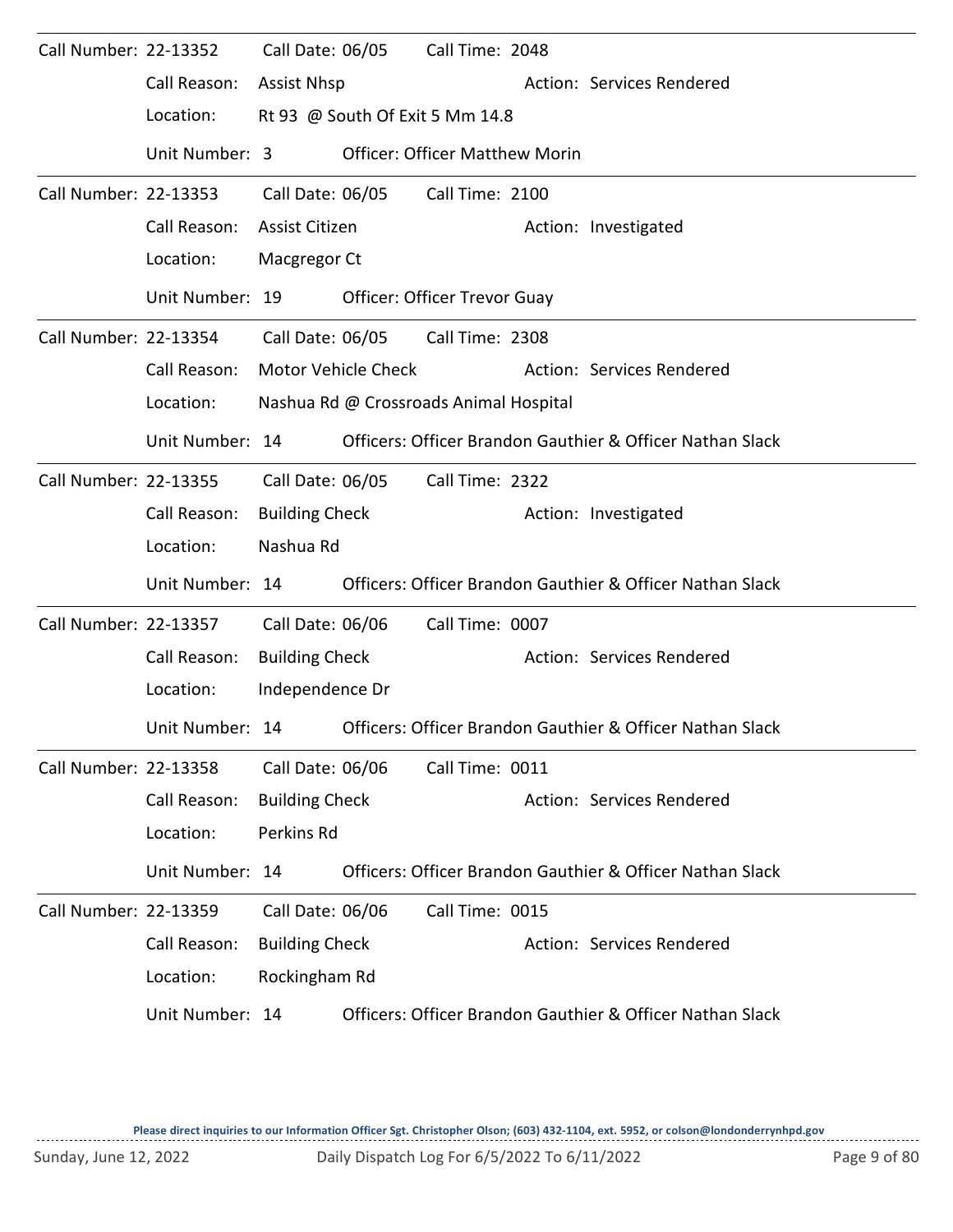| Call Number: 22-13360 |                 | Call Date: 06/06      | Call Time: 0020              |                                                           |
|-----------------------|-----------------|-----------------------|------------------------------|-----------------------------------------------------------|
|                       | Call Reason:    | <b>Building Check</b> |                              | Action: Services Rendered                                 |
|                       | Location:       | Rockingham Rd         |                              |                                                           |
|                       | Unit Number: 16 |                       | Officer: Officer Joanna Phan |                                                           |
| Call Number: 22-13361 |                 | Call Date: 06/06      | Call Time: 0025              |                                                           |
|                       | Call Reason:    | <b>Building Check</b> |                              | Action: Services Rendered                                 |
|                       | Location:       | Mammoth Rd            |                              |                                                           |
|                       | Unit Number: 14 |                       |                              | Officers: Officer Brandon Gauthier & Officer Nathan Slack |
| Call Number: 22-13362 |                 | Call Date: 06/06      | Call Time: 0026              |                                                           |
|                       | Call Reason:    | <b>Building Check</b> |                              | Action: Services Rendered                                 |
|                       | Location:       | Mammoth Rd            |                              |                                                           |
|                       | Unit Number: 16 |                       | Officer: Officer Joanna Phan |                                                           |
| Call Number: 22-13363 |                 | Call Date: 06/06      | Call Time: 0027              |                                                           |
|                       | Call Reason:    | <b>Building Check</b> |                              | Action: Services Rendered                                 |
|                       | Location:       | Rockingham Rd         |                              |                                                           |
|                       | Unit Number: 16 |                       | Officer: Officer Joanna Phan |                                                           |
| Call Number: 22-13364 |                 | Call Date: 06/06      | Call Time: 0027              |                                                           |
|                       | Call Reason:    | <b>Building Check</b> |                              | Action: Services Rendered                                 |
|                       | Location:       | Rockingham Rd         |                              |                                                           |
|                       | Unit Number: 16 |                       | Officer: Officer Joanna Phan |                                                           |
| Call Number: 22-13365 |                 | Call Date: 06/06      | Call Time: 0028              |                                                           |
|                       | Call Reason:    | <b>Building Check</b> |                              | Action: Services Rendered                                 |
|                       | Location:       | Rockingham Rd         |                              |                                                           |
|                       | Unit Number: 16 |                       | Officer: Officer Joanna Phan |                                                           |
| Call Number: 22-13366 |                 | Call Date: 06/06      | Call Time: 0028              |                                                           |
|                       | Call Reason:    | <b>Building Check</b> |                              | Action: Services Rendered                                 |
|                       | Location:       | Rockingham Rd         |                              |                                                           |
|                       | Unit Number: 16 |                       | Officer: Officer Joanna Phan |                                                           |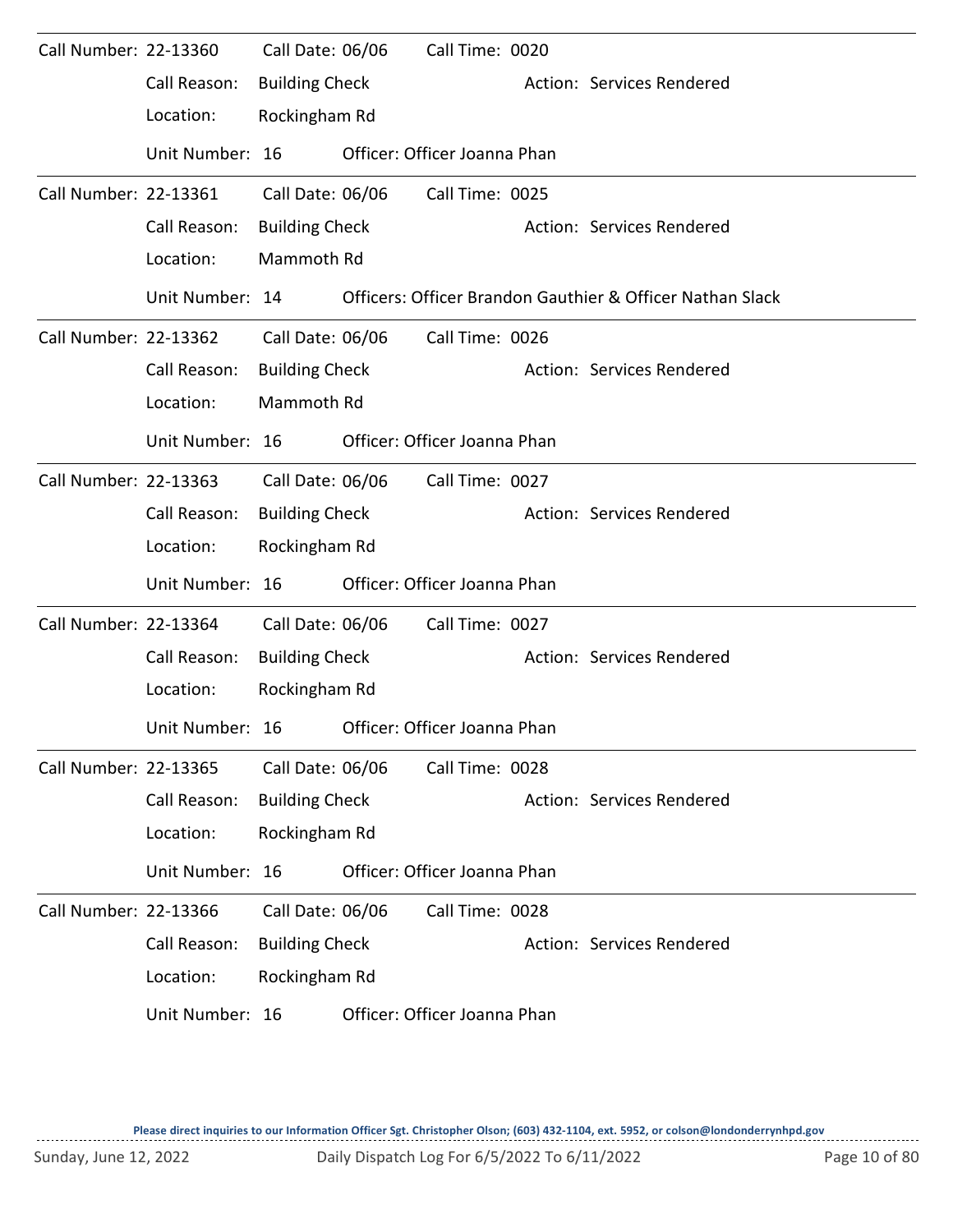| Call Number: 22-13367        |                 | Call Date: 06/06      | Call Time: 0030              |                                                           |
|------------------------------|-----------------|-----------------------|------------------------------|-----------------------------------------------------------|
|                              | Call Reason:    | <b>Building Check</b> |                              | Action: Services Rendered                                 |
|                              | Location:       | Sanborn Rd            |                              |                                                           |
|                              | Unit Number: 16 |                       | Officer: Officer Joanna Phan |                                                           |
| Call Number: 22-13368        |                 | Call Date: 06/06      | Call Time: 0032              |                                                           |
|                              | Call Reason:    | <b>Building Check</b> |                              | Action: Services Rendered                                 |
|                              | Location:       | Mammoth Rd            |                              |                                                           |
|                              | Unit Number: 14 |                       |                              | Officers: Officer Brandon Gauthier & Officer Nathan Slack |
| Call Number: 22-13369        |                 | Call Date: 06/06      | Call Time: 0036              |                                                           |
|                              | Call Reason:    | <b>Building Check</b> |                              | Action: Services Rendered                                 |
|                              | Location:       | Nelson Rd             |                              |                                                           |
|                              | Unit Number: 14 |                       |                              | Officers: Officer Brandon Gauthier & Officer Nathan Slack |
| Call Number: 22-13370        |                 | Call Date: 06/06      | Call Time: 0037              |                                                           |
|                              | Call Reason:    | <b>Building Check</b> |                              | Action: Services Rendered                                 |
|                              | Location:       | Sanborn Rd            |                              |                                                           |
|                              | Unit Number: 16 |                       | Officer: Officer Joanna Phan |                                                           |
| Call Number: 22-13371        |                 | Call Date: 06/06      | Call Time: 0037              |                                                           |
|                              | Call Reason:    | <b>Building Check</b> |                              | Action: Services Rendered                                 |
|                              | Location:       | Mammoth Rd            |                              |                                                           |
|                              | Unit Number: 16 |                       | Officer: Officer Joanna Phan |                                                           |
| <b>Call Number: 22-13372</b> |                 | Call Date: 06/06      | Call Time: 0040              |                                                           |
|                              | Call Reason:    | <b>Building Check</b> |                              | Action: Services Rendered                                 |
|                              | Location:       | Navigator Rd          |                              |                                                           |
|                              | Unit Number: 16 |                       | Officer: Officer Joanna Phan |                                                           |
| Call Number: 22-13373        |                 | Call Date: 06/06      | Call Time: 0045              |                                                           |
|                              | Call Reason:    | <b>Building Check</b> |                              | Action: Services Rendered                                 |
|                              | Location:       | Harvey Rd             |                              |                                                           |
|                              | Unit Number: 16 |                       | Officer: Officer Joanna Phan |                                                           |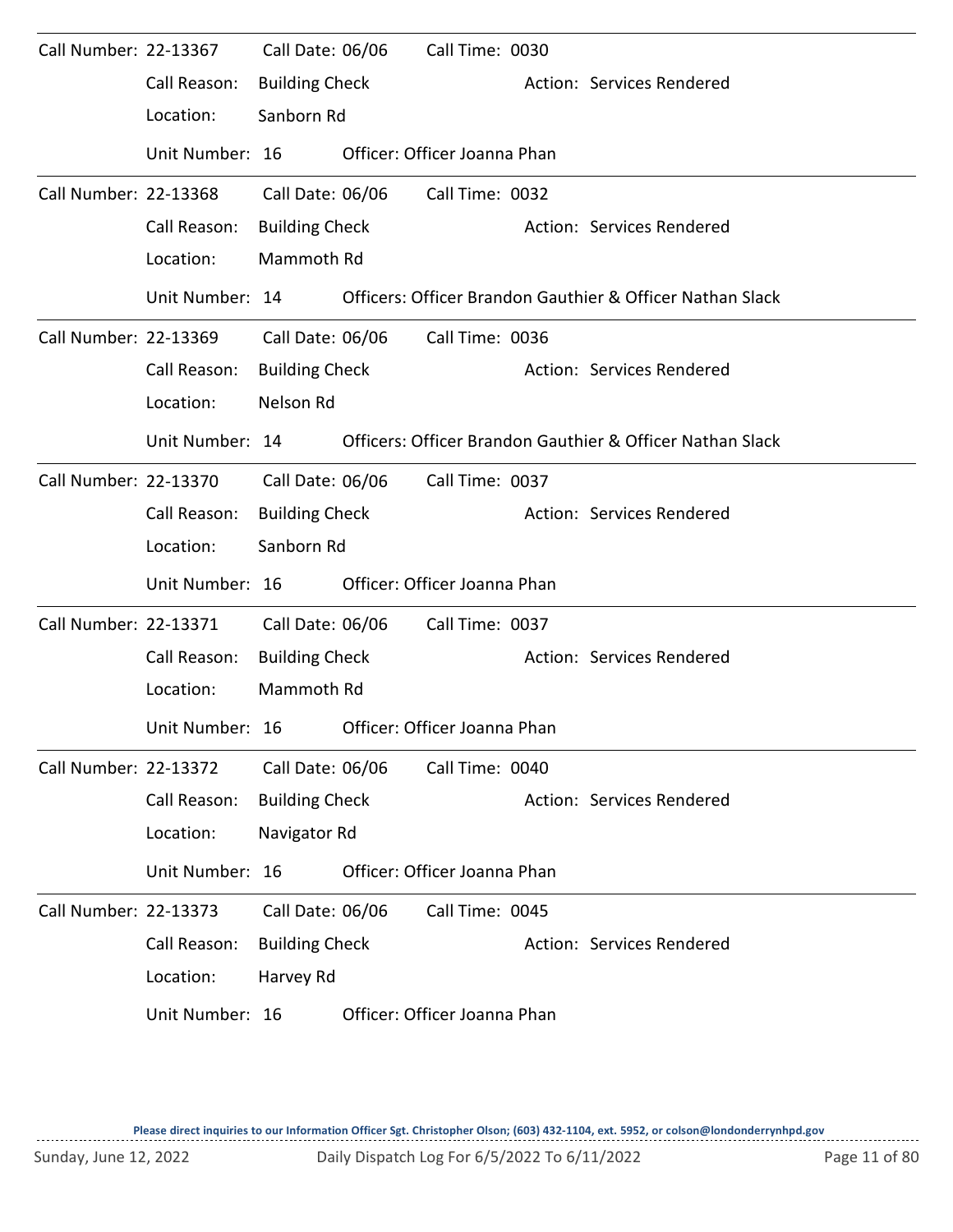| Call Number: 22-13374 |                 | Call Date: 06/06        | Call Time: 0045              |                           |
|-----------------------|-----------------|-------------------------|------------------------------|---------------------------|
|                       | Call Reason:    | <b>Building Check</b>   |                              | Action: Services Rendered |
|                       | Location:       | Planeview Dr            |                              |                           |
|                       | Unit Number: 16 |                         | Officer: Officer Joanna Phan |                           |
| Call Number: 22-13375 |                 | Call Date: 06/06        | Call Time: 0048              |                           |
|                       | Call Reason:    | <b>Building Check</b>   |                              | Action: Services Rendered |
|                       | Location:       | Memorial Dr             |                              |                           |
|                       | Unit Number: 16 |                         | Officer: Officer Joanna Phan |                           |
| Call Number: 22-13376 |                 | Call Date: 06/06        | Call Time: 0049              |                           |
|                       | Call Reason:    | <b>Building Check</b>   |                              | Action: Services Rendered |
|                       | Location:       | Delta Dr                |                              |                           |
|                       | Unit Number: 16 |                         | Officer: Officer Joanna Phan |                           |
| Call Number: 22-13378 |                 | Call Date: 06/06        | Call Time: 0055              |                           |
|                       | Call Reason:    | <b>Building Check</b>   |                              | Action: Services Rendered |
|                       | Location:       | <b>Aviation Park Dr</b> |                              |                           |
|                       | Unit Number: 16 |                         | Officer: Officer Joanna Phan |                           |
| Call Number: 22-13379 |                 | Call Date: 06/06        | Call Time: 0056              |                           |
|                       | Call Reason:    | <b>Building Check</b>   |                              | Action: Services Rendered |
|                       | Location:       | Litchfield Rd           |                              |                           |
|                       | Unit Number: 16 |                         | Officer: Officer Joanna Phan |                           |
| Call Number: 22-13380 |                 | Call Date: 06/06        | Call Time: 0104              |                           |
|                       | Call Reason:    | <b>Building Check</b>   |                              | Action: Services Rendered |
|                       | Location:       | Mammoth Rd              |                              |                           |
|                       | Unit Number: 16 |                         | Officer: Officer Joanna Phan |                           |
| Call Number: 22-13381 |                 | Call Date: 06/06        | Call Time: 0109              |                           |
|                       | Call Reason:    | <b>Building Check</b>   |                              | Action: Services Rendered |
|                       | Location:       | Smith Ln                |                              |                           |
|                       | Unit Number: 16 |                         | Officer: Officer Joanna Phan |                           |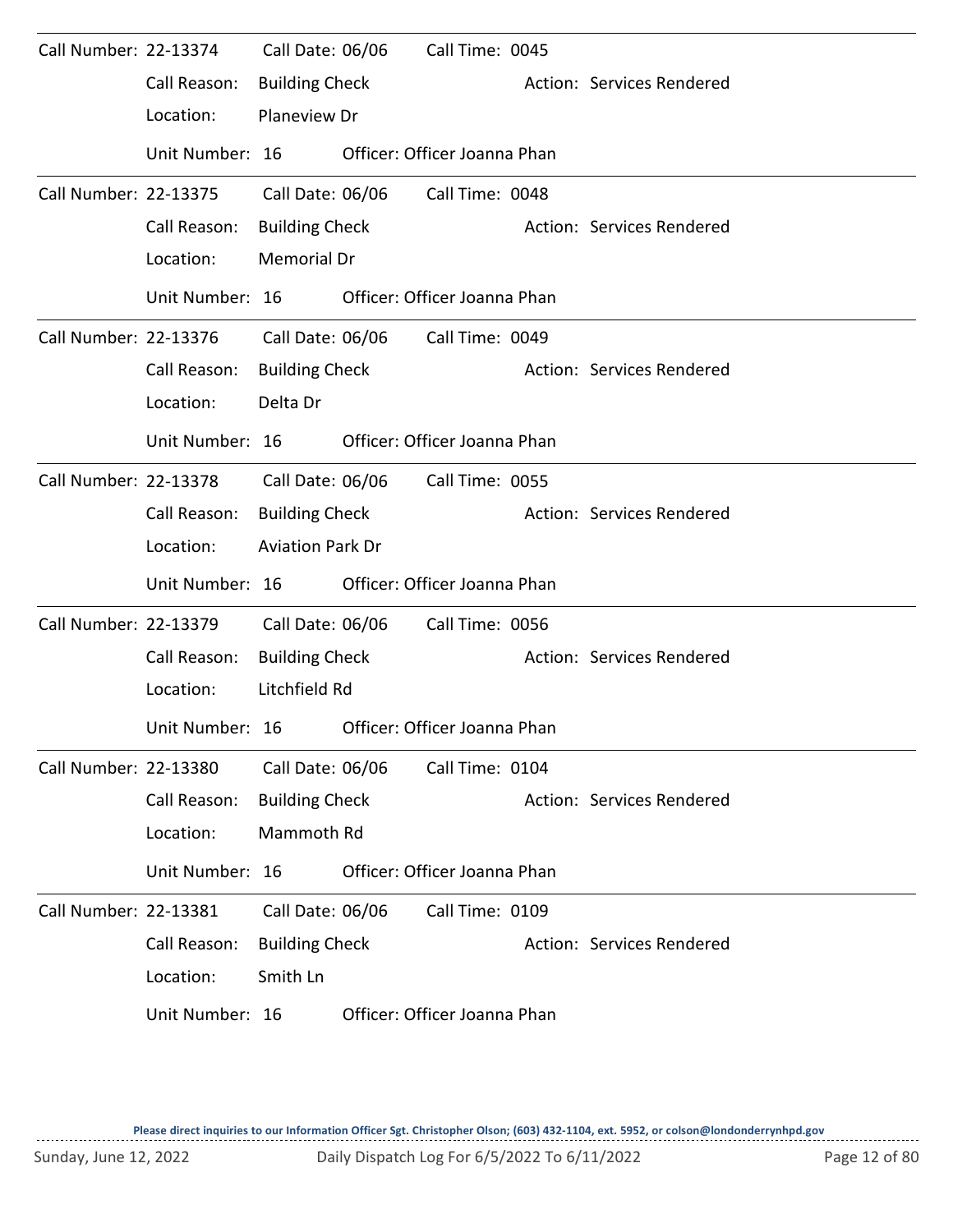| Call Number: 22-13382 |                 | Call Date: 06/06      | Call Time: 0111              |                                                           |
|-----------------------|-----------------|-----------------------|------------------------------|-----------------------------------------------------------|
|                       | Call Reason:    | <b>Building Check</b> |                              | Action: Services Rendered                                 |
|                       | Location:       | Rockingham Rd         |                              |                                                           |
|                       | Unit Number: 16 |                       | Officer: Officer Joanna Phan |                                                           |
| Call Number: 22-13383 |                 | Call Date: 06/06      | Call Time: 0120              |                                                           |
|                       | Call Reason:    | <b>Building Check</b> |                              | Action: Services Rendered                                 |
|                       | Location:       | Symmes Dr             |                              |                                                           |
|                       | Unit Number: 16 |                       | Officer: Officer Joanna Phan |                                                           |
| Call Number: 22-13384 |                 | Call Date: 06/06      | Call Time: 0124              |                                                           |
|                       | Call Reason:    | <b>Building Check</b> |                              | Action: Services Rendered                                 |
|                       | Location:       | Rockingham Rd         |                              |                                                           |
|                       | Unit Number: 16 |                       | Officer: Officer Joanna Phan |                                                           |
| Call Number: 22-13385 |                 | Call Date: 06/06      | Call Time: 0127              |                                                           |
|                       | Call Reason:    | <b>Building Check</b> |                              | Action: Services Rendered                                 |
|                       | Location:       | Orchard View Dr       |                              |                                                           |
|                       | Unit Number: 14 |                       |                              | Officers: Officer Brandon Gauthier & Officer Nathan Slack |
| Call Number: 22-13386 |                 | Call Date: 06/06      | Call Time: 0129              |                                                           |
|                       | Call Reason:    | <b>Building Check</b> |                              | Action: Building Checked/secured                          |
|                       | Location:       | Orchard View Dr       |                              |                                                           |
|                       | Unit Number: 14 |                       |                              | Officers: Officer Brandon Gauthier & Officer Nathan Slack |
| Call Number: 22-13387 |                 | Call Date: 06/06      | Call Time: 0137              |                                                           |
|                       | Call Reason:    | <b>Building Check</b> |                              | Action: Services Rendered                                 |
|                       | Location:       | Garden Ln             |                              |                                                           |
|                       | Unit Number: 14 |                       |                              | Officers: Officer Brandon Gauthier & Officer Nathan Slack |
| Call Number: 22-13388 |                 | Call Date: 06/06      | Call Time: 0142              |                                                           |
|                       | Call Reason:    | <b>Building Check</b> |                              | Action: Building Checked/secured                          |
|                       | Location:       | Nashua Rd             |                              |                                                           |
|                       | Unit Number: 14 |                       |                              | Officers: Officer Brandon Gauthier & Officer Nathan Slack |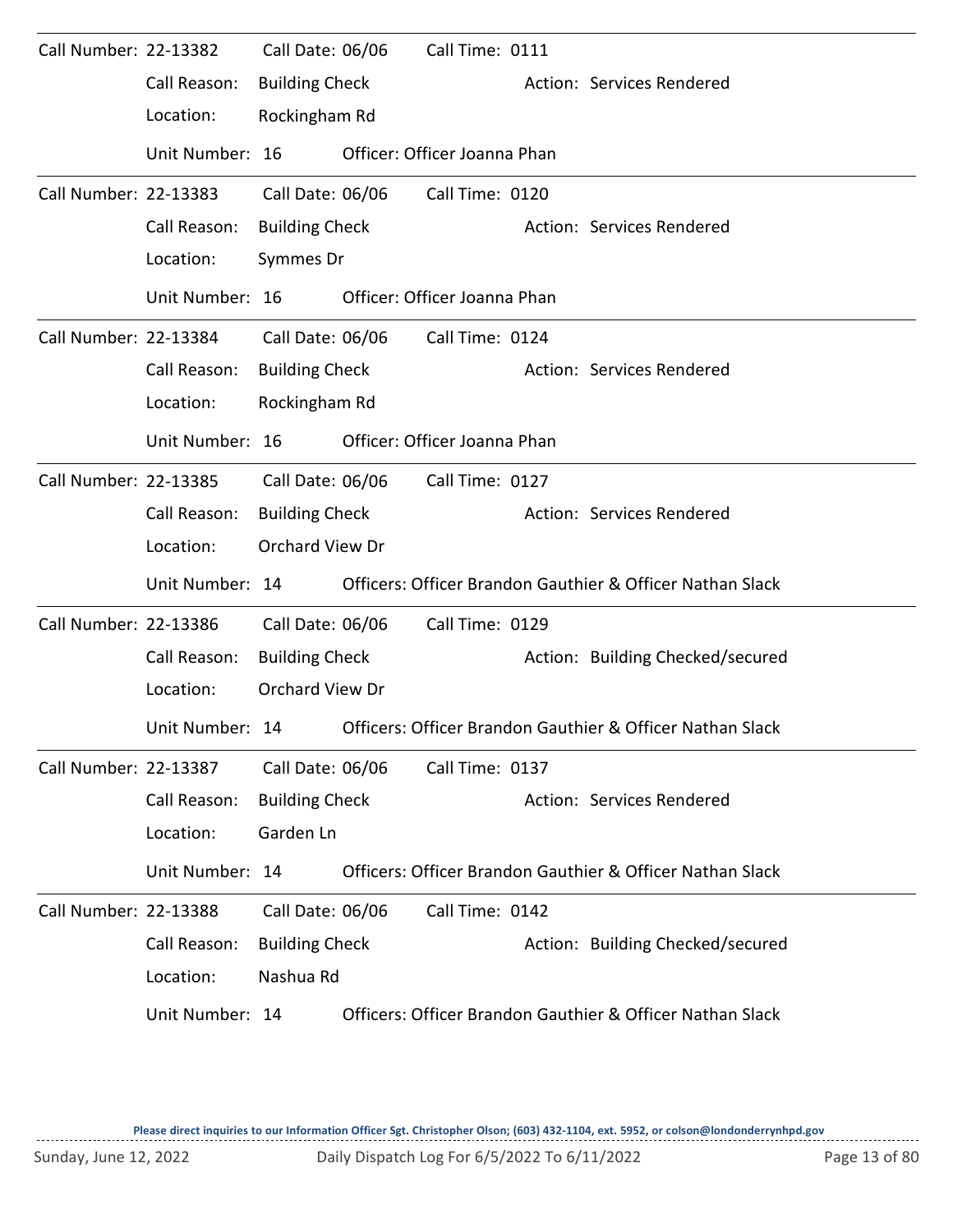| Call Number: 22-13389 |                                                              | Call Date: 06/06      |                              | Call Time: 0143                         |  |                                                           |  |  |
|-----------------------|--------------------------------------------------------------|-----------------------|------------------------------|-----------------------------------------|--|-----------------------------------------------------------|--|--|
|                       | Call Reason:                                                 | <b>Building Check</b> |                              |                                         |  | Action: Building Checked/secured                          |  |  |
|                       | Location:                                                    | Nashua Rd             |                              |                                         |  |                                                           |  |  |
|                       | Unit Number: 14                                              |                       |                              |                                         |  | Officers: Officer Brandon Gauthier & Officer Nathan Slack |  |  |
| Call Number: 22-13390 |                                                              | Call Date: 06/06      |                              | Call Time: 0150                         |  |                                                           |  |  |
|                       | Call Reason:                                                 | <b>Building Check</b> |                              |                                         |  | Action: Building Checked/secured                          |  |  |
|                       | Location:                                                    | Hampton Dr            |                              |                                         |  |                                                           |  |  |
|                       | Unit Number: 14                                              |                       |                              |                                         |  | Officers: Officer Brandon Gauthier & Officer Nathan Slack |  |  |
| Call Number: 22-13391 |                                                              | Call Date: 06/06      |                              | Call Time: 0157                         |  |                                                           |  |  |
|                       | Call Reason:                                                 | Disturbance           |                              |                                         |  | Action: Investigated                                      |  |  |
|                       | Location:                                                    |                       | Welch Rd @ Noyes Rd          |                                         |  |                                                           |  |  |
|                       | Unit Number: 14                                              |                       |                              |                                         |  | Officers: Officer Brandon Gauthier & Officer Nathan Slack |  |  |
|                       | Unit Number: 16                                              |                       |                              | Officer: Officer Joanna Phan            |  |                                                           |  |  |
| Call Number: 22-13392 |                                                              | Call Date: 06/06      |                              | Call Time: 0342                         |  |                                                           |  |  |
|                       | Call Reason:                                                 |                       | Assist Londonderry Fire Dept |                                         |  | Action: Investigated                                      |  |  |
|                       | Location:                                                    |                       | Rockingham Rd @ On Ramp 93n  |                                         |  |                                                           |  |  |
|                       | Unit Number: 14                                              |                       |                              |                                         |  | Officers: Officer Brandon Gauthier & Officer Nathan Slack |  |  |
|                       | Unit Number: 16                                              |                       |                              | Officer: Officer Joanna Phan            |  |                                                           |  |  |
|                       | Unit Number: 16                                              |                       |                              | Officer: Officer Joanna Phan            |  |                                                           |  |  |
|                       | Call Number: 22-13393    Call Date: 06/06    Call Time: 0507 |                       |                              |                                         |  |                                                           |  |  |
|                       | Call Reason:                                                 | Alarm, Business       |                              |                                         |  | Action: False, Human Error                                |  |  |
|                       | Location:                                                    | Michels Wy            |                              |                                         |  |                                                           |  |  |
|                       | Unit Number: 14                                              |                       |                              |                                         |  | Officers: Officer Brandon Gauthier & Officer Nathan Slack |  |  |
|                       | Unit Number: 9                                               |                       |                              | Officer: Officer Rafael Ribeiro         |  |                                                           |  |  |
| Call Number: 22-13394 |                                                              | Call Date: 06/06      |                              | Call Time: 0551                         |  |                                                           |  |  |
|                       | Call Reason:                                                 | <b>Burglary</b>       |                              |                                         |  | Action: Investigated                                      |  |  |
|                       | Location:                                                    |                       |                              | Independence Dr @ Concrete Systems Inc  |  |                                                           |  |  |
|                       | Unit Number: 11                                              |                       |                              | <b>Officer: Officer Paul Mueller</b>    |  |                                                           |  |  |
|                       | Unit Number: 19                                              |                       |                              | <b>Officer: Officer Kenneth Morales</b> |  |                                                           |  |  |
|                       | Unit Number: 4                                               |                       |                              | <b>Officer: Sergeant Randy Duguay</b>   |  |                                                           |  |  |
|                       |                                                              |                       |                              |                                         |  |                                                           |  |  |

**Please direct inquiries to our Information Officer Sgt. Christopher Olson; (603) 432-1104, ext. 5952, or colson@londonderrynhpd.gov**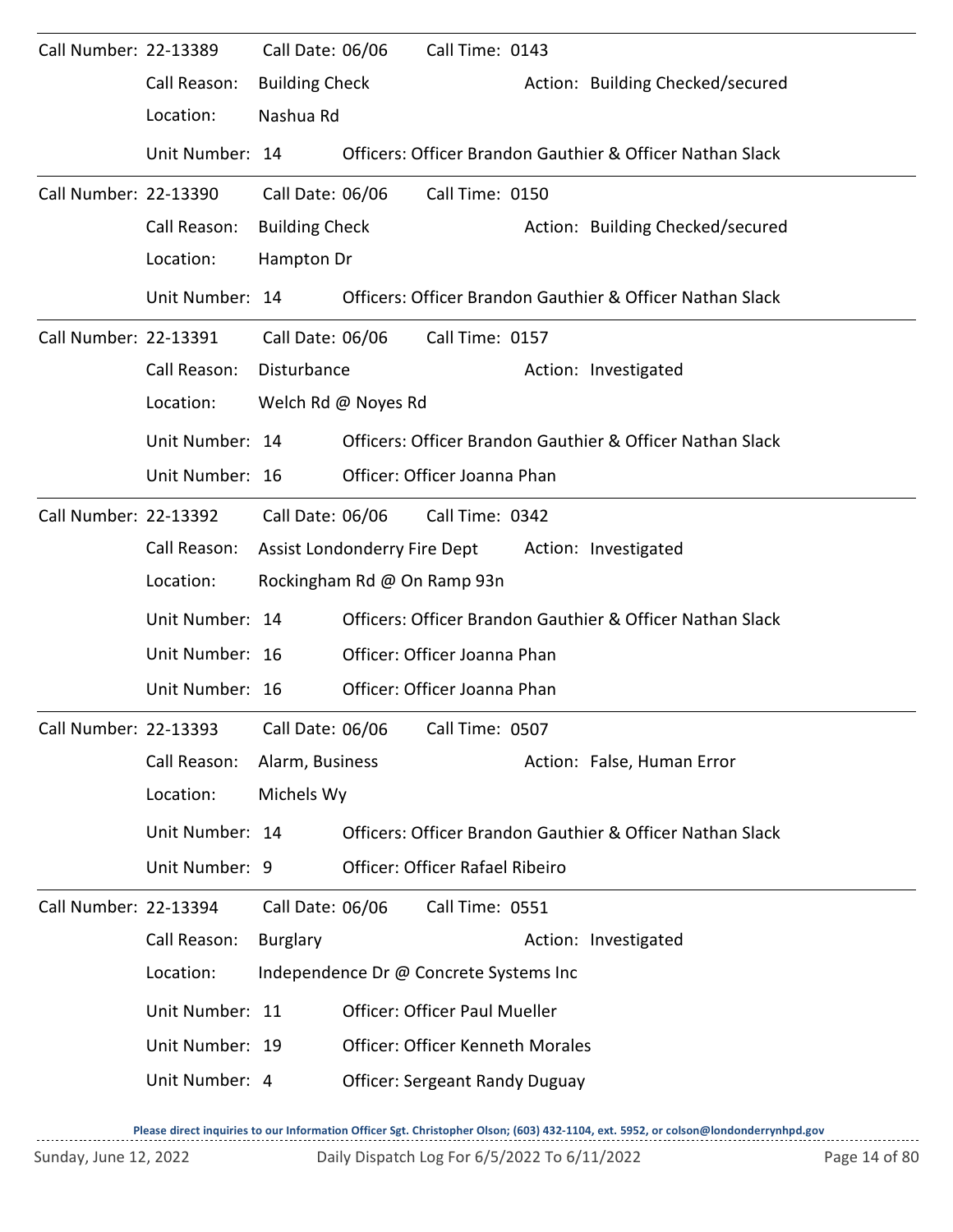|                       | Unit Number: 6                      |                            | <b>Officer: Detective Andrew Phillips</b>           |                                         |  |                                                            |  |  |  |
|-----------------------|-------------------------------------|----------------------------|-----------------------------------------------------|-----------------------------------------|--|------------------------------------------------------------|--|--|--|
|                       | Refer to Incident Number: 22-835-OF |                            |                                                     |                                         |  |                                                            |  |  |  |
| Call Number: 22-13395 |                                     | Call Date: 06/06           |                                                     | Call Time: 0657                         |  |                                                            |  |  |  |
|                       | Call Reason:                        | <b>Building Check</b>      |                                                     |                                         |  | Action: Building Checked/secured                           |  |  |  |
|                       | Location:                           | Rockingham Rd              |                                                     |                                         |  |                                                            |  |  |  |
|                       | Unit Number: 4                      |                            |                                                     | <b>Officer: Sergeant Randy Duguay</b>   |  |                                                            |  |  |  |
| Call Number: 22-13396 |                                     | Call Date: 06/06           |                                                     | Call Time: 0738                         |  |                                                            |  |  |  |
|                       | Call Reason:                        | <b>Animal Control</b>      |                                                     |                                         |  | Action: No Action Required                                 |  |  |  |
|                       | Location:                           |                            | Rockingham Rd @ Christian Fellowship Baptist Church |                                         |  |                                                            |  |  |  |
| Call Number: 22-13399 |                                     | Call Date: 06/06           |                                                     | Call Time: 0751                         |  |                                                            |  |  |  |
|                       | Call Reason:                        | <b>Building Check</b>      |                                                     |                                         |  | Action: Building Checked/secured                           |  |  |  |
|                       | Location:                           | Rockingham Rd              |                                                     |                                         |  |                                                            |  |  |  |
|                       | Unit Number: 19                     |                            |                                                     | <b>Officer: Officer Kenneth Morales</b> |  |                                                            |  |  |  |
| Call Number: 22-13401 |                                     | Call Date: 06/06           |                                                     | Call Time: 0808                         |  |                                                            |  |  |  |
|                       | Call Reason:                        | <b>Building Check</b>      |                                                     |                                         |  | Action: Building Checked/secured                           |  |  |  |
|                       | Location:                           | Navigator Rd               |                                                     |                                         |  |                                                            |  |  |  |
|                       | Unit Number: 4                      |                            |                                                     | <b>Officer: Sergeant Randy Duguay</b>   |  |                                                            |  |  |  |
| Call Number: 22-13402 |                                     | Call Date: 06/06           |                                                     | Call Time: 0809                         |  |                                                            |  |  |  |
|                       | Call Reason:                        | School Check/walk-thru     |                                                     |                                         |  | Action: Building Checked/secured                           |  |  |  |
|                       | Location:                           |                            |                                                     | Sanborn Rd @ Londonderry North School   |  |                                                            |  |  |  |
|                       | Unit Number: 19                     |                            |                                                     | <b>Officer: Officer Kenneth Morales</b> |  |                                                            |  |  |  |
| Call Number: 22-13403 |                                     | Call Date: 06/06           |                                                     | Call Time: 0826                         |  |                                                            |  |  |  |
|                       | Call Reason:                        | Animal Control - Found Dog |                                                     |                                         |  | Action: Investigated                                       |  |  |  |
|                       | Location:                           |                            |                                                     |                                         |  | Airport Rd @ Manchester Boston Regional Airport/terminal&g |  |  |  |
| Call Number: 22-13404 |                                     | Call Date: 06/06           |                                                     | Call Time: 0837                         |  |                                                            |  |  |  |
|                       | Call Reason:                        | School Check/walk-thru     |                                                     |                                         |  | Action: Building Checked/secured                           |  |  |  |
|                       | Location:                           |                            |                                                     | Mammoth Rd @ Londonderry High School    |  |                                                            |  |  |  |
|                       | Unit Number: 4                      |                            |                                                     | <b>Officer: Sergeant Randy Duguay</b>   |  |                                                            |  |  |  |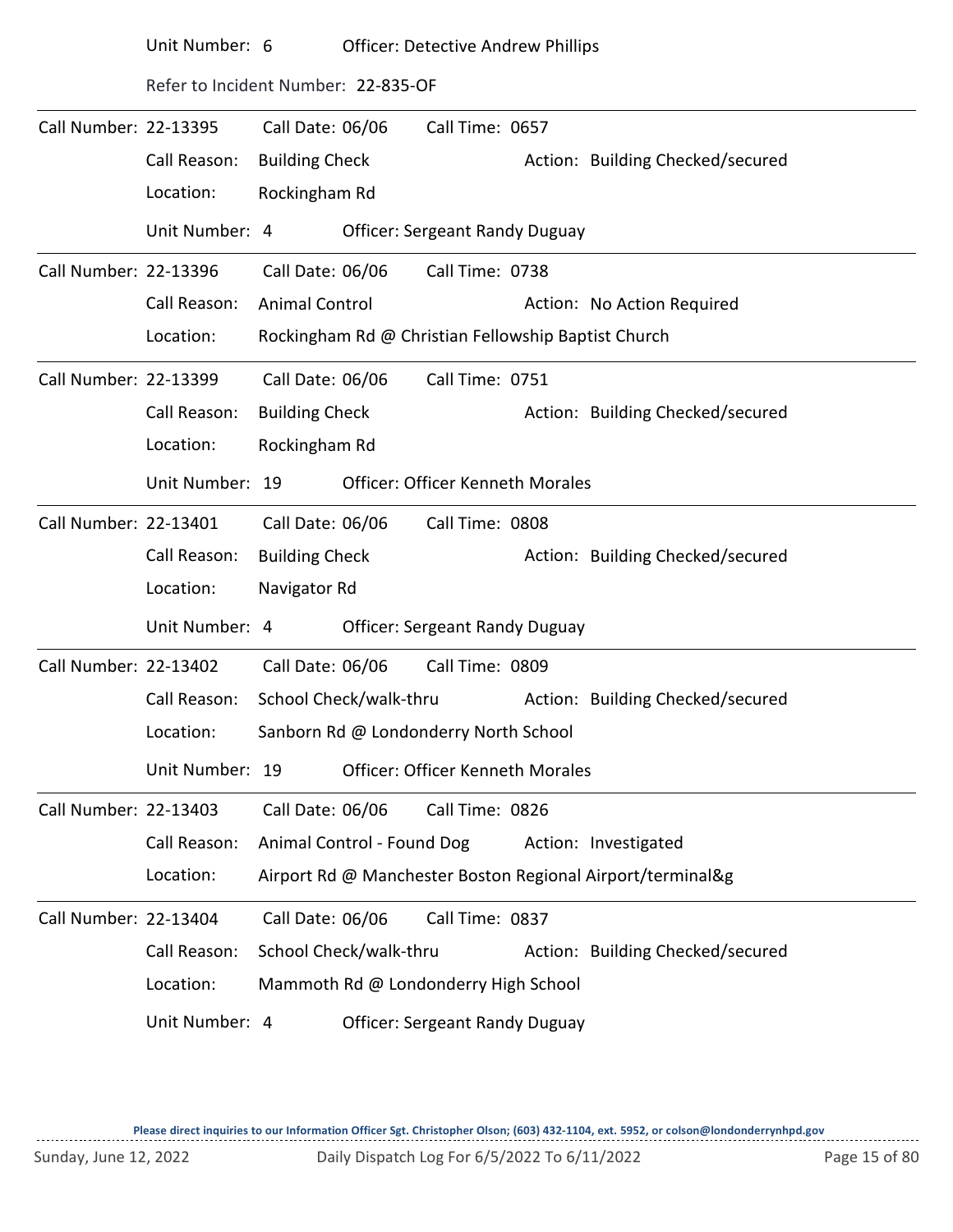| Call Number: 22-13409 |                                     | Call Date: 06/06        |                                     | Call Time: 0917                                         |  |                            |
|-----------------------|-------------------------------------|-------------------------|-------------------------------------|---------------------------------------------------------|--|----------------------------|
|                       | Call Reason:                        | <b>Pedestrian Check</b> |                                     |                                                         |  | Action: Could Not Locate   |
|                       | Location:                           |                         | Pillsbury Rd @ Currier Dr           |                                                         |  |                            |
|                       | Unit Number: 19                     |                         |                                     | <b>Officer: Officer Kenneth Morales</b>                 |  |                            |
|                       | Unit Number: 4                      |                         |                                     | <b>Officer: Sergeant Randy Duguay</b>                   |  |                            |
| Call Number: 22-13412 |                                     | Call Date: 06/06        |                                     | Call Time: 0953                                         |  |                            |
|                       | Call Reason:                        | Abandoned 911           |                                     |                                                         |  | Action: Services Rendered  |
|                       | Location:                           | Harvey Rd               |                                     |                                                         |  |                            |
|                       | Unit Number: 11                     |                         |                                     | <b>Officer: Officer Paul Mueller</b>                    |  |                            |
|                       | Unit Number: Unk                    |                         |                                     | Officer: Officer Christopher Wiggin                     |  |                            |
| Call Number: 22-13413 |                                     | Call Date: 06/06        |                                     | Call Time: 0958                                         |  |                            |
|                       | Call Reason:                        |                         |                                     | <b>Assist Londonderry Fire Dept</b>                     |  | Action: Services Rendered  |
|                       | Location:                           | Orchard View Dr         |                                     |                                                         |  |                            |
|                       | Unit Number: 19                     |                         |                                     | <b>Officer: Officer Kenneth Morales</b>                 |  |                            |
| Call Number: 22-13415 |                                     | Call Date: 06/06        |                                     | Call Time: 1034                                         |  |                            |
|                       | Call Reason:                        |                         |                                     | School Check/walk-thru Action: Building Checked/secured |  |                            |
|                       | Location:                           |                         | South Rd @ Londonderry South School |                                                         |  |                            |
|                       | Unit Number: 13                     |                         |                                     | <b>Officer: Officer Anthony Marciano</b>                |  |                            |
| Call Number: 22-13416 |                                     | Call Date: 06/06        |                                     | Call Time: 1046                                         |  |                            |
|                       | Call Reason: School Check/walk-thru |                         |                                     |                                                         |  | Action: No Action Required |
|                       | Location:                           |                         |                                     | Mammoth Rd @ Londonderry High School                    |  |                            |
|                       | Unit Number: 19                     |                         |                                     | Officer: Officer Kenneth Morales                        |  |                            |
| Call Number: 22-13417 |                                     | Call Date: 06/06        |                                     | Call Time: 1105                                         |  |                            |
|                       | Call Reason:                        | Follow-up               |                                     |                                                         |  | Action: No Action Required |
|                       | Location:                           |                         | Nashua Rd @ Shell Food Mart         |                                                         |  |                            |
|                       | Unit Number: 13                     |                         |                                     | <b>Officer: Officer Anthony Marciano</b>                |  |                            |
| Call Number: 22-13418 |                                     | Call Date: 06/06        |                                     | Call Time: 1105                                         |  |                            |
|                       | Call Reason:                        |                         | School Check/walk-thru              |                                                         |  | Action: No Action Required |
|                       | Location:                           |                         |                                     | Mammoth Rd @ Londonderry High School-gym                |  |                            |
|                       | Unit Number: 19                     |                         |                                     | <b>Officer: Officer Kenneth Morales</b>                 |  |                            |
|                       |                                     |                         |                                     |                                                         |  |                            |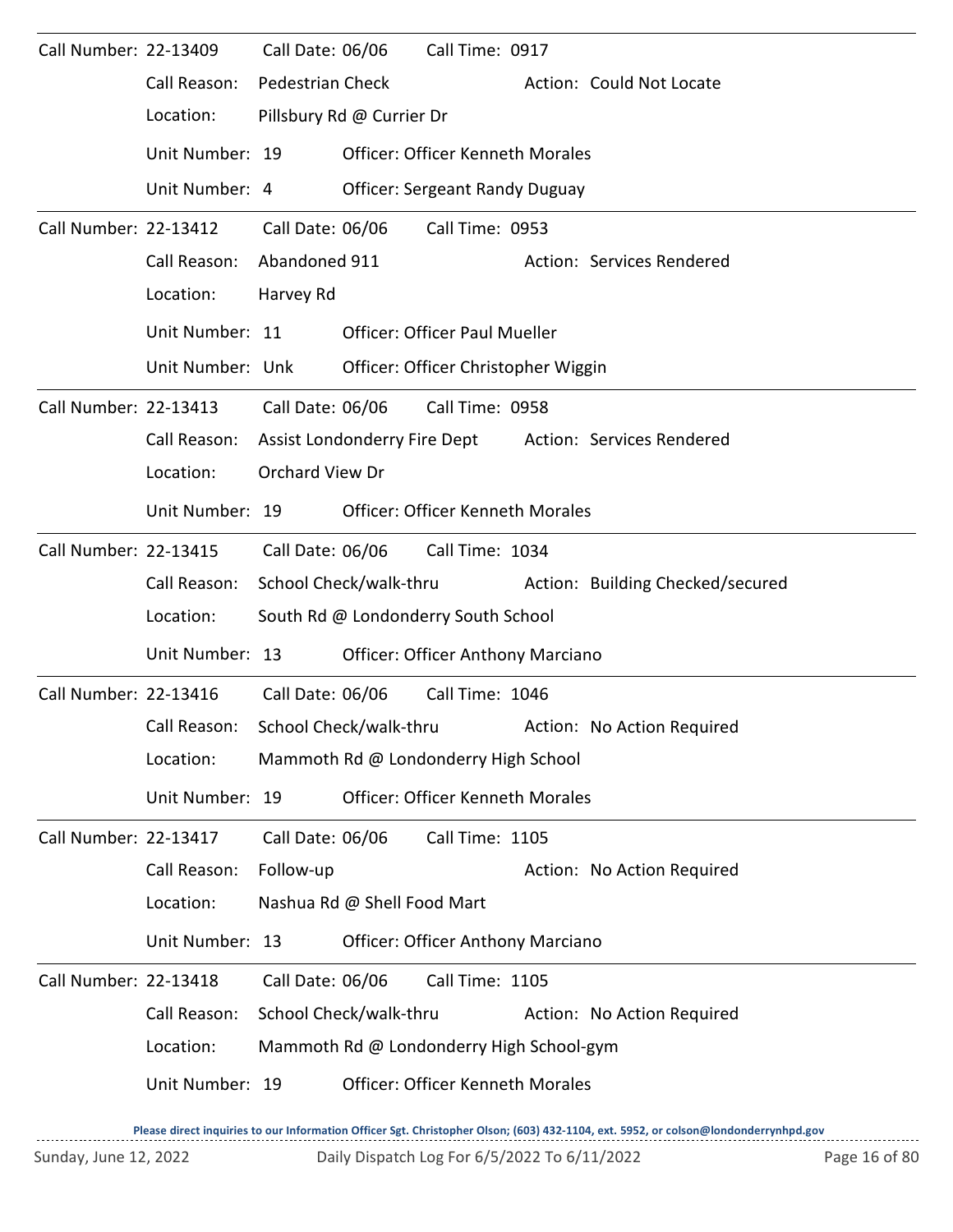| Call Number: 22-13419 |                 | Call Date: 06/06           |                           | Call Time: 1110                            |  |                                                  |  |  |  |  |  |
|-----------------------|-----------------|----------------------------|---------------------------|--------------------------------------------|--|--------------------------------------------------|--|--|--|--|--|
|                       | Call Reason:    | <b>Traffic Control</b>     |                           |                                            |  | Action: Investigated                             |  |  |  |  |  |
|                       | Location:       |                            | Mammoth Rd @ Pillsbury Rd |                                            |  |                                                  |  |  |  |  |  |
|                       | Unit Number: 19 |                            |                           | <b>Officer: Officer Kenneth Morales</b>    |  |                                                  |  |  |  |  |  |
| Call Number: 22-13421 |                 | Call Date: 06/06           |                           | Call Time: 1120                            |  |                                                  |  |  |  |  |  |
|                       | Call Reason:    | <b>Community Contact</b>   |                           |                                            |  | Action: Services Rendered                        |  |  |  |  |  |
|                       | Location:       |                            | Nelson Rd @ Lafa Complex  |                                            |  |                                                  |  |  |  |  |  |
|                       | Unit Number: 19 |                            |                           | <b>Officer: Officer Kenneth Morales</b>    |  |                                                  |  |  |  |  |  |
| Call Number: 22-13425 |                 |                            | Call Date: 06/06          | Call Time: 1158                            |  |                                                  |  |  |  |  |  |
|                       | Call Reason:    | <b>Building Check</b>      |                           |                                            |  | Action: Building Checked/secured                 |  |  |  |  |  |
|                       | Location:       | Michels Wy                 |                           |                                            |  |                                                  |  |  |  |  |  |
|                       | Unit Number: 13 |                            |                           | <b>Officer: Officer Anthony Marciano</b>   |  |                                                  |  |  |  |  |  |
| Call Number: 22-13426 |                 | Call Date: 06/06           |                           | Call Time: 1204                            |  |                                                  |  |  |  |  |  |
|                       | Call Reason:    |                            |                           |                                            |  | Parking Violation/complaint Action: Investigated |  |  |  |  |  |
|                       | Location:       | Seasons Ln                 |                           |                                            |  |                                                  |  |  |  |  |  |
|                       | Unit Number: 4  |                            |                           | <b>Officer: Sergeant Randy Duguay</b>      |  |                                                  |  |  |  |  |  |
| Call Number: 22-13427 |                 | Call Date: 06/06           |                           | Call Time: 1207                            |  |                                                  |  |  |  |  |  |
|                       | Call Reason:    | Vin Verification           |                           |                                            |  | Action: Services Rendered                        |  |  |  |  |  |
|                       | Location:       |                            |                           | Mammoth Rd @ Londonderry Police Department |  |                                                  |  |  |  |  |  |
|                       | Unit Number: 19 |                            |                           | <b>Officer: Officer Kenneth Morales</b>    |  |                                                  |  |  |  |  |  |
| Call Number: 22-13431 |                 | Call Date: 06/06           |                           | Call Time: 1231                            |  |                                                  |  |  |  |  |  |
|                       | Call Reason:    | <b>Suspicious Activity</b> |                           |                                            |  | Action: Taken/refered To Other Agency            |  |  |  |  |  |
|                       | Location:       | Mayflower Dr               |                           |                                            |  |                                                  |  |  |  |  |  |
|                       | Unit Number: 11 |                            |                           | <b>Officer: Officer Paul Mueller</b>       |  |                                                  |  |  |  |  |  |
|                       | Unit Number: 16 |                            |                           | Officer: Officer Keeley Bartolini          |  |                                                  |  |  |  |  |  |
|                       | Unit Number: 19 |                            |                           | <b>Officer: Officer Kenneth Morales</b>    |  |                                                  |  |  |  |  |  |
|                       | Unit Number: 3  |                            |                           | <b>Officer: Officer Matthew Morin</b>      |  |                                                  |  |  |  |  |  |
|                       | Unit Number: 4  |                            |                           | <b>Officer: Sergeant Randy Duguay</b>      |  |                                                  |  |  |  |  |  |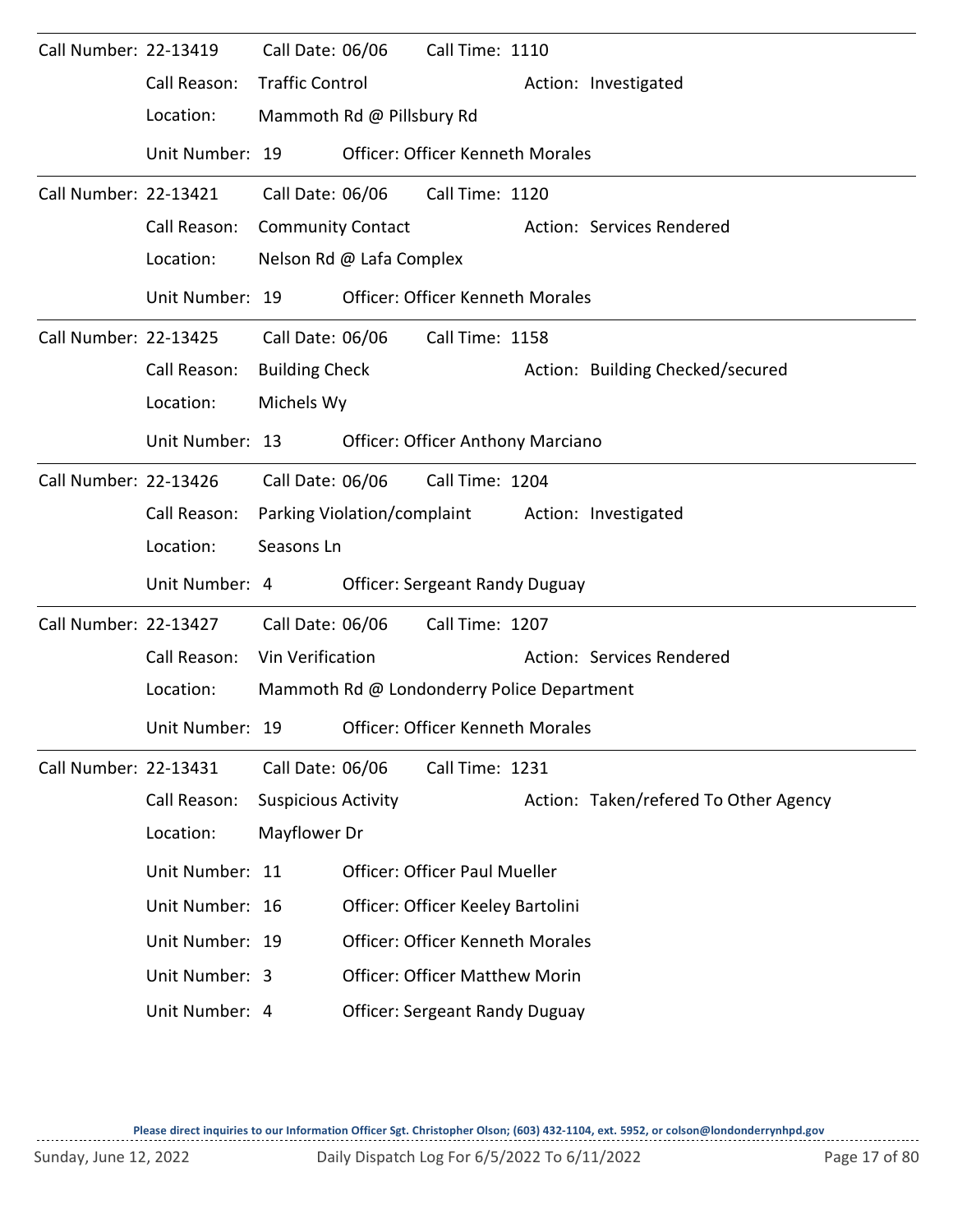|                       | Arrest Number: 22-234-AR                |                                              |                                              |                             |                                                                                                                                     |               |  |  |  |
|-----------------------|-----------------------------------------|----------------------------------------------|----------------------------------------------|-----------------------------|-------------------------------------------------------------------------------------------------------------------------------------|---------------|--|--|--|
|                       |                                         |                                              |                                              | Date: 06/06                 |                                                                                                                                     |               |  |  |  |
|                       |                                         |                                              |                                              | Time: 1309                  |                                                                                                                                     |               |  |  |  |
|                       |                                         |                                              |                                              | Name: Mcnamara, Elizabeth A |                                                                                                                                     |               |  |  |  |
|                       |                                         |                                              |                                              | Address: 49 Sherwood Rd     |                                                                                                                                     |               |  |  |  |
|                       |                                         |                                              |                                              |                             | Londonderry, NH                                                                                                                     |               |  |  |  |
|                       |                                         |                                              |                                              | Age: 57                     |                                                                                                                                     |               |  |  |  |
|                       | Charge #1: Dui - Impairment             |                                              |                                              |                             |                                                                                                                                     |               |  |  |  |
|                       | Charge # 2: Dui 2nd; Impairment         |                                              |                                              |                             |                                                                                                                                     |               |  |  |  |
|                       | Charge #3: Protective Custody - Alcohol |                                              |                                              |                             |                                                                                                                                     |               |  |  |  |
|                       | Charge #4: Drive After Rev/suspension   |                                              |                                              |                             |                                                                                                                                     |               |  |  |  |
| Call Number: 22-13433 |                                         | Call Date: 06/06                             | Call Time: 1246                              |                             |                                                                                                                                     |               |  |  |  |
|                       | Call Reason:                            | Mv Lockout                                   |                                              |                             | Action: No Action Required                                                                                                          |               |  |  |  |
|                       | Location:                               |                                              | Michels Wy @ Market Basket #42               |                             |                                                                                                                                     |               |  |  |  |
| Call Number: 22-13434 |                                         | Call Date: 06/06                             | Call Time: 1250                              |                             |                                                                                                                                     |               |  |  |  |
|                       | Call Reason:                            | Assist Londonderry Fire Dept                 |                                              |                             | Action: Transported To Hospital                                                                                                     |               |  |  |  |
|                       | Location:                               | Seasons Ln                                   |                                              |                             |                                                                                                                                     |               |  |  |  |
|                       | Unit Number: 13                         |                                              | <b>Officer: Officer Anthony Marciano</b>     |                             |                                                                                                                                     |               |  |  |  |
|                       | Unit Number: 4                          |                                              | <b>Officer: Sergeant Randy Duguay</b>        |                             |                                                                                                                                     |               |  |  |  |
|                       |                                         |                                              |                                              |                             |                                                                                                                                     |               |  |  |  |
| Call Number: 22-13435 |                                         | Call Date: 06/06                             | Call Time: 1300                              |                             |                                                                                                                                     |               |  |  |  |
|                       | Call Reason:<br>Location:               | Assist Citizen<br>Mohawk Dr @ Londonderry Bp |                                              |                             | Action: Services Rendered                                                                                                           |               |  |  |  |
|                       |                                         |                                              |                                              |                             |                                                                                                                                     |               |  |  |  |
|                       | Unit Number: 13                         |                                              | <b>Officer: Officer Anthony Marciano</b>     |                             |                                                                                                                                     |               |  |  |  |
| Call Number: 22-13436 |                                         | Call Date: 06/06                             | Call Time: 1345                              |                             |                                                                                                                                     |               |  |  |  |
|                       | Call Reason:                            | Larceny /forgery/ Fraud                      |                                              |                             | Action: Investigated                                                                                                                |               |  |  |  |
|                       | Location:                               | Sunflower Ln                                 |                                              |                             |                                                                                                                                     |               |  |  |  |
|                       | Unit Number: 11                         |                                              | <b>Officer: Officer Paul Mueller</b>         |                             |                                                                                                                                     |               |  |  |  |
|                       | Refer to Incident Number: 22-836-OF     |                                              |                                              |                             |                                                                                                                                     |               |  |  |  |
| Call Number: 22-13437 |                                         | Call Date: 06/06                             | Call Time: 1428                              |                             |                                                                                                                                     |               |  |  |  |
|                       | Call Reason:                            | <b>Welfare Check</b>                         |                                              |                             | Action: Transported To Hospital                                                                                                     |               |  |  |  |
|                       | Location:                               | Macgregor Ct                                 |                                              |                             |                                                                                                                                     |               |  |  |  |
|                       |                                         |                                              |                                              |                             | Please direct inquiries to our Information Officer Sgt. Christopher Olson; (603) 432-1104, ext. 5952, or colson@londonderrynhpd.gov |               |  |  |  |
| Sunday, June 12, 2022 |                                         |                                              | Daily Dispatch Log For 6/5/2022 To 6/11/2022 |                             |                                                                                                                                     | Page 18 of 80 |  |  |  |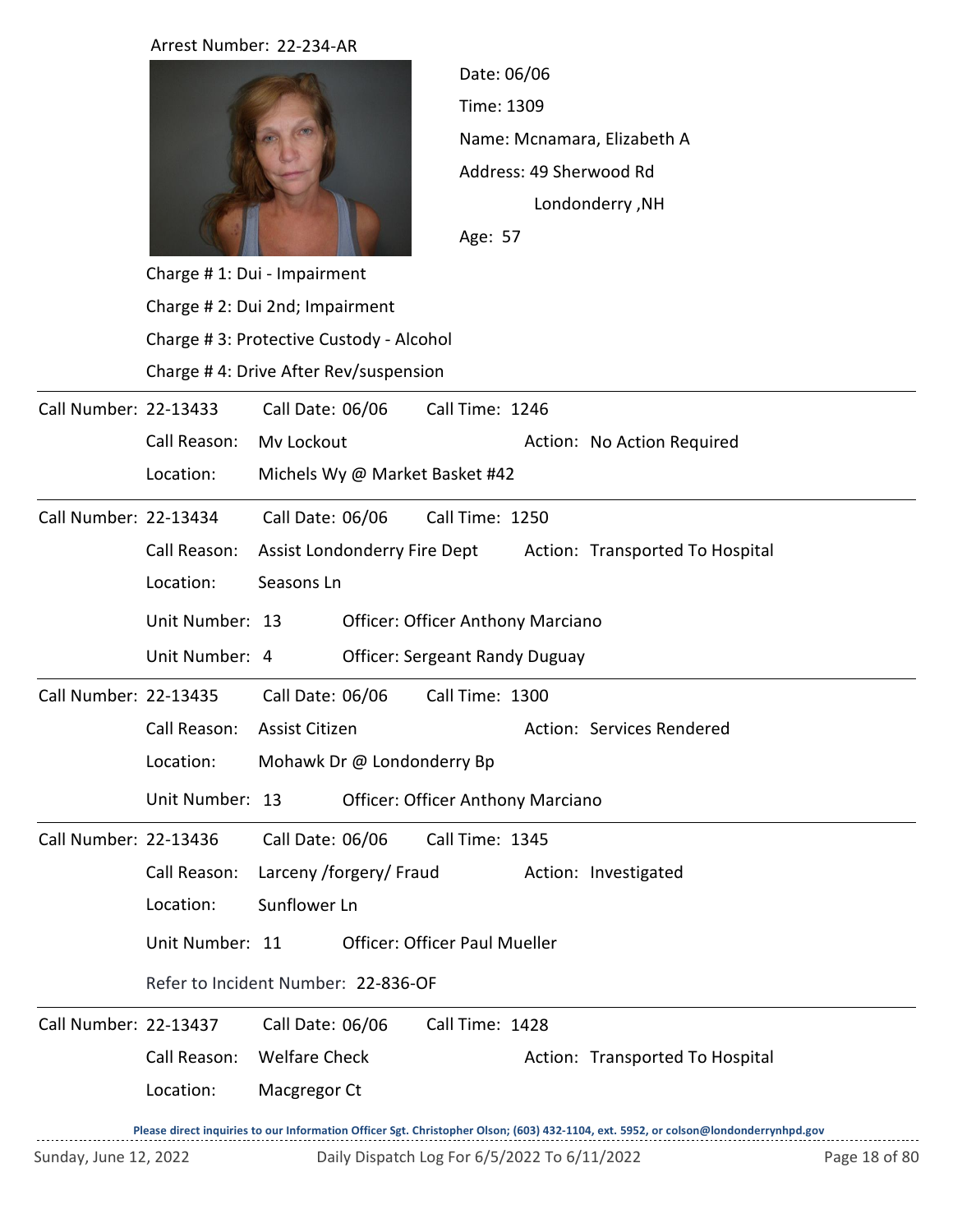|                       | Unit Number: 10  |                            | Officer: Officer Cameron Verrier          |                |                                                            |
|-----------------------|------------------|----------------------------|-------------------------------------------|----------------|------------------------------------------------------------|
|                       | Unit Number: 13  |                            | Officer: Officer James Defelice           |                |                                                            |
| Call Number: 22-13438 |                  | Call Date: 06/06           | Call Time: 1458                           |                |                                                            |
|                       | Call Reason:     | <b>Welfare Check</b>       |                                           |                | Action: Investigated                                       |
|                       | Location:        |                            |                                           |                | Airport Rd @ Manchester Boston Regional Airport/terminal&g |
|                       | Unit Number: Unk |                            | Officer: Sergeant Justin Hallock          |                |                                                            |
| Call Number: 22-13439 |                  | Call Date: 06/06           | Call Time: 1513                           |                |                                                            |
|                       | Call Reason:     | Follow-up                  |                                           |                | Action: Investigated                                       |
|                       | Location:        | Davis Dr                   |                                           |                |                                                            |
|                       | Unit Number: Unk |                            | <b>Officer: Detective Andrew Phillips</b> |                |                                                            |
| Call Number: 22-13440 |                  | Call Date: 06/06           | Call Time: 1515                           |                |                                                            |
|                       | Call Reason:     | Vin Verification           |                                           |                | Action: Services Rendered                                  |
|                       | Location:        | Alexander Rd               |                                           |                |                                                            |
|                       | Unit Number: 13  |                            | <b>Officer: Officer James Defelice</b>    |                |                                                            |
| Call Number: 22-13441 |                  | Call Date: 06/06           | Call Time: 1552                           |                |                                                            |
|                       | Call Reason:     | <b>Building Check</b>      |                                           |                | Action: Building Checked/secured                           |
|                       | Location:        | Nashua Rd                  |                                           |                |                                                            |
|                       | Unit Number: 3   |                            | <b>Officer: Officer Matthew Morin</b>     |                |                                                            |
| Call Number: 22-13442 |                  | Call Date: 06/06           | Call Time: 1639                           |                |                                                            |
|                       | Call Reason:     |                            | Parking Violation/complaint               |                | Action: Removed Hazard                                     |
|                       | Location:        | Seasons Ln                 |                                           |                |                                                            |
|                       | Unit Number: 13  |                            | <b>Officer: Officer James Defelice</b>    |                |                                                            |
| Call Number: 22-13443 |                  | Call Date: 06/06           | Call Time: 1705                           |                |                                                            |
|                       | Call Reason:     | <b>Traffic Control</b>     |                                           |                | Action: Services Rendered                                  |
|                       | Location:        | Bockes Rd @ Elijah Hill Rd |                                           |                |                                                            |
|                       | Unit Number: 16  |                            | Officer: Officer Keeley Bartolini         |                |                                                            |
| Call Number: 22-13444 |                  | Call Date: 06/06           | Call Time: 1713                           |                |                                                            |
|                       | Call Reason:     | Serve Summons/subpoena     |                                           | Action: Served |                                                            |
|                       | Location:        | Premier Dr                 |                                           |                |                                                            |
|                       | Unit Number: 10  |                            | Officer: Officer Cameron Verrier          |                |                                                            |
|                       |                  |                            |                                           |                |                                                            |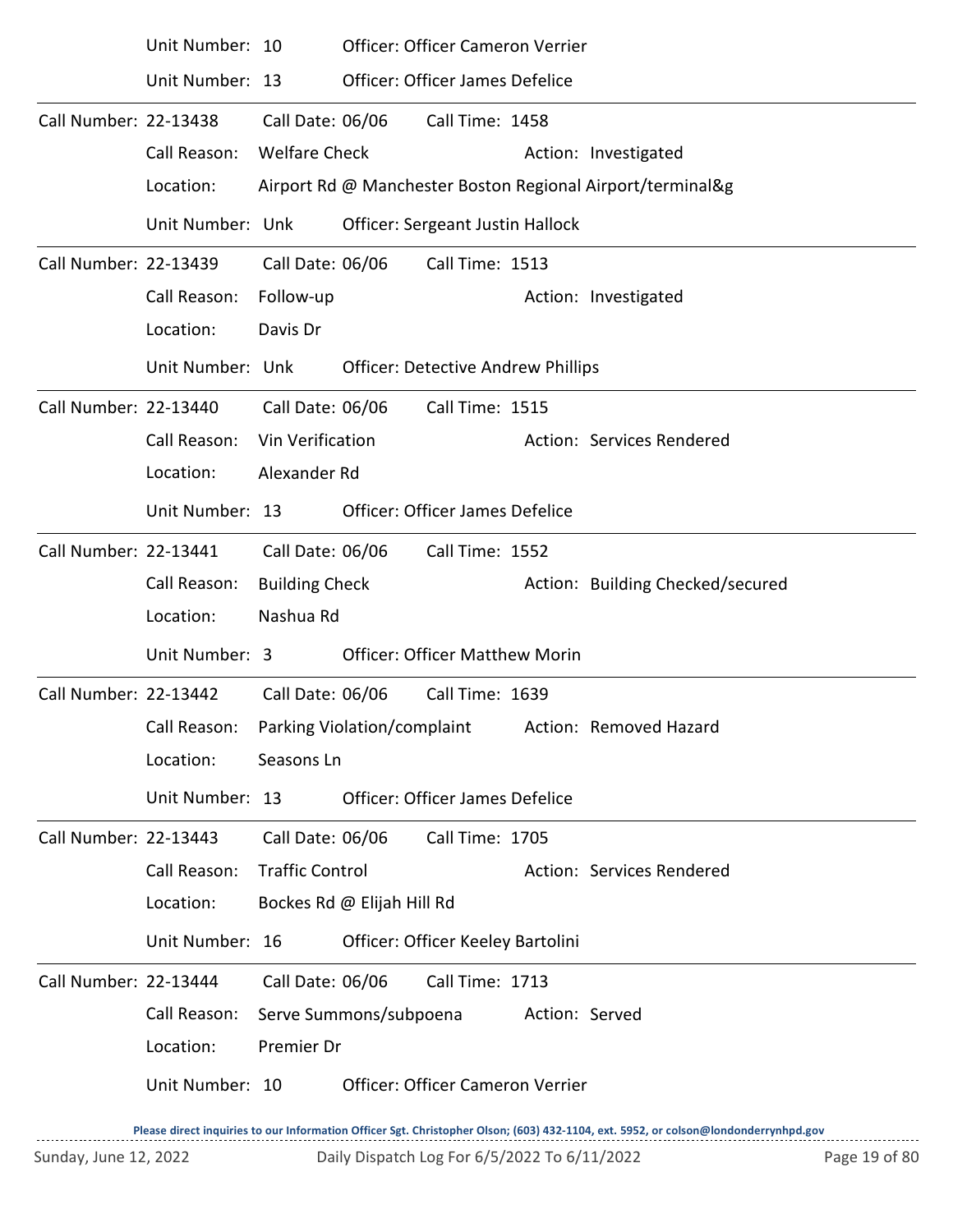| Call Number: 22-13445 |                                                   | Call Date: 06/06      | Call Time: 1728                        |                                  |
|-----------------------|---------------------------------------------------|-----------------------|----------------------------------------|----------------------------------|
|                       | Call Reason:                                      | Mv Lockout            |                                        | Action: Services Rendered        |
|                       | Location:                                         | Planeview Dr          |                                        |                                  |
|                       | Unit Number: 13                                   |                       | <b>Officer: Officer James Defelice</b> |                                  |
|                       | Refer to Incident Number: 22-838-OF               |                       |                                        |                                  |
| Call Number: 22-13446 |                                                   | Call Date: 06/06      | Call Time: 1743                        |                                  |
|                       | Call Reason:                                      | K9 Training           |                                        | Action: Services Rendered        |
|                       | Location:                                         |                       | Garden Ln @ Park And Ride South        |                                  |
|                       | Unit Number: 3                                    |                       | <b>Officer: Officer Matthew Morin</b>  |                                  |
| Call Number: 22-13447 |                                                   | Call Date: 06/06      | Call Time: 1807                        |                                  |
|                       | Call Reason:                                      | <b>Welfare Check</b>  |                                        | Action: Investigated             |
|                       | Location:                                         | Wiley Hill Rd         |                                        |                                  |
|                       | Unit Number: 10                                   |                       | Officer: Officer Cameron Verrier       |                                  |
|                       | Unit Number: 13                                   |                       | Officer: Officer James Defelice        |                                  |
|                       | Unit Number: 3                                    |                       | <b>Officer: Officer Matthew Morin</b>  |                                  |
|                       | Unit Number: 3                                    |                       | <b>Officer: Officer Matthew Morin</b>  |                                  |
| Call Number: 22-13448 |                                                   | Call Date: 06/06      | Call Time: 1826                        |                                  |
|                       | Call Reason:                                      | <b>Welfare Check</b>  |                                        | Action: Investigated             |
|                       | Location:                                         | Mammoth Rd            |                                        |                                  |
|                       | Unit Number: 16 Officer: Officer Keeley Bartolini |                       |                                        |                                  |
| Call Number: 22-13449 |                                                   | Call Date: 06/06      | Call Time: 1832                        |                                  |
|                       | Call Reason:                                      | Assist Citizen        |                                        | Action: Services Rendered        |
|                       | Location:                                         | Devonshire Ln         |                                        |                                  |
|                       | Unit Number: 4                                    |                       | Officer: Sergeant Jason Archambault    |                                  |
| Call Number: 22-13450 |                                                   | Call Date: 06/06      | Call Time: 1848                        |                                  |
|                       | Call Reason:                                      | <b>Building Check</b> |                                        | Action: Building Checked/secured |
|                       | Location:                                         | Nelson Rd             |                                        |                                  |
|                       | Unit Number: 16                                   |                       | Officer: Officer Keeley Bartolini      |                                  |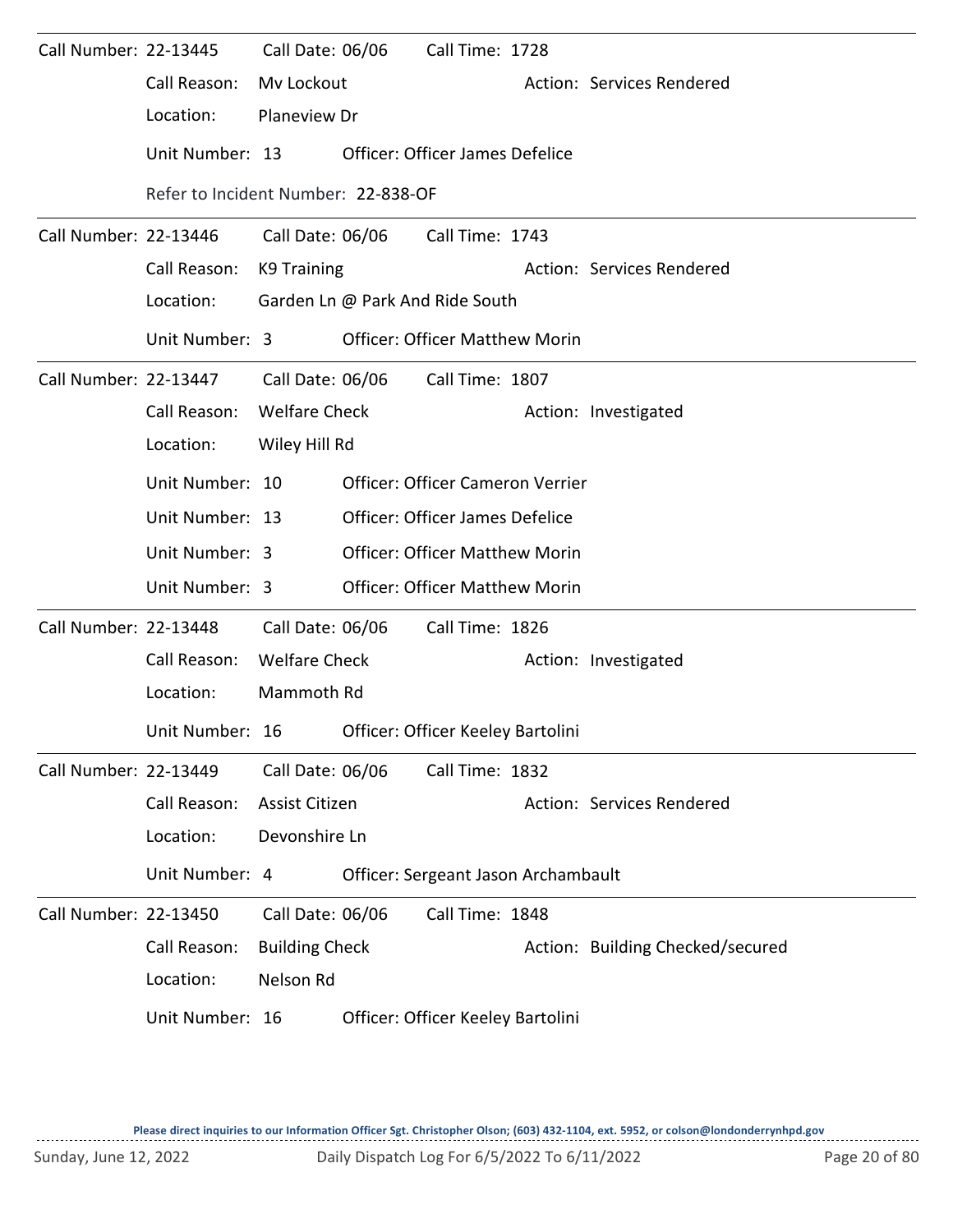| Call Number: 22-13451 |                                               | Call Date: 06/06                    |  | Call Time: 1900                         |                      |                                  |  |  |  |
|-----------------------|-----------------------------------------------|-------------------------------------|--|-----------------------------------------|----------------------|----------------------------------|--|--|--|
|                       | Call Reason:                                  | <b>Building Check</b>               |  |                                         |                      | Action: Building Checked/secured |  |  |  |
|                       | Location:                                     | Nashua Rd                           |  |                                         |                      |                                  |  |  |  |
|                       | Unit Number: 10                               |                                     |  | Officer: Officer Cameron Verrier        |                      |                                  |  |  |  |
| Call Number: 22-13452 |                                               | Call Date: 06/06                    |  | Call Time: 1954                         |                      |                                  |  |  |  |
|                       | Call Reason:                                  | <b>Building Check</b>               |  |                                         |                      | Action: Building Checked/secured |  |  |  |
|                       | Location:                                     | Mammoth Rd                          |  |                                         |                      |                                  |  |  |  |
|                       | Unit Number: 10                               |                                     |  | Officer: Officer Cameron Verrier        |                      |                                  |  |  |  |
|                       | Unit Number: 13                               |                                     |  | <b>Officer: Officer James Defelice</b>  |                      |                                  |  |  |  |
|                       | Unit Number: 3                                |                                     |  | <b>Officer: Officer Matthew Morin</b>   |                      |                                  |  |  |  |
| Call Number: 22-13453 |                                               | Call Date: 06/06                    |  | Call Time: 1954                         |                      |                                  |  |  |  |
|                       | Call Reason:                                  | <b>Welfare Check</b>                |  |                                         | Action: Investigated |                                  |  |  |  |
|                       | Location:                                     | Wiley Hill Rd                       |  |                                         |                      |                                  |  |  |  |
|                       | Unit Number: 10                               |                                     |  | <b>Officer: Officer Cameron Verrier</b> |                      |                                  |  |  |  |
|                       | Unit Number: 3                                |                                     |  | <b>Officer: Officer Matthew Morin</b>   |                      |                                  |  |  |  |
|                       |                                               | Refer to Incident Number: 22-839-OF |  |                                         |                      |                                  |  |  |  |
| Call Number: 22-13454 |                                               | Call Date: 06/06                    |  | Call Time: 2035                         |                      |                                  |  |  |  |
|                       | Call Reason:                                  | <b>Animal Control</b>               |  |                                         |                      | Action: Services Rendered        |  |  |  |
|                       | Location:                                     | Mammoth Rd @ Fieldstone Dr          |  |                                         |                      |                                  |  |  |  |
|                       | Unit Number: 3 Officer: Officer Matthew Morin |                                     |  |                                         |                      |                                  |  |  |  |
|                       | Refer to Incident Number: 22-840-OF           |                                     |  |                                         |                      |                                  |  |  |  |
| Call Number: 22-13455 |                                               | Call Date: 06/06                    |  | Call Time: 2041                         |                      |                                  |  |  |  |
|                       | Call Reason:                                  | <b>Shooting Complaint</b>           |  |                                         |                      | Action: Could Not Locate         |  |  |  |
|                       | Location:                                     |                                     |  | Terracewood Rd @ Bartley Hill Rd        |                      |                                  |  |  |  |
|                       | Unit Number: 13                               |                                     |  | <b>Officer: Officer James Defelice</b>  |                      |                                  |  |  |  |
|                       | Unit Number: 3                                |                                     |  | <b>Officer: Officer Matthew Morin</b>   |                      |                                  |  |  |  |
| Call Number: 22-13456 |                                               | Call Date: 06/06                    |  | Call Time: 2044                         |                      |                                  |  |  |  |
|                       | Call Reason:                                  | Keep The Peace                      |  |                                         |                      | Action: Services Rendered        |  |  |  |
|                       | Location:                                     | Macgregor Ct                        |  |                                         |                      |                                  |  |  |  |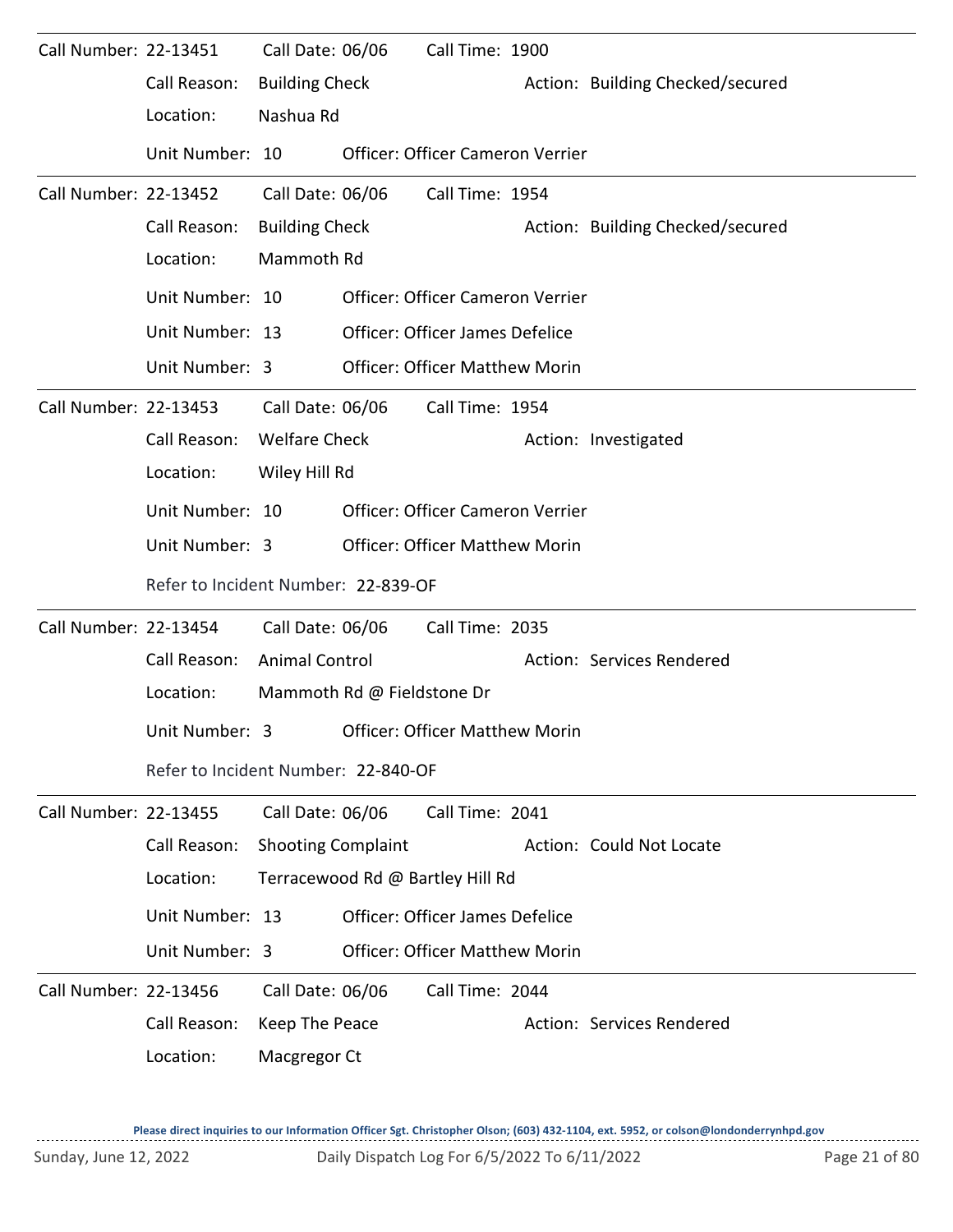|                       | Unit Number: 10 |                            |                                     | Officer: Officer Cameron Verrier       |  |                                                           |  |  |  |
|-----------------------|-----------------|----------------------------|-------------------------------------|----------------------------------------|--|-----------------------------------------------------------|--|--|--|
|                       | Unit Number: 16 |                            |                                     | Officer: Officer Keeley Bartolini      |  |                                                           |  |  |  |
| Call Number: 22-13458 |                 | Call Date: 06/06           |                                     | Call Time: 2147                        |  |                                                           |  |  |  |
|                       | Call Reason:    | Complaint                  |                                     |                                        |  | Action: Unfounded                                         |  |  |  |
|                       | Location:       | Capitol Hill Dr            |                                     |                                        |  |                                                           |  |  |  |
|                       | Unit Number: 16 |                            |                                     | Officer: Officer Keeley Bartolini      |  |                                                           |  |  |  |
| Call Number: 22-13459 |                 | Call Date: 06/06           |                                     | Call Time: 2151                        |  |                                                           |  |  |  |
|                       | Call Reason:    | <b>Welfare Check</b>       |                                     |                                        |  | Action: Investigated                                      |  |  |  |
|                       | Location:       | Melody Ln                  |                                     |                                        |  |                                                           |  |  |  |
|                       | Unit Number: 13 |                            |                                     | <b>Officer: Officer James Defelice</b> |  |                                                           |  |  |  |
|                       | Unit Number: 3  |                            |                                     | <b>Officer: Officer Matthew Morin</b>  |  |                                                           |  |  |  |
|                       |                 |                            | Refer to Incident Number: 22-841-OF |                                        |  |                                                           |  |  |  |
| Call Number: 22-13460 |                 | Call Date: 06/06           |                                     | Call Time: 2230                        |  |                                                           |  |  |  |
|                       | Call Reason:    | Alarm, Business            |                                     |                                        |  | Action: Building Checked/secured                          |  |  |  |
|                       | Location:       | <b>Hillside Ave</b>        |                                     |                                        |  |                                                           |  |  |  |
|                       | Unit Number: 16 |                            |                                     | Officer: Officer Joanna Phan           |  |                                                           |  |  |  |
|                       | Unit Number: 21 |                            |                                     | Officer: Officer Sydney Delforte       |  |                                                           |  |  |  |
| Call Number: 22-13461 |                 | Call Date: 06/06           |                                     | Call Time: 2251                        |  |                                                           |  |  |  |
|                       | Call Reason:    | Keep The Peace             |                                     |                                        |  | Action: Services Rendered                                 |  |  |  |
|                       | Location:       | Macgregor Ct               |                                     |                                        |  |                                                           |  |  |  |
|                       | Unit Number: 17 |                            |                                     |                                        |  | Officers: Officer Brandon Gauthier & Officer Nathan Slack |  |  |  |
| Call Number: 22-13462 |                 | Call Date: 06/06           |                                     | Call Time: 2253                        |  |                                                           |  |  |  |
|                       | Call Reason:    | Motor Vehicle Check        |                                     |                                        |  | Action: Services Rendered                                 |  |  |  |
|                       | Location:       |                            |                                     |                                        |  | Mammoth Rd @ Londonderry United Methodist Church          |  |  |  |
|                       | Unit Number: 21 |                            |                                     | Officer: Officer Sydney Delforte       |  |                                                           |  |  |  |
| Call Number: 22-13463 |                 | Call Date: 06/06           |                                     | Call Time: 2256                        |  |                                                           |  |  |  |
|                       | Call Reason:    | <b>Motor Vehicle Check</b> |                                     |                                        |  | Action: Services Rendered                                 |  |  |  |
|                       | Location:       |                            | Nelson Rd @ Lafa Complex            |                                        |  |                                                           |  |  |  |
|                       | Unit Number: 21 |                            |                                     | Officer: Officer Sydney Delforte       |  |                                                           |  |  |  |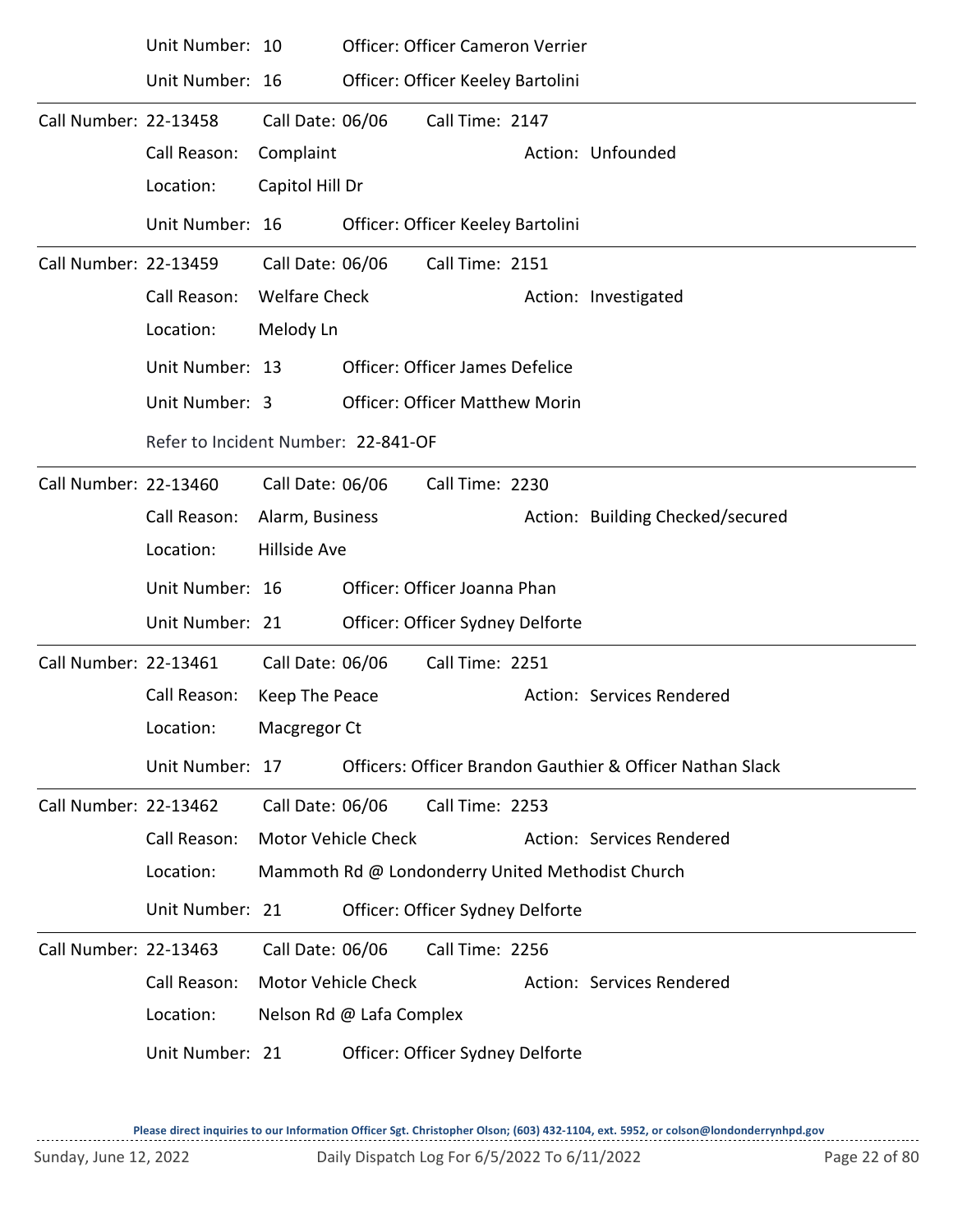| Call Number: 22-13464 |                          | Call Date: 06/06      |                                                | Call Time: 2256                       |                        |                                    |
|-----------------------|--------------------------|-----------------------|------------------------------------------------|---------------------------------------|------------------------|------------------------------------|
|                       | Call Reason:             | <b>Building Check</b> |                                                |                                       |                        | Action: Building Checked/secured   |
|                       | Location:                | Nashua Rd             |                                                |                                       |                        |                                    |
|                       | Unit Number: 16          |                       |                                                | Officer: Officer Joanna Phan          |                        |                                    |
| Call Number: 22-13465 |                          | Call Date: 06/06      |                                                | Call Time: 2259                       |                        |                                    |
|                       | Call Reason:             | <b>Building Check</b> |                                                |                                       |                        | Action: Building Checked/secured   |
|                       | Location:                | Nashua Rd             |                                                |                                       |                        |                                    |
|                       | Unit Number: 16          |                       |                                                | Officer: Officer Joanna Phan          |                        |                                    |
| Call Number: 22-13466 |                          | Call Date: 06/06      |                                                | Call Time: 2305                       |                        |                                    |
|                       | Call Reason:             | <b>Building Check</b> |                                                |                                       |                        | Action: Building Checked/secured   |
|                       | Location:                | Nashua Rd             |                                                |                                       |                        |                                    |
|                       | Unit Number: 16          |                       |                                                | Officer: Officer Joanna Phan          |                        |                                    |
| Call Number: 22-13467 |                          | Call Date: 06/06      |                                                | Call Time: 2311                       |                        |                                    |
|                       | Call Reason:             |                       | Motor Vehicle Accident                         |                                       |                        | Action: Citation Issued            |
|                       | Location:                |                       | Highlander Wy @ Executive Health Sports Center |                                       |                        |                                    |
|                       | Unit Number: 21          |                       |                                                | Officer: Officer Sydney Delforte      |                        |                                    |
|                       | Unit Number: 7           |                       |                                                | Officer: Lieutenant Alvin Bettencourt |                        |                                    |
|                       | Arrest Number: 22-236-AR |                       |                                                |                                       |                        |                                    |
|                       |                          |                       |                                                | Date: 06/07                           |                        |                                    |
|                       |                          |                       |                                                | Time: 1232                            |                        |                                    |
|                       |                          |                       |                                                |                                       | Name: Mahoro, Jeanne S |                                    |
|                       |                          |                       |                                                |                                       |                        | Address: 1 Clocktower Pl, Apt. 202 |

Nashua ,NH

Age: 30

Charge # 1: License Reqd; Op W/o Valid License

Call Number: 22-13468 Call Date: 06/06 Call Time: 2314 Call Reason: Motor Vehicle Check Action: Investigated Location: South Rd @ Londonderry South School Call Date: 06/06 Unit Number: 16 Officer: Officer Joanna Phan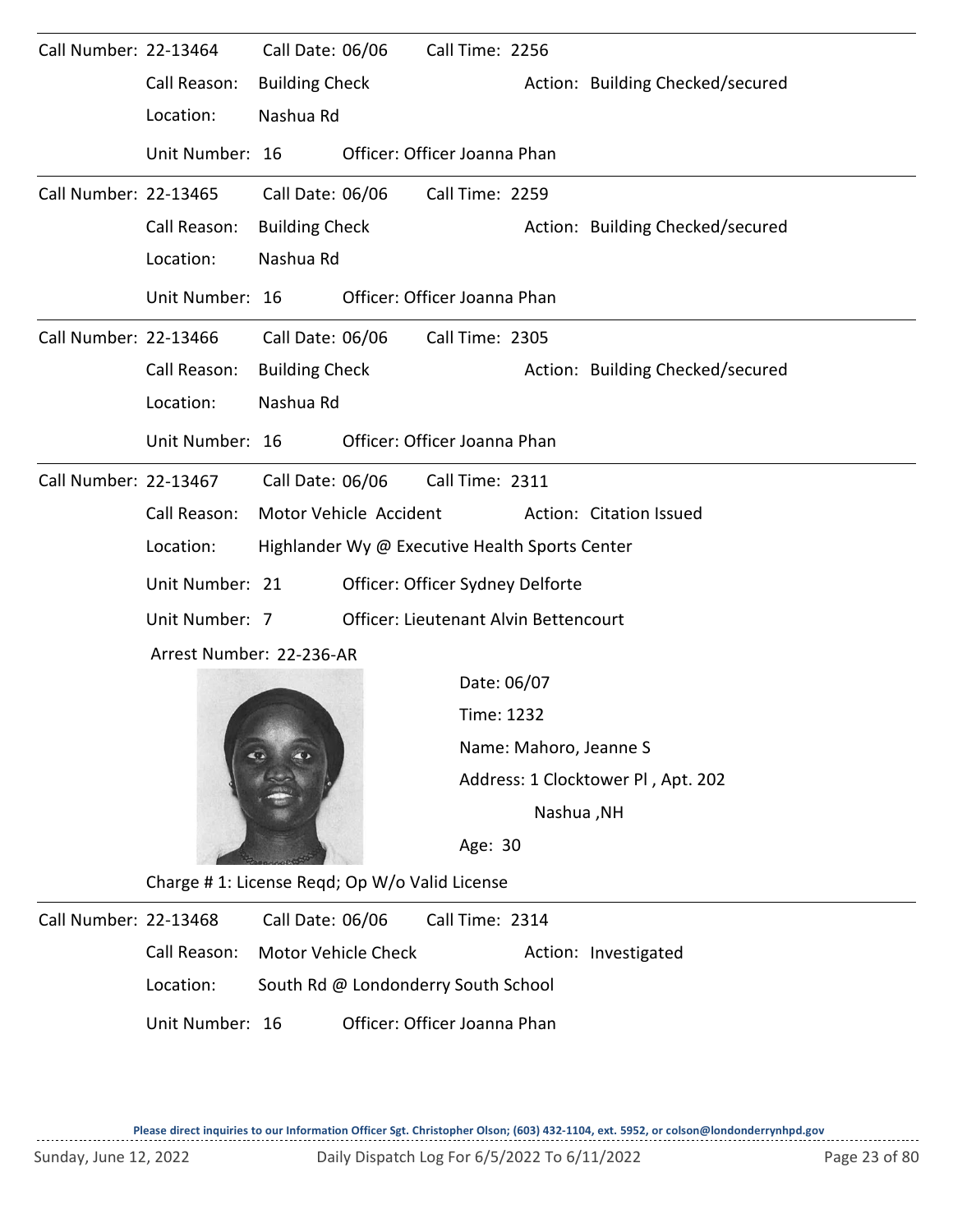| Call Number: 22-13470 |                 | Call Date: 06/06      | Call Time: 2339              |                                                           |
|-----------------------|-----------------|-----------------------|------------------------------|-----------------------------------------------------------|
|                       | Call Reason:    | <b>Building Check</b> |                              | Action: Building Checked/secured                          |
|                       | Location:       | Perkins Rd            |                              |                                                           |
|                       | Unit Number: 17 |                       |                              | Officers: Officer Brandon Gauthier & Officer Nathan Slack |
| Call Number: 22-13471 |                 | Call Date: 06/06      | Call Time: 2342              |                                                           |
|                       | Call Reason:    | <b>Building Check</b> |                              | Action: Building Checked/secured                          |
|                       | Location:       | Shasta Dr             |                              |                                                           |
|                       | Unit Number: 16 |                       | Officer: Officer Joanna Phan |                                                           |
| Call Number: 22-13472 |                 | Call Date: 06/06      | Call Time: 2342              |                                                           |
|                       | Call Reason:    | <b>Building Check</b> |                              | Action: Building Checked/secured                          |
|                       | Location:       | Rockingham Rd         |                              |                                                           |
|                       | Unit Number: 17 |                       |                              | Officers: Officer Brandon Gauthier & Officer Nathan Slack |
| Call Number: 22-13473 |                 | Call Date: 06/06      | Call Time: 2345              |                                                           |
|                       | Call Reason:    | <b>Building Check</b> |                              | Action: Building Checked/secured                          |
|                       | Location:       | Rockingham Rd         |                              |                                                           |
|                       | Unit Number: 17 |                       |                              | Officers: Officer Brandon Gauthier & Officer Nathan Slack |
| Call Number: 22-13474 |                 | Call Date: 06/06      | Call Time: 2349              |                                                           |
|                       | Call Reason:    | <b>Building Check</b> |                              | Action: Building Checked/secured                          |
|                       | Location:       | Main St               |                              |                                                           |
|                       | Unit Number: 16 |                       | Officer: Officer Joanna Phan |                                                           |
| Call Number: 22-13475 |                 | Call Date: 06/06      | Call Time: 2349              |                                                           |
|                       | Call Reason:    | <b>Building Check</b> |                              | Action: Building Checked/secured                          |
|                       | Location:       | Rockingham Rd         |                              |                                                           |
|                       | Unit Number: 17 |                       |                              | Officers: Officer Brandon Gauthier & Officer Nathan Slack |
| Call Number: 22-13476 |                 | Call Date: 06/06      | Call Time: 2351              |                                                           |
|                       | Call Reason:    | <b>Building Check</b> |                              | Action: Building Checked/secured                          |
|                       | Location:       | Michels Wy            |                              |                                                           |
|                       | Unit Number: 16 |                       | Officer: Officer Joanna Phan |                                                           |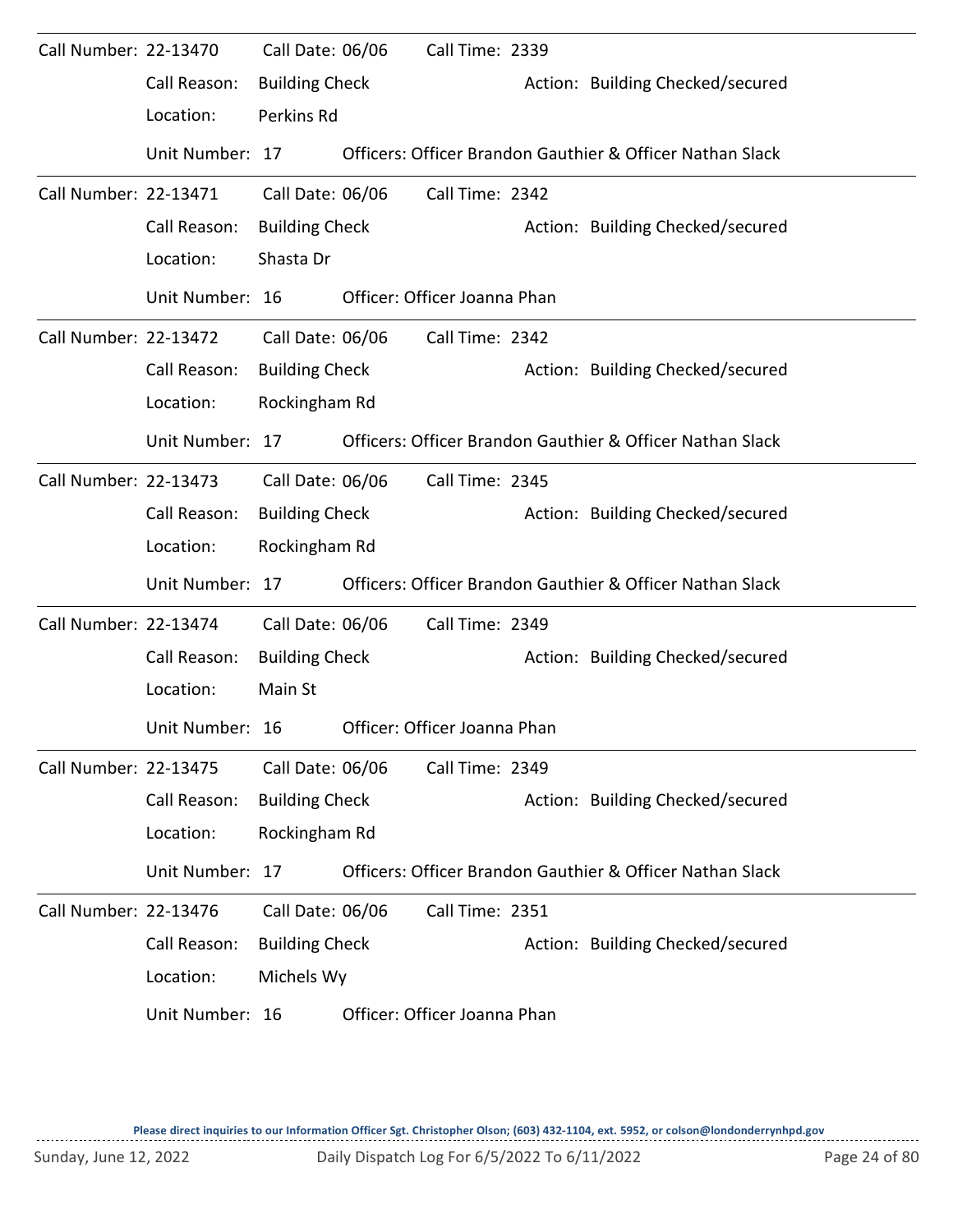| Call Number: 22-13477 |                 | Call Date: 06/06      |                                                           | Call Time: 2354                |  |                                                           |  |  |  |
|-----------------------|-----------------|-----------------------|-----------------------------------------------------------|--------------------------------|--|-----------------------------------------------------------|--|--|--|
|                       | Call Reason:    | <b>Building Check</b> |                                                           |                                |  | Action: Building Checked/secured                          |  |  |  |
|                       | Location:       | Garden Ln             |                                                           |                                |  |                                                           |  |  |  |
|                       | Unit Number: 16 |                       |                                                           | Officer: Officer Joanna Phan   |  |                                                           |  |  |  |
| Call Number: 22-13478 |                 | Call Date: 06/06      |                                                           | Call Time: 2355                |  |                                                           |  |  |  |
|                       | Call Reason:    |                       |                                                           | Assist Londonderry Fire Dept   |  | Action: Services Rendered                                 |  |  |  |
|                       | Location:       | Chase Rd              |                                                           |                                |  |                                                           |  |  |  |
|                       | Unit Number: 16 |                       |                                                           | Officer: Officer Joanna Phan   |  |                                                           |  |  |  |
| Call Number: 22-13479 |                 | Call Date: 06/06      |                                                           | Call Time: 2356                |  |                                                           |  |  |  |
|                       | Call Reason:    | <b>Building Check</b> |                                                           |                                |  | Action: Building Checked/secured                          |  |  |  |
|                       | Location:       | Sanborn Rd            |                                                           |                                |  |                                                           |  |  |  |
|                       | Unit Number: 17 |                       |                                                           |                                |  | Officers: Officer Brandon Gauthier & Officer Nathan Slack |  |  |  |
| Call Number: 22-13481 |                 | Call Date: 06/07      |                                                           | Call Time: 0019                |  |                                                           |  |  |  |
|                       | Call Reason:    | <b>Building Check</b> |                                                           |                                |  | Action: Building Checked/secured                          |  |  |  |
|                       | Location:       | Navigator Rd          |                                                           |                                |  |                                                           |  |  |  |
|                       | Unit Number: 17 |                       | Officers: Officer Brandon Gauthier & Officer Nathan Slack |                                |  |                                                           |  |  |  |
|                       |                 |                       |                                                           |                                |  |                                                           |  |  |  |
| Call Number: 22-13482 |                 | Call Date: 06/07      |                                                           | Call Time: 0027                |  |                                                           |  |  |  |
|                       | Call Reason:    | <b>Building Check</b> |                                                           |                                |  | Action: Building Checked/secured                          |  |  |  |
|                       | Location:       | Nashua Rd             |                                                           |                                |  |                                                           |  |  |  |
|                       | Unit Number: 16 |                       |                                                           | Officer: Officer Joanna Phan   |  |                                                           |  |  |  |
| Call Number: 22-13483 |                 | Call Date: 06/07      |                                                           | Call Time: 0028                |  |                                                           |  |  |  |
|                       | Call Reason:    | <b>Building Check</b> |                                                           |                                |  | Action: Building Checked/secured                          |  |  |  |
|                       | Location:       | Nashua Rd             |                                                           |                                |  |                                                           |  |  |  |
|                       | Unit Number: 16 |                       |                                                           | Officer: Officer Joanna Phan   |  |                                                           |  |  |  |
| Call Number: 22-13484 |                 | Call Date: 06/07      |                                                           | Call Time: 0035                |  |                                                           |  |  |  |
|                       | Call Reason:    |                       | Motor Vehicle Check                                       |                                |  | Action: Services Rendered                                 |  |  |  |
|                       | Location:       |                       |                                                           | Mammoth Rd @ Glenwood Cemetary |  |                                                           |  |  |  |
| Call Number: 22-13485 |                 | Call Date: 06/07      |                                                           | Call Time: 0047                |  |                                                           |  |  |  |
|                       | Call Reason:    | <b>Building Check</b> |                                                           |                                |  | Action: Building Checked/secured                          |  |  |  |

**Please direct inquiries to our Information Officer Sgt. Christopher Olson; (603) 432-1104, ext. 5952, or colson@londonderrynhpd.gov**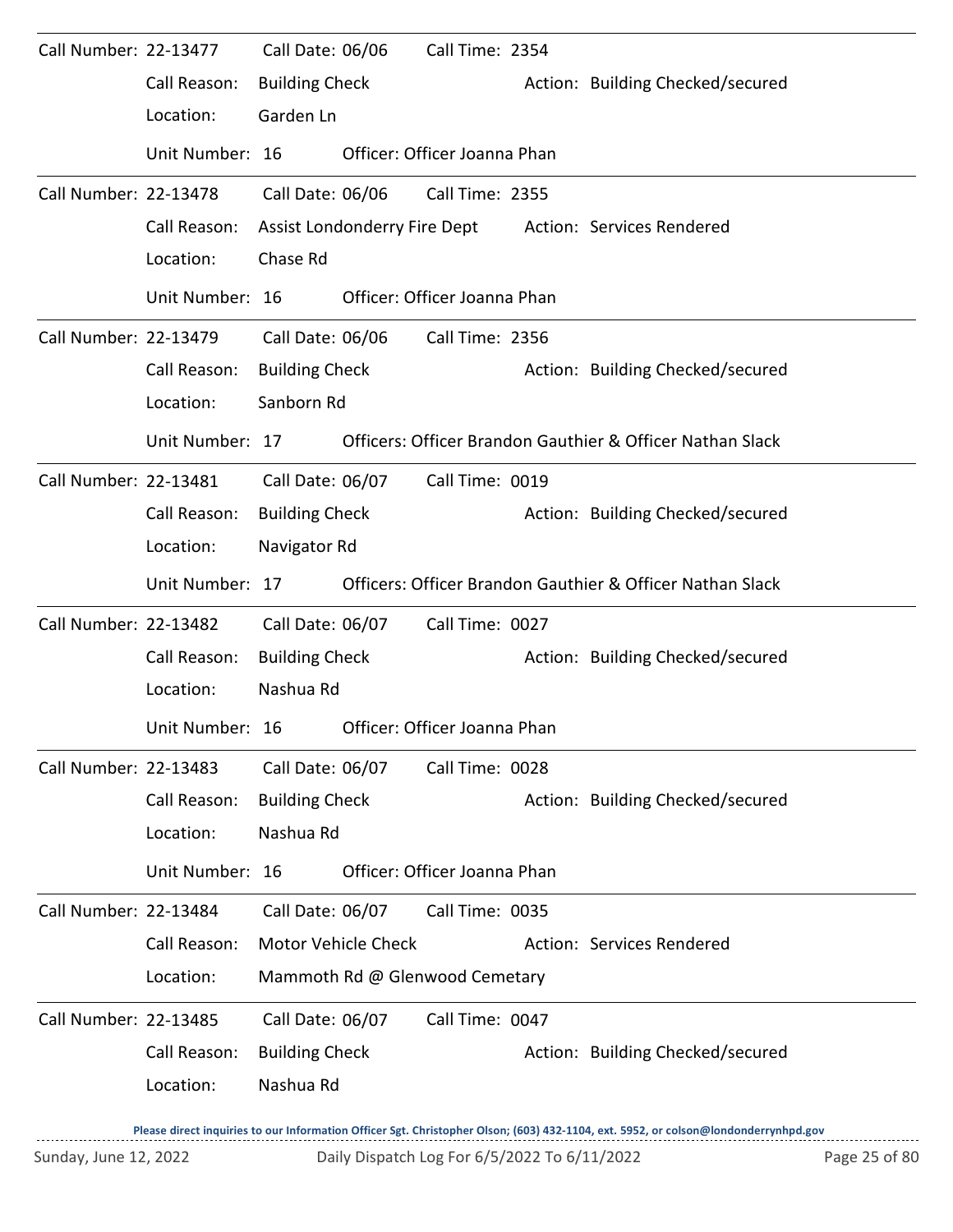|                              | Unit Number: 16 |                            | Officer: Officer Joanna Phan      |                                                           |
|------------------------------|-----------------|----------------------------|-----------------------------------|-----------------------------------------------------------|
| Call Number: 22-13486        |                 | Call Date: 06/07           | Call Time: 0049                   |                                                           |
|                              | Call Reason:    | <b>Building Check</b>      |                                   | Action: Building Checked/secured                          |
|                              | Location:       | Woodside Dr                |                                   |                                                           |
|                              | Unit Number: 17 |                            |                                   | Officers: Officer Brandon Gauthier & Officer Nathan Slack |
| Call Number: 22-13487        |                 | Call Date: 06/07           | Call Time: 0057                   |                                                           |
|                              | Call Reason:    | <b>Building Check</b>      |                                   | Action: Building Checked/secured                          |
|                              | Location:       | Nashua Rd                  |                                   |                                                           |
|                              | Unit Number: 16 |                            | Officer: Officer Joanna Phan      |                                                           |
| Call Number: 22-13488        |                 | Call Date: 06/07           | Call Time: 0058                   |                                                           |
|                              | Call Reason:    | <b>Building Check</b>      |                                   | Action: Services Rendered                                 |
|                              | Location:       | Rockingham Rd              |                                   |                                                           |
|                              | Unit Number: 21 |                            | Officer: Officer Sydney Delforte  |                                                           |
| Call Number: 22-13489        |                 | Call Date: 06/07           | Call Time: 0059                   |                                                           |
|                              | Call Reason:    | <b>Motor Vehicle Check</b> |                                   | Action: Services Rendered                                 |
|                              | Location:       |                            | Orchard View Dr @ Apple Tree Mall |                                                           |
|                              | Unit Number: 16 |                            | Officer: Officer Joanna Phan      |                                                           |
| Call Number: 22-13490        |                 | Call Date: 06/07           | Call Time: 0104                   |                                                           |
|                              | Call Reason:    | <b>Building Check</b>      |                                   | Action: Building Checked/secured                          |
|                              | Location:       | Nashua Rd                  |                                   |                                                           |
|                              | Unit Number: 16 |                            | Officer: Officer Joanna Phan      |                                                           |
| Call Number: 22-13491        |                 | Call Date: 06/07           | Call Time: 0106                   |                                                           |
|                              | Call Reason:    | <b>Building Check</b>      |                                   | Action: Building Checked/secured                          |
|                              | Location:       | Nashua Rd                  |                                   |                                                           |
|                              | Unit Number: 16 |                            | Officer: Officer Joanna Phan      |                                                           |
| <b>Call Number: 22-13492</b> |                 | Call Date: 06/07           | Call Time: 0106                   |                                                           |
|                              | Call Reason:    | <b>Building Check</b>      |                                   | Action: Building Checked/secured                          |
|                              | Location:       | Garden Ln                  |                                   |                                                           |
|                              | Unit Number: 17 |                            |                                   | Officers: Officer Brandon Gauthier & Officer Nathan Slack |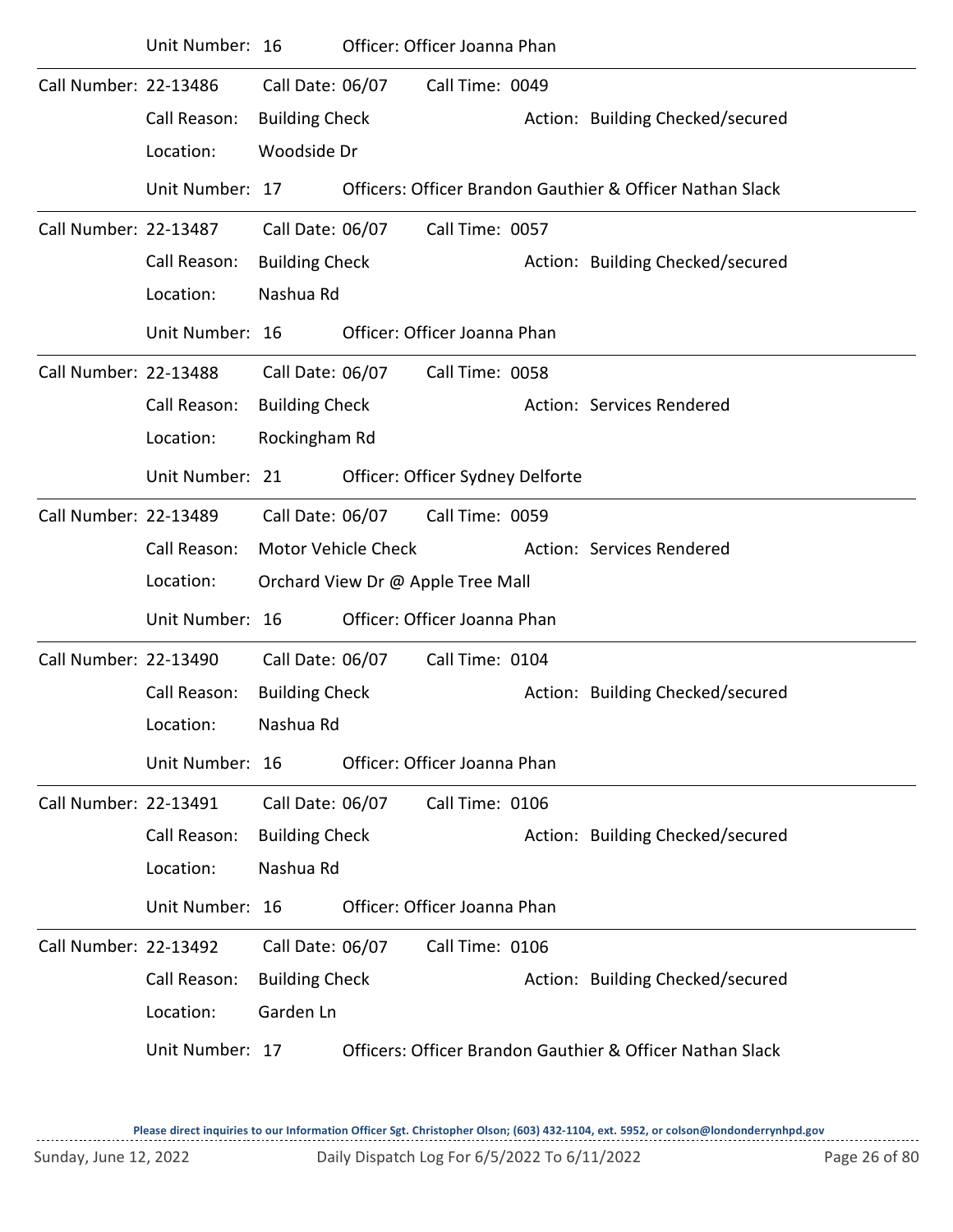| Call Number: 22-13493 |                 | Call Date: 06/07      | Call Time: 0107              |                                  |
|-----------------------|-----------------|-----------------------|------------------------------|----------------------------------|
|                       | Call Reason:    | <b>Building Check</b> |                              | Action: Building Checked/secured |
|                       | Location:       | Nashua Rd             |                              |                                  |
|                       | Unit Number: 16 |                       | Officer: Officer Joanna Phan |                                  |
| Call Number: 22-13494 |                 | Call Date: 06/07      | Call Time: 0109              |                                  |
|                       | Call Reason:    | <b>Building Check</b> |                              | Action: Building Checked/secured |
|                       | Location:       | Orchard View Dr       |                              |                                  |
|                       | Unit Number: 16 |                       | Officer: Officer Joanna Phan |                                  |
| Call Number: 22-13495 |                 | Call Date: 06/07      | Call Time: 0110              |                                  |
|                       | Call Reason:    | <b>Building Check</b> |                              | Action: Building Checked/secured |
|                       | Location:       | Orchard View Dr       |                              |                                  |
|                       | Unit Number: 16 |                       | Officer: Officer Joanna Phan |                                  |
| Call Number: 22-13496 |                 | Call Date: 06/07      | Call Time: 0112              |                                  |
|                       | Call Reason:    | <b>Building Check</b> |                              | Action: Building Checked/secured |
|                       | Location:       | Nashua Rd             |                              |                                  |
|                       | Unit Number: 16 |                       | Officer: Officer Joanna Phan |                                  |
| Call Number: 22-13497 |                 | Call Date: 06/07      | Call Time: 0115              |                                  |
|                       | Call Reason:    | <b>Building Check</b> |                              | Action: Building Checked/secured |
|                       | Location:       | Nashua Rd             |                              |                                  |
|                       | Unit Number: 16 |                       | Officer: Officer Joanna Phan |                                  |
| Call Number: 22-13498 |                 | Call Date: 06/07      | Call Time: 0118              |                                  |
|                       | Call Reason:    | <b>Building Check</b> |                              | Action: Building Checked/secured |
|                       | Location:       | Nashua Rd             |                              |                                  |
|                       | Unit Number: 16 |                       | Officer: Officer Joanna Phan |                                  |
| Call Number: 22-13499 |                 | Call Date: 06/07      | Call Time: 0120              |                                  |
|                       | Call Reason:    | <b>Building Check</b> |                              | Action: Building Checked/secured |
|                       | Location:       | Orchard View Dr       |                              |                                  |
|                       | Unit Number: 16 |                       | Officer: Officer Joanna Phan |                                  |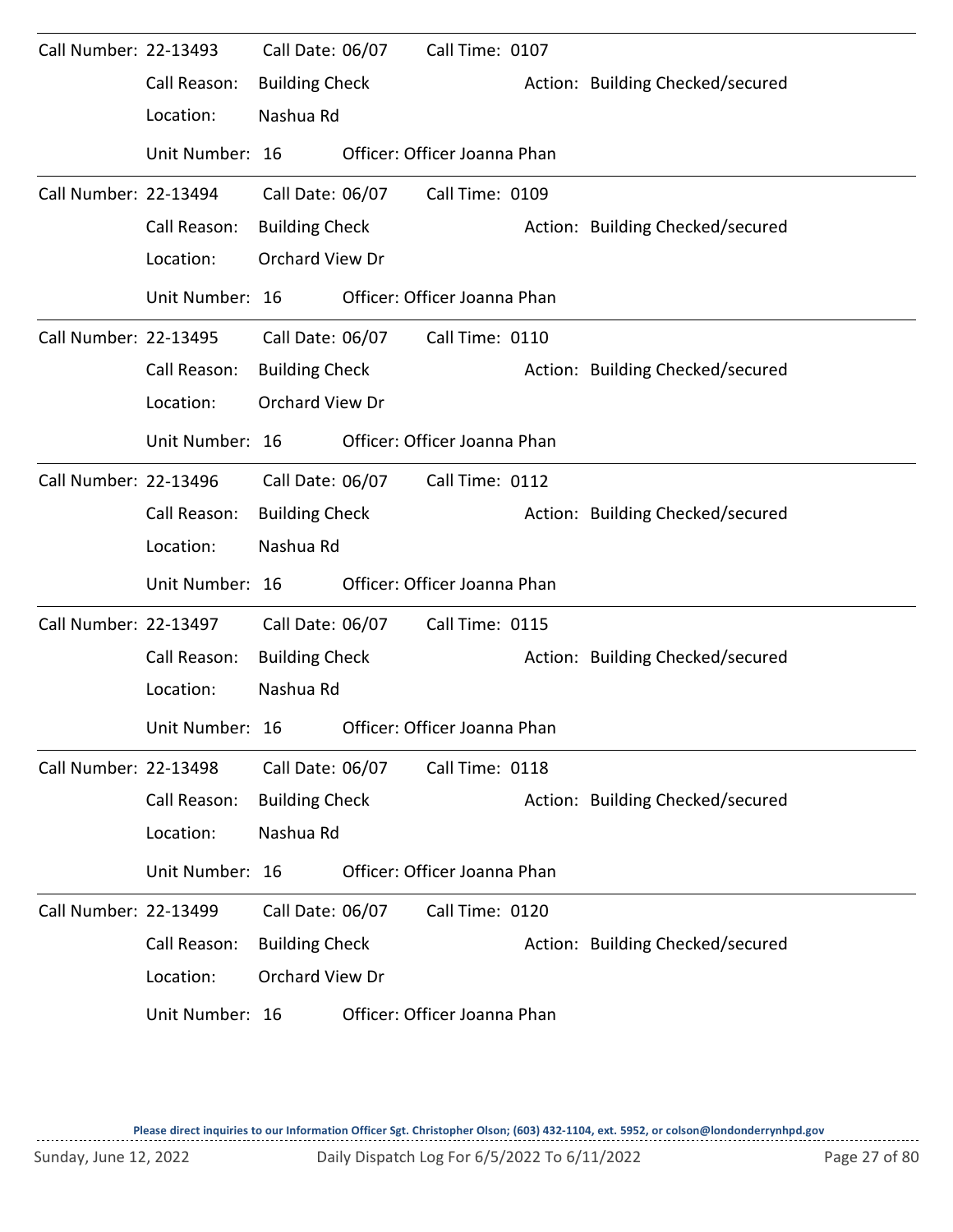| Call Number: 22-13500 |                 | Call Date: 06/07        | Call Time: 0123                         |                                                           |
|-----------------------|-----------------|-------------------------|-----------------------------------------|-----------------------------------------------------------|
|                       | Call Reason:    | <b>Building Check</b>   |                                         | Action: Building Checked/secured                          |
|                       | Location:       | Hampton Dr              |                                         |                                                           |
|                       | Unit Number: 16 |                         | Officer: Officer Joanna Phan            |                                                           |
| Call Number: 22-13502 |                 | Call Date: 06/07        | Call Time: 0153                         |                                                           |
|                       | Call Reason:    | <b>Building Check</b>   |                                         | Action: Building Checked/secured                          |
|                       | Location:       | Orchard View Dr         |                                         |                                                           |
|                       | Unit Number: 17 |                         |                                         | Officers: Officer Brandon Gauthier & Officer Nathan Slack |
| Call Number: 22-13504 |                 | Call Date: 06/07        | Call Time: 0208                         |                                                           |
|                       | Call Reason:    | <b>Building Check</b>   |                                         | Action: Building Checked/secured                          |
|                       | Location:       | Mammoth Rd              |                                         |                                                           |
|                       | Unit Number: 16 |                         | Officer: Officer Joanna Phan            |                                                           |
| Call Number: 22-13505 |                 | Call Date: 06/07        | Call Time: 0209                         |                                                           |
|                       | Call Reason:    | <b>Building Check</b>   |                                         | Action: Building Checked/secured                          |
|                       | Location:       | Mammoth Rd              |                                         |                                                           |
|                       | Unit Number: 16 |                         | Officer: Officer Joanna Phan            |                                                           |
| Call Number: 22-13506 |                 | Call Date: 06/07        | Call Time: 0245                         |                                                           |
|                       | Call Reason:    | <b>Pedestrian Check</b> |                                         | Action: Investigated                                      |
|                       | Location:       |                         | Buttrick Rd @ Elliot Medical Building   |                                                           |
|                       | Unit Number: 16 |                         | Officer: Officer Joanna Phan            |                                                           |
|                       | Unit Number: 21 |                         | Officer: Officer Sydney Delforte        |                                                           |
| Call Number: 22-13507 |                 | Call Date: 06/07        | Call Time: 0313                         |                                                           |
|                       | Call Reason:    | <b>Building Check</b>   |                                         | Action: Building Checked/secured                          |
|                       | Location:       | Nashua Rd               |                                         |                                                           |
|                       | Unit Number: 17 |                         |                                         | Officers: Officer Brandon Gauthier & Officer Nathan Slack |
| Call Number: 22-13511 |                 | Call Date: 06/07        | Call Time: 0703                         |                                                           |
|                       | Call Reason:    | <b>Traffic Control</b>  |                                         | Action: Services Rendered                                 |
|                       | Location:       | <b>Bockes Rd</b>        |                                         |                                                           |
|                       | Unit Number: 17 |                         | <b>Officer: Detective Marvin Alfaro</b> |                                                           |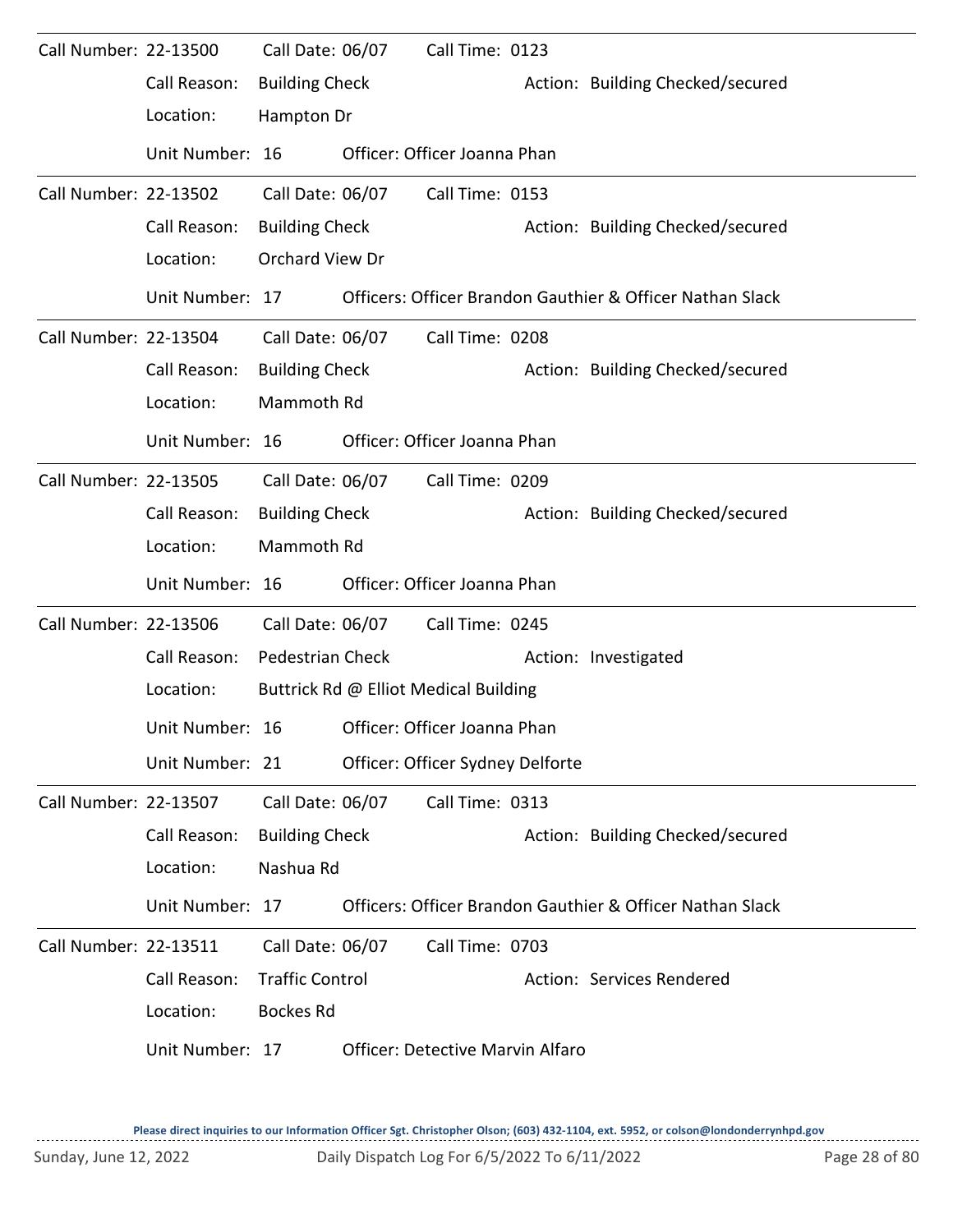| Call Number: 22-13512 |                             | Call Date: 06/07       |                     | Call Time: 0724                         |                |                                  |
|-----------------------|-----------------------------|------------------------|---------------------|-----------------------------------------|----------------|----------------------------------|
|                       | Call Reason:                | Serve Summons/subpoena |                     |                                         | Action: Served |                                  |
|                       | Location:                   | Birchwood Dr           |                     |                                         |                |                                  |
|                       | Unit Number: 17             |                        |                     | <b>Officer: Detective Marvin Alfaro</b> |                |                                  |
| Call Number: 22-13514 |                             | Call Date: 06/07       |                     | Call Time: 0736                         |                |                                  |
|                       | Call Reason:                | Alarm, Business        |                     |                                         |                | Action: False, Human Error       |
|                       | Location:                   | <b>Wentworth Ave</b>   |                     |                                         |                |                                  |
|                       | Unit Number: 21             |                        |                     | Officer: Officer Sydney Delforte        |                |                                  |
| Call Number: 22-13515 |                             | Call Date: 06/07       |                     | Call Time: 0743                         |                |                                  |
|                       | Call Reason:                | <b>Building Check</b>  |                     |                                         |                | Action: Building Checked/secured |
|                       | Location:                   | Nashua Rd              |                     |                                         |                |                                  |
|                       | Unit Number: 17             |                        |                     | Officer: Detective Marvin Alfaro        |                |                                  |
| Call Number: 22-13516 |                             | Call Date: 06/07       |                     | Call Time: 0758                         |                |                                  |
|                       | Call Reason:                | <b>Building Check</b>  |                     |                                         |                | Action: Building Checked/secured |
|                       | Location:                   | Nashua Rd              |                     |                                         |                |                                  |
|                       | Unit Number: 17             |                        |                     | <b>Officer: Detective Marvin Alfaro</b> |                |                                  |
| Call Number: 22-13517 |                             | Call Date: 06/07       |                     | Call Time: 0804                         |                |                                  |
|                       | Call Reason:                | Motor Vehicle Check    |                     |                                         |                | Action: No Action Required       |
|                       | Location:                   |                        |                     | Nashua Rd @ Nutfield Petroleum          |                |                                  |
|                       | Unit Number: 17             |                        |                     | Officer: Detective Marvin Alfaro        |                |                                  |
| Call Number: 22-13519 |                             | Call Date: 06/07       |                     | Call Time: 0814                         |                |                                  |
|                       | Call Reason:                | <b>Building Check</b>  |                     |                                         |                | Action: Building Checked/secured |
|                       | Location:                   | Garden Ln              |                     |                                         |                |                                  |
|                       | Unit Number: 17             |                        |                     | <b>Officer: Detective Marvin Alfaro</b> |                |                                  |
| Call Number: 22-13520 |                             | Call Date: 06/07       |                     | Call Time: 0823                         |                |                                  |
|                       | Call Reason:                |                        | Motor Vehicle Check |                                         |                | Action: Investigated             |
|                       | Location:                   |                        |                     | Garden Ln @ Park And Ride South         |                |                                  |
|                       | Unit Number: 17             |                        |                     | <b>Officer: Detective Marvin Alfaro</b> |                |                                  |
|                       | Unit Number: 4              |                        |                     | Officer: Sergeant Ryan Buker            |                |                                  |
|                       | Refer to FI Number 22-78-FI |                        |                     |                                         |                |                                  |
|                       |                             |                        |                     |                                         |                |                                  |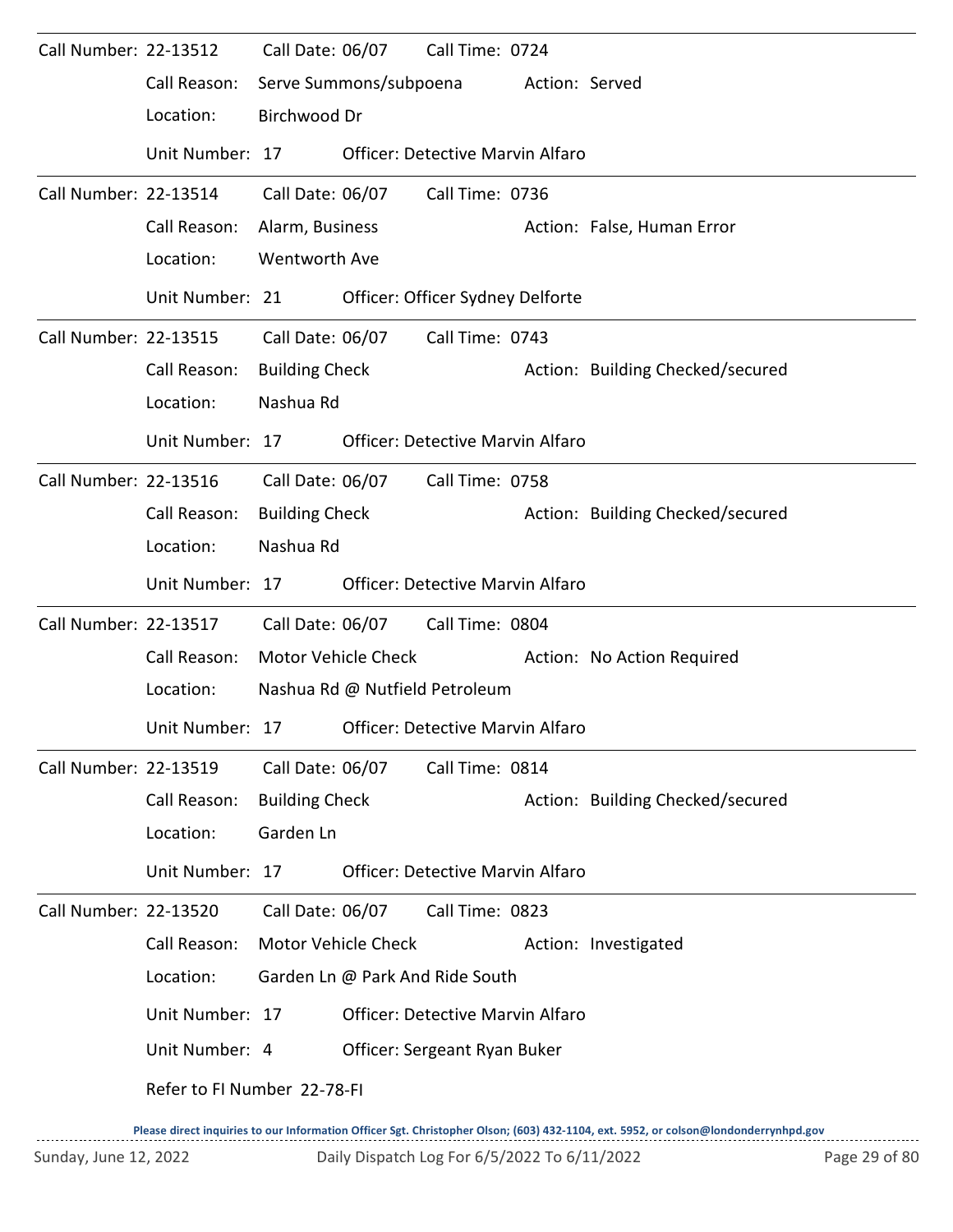| Call Number: 22-13521 |                                     | Call Date: 06/07         |                             | Call Time: 0833                         |                                                                                                                                     |
|-----------------------|-------------------------------------|--------------------------|-----------------------------|-----------------------------------------|-------------------------------------------------------------------------------------------------------------------------------------|
|                       | Call Reason:                        | <b>Community Contact</b> |                             |                                         | Action: Services Rendered                                                                                                           |
|                       | Location:                           |                          |                             | Nashua Rd @ O'shea's Caife & Tae        |                                                                                                                                     |
|                       | Unit Number: 21                     |                          |                             | Officer: Officer Sydney Delforte        |                                                                                                                                     |
| Call Number: 22-13522 |                                     | Call Date: 06/07         |                             | Call Time: 0838                         |                                                                                                                                     |
|                       | Call Reason:                        |                          | Motor Vehicle Accident      |                                         | Action: Services Rendered                                                                                                           |
|                       | Location:                           |                          |                             | Sanborn Rd @ Londonderry North School   |                                                                                                                                     |
|                       | Unit Number: 19                     |                          |                             | <b>Officer: Officer Kenneth Morales</b> |                                                                                                                                     |
| Call Number: 22-13523 |                                     | Call Date: 06/07         |                             | Call Time: 0841                         |                                                                                                                                     |
|                       | Call Reason:                        |                          | <b>Criminal Threatening</b> |                                         | Action: Services Rendered                                                                                                           |
|                       | Location:                           | Birchwood Dr             |                             |                                         |                                                                                                                                     |
|                       | Unit Number: 21                     |                          |                             | Officer: Officer Sydney Delforte        |                                                                                                                                     |
| Call Number: 22-13524 |                                     | Call Date: 06/07         |                             | Call Time: 0849                         |                                                                                                                                     |
|                       | Call Reason:                        | <b>Medical Emergency</b> |                             |                                         | Action: Services Rendered                                                                                                           |
|                       | Location:                           |                          |                             |                                         | Airport Rd @ Manchester Boston Regional Airport/terminal&g                                                                          |
|                       | Unit Number: Unk                    |                          |                             | Officer: Officer Brian Allaire          |                                                                                                                                     |
|                       | Refer to Incident Number: 22-842-OF |                          |                             |                                         |                                                                                                                                     |
| Call Number: 22-13525 |                                     | Call Date: 06/07         |                             | Call Time: 0947                         |                                                                                                                                     |
|                       | Call Reason:                        | Follow-up                |                             |                                         | Action: No Action Required                                                                                                          |
|                       | Location:                           | Sterling Dr              |                             |                                         |                                                                                                                                     |
|                       | Unit Number: 21                     |                          |                             | Officer: Officer Sydney Delforte        |                                                                                                                                     |
| Call Number: 22-13526 |                                     | Call Date: 06/07         |                             | Call Time: 0957                         |                                                                                                                                     |
|                       | Call Reason:                        | <b>Traffic Control</b>   |                             |                                         | Action: Services Rendered                                                                                                           |
|                       | Location:                           | Mohawk Dr                |                             |                                         |                                                                                                                                     |
|                       | Unit Number: 17                     |                          |                             | <b>Officer: Detective Marvin Alfaro</b> |                                                                                                                                     |
| Call Number: 22-13528 |                                     | Call Date: 06/07         |                             | Call Time: 1029                         |                                                                                                                                     |
|                       | Call Reason:                        |                          | Domestic Disturbance        |                                         | Action: Investigated                                                                                                                |
|                       | Location:                           | Coteville Rd             |                             |                                         |                                                                                                                                     |
|                       | Unit Number: 19                     |                          |                             | <b>Officer: Officer Kenneth Morales</b> |                                                                                                                                     |
|                       | Refer to Incident Number: 22-843-OF |                          |                             |                                         |                                                                                                                                     |
|                       |                                     |                          |                             |                                         | Please direct inquiries to our Information Officer Sgt. Christopher Olson; (603) 432-1104, ext. 5952, or colson@londonderrynhpd.gov |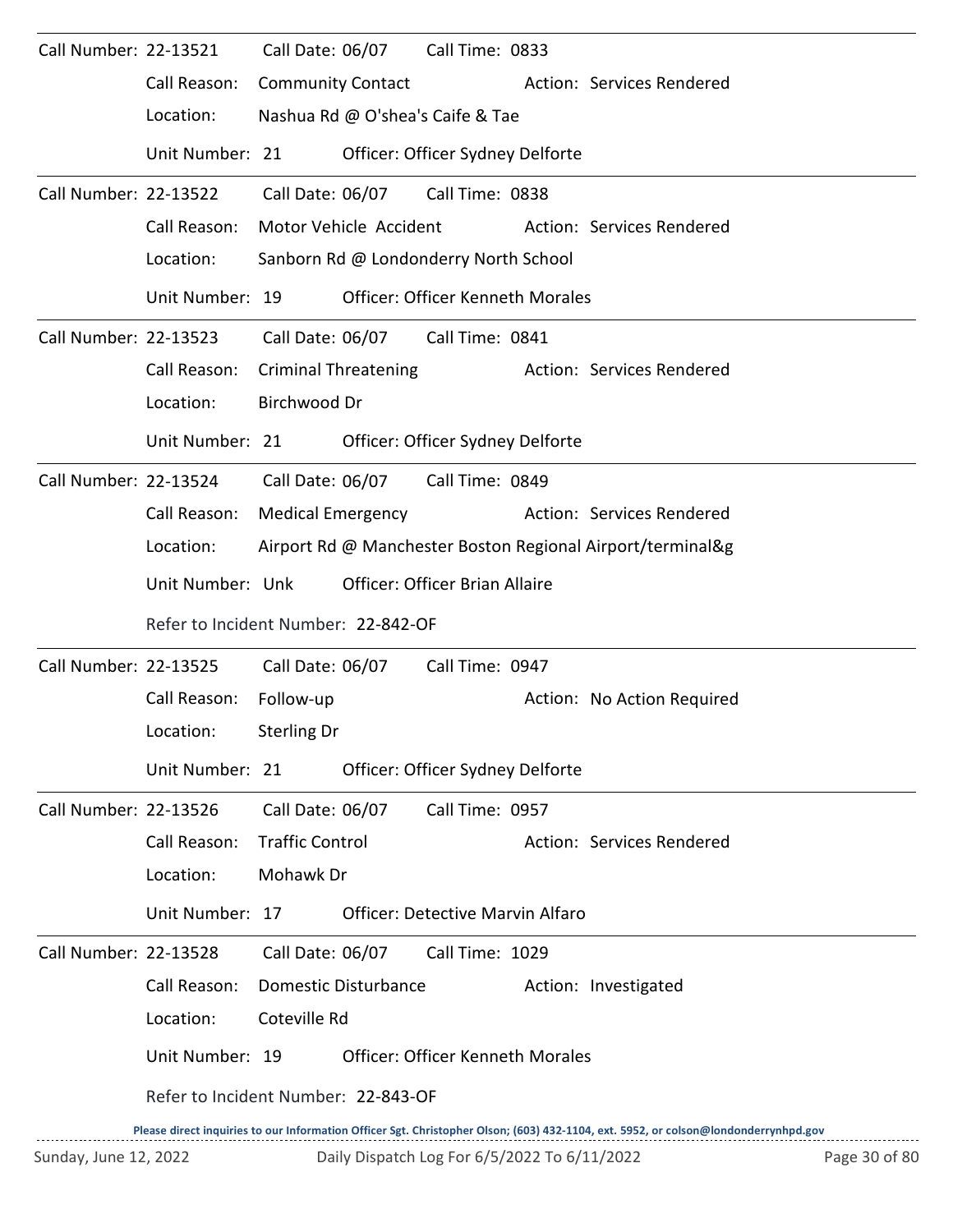| Call Number: 22-13530 |                                     |                                     | Call Date: 06/07          | Call Time: 1147                         |  |                                                            |  |  |  |  |
|-----------------------|-------------------------------------|-------------------------------------|---------------------------|-----------------------------------------|--|------------------------------------------------------------|--|--|--|--|
|                       | Call Reason:                        |                                     | Motor Vehicle Accident    |                                         |  | Action: Investigated                                       |  |  |  |  |
|                       | Location:                           |                                     | Rockingham Rd @ Rt 93     |                                         |  |                                                            |  |  |  |  |
|                       | Unit Number: 19                     |                                     |                           | <b>Officer: Officer Kenneth Morales</b> |  |                                                            |  |  |  |  |
|                       | Unit Number: 21                     |                                     |                           | Officer: Officer Sydney Delforte        |  |                                                            |  |  |  |  |
|                       |                                     | Refer to Incident Number: 22-844-OF |                           |                                         |  |                                                            |  |  |  |  |
| Call Number: 22-13531 |                                     | Call Date: 06/07                    |                           | Call Time: 1221                         |  |                                                            |  |  |  |  |
|                       | Call Reason:                        |                                     | Motor Vehicle Accident    |                                         |  | Action: Investigated                                       |  |  |  |  |
|                       | Location:                           |                                     |                           | Michels Wy @ Nh Liquor Store #74        |  |                                                            |  |  |  |  |
|                       | Unit Number: 17                     |                                     |                           | <b>Officer: Detective Marvin Alfaro</b> |  |                                                            |  |  |  |  |
| Call Number: 22-13532 |                                     |                                     | Call Date: 06/07          | Call Time: 1255                         |  |                                                            |  |  |  |  |
|                       | Call Reason:                        | Abandoned 911                       |                           |                                         |  | Action: False, Human Error                                 |  |  |  |  |
|                       | Location:                           | Technology Dr @ Tsa                 |                           |                                         |  |                                                            |  |  |  |  |
|                       | Unit Number: 4                      |                                     |                           | Officer: Sergeant Ryan Buker            |  |                                                            |  |  |  |  |
| Call Number: 22-13533 |                                     |                                     | Call Date: 06/07          | Call Time: 1322                         |  |                                                            |  |  |  |  |
|                       | Call Reason:                        |                                     | Motor Vehicle Check       |                                         |  | Action: Services Rendered                                  |  |  |  |  |
|                       | Location:                           |                                     | Nashua Rd @ Commons Plaza |                                         |  |                                                            |  |  |  |  |
|                       | Unit Number: 17                     |                                     |                           | <b>Officer: Detective Marvin Alfaro</b> |  |                                                            |  |  |  |  |
| Call Number: 22-13534 |                                     | Call Date: 06/07                    |                           | Call Time: 1409                         |  |                                                            |  |  |  |  |
|                       | Call Reason:                        | <b>Medical Emergency</b>            |                           |                                         |  | Action: Services Rendered                                  |  |  |  |  |
|                       | Location:                           |                                     |                           |                                         |  | Airport Rd @ Manchester Boston Regional Airport/terminal&g |  |  |  |  |
|                       | Unit Number: Unk                    |                                     |                           | <b>Officer: Officer Brian Allaire</b>   |  |                                                            |  |  |  |  |
|                       | Refer to Incident Number: 22-845-OF |                                     |                           |                                         |  |                                                            |  |  |  |  |
| Call Number: 22-13535 |                                     | Call Date: 06/07                    |                           | Call Time: 1433                         |  |                                                            |  |  |  |  |
|                       | Call Reason:                        | <b>Criminal Mischief</b>            |                           |                                         |  | Action: Investigated                                       |  |  |  |  |
|                       | Location:                           |                                     | Canterbury Ln @ Boyd Rd   |                                         |  |                                                            |  |  |  |  |
|                       | Unit Number: 16                     |                                     |                           | Officer: Officer Joanna Phan            |  |                                                            |  |  |  |  |
|                       | Refer to Incident Number: 22-846-OF |                                     |                           |                                         |  |                                                            |  |  |  |  |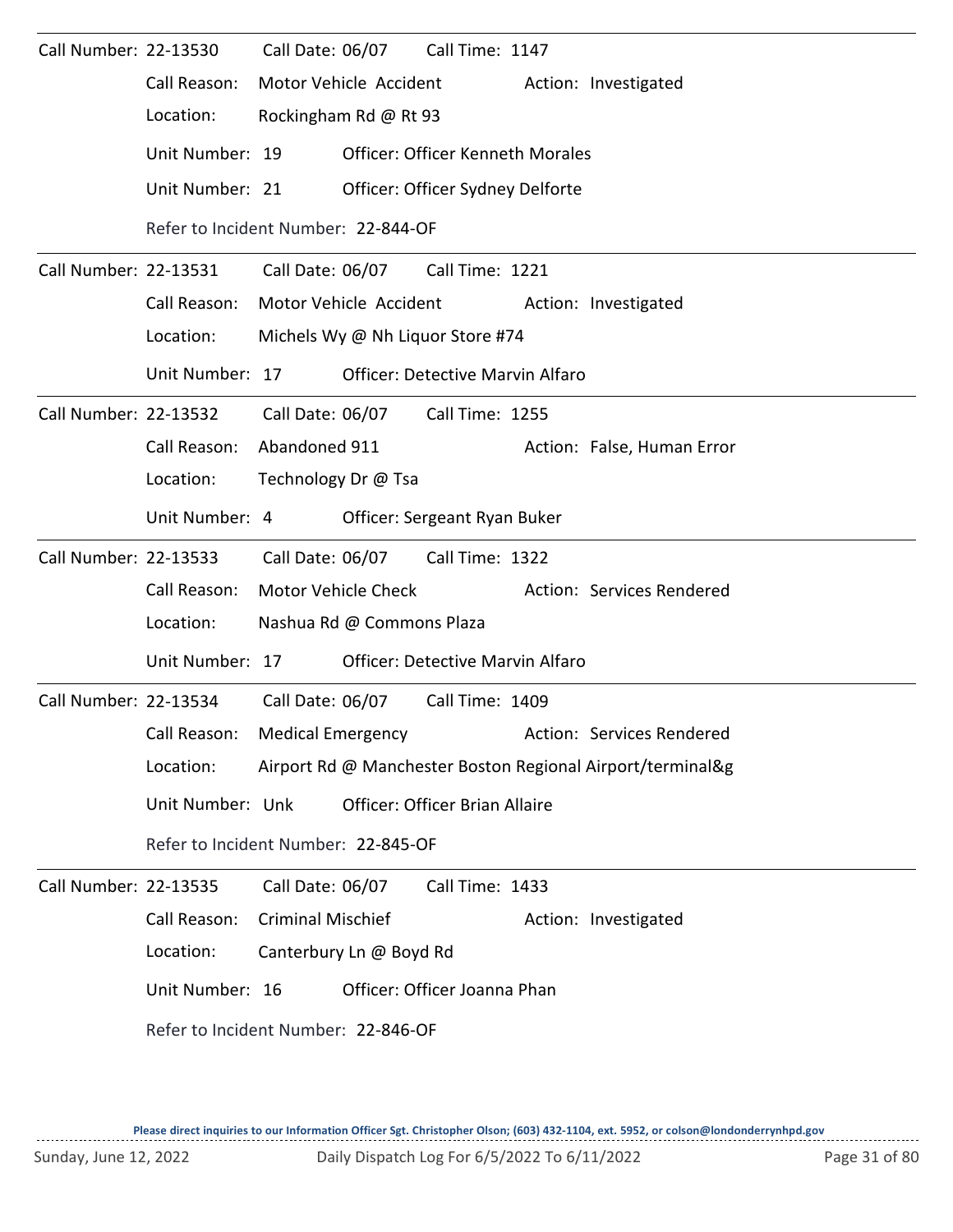| Call Number: 22-13536 |                                     | Call Date: 06/07           |                              | Call Time: 1457                           |                                                                                                                                     |
|-----------------------|-------------------------------------|----------------------------|------------------------------|-------------------------------------------|-------------------------------------------------------------------------------------------------------------------------------------|
|                       | Call Reason:                        | <b>Building Check</b>      |                              |                                           | Action: Building Checked/secured                                                                                                    |
|                       | Location:                           | Nelson Rd                  |                              |                                           |                                                                                                                                     |
|                       | Unit Number: 13                     |                            |                              | <b>Officer: Detective Andrew Phillips</b> |                                                                                                                                     |
| Call Number: 22-13537 |                                     | Call Date: 06/07           |                              | Call Time: 1509                           |                                                                                                                                     |
|                       | Call Reason:                        |                            | Scam Phone/internet          |                                           | Action: Services Rendered                                                                                                           |
|                       | Location:                           | Bartley Hill Rd            |                              |                                           |                                                                                                                                     |
|                       | Unit Number: 21                     |                            |                              | Officer: Officer Sarah Sabella            |                                                                                                                                     |
| Call Number: 22-13538 |                                     | Call Date: 06/07           |                              | Call Time: 1512                           |                                                                                                                                     |
|                       | Call Reason:                        | Alarm, Residence           |                              |                                           | Action: Building Checked/secured                                                                                                    |
|                       | Location:                           | South Rd                   |                              |                                           |                                                                                                                                     |
|                       | Unit Number: 12                     |                            |                              | Officer: Officer Keeley Bartolini         |                                                                                                                                     |
|                       | Unit Number: 13                     |                            |                              | <b>Officer: Detective Andrew Phillips</b> |                                                                                                                                     |
|                       | Unit Number: 21                     |                            |                              | Officer: Officer Sarah Sabella            |                                                                                                                                     |
| Call Number: 22-13539 |                                     | Call Date: 06/07           |                              | Call Time: 1530                           |                                                                                                                                     |
|                       | Call Reason:                        | Pedestrian Check           |                              |                                           | Action: Services Rendered                                                                                                           |
|                       | Location:                           | Mammoth Rd                 |                              |                                           |                                                                                                                                     |
|                       | Unit Number: 12                     |                            |                              | Officer: Officer Keeley Bartolini         |                                                                                                                                     |
|                       | Unit Number: 13                     |                            |                              | <b>Officer: Detective Andrew Phillips</b> |                                                                                                                                     |
|                       | Unit Number: 13                     |                            |                              | <b>Officer: Detective Andrew Phillips</b> |                                                                                                                                     |
| Call Number: 22-13540 |                                     | Call Date: 06/07           |                              | Call Time: 1539                           |                                                                                                                                     |
|                       | Call Reason:                        | <b>Suspicious Activity</b> |                              |                                           | Action: Investigated                                                                                                                |
|                       | Location:                           |                            |                              | Buttrick Rd @ Elliot Medical Building     |                                                                                                                                     |
|                       | Unit Number: 12                     |                            |                              | Officer: Officer Keeley Bartolini         |                                                                                                                                     |
|                       | Unit Number: 12                     |                            |                              | Officer: Officer Keeley Bartolini         |                                                                                                                                     |
|                       | Refer to Incident Number: 22-847-OF |                            |                              |                                           |                                                                                                                                     |
| Call Number: 22-13541 |                                     | Call Date: 06/07           |                              | Call Time: 1548                           |                                                                                                                                     |
|                       | Call Reason:                        |                            | Animal Control - Missing Dog |                                           | Action: Services Rendered                                                                                                           |
|                       | Location:                           | Chase Rd                   |                              |                                           |                                                                                                                                     |
|                       | Unit Number: 16                     |                            |                              | Officer: Officer Joanna Phan              |                                                                                                                                     |
|                       |                                     |                            |                              |                                           | Please direct inquiries to our Information Officer Sgt. Christopher Olson; (603) 432-1104, ext. 5952, or colson@londonderrynhpd.gov |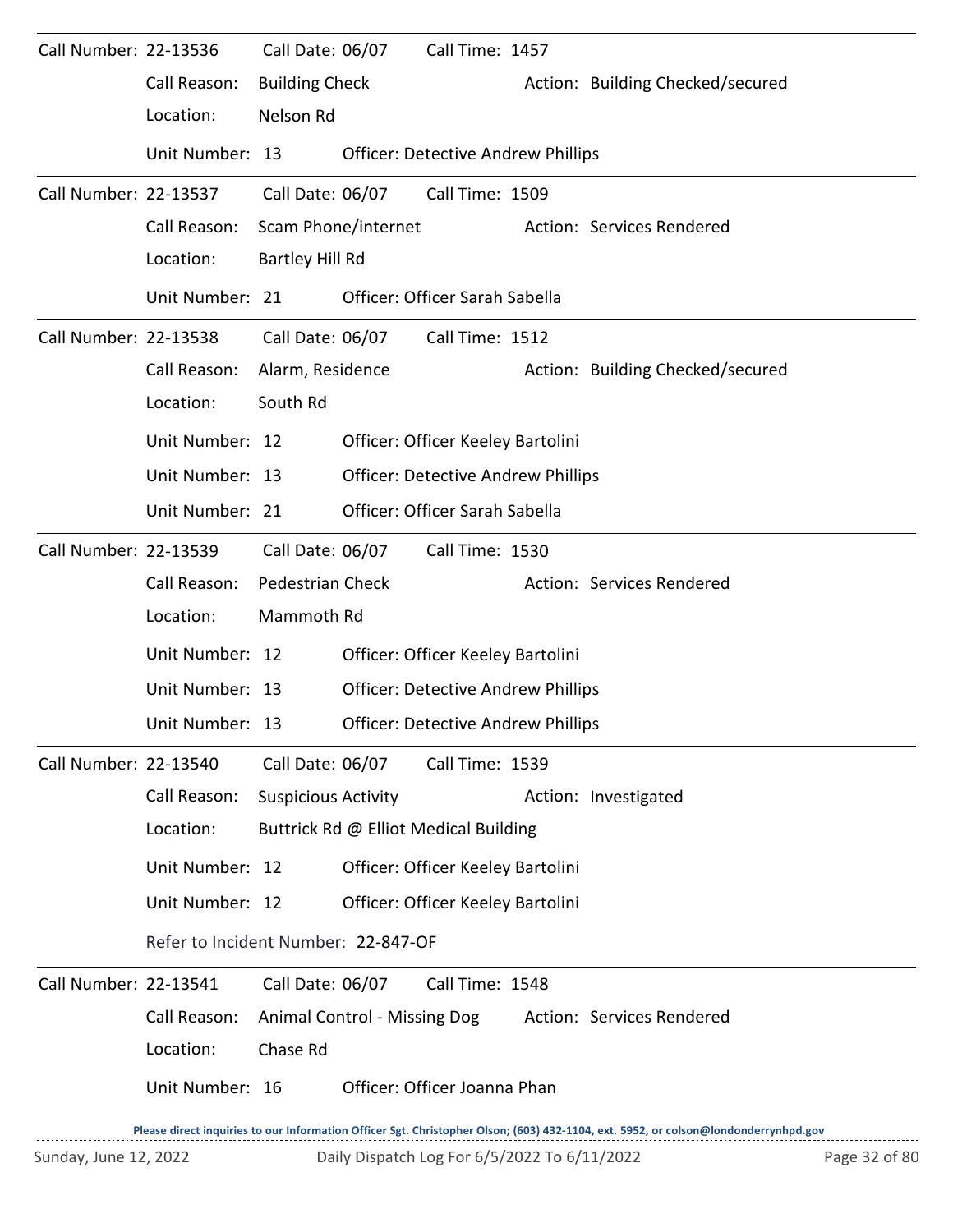| Call Number: 22-13543 | Call Reason:<br>Location:<br>Unit Number: 12 | <b>Animal Control</b>   | Call Date: 06/07           | Call Time: 1607<br>Buttrick Rd @ Elliot Primary Care/urgent Care<br>Officer: Officer Keeley Bartolini |  | Action: Investigated             |
|-----------------------|----------------------------------------------|-------------------------|----------------------------|-------------------------------------------------------------------------------------------------------|--|----------------------------------|
| Call Number: 22-13544 |                                              | Call Date: 06/07        |                            | Call Time: 1634                                                                                       |  |                                  |
|                       | Call Reason:                                 | <b>Pedestrian Check</b> |                            |                                                                                                       |  | Action: Services Rendered        |
|                       | Location:                                    | Airport Rd              |                            |                                                                                                       |  |                                  |
|                       | Unit Number: Unk                             |                         |                            | <b>Officer: Sergeant Timothy Moran</b>                                                                |  |                                  |
| Call Number: 22-13546 |                                              | Call Date: 06/07        |                            | Call Time: 1651                                                                                       |  |                                  |
|                       | Call Reason:                                 | <b>Building Check</b>   |                            |                                                                                                       |  | Action: Building Checked/secured |
|                       | Location:                                    | <b>Bockes Rd</b>        |                            |                                                                                                       |  |                                  |
|                       | Unit Number: 16                              |                         |                            | Officer: Officer Joanna Phan                                                                          |  |                                  |
| Call Number: 22-13547 |                                              | Call Date: 06/07        |                            | Call Time: 1702                                                                                       |  |                                  |
|                       | Call Reason:                                 |                         | Motor Vehicle Check        |                                                                                                       |  | Action: Warning Issued           |
|                       | Location:                                    | Memorial Dr             |                            |                                                                                                       |  |                                  |
|                       | Unit Number: 13                              |                         |                            | <b>Officer: Detective Andrew Phillips</b>                                                             |  |                                  |
| Call Number: 22-13548 |                                              | Call Date: 06/07        |                            | Call Time: 1710                                                                                       |  |                                  |
|                       | Call Reason:                                 |                         | Motor Vehicle Check        |                                                                                                       |  | Action: Warning Issued           |
|                       | Location:                                    | Delta Dr                |                            |                                                                                                       |  |                                  |
|                       | Unit Number: 13                              |                         |                            | <b>Officer: Detective Andrew Phillips</b>                                                             |  |                                  |
|                       | Unit Number: 21                              |                         |                            | Officer: Officer Sarah Sabella                                                                        |  |                                  |
| Call Number: 22-13549 |                                              | Call Date: 06/07        |                            | Call Time: 1720                                                                                       |  |                                  |
|                       | Call Reason:                                 |                         | <b>Motor Vehicle Check</b> |                                                                                                       |  | Action: Services Rendered        |
|                       | Location:                                    | Pettengill Rd @ Ups     |                            |                                                                                                       |  |                                  |
|                       | Unit Number: 13                              |                         |                            | <b>Officer: Detective Andrew Phillips</b>                                                             |  |                                  |
| Call Number: 22-13550 |                                              | Call Date: 06/07        |                            | Call Time: 1724                                                                                       |  |                                  |
|                       | Call Reason:                                 | <b>Building Check</b>   |                            |                                                                                                       |  | Action: Building Checked/secured |
|                       |                                              |                         |                            |                                                                                                       |  |                                  |
|                       | Unit Number: 21                              |                         |                            | Officer: Officer Sarah Sabella                                                                        |  |                                  |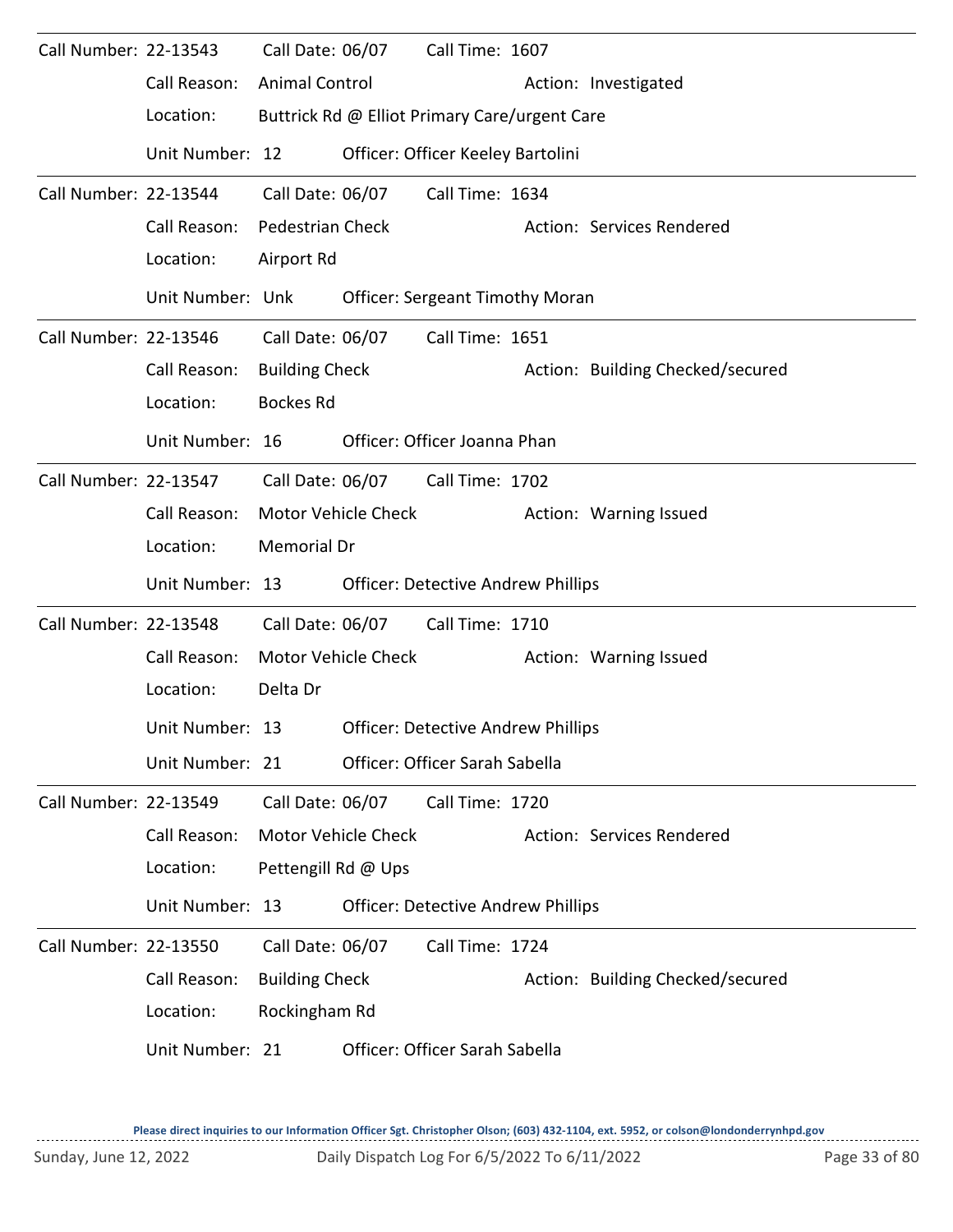| Call Number: 22-13551 |                                  | Call Date: 06/07                    |                                                  | Call Time: 1728 |                     |                                  |  |  |  |  |  |
|-----------------------|----------------------------------|-------------------------------------|--------------------------------------------------|-----------------|---------------------|----------------------------------|--|--|--|--|--|
|                       | Call Reason:                     | <b>Building Check</b>               |                                                  |                 |                     | Action: Building Checked/secured |  |  |  |  |  |
|                       | Location:                        | Rockingham Rd                       |                                                  |                 |                     |                                  |  |  |  |  |  |
|                       | Unit Number: 21                  |                                     | Officer: Officer Sarah Sabella                   |                 |                     |                                  |  |  |  |  |  |
| Call Number: 22-13552 |                                  | Call Date: 06/07                    |                                                  | Call Time: 1729 |                     |                                  |  |  |  |  |  |
|                       | Call Reason:                     | <b>Building Check</b>               |                                                  |                 |                     | Action: Building Checked/secured |  |  |  |  |  |
|                       | Location:                        | Independence Dr                     |                                                  |                 |                     |                                  |  |  |  |  |  |
|                       | Unit Number: 21                  |                                     | Officer: Officer Sarah Sabella                   |                 |                     |                                  |  |  |  |  |  |
| Call Number: 22-13554 |                                  | Call Date: 06/07                    |                                                  | Call Time: 1735 |                     |                                  |  |  |  |  |  |
|                       | Call Reason:                     | <b>Building Check</b>               |                                                  |                 |                     | Action: Building Checked/secured |  |  |  |  |  |
|                       | Location:                        | Perkins Rd                          |                                                  |                 |                     |                                  |  |  |  |  |  |
|                       | Unit Number: 21                  |                                     | Officer: Officer Sarah Sabella                   |                 |                     |                                  |  |  |  |  |  |
| Call Number: 22-13555 |                                  | Call Date: 06/07                    |                                                  | Call Time: 1737 |                     |                                  |  |  |  |  |  |
|                       | Call Reason:                     |                                     | Motor Vehicle Check<br>Action: Services Rendered |                 |                     |                                  |  |  |  |  |  |
|                       | Location:                        | Horizon Dr                          |                                                  |                 |                     |                                  |  |  |  |  |  |
|                       | Unit Number: 16                  |                                     | Officer: Officer Joanna Phan                     |                 |                     |                                  |  |  |  |  |  |
| Call Number: 22-13557 |                                  | Call Date: 06/07                    |                                                  | Call Time: 1812 |                     |                                  |  |  |  |  |  |
|                       | Call Reason:                     | Serve Warrant                       |                                                  |                 |                     | Action: Arrest(s) Made           |  |  |  |  |  |
|                       | Location:                        | Valley St @ Hillsborough County Hoc |                                                  |                 |                     |                                  |  |  |  |  |  |
|                       | Unit Number: 21                  |                                     | Officer: Officer Sarah Sabella                   |                 |                     |                                  |  |  |  |  |  |
|                       | Unit Number: 21                  |                                     | Officer: Officer Sarah Sabella                   |                 |                     |                                  |  |  |  |  |  |
|                       | Arrest Number: 22-238-AR         |                                     |                                                  |                 |                     |                                  |  |  |  |  |  |
|                       |                                  |                                     |                                                  |                 | Date: 06/07         |                                  |  |  |  |  |  |
|                       |                                  |                                     |                                                  |                 | Time: 1903          |                                  |  |  |  |  |  |
|                       |                                  |                                     |                                                  |                 | Name: Noel, Ryan S  |                                  |  |  |  |  |  |
|                       |                                  |                                     |                                                  |                 | Address: 16 Reed St |                                  |  |  |  |  |  |
|                       |                                  |                                     |                                                  |                 | Hudson, NH          |                                  |  |  |  |  |  |
|                       |                                  |                                     |                                                  |                 | Age: 34             |                                  |  |  |  |  |  |
|                       | Charge #1: Drive After Rev/sus   |                                     |                                                  |                 |                     |                                  |  |  |  |  |  |
|                       | Charge #2: Open Container        |                                     |                                                  |                 |                     |                                  |  |  |  |  |  |
|                       | Charge #3: Disobeying An Officer |                                     |                                                  |                 |                     |                                  |  |  |  |  |  |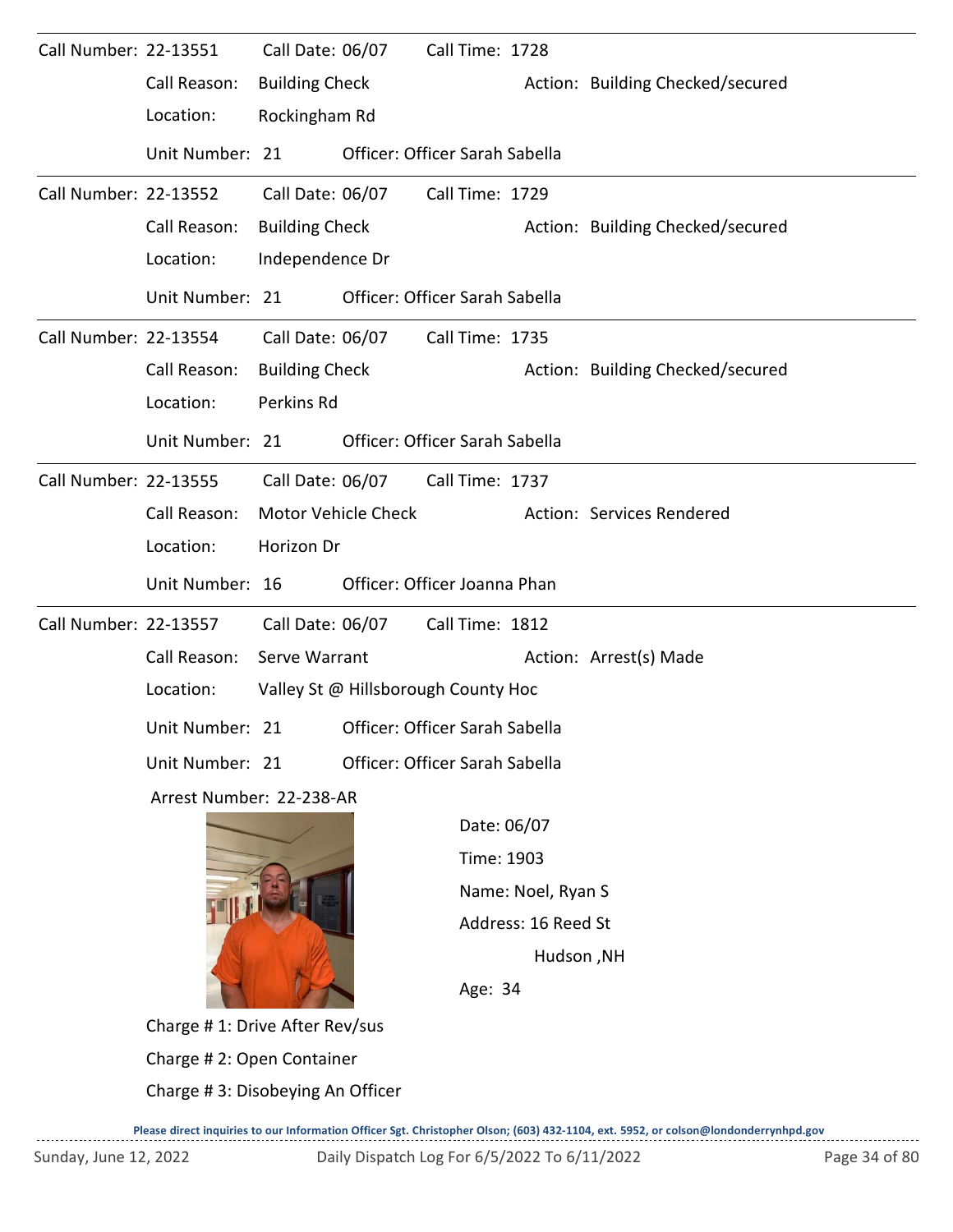| Call Number: 22-13558 |                 | Call Date: 06/07      |                             | Call Time: 1814                           |                                       |
|-----------------------|-----------------|-----------------------|-----------------------------|-------------------------------------------|---------------------------------------|
|                       | Call Reason:    | <b>Building Check</b> |                             |                                           | Action: Building Checked/secured      |
|                       | Location:       | <b>Thornton Rd</b>    |                             |                                           |                                       |
|                       | Unit Number: 12 |                       |                             | Officer: Officer Keeley Bartolini         |                                       |
| Call Number: 22-13559 |                 | Call Date: 06/07      |                             | Call Time: 1819                           |                                       |
|                       | Call Reason:    | Motor Vehicle Check   |                             |                                           | Action: No Action Required            |
|                       | Location:       |                       |                             | Mammoth Rd @ Londonderry High School      |                                       |
|                       | Unit Number: 12 |                       |                             | Officer: Officer Keeley Bartolini         |                                       |
|                       | Unit Number: 21 |                       |                             | Officer: Officer Sarah Sabella            |                                       |
| Call Number: 22-13560 |                 | Call Date: 06/07      |                             | Call Time: 1853                           |                                       |
|                       | Call Reason:    |                       |                             | Ohrv - Complaint/violation                | Action: Investigated                  |
|                       | Location:       | Pinyon Pl             |                             |                                           |                                       |
|                       | Unit Number: 13 |                       |                             | <b>Officer: Detective Andrew Phillips</b> |                                       |
| Call Number: 22-13561 |                 | Call Date: 06/07      |                             | Call Time: 1855                           |                                       |
|                       | Call Reason:    |                       | Motor Vehicle Accident      |                                           | Action: Taken/refered To Other Agency |
|                       | Location:       |                       |                             | Rt 101 Wb @ Chester Tpk Bridge - Candia   |                                       |
|                       | Unit Number: 9  |                       |                             | Officer: Officer Rafael Ribeiro           |                                       |
| Call Number: 22-13562 |                 | Call Date: 06/07      |                             | Call Time: 1915                           |                                       |
|                       | Call Reason:    |                       | <b>Domestic Disturbance</b> |                                           | Action: Arrest(s) Made                |
|                       | Location:       | Chapparel Dr          |                             |                                           |                                       |
|                       | Unit Number: 12 |                       |                             | Officer: Officer Keeley Bartolini         |                                       |
|                       | Unit Number: 13 |                       |                             | <b>Officer: Detective Andrew Phillips</b> |                                       |
|                       | Unit Number: 16 |                       |                             | Officer: Officer Joanna Phan              |                                       |
|                       | Unit Number: 4  |                       |                             | <b>Officer: Sergeant Randy Duguay</b>     |                                       |
| Call Number: 22-13563 |                 | Call Date: 06/07      |                             | Call Time: 2143                           |                                       |
|                       | Call Reason:    |                       | <b>Motor Vehicle Check</b>  |                                           | Action: Warning Issued                |
|                       | Location:       |                       |                             | Independence Dr @ Abandoned Building      |                                       |
|                       | Unit Number: 13 |                       |                             | <b>Officer: Detective Andrew Phillips</b> |                                       |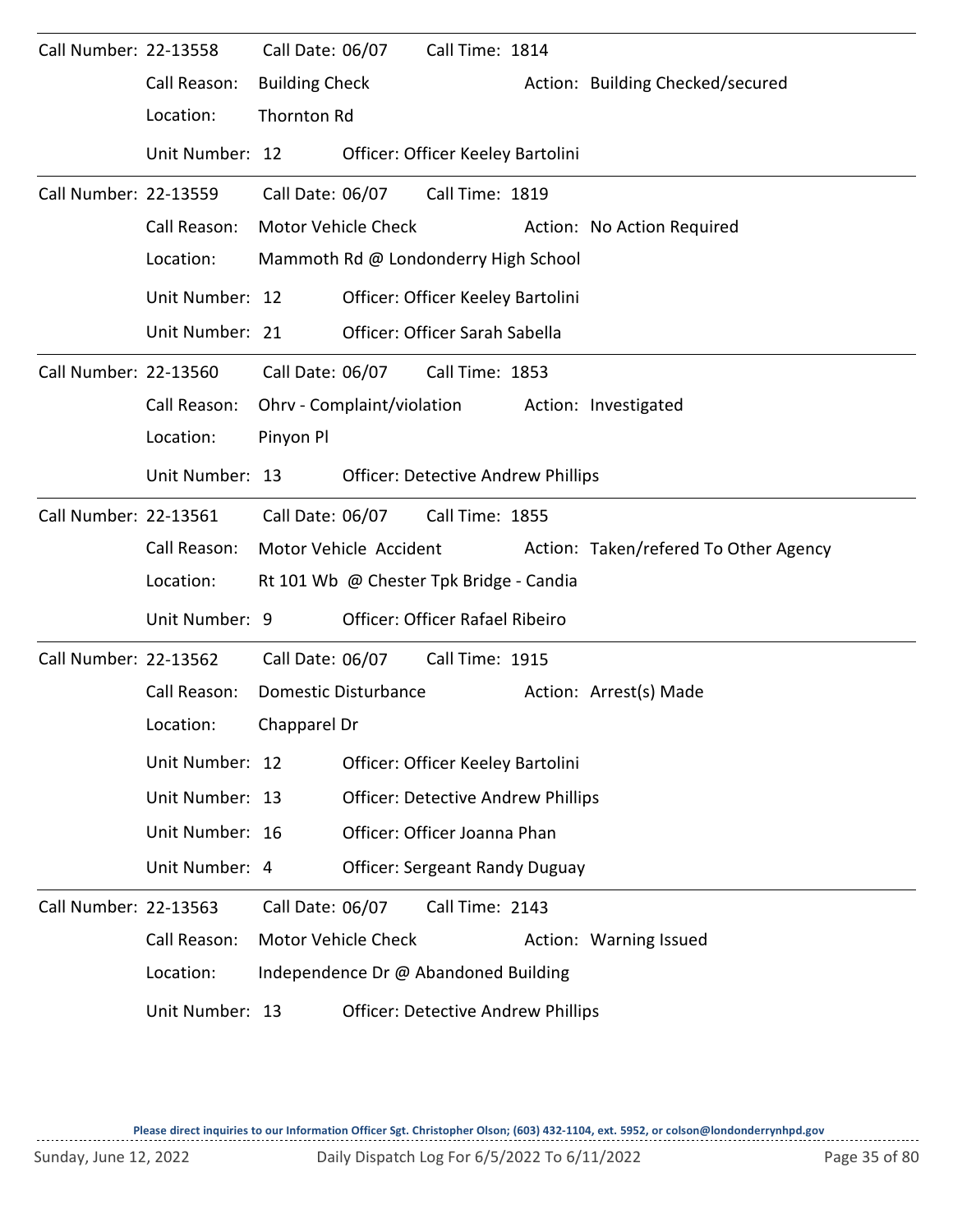| Call Number: 22-13564 |                                                | Call Date: 06/07         | Call Time: 2302                |                                  |
|-----------------------|------------------------------------------------|--------------------------|--------------------------------|----------------------------------|
|                       | Call Reason:                                   | Juvenile Offenses        |                                | Action: Services Rendered        |
|                       | Location:                                      |                          | South Rd @ Saint Mark's Church |                                  |
|                       | Unit Number: 19                                |                          | Officer: Officer Joshua Martin |                                  |
|                       | Unit Number: 19                                |                          | Officer: Officer Joshua Martin |                                  |
|                       | Unit Number: 22                                |                          | Officer: Officer Daniel Perry  |                                  |
| Call Number: 22-13565 |                                                | Call Date: 06/07         | Call Time: 2338                |                                  |
|                       | Call Reason:                                   | <b>Criminal Mischief</b> |                                | Action: Investigated             |
|                       | Location:                                      | Sparhawk Dr              |                                |                                  |
|                       | Unit Number: 19                                |                          | Officer: Officer Joshua Martin |                                  |
|                       | Refer to Incident Number: 22-848-OF            |                          |                                |                                  |
| Call Number: 22-13566 |                                                | Call Date: 06/07         | Call Time: 2355                |                                  |
|                       | Call Reason:                                   | Alarm, Business          |                                | Action: Building Checked/secured |
|                       | Location:                                      | <b>Aviation Park Dr</b>  |                                |                                  |
|                       | Unit Number: 16                                |                          | Officer: Officer Joanna Phan   |                                  |
|                       | Unit Number: 22                                |                          | Officer: Officer Daniel Perry  |                                  |
| Call Number: 22-13567 |                                                | Call Date: 06/07         | Call Time: 2359                |                                  |
|                       | Call Reason:                                   | <b>Building Check</b>    |                                | Action: Building Checked/secured |
|                       | Location:                                      | Hampton Dr               |                                |                                  |
|                       | Unit Number: 19 Officer: Officer Joshua Martin |                          |                                |                                  |
| Call Number: 22-13568 |                                                | Call Date: 06/08         | Call Time: 0000                |                                  |
|                       | Call Reason:                                   | <b>Building Check</b>    |                                | Action: Building Checked/secured |
|                       | Location:                                      | Hampton Dr               |                                |                                  |
|                       | Unit Number: 19                                |                          | Officer: Officer Joshua Martin |                                  |
| Call Number: 22-13569 |                                                | Call Date: 06/08         | Call Time: 0029                |                                  |
|                       | Call Reason:                                   | Serve Warrant            |                                | Action: Arrest(s) Made           |
|                       | Location:                                      | Douglas St               |                                |                                  |
|                       | Unit Number: 16                                |                          | Officer: Officer Joanna Phan   |                                  |
|                       | Unit Number: 19                                |                          | Officer: Officer Joshua Martin |                                  |
|                       |                                                |                          |                                |                                  |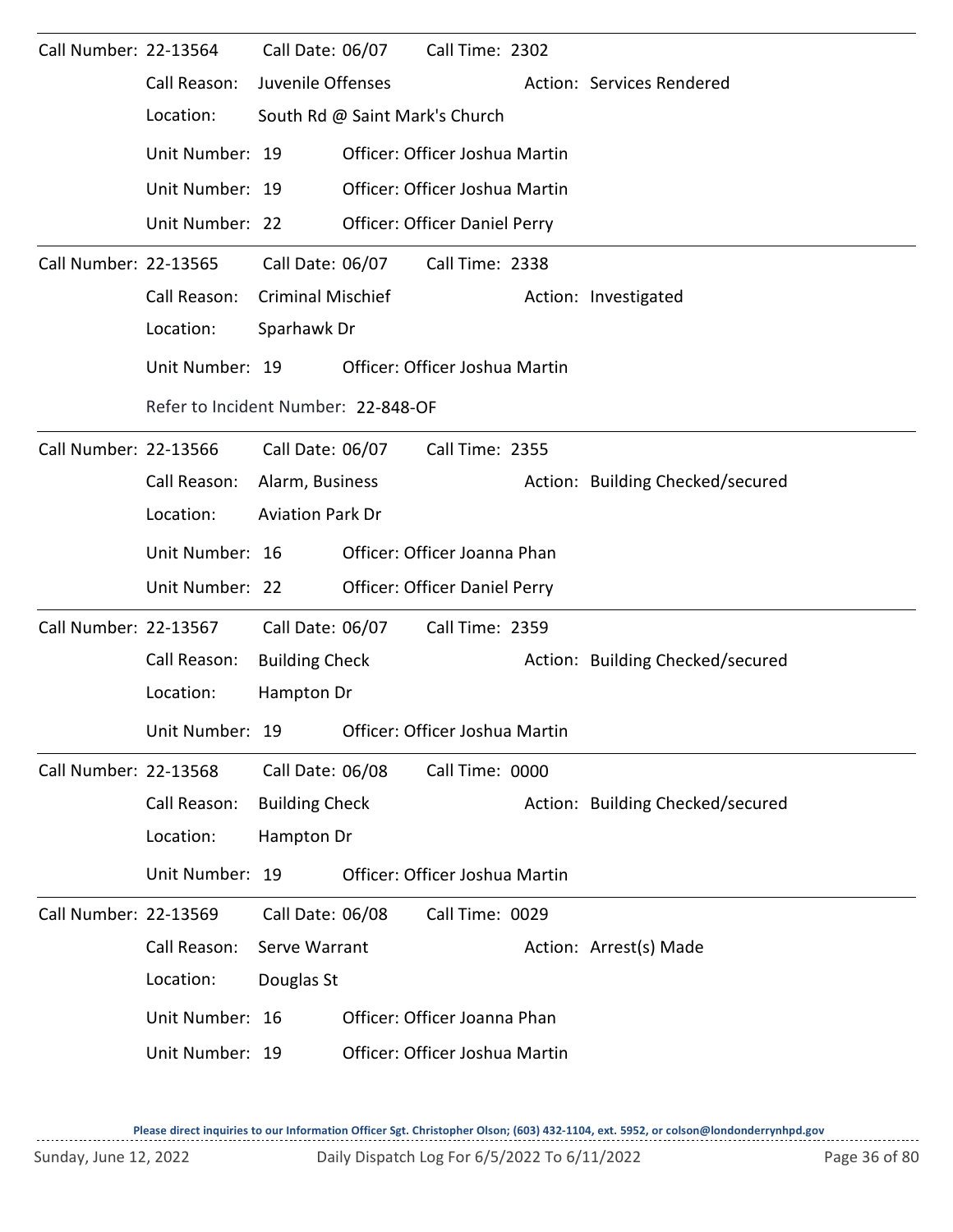|                       | Arrest Number: 22-240-AR                              |                       |                     |                                |                                                                    |                                  |  |  |  |
|-----------------------|-------------------------------------------------------|-----------------------|---------------------|--------------------------------|--------------------------------------------------------------------|----------------------------------|--|--|--|
|                       |                                                       |                       |                     |                                | Date: 06/08                                                        |                                  |  |  |  |
|                       |                                                       |                       |                     | Time: 0126                     |                                                                    |                                  |  |  |  |
|                       |                                                       |                       |                     |                                | Name: Olorunfemi, Ayodeji Timothy<br>Address: 74 Hunter Village Wy |                                  |  |  |  |
|                       |                                                       |                       |                     |                                |                                                                    |                                  |  |  |  |
|                       |                                                       |                       |                     |                                | Manchester, NH                                                     |                                  |  |  |  |
|                       |                                                       |                       |                     | Age: 29                        |                                                                    |                                  |  |  |  |
|                       | Charge #1: Sale Of Controlled Drug Resulting In Death |                       |                     |                                |                                                                    |                                  |  |  |  |
| Call Number: 22-13570 |                                                       | Call Date: 06/08      |                     | Call Time: 0033                |                                                                    |                                  |  |  |  |
|                       | Call Reason:                                          | <b>Building Check</b> |                     |                                |                                                                    | Action: Building Checked/secured |  |  |  |
|                       | Location:                                             | Delta Dr              |                     |                                |                                                                    |                                  |  |  |  |
|                       | Unit Number: 16                                       |                       |                     | Officer: Officer Joanna Phan   |                                                                    |                                  |  |  |  |
| Call Number: 22-13571 |                                                       | Call Date: 06/08      |                     | Call Time: 0035                |                                                                    |                                  |  |  |  |
|                       | Call Reason:                                          | <b>Building Check</b> |                     |                                |                                                                    | Action: Building Checked/secured |  |  |  |
|                       | Location:                                             | <b>Memorial Dr</b>    |                     |                                |                                                                    |                                  |  |  |  |
|                       | Unit Number: 16                                       |                       |                     | Officer: Officer Joanna Phan   |                                                                    |                                  |  |  |  |
| Call Number: 22-13572 |                                                       | Call Date: 06/08      |                     | Call Time: 0038                |                                                                    |                                  |  |  |  |
|                       | Call Reason:                                          |                       | Motor Vehicle Check |                                |                                                                    | Action: Warning Issued           |  |  |  |
|                       | Location:                                             | Planeview Dr          |                     |                                |                                                                    |                                  |  |  |  |
|                       | Unit Number: 16                                       |                       |                     | Officer: Officer Joanna Phan   |                                                                    |                                  |  |  |  |
|                       | Unit Number: 19                                       |                       |                     | Officer: Officer Joshua Martin |                                                                    |                                  |  |  |  |
|                       | Unit Number: 22                                       |                       |                     | Officer: Officer Daniel Perry  |                                                                    |                                  |  |  |  |
| Call Number: 22-13573 |                                                       | Call Date: 06/08      |                     | Call Time: 0242                |                                                                    |                                  |  |  |  |
|                       | Call Reason:                                          | <b>Building Check</b> |                     |                                |                                                                    | Action: Building Checked/secured |  |  |  |
|                       | Location:                                             | Rockingham Rd         |                     |                                |                                                                    |                                  |  |  |  |
|                       | Unit Number: 19                                       |                       |                     | Officer: Officer Joshua Martin |                                                                    |                                  |  |  |  |
| Call Number: 22-13574 |                                                       | Call Date: 06/08      |                     | Call Time: 0257                |                                                                    |                                  |  |  |  |
|                       | Call Reason:                                          | <b>Building Check</b> |                     |                                |                                                                    | Action: Building Checked/secured |  |  |  |
|                       | Location:                                             | Garden Ln             |                     |                                |                                                                    |                                  |  |  |  |
|                       | Unit Number: 19                                       |                       |                     | Officer: Officer Joshua Martin |                                                                    |                                  |  |  |  |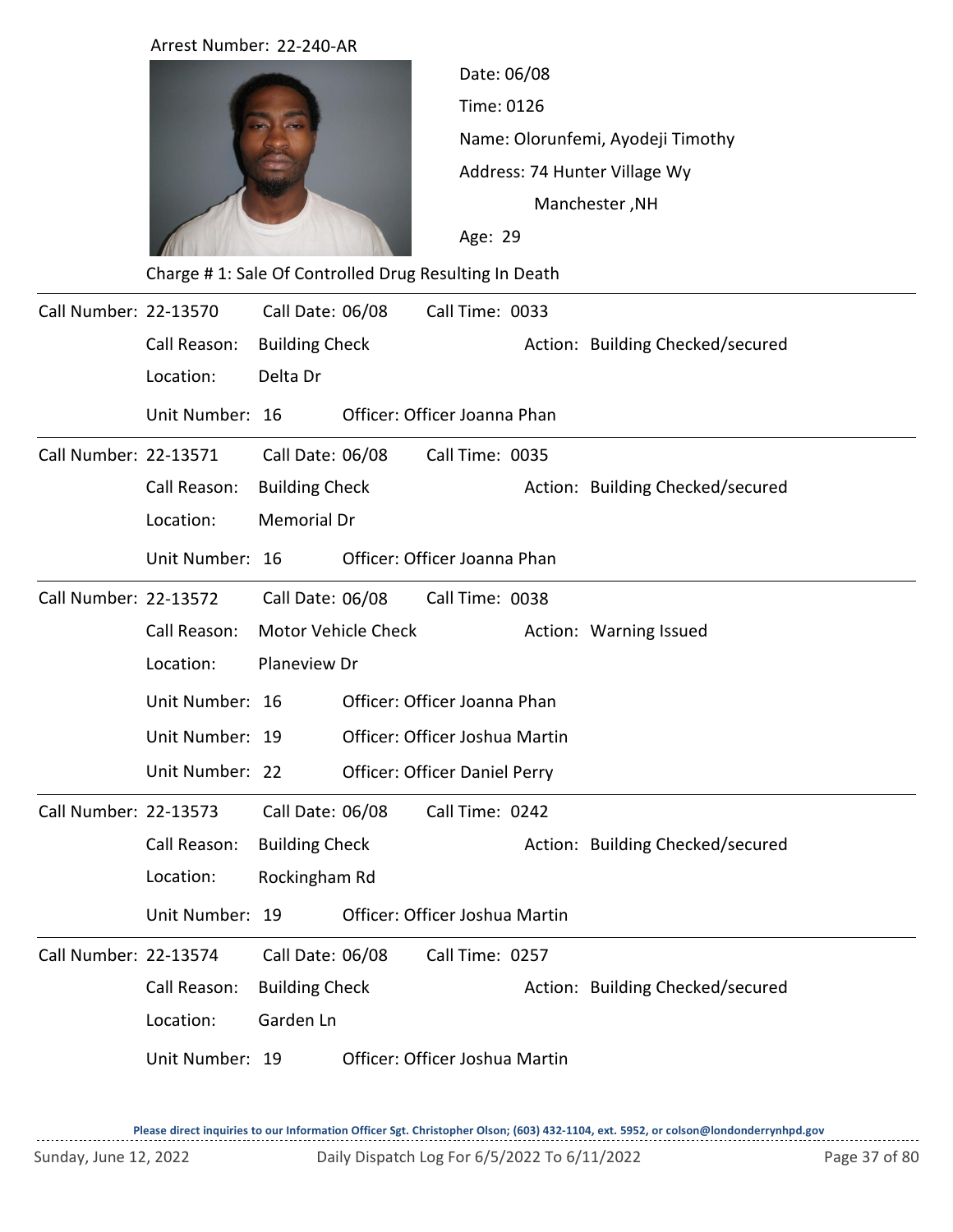| Call Number: 22-13575 | Call Reason:                        | Call Date: 06/08<br><b>Building Check</b> |                        | Call Time: 0300                          | Action: Building Checked/secured                     |
|-----------------------|-------------------------------------|-------------------------------------------|------------------------|------------------------------------------|------------------------------------------------------|
|                       | Location:                           | Michels Wy                                |                        |                                          |                                                      |
|                       | Unit Number: 19                     |                                           |                        | Officer: Officer Joshua Martin           |                                                      |
| Call Number: 22-13576 |                                     | Call Date: 06/08                          |                        | Call Time: 0629                          |                                                      |
|                       | Call Reason:                        |                                           |                        |                                          | Animal Control - Found Dog Action: Services Rendered |
|                       | Location:                           | Gillette Dr                               |                        |                                          |                                                      |
|                       | Unit Number: 21                     |                                           |                        | Officer: Officer Sydney Delforte         |                                                      |
|                       | Refer to Incident Number: 22-850-OF |                                           |                        |                                          |                                                      |
| Call Number: 22-13580 |                                     | Call Date: 06/08                          |                        | Call Time: 0750                          |                                                      |
|                       | Call Reason:                        |                                           | Motor Vehicle Check    |                                          | Action: Not Served                                   |
|                       | Location:                           | West Parish Dr                            |                        |                                          |                                                      |
|                       | Unit Number: 12                     |                                           |                        | <b>Officer: Officer Anthony Marciano</b> |                                                      |
| Call Number: 22-13581 |                                     |                                           | Call Date: 06/08       | Call Time: 0754                          |                                                      |
|                       | Call Reason:                        |                                           | Serve Summons/subpoena |                                          | Action: Not Served                                   |
|                       | Location:                           | Charleston Ave                            |                        |                                          |                                                      |
|                       | Unit Number: 21                     |                                           |                        | Officer: Officer Sydney Delforte         |                                                      |
| Call Number: 22-13583 |                                     | Call Date: 06/08                          |                        | Call Time: 0802                          |                                                      |
|                       | Call Reason:                        | <b>Traffic Control</b>                    |                        |                                          | Action: Services Rendered                            |
|                       | Location:                           | Mohawk Dr                                 |                        |                                          |                                                      |
|                       | Unit Number: 21                     |                                           |                        | Officer: Officer Sydney Delforte         |                                                      |
| Call Number: 22-13590 |                                     | Call Date: 06/08                          |                        | Call Time: 0902                          |                                                      |
|                       | Call Reason:                        | <b>Community Contact</b>                  |                        |                                          | Action: Services Rendered                            |
|                       | Location:                           |                                           | Nashua Rd @ Starbucks  |                                          |                                                      |
|                       | Unit Number: 21                     |                                           |                        | Officer: Officer Sydney Delforte         |                                                      |
| Call Number: 22-13593 |                                     | Call Date: 06/08                          |                        | Call Time: 1001                          |                                                      |
|                       | Call Reason:                        | Follow-up                                 |                        |                                          | Action: Services Rendered                            |
|                       | Location:                           |                                           |                        | Rockingham Rd @ Rmz Truck Stop           |                                                      |
|                       | Unit Number: 10                     |                                           |                        | <b>Officer: Officer Kenneth Morales</b>  |                                                      |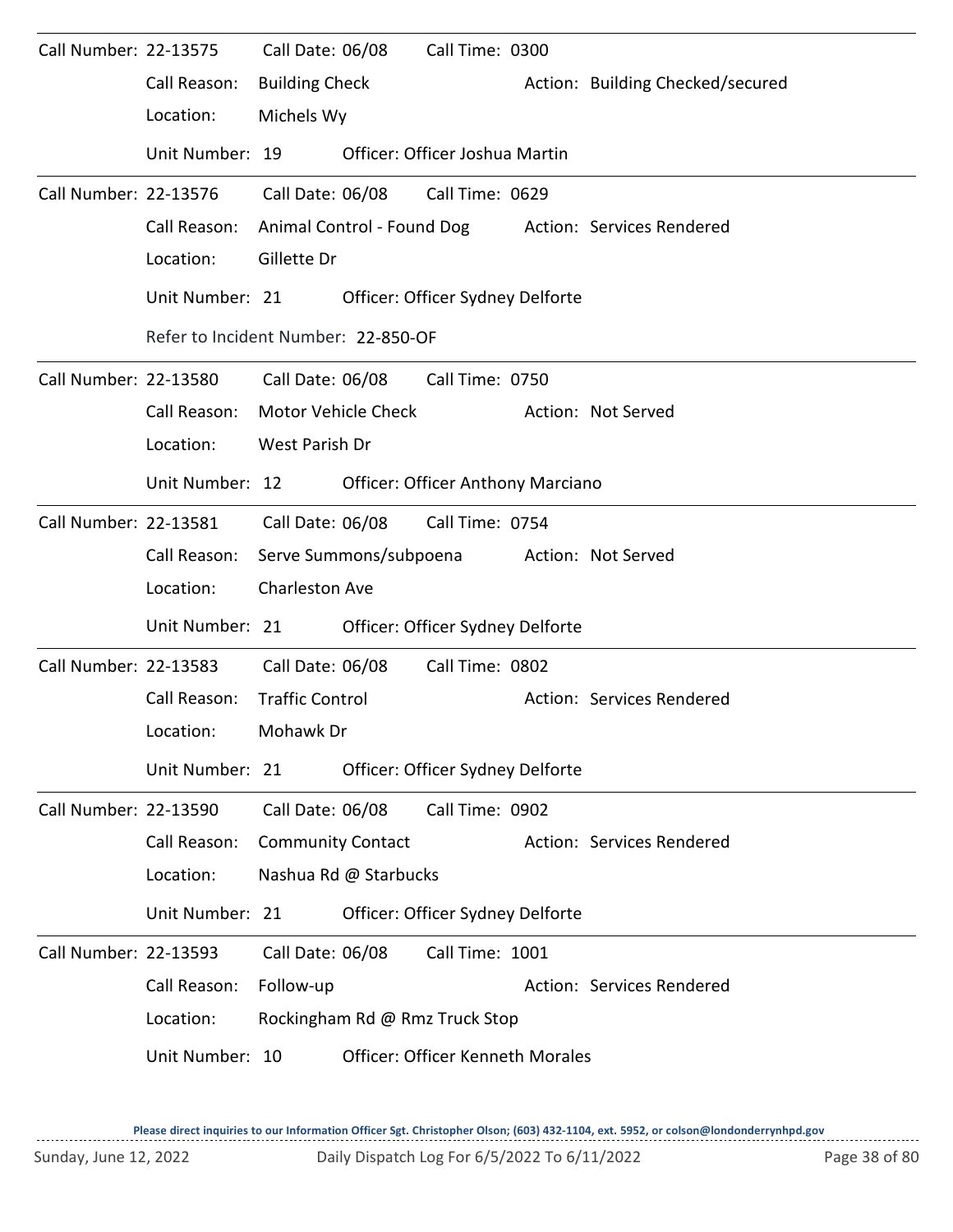| Call Number: 22-13595 |                 | Call Date: 06/08<br>Call Time: 1014                                                                                                 |
|-----------------------|-----------------|-------------------------------------------------------------------------------------------------------------------------------------|
|                       | Call Reason:    | <b>Welfare Check</b><br>Action: Services Rendered                                                                                   |
|                       | Location:       | Horseshoe Ln                                                                                                                        |
|                       | Unit Number: 12 | <b>Officer: Officer Anthony Marciano</b>                                                                                            |
|                       | Unit Number: 21 | Officer: Officer Sydney Delforte                                                                                                    |
| Call Number: 22-13596 |                 | Call Date: 06/08<br>Call Time: 1031                                                                                                 |
|                       | Call Reason:    | Motor Vehicle Accident<br>Action: Services Rendered                                                                                 |
|                       | Location:       | South Rd                                                                                                                            |
|                       | Unit Number: 10 | <b>Officer: Officer Kenneth Morales</b>                                                                                             |
|                       | Unit Number: 12 | <b>Officer: Officer Anthony Marciano</b>                                                                                            |
|                       | Unit Number: 21 | Officer: Officer Sydney Delforte                                                                                                    |
|                       | Unit Number: 21 | Officer: Officer Sydney Delforte                                                                                                    |
|                       | Unit Number: 26 | Officer: Animal Control Officer David Carver                                                                                        |
|                       | Unit Number: 4  | Officer: Sergeant Ryan Buker                                                                                                        |
| Call Number: 22-13597 |                 | Call Date: 06/08<br>Call Time: 1034                                                                                                 |
|                       | Call Reason:    | Motor Vehicle Accident<br>Action: Services Rendered                                                                                 |
|                       | Location:       | Nashua Rd @ Rt 93                                                                                                                   |
|                       | Unit Number: 10 | <b>Officer: Officer Kenneth Morales</b>                                                                                             |
| Call Number: 22-13598 |                 | Call Date: 06/08<br>Call Time: 0900                                                                                                 |
|                       | Call Reason:    | Juvenile Offenses<br>Action: Investigated                                                                                           |
|                       | Location:       | Mammoth Rd @ Londonderry High School                                                                                                |
|                       |                 | Refer to Incident Number: 22-849-OF                                                                                                 |
| Call Number: 22-13599 |                 | Call Date: 06/08<br>Call Time: 0930                                                                                                 |
|                       | Call Reason:    | Assist Citizen<br>Action: Investigated                                                                                              |
|                       | Location:       | Mammoth Rd @ Londonderry High School                                                                                                |
|                       |                 | Refer to Incident Number: 22-852-OF                                                                                                 |
| Call Number: 22-13600 |                 | Call Date: 06/08<br>Call Time: 1132                                                                                                 |
|                       | Call Reason:    | <b>Building Check</b><br>Action: Services Rendered                                                                                  |
|                       | Location:       | Nashua Rd                                                                                                                           |
|                       | Unit Number: 10 | <b>Officer: Officer Kenneth Morales</b>                                                                                             |
|                       |                 | Please direct inquiries to our Information Officer Sgt. Christopher Olson; (603) 432-1104, ext. 5952, or colson@londonderrynhpd.gov |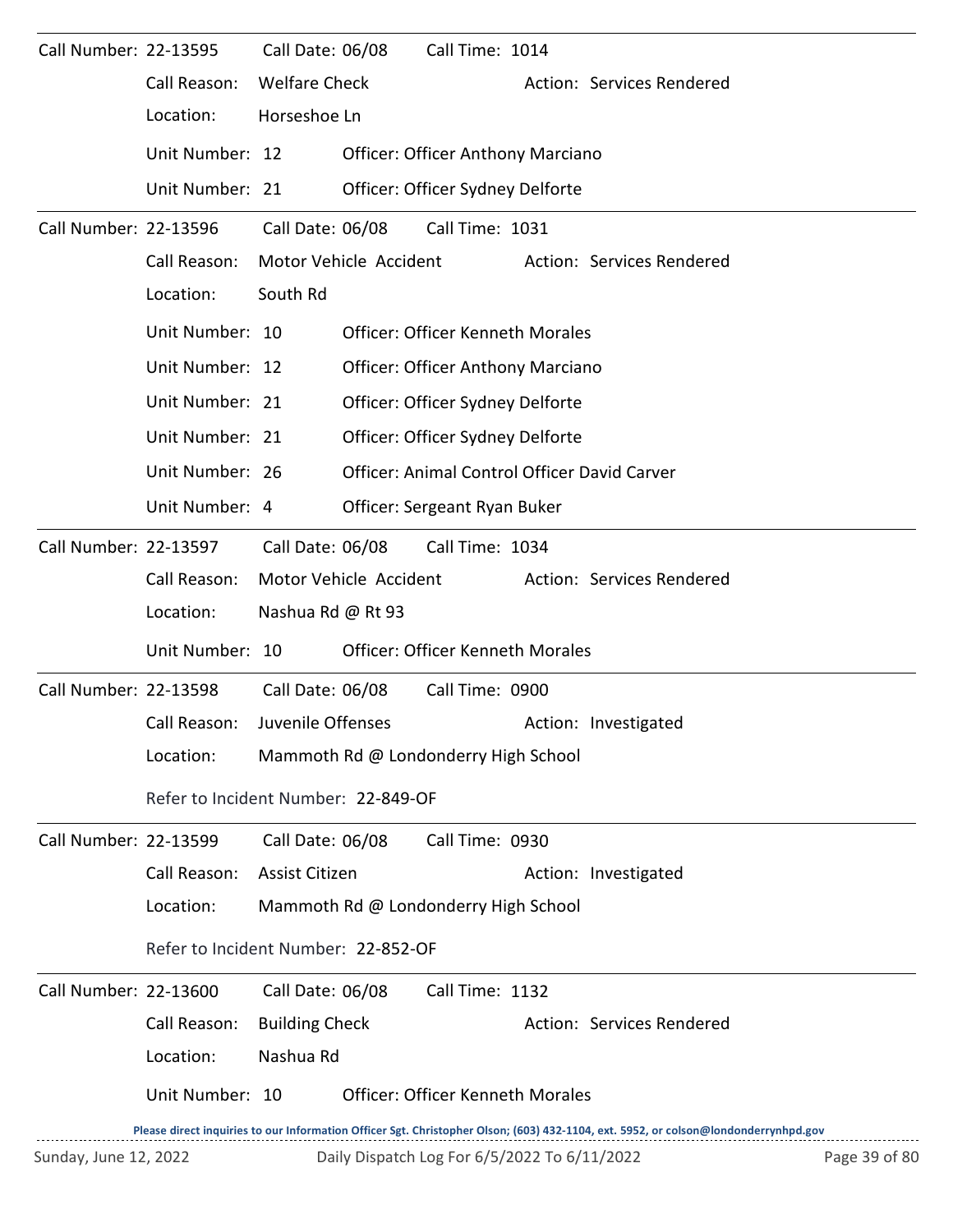| Call Number: 22-13601 |                 | Call Date: 06/08        |                          | Call Time: 1154                          |                            |
|-----------------------|-----------------|-------------------------|--------------------------|------------------------------------------|----------------------------|
|                       | Call Reason:    | Trespassing             |                          |                                          | Action: Services Rendered  |
|                       | Location:       | Garden Ln               |                          |                                          |                            |
| Call Number: 22-13602 |                 | Call Date: 06/08        |                          | Call Time: 1156                          |                            |
|                       | Call Reason:    | Follow-up               |                          |                                          | Action: No Action Required |
|                       | Location:       | Mayflower Dr            |                          |                                          |                            |
|                       | Unit Number: 10 |                         |                          | <b>Officer: Officer Kenneth Morales</b>  |                            |
| Call Number: 22-13603 |                 | Call Date: 06/08        |                          | Call Time: 1156                          |                            |
|                       | Call Reason:    | <b>Welfare Check</b>    |                          |                                          | Action: Services Rendered  |
|                       | Location:       |                         |                          | Nashua Rd @ 7-eleven Food Mart           |                            |
|                       | Unit Number: 21 |                         |                          | Officer: Officer Sydney Delforte         |                            |
|                       | Unit Number: 21 |                         |                          | Officer: Officer Sydney Delforte         |                            |
|                       | Unit Number: 4  |                         |                          | Officer: Sergeant Ryan Buker             |                            |
| Call Number: 22-13604 |                 | Call Date: 06/08        |                          | Call Time: 1200                          |                            |
|                       | Call Reason:    | Alarm, Business         |                          |                                          | Action: False, Human Error |
|                       | Location:       | <b>Aviation Park Dr</b> |                          |                                          |                            |
|                       | Unit Number: 10 |                         |                          | <b>Officer: Officer Kenneth Morales</b>  |                            |
|                       | Unit Number: 12 |                         |                          | <b>Officer: Officer Anthony Marciano</b> |                            |
| Call Number: 22-13605 |                 | Call Date: 06/08        |                          | Call Time: 1208                          |                            |
|                       | Call Reason:    | Assist Citizen          |                          |                                          | Action: Services Rendered  |
|                       | Location:       | <b>White Plains Ave</b> |                          |                                          |                            |
|                       | Unit Number: 12 |                         |                          | <b>Officer: Officer Anthony Marciano</b> |                            |
| Call Number: 22-13606 |                 | Call Date: 06/08        |                          | Call Time: 1211                          |                            |
|                       | Call Reason:    |                         | Motor Vehicle Complaint  |                                          | Action: Could Not Locate   |
|                       | Location:       |                         | Nashua Rd @ Gilcreast Rd |                                          |                            |
|                       | Unit Number: 21 |                         |                          | Officer: Officer Sydney Delforte         |                            |
| Call Number: 22-13607 |                 | Call Date: 06/08        |                          | Call Time: 1229                          |                            |
|                       | Call Reason:    | Follow-up               |                          |                                          | Action: No Action Required |
|                       | Location:       | Mayflower Dr            |                          |                                          |                            |
|                       | Unit Number: 10 |                         |                          | <b>Officer: Officer Kenneth Morales</b>  |                            |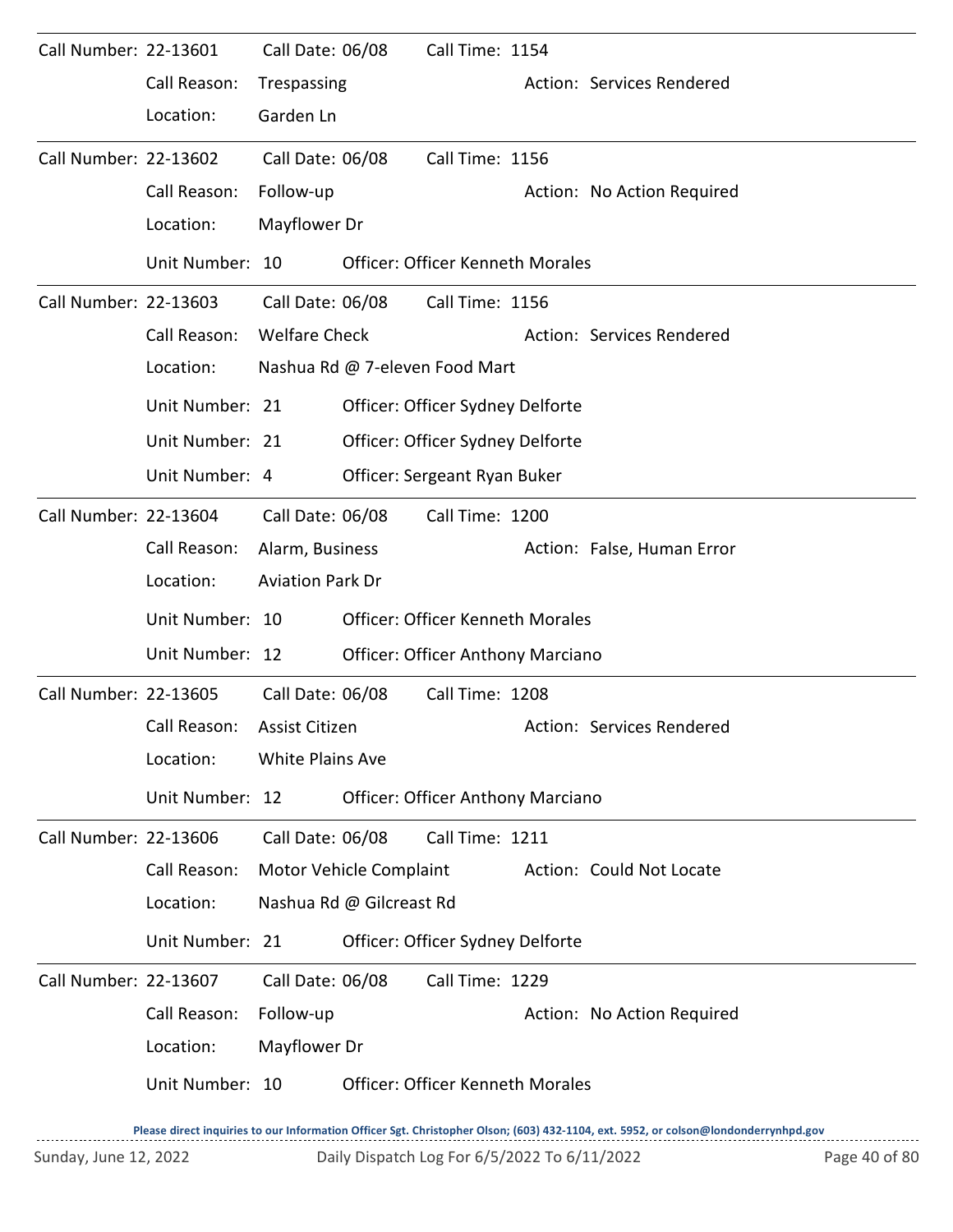| Call Number: 22-13608 |                                     | Call Date: 06/08 |                                    | Call Time: 1245                            |  |                            |  |  |  |
|-----------------------|-------------------------------------|------------------|------------------------------------|--------------------------------------------|--|----------------------------|--|--|--|
|                       | Call Reason:                        | Sudden Death     |                                    |                                            |  | Action: Investigated       |  |  |  |
|                       | Location:                           | Meadow Dr        |                                    |                                            |  |                            |  |  |  |
|                       | Unit Number: 10                     |                  |                                    | <b>Officer: Officer Kenneth Morales</b>    |  |                            |  |  |  |
|                       | Unit Number: 21                     |                  |                                    | Officer: Officer Sydney Delforte           |  |                            |  |  |  |
|                       | Unit Number: 4                      |                  |                                    | Officer: Sergeant Ryan Buker               |  |                            |  |  |  |
|                       | Unit Number: 7                      |                  |                                    | <b>Officer: Detective Narciso Garcia</b>   |  |                            |  |  |  |
|                       | Unit Number: 7                      |                  |                                    | Officer: Detective Corey Ford              |  |                            |  |  |  |
|                       | Refer to Incident Number: 22-851-OF |                  |                                    |                                            |  |                            |  |  |  |
| Call Number: 22-13609 |                                     | Call Date: 06/08 |                                    | Call Time: 1315                            |  |                            |  |  |  |
|                       | Call Reason:                        |                  | <b>Conservation Ranger On Ohrv</b> |                                            |  | Action: Services Rendered  |  |  |  |
|                       | Location:                           | Independence Dr  |                                    |                                            |  |                            |  |  |  |
|                       | Unit Number: 30                     |                  |                                    | Officer: Conservation Officer Glenn Aprile |  |                            |  |  |  |
| Call Number: 22-13610 |                                     | Call Date: 06/08 |                                    | Call Time: 1343                            |  |                            |  |  |  |
|                       | Call Reason:                        | Vin Verification |                                    |                                            |  | Action: Services Rendered  |  |  |  |
|                       | Location:                           |                  |                                    | Mohawk Dr @ Rightspace Storage             |  |                            |  |  |  |
|                       | Unit Number: 10                     |                  |                                    | <b>Officer: Officer Kenneth Morales</b>    |  |                            |  |  |  |
| Call Number: 22-13611 |                                     | Call Date: 06/08 |                                    | Call Time: 1351                            |  |                            |  |  |  |
|                       | Call Reason:                        |                  | Motor Vehicle Complaint            |                                            |  | Action: Services Rendered  |  |  |  |
|                       | Location:                           |                  |                                    | Nashua Rd @ Nashua Road Mobil              |  |                            |  |  |  |
|                       | Unit Number: 10                     |                  |                                    | Officer: Officer Kenneth Morales           |  |                            |  |  |  |
|                       | Unit Number: 12                     |                  |                                    | <b>Officer: Officer Anthony Marciano</b>   |  |                            |  |  |  |
| Call Number: 22-13612 |                                     | Call Date: 06/08 |                                    | Call Time: 1431                            |  |                            |  |  |  |
|                       | Call Reason:                        | Follow-up        |                                    |                                            |  | Action: No Action Required |  |  |  |
|                       | Location:                           | Cohas Ter        |                                    |                                            |  |                            |  |  |  |
|                       | Unit Number: 30                     |                  |                                    | Officer: Conservation Officer Glenn Aprile |  |                            |  |  |  |
| Call Number: 22-13614 |                                     | Call Date: 06/08 |                                    | Call Time: 1455                            |  |                            |  |  |  |
|                       | Call Reason:                        |                  | Larceny /forgery/ Fraud            |                                            |  | Action: Investigated       |  |  |  |
|                       | Location:                           | Lawson Farm Rd   |                                    |                                            |  |                            |  |  |  |
|                       | Unit Number: 21                     |                  |                                    | Officer: Officer Sarah Sabella             |  |                            |  |  |  |
|                       |                                     |                  |                                    |                                            |  |                            |  |  |  |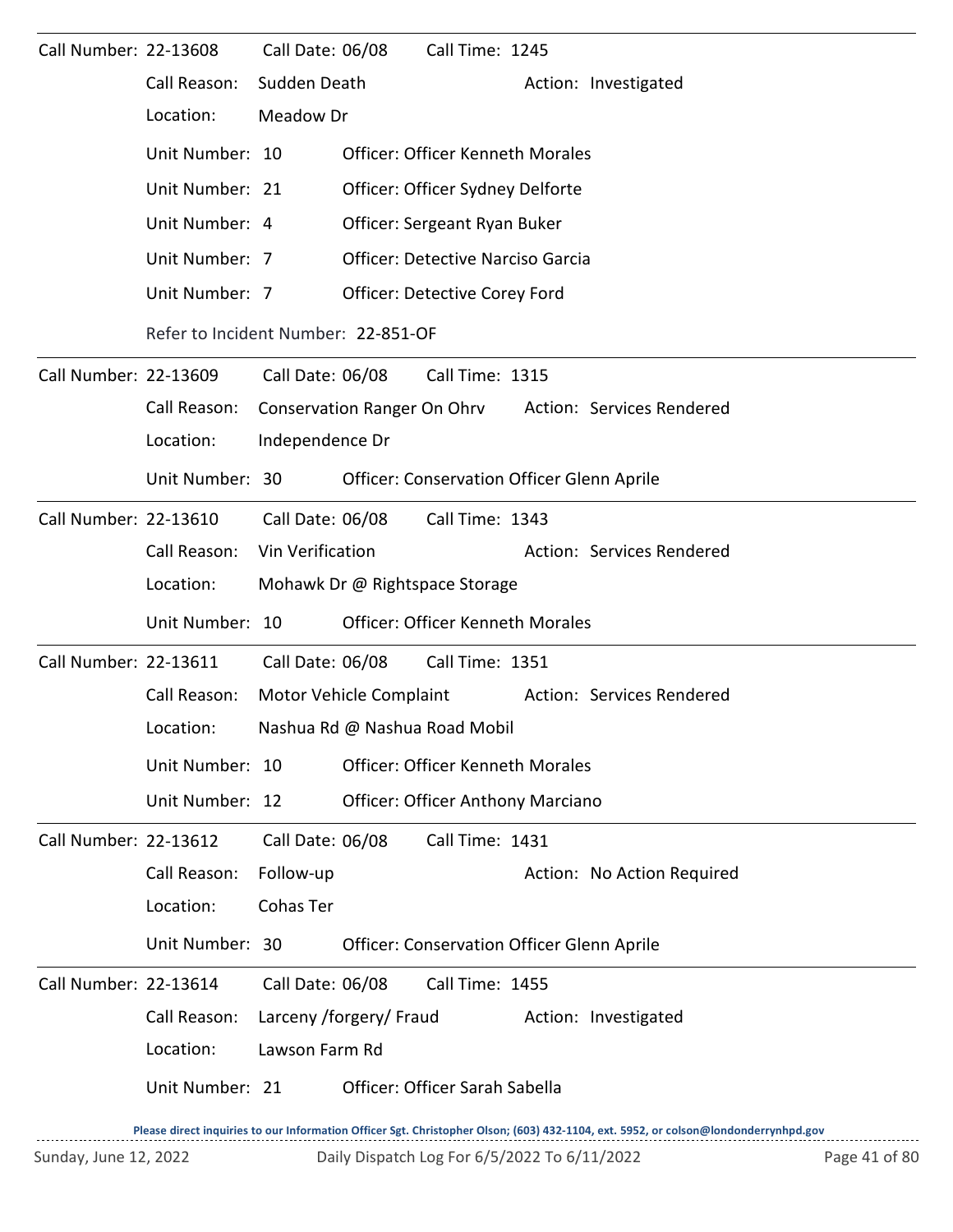| Refer to Incident Number: 22-853-OF |  |
|-------------------------------------|--|
|-------------------------------------|--|

| Call Number: 22-13615 |                             | Call Date: 06/08        |                          | Call Time: 1458                      |                                                            |
|-----------------------|-----------------------------|-------------------------|--------------------------|--------------------------------------|------------------------------------------------------------|
|                       | Call Reason:                |                         | Neighborhood Disputes    |                                      | Action: Services Rendered                                  |
|                       | Location:                   | Pillsbury Rd            |                          |                                      |                                                            |
|                       | Unit Number: 17             |                         |                          |                                      | Officers: Officer Bryan Janeczko & Officer Tyler Macdonald |
| Call Number: 22-13616 |                             | Call Date: 06/08        |                          | Call Time: 1502                      |                                                            |
|                       | Call Reason:                | Motor Vehicle Complaint |                          |                                      | Action: Services Rendered                                  |
|                       | Location:                   |                         | South Rd @ Gilcreast Rd  |                                      |                                                            |
|                       | Unit Number: 10             |                         |                          | Officer: Officer Cameron Verrier     |                                                            |
| Call Number: 22-13617 |                             | Call Date: 06/08        |                          | Call Time: 1516                      |                                                            |
|                       | Call Reason:                | Found/lost Property     |                          |                                      | Action: Services Rendered                                  |
|                       | Location:                   |                         | Nelson Rd @ Lafa Complex |                                      |                                                            |
| Call Number: 22-13618 |                             | Call Date: 06/08        |                          | Call Time: 1518                      |                                                            |
|                       | Call Reason:                | Assist Citizen          |                          |                                      | Action: Investigated                                       |
|                       | Location:                   | Sandstone Cir           |                          |                                      |                                                            |
|                       | Unit Number: 21             |                         |                          | Officer: Officer Sarah Sabella       |                                                            |
|                       | Refer to FI Number 22-79-FI |                         |                          |                                      |                                                            |
| Call Number: 22-13620 |                             |                         |                          | Call Time: 1551                      |                                                            |
|                       |                             | Call Date: 06/08        |                          |                                      |                                                            |
|                       | Call Reason:                | Follow-up               |                          |                                      | Action: Investigated                                       |
|                       | Location:                   |                         |                          | Nashua Rd @ Citizens Bank - Atm      |                                                            |
|                       | Unit Number: 14             |                         |                          | Officer: Officer Keeley Bartolini    |                                                            |
| Call Number: 22-13621 |                             | Call Date: 06/08        |                          | Call Time: 1552                      |                                                            |
|                       | Call Reason:                | <b>Animal Control</b>   |                          |                                      | Action: Could Not Locate                                   |
|                       | Location:                   |                         |                          | Michels Wy @ Market Basket #42       |                                                            |
|                       | Unit Number: 17             |                         |                          |                                      | Officers: Officer Bryan Janeczko & Officer Tyler Macdonald |
| Call Number: 22-13622 |                             | Call Date: 06/08        |                          | Call Time: 1556                      |                                                            |
|                       | Call Reason:                | <b>Animal Control</b>   |                          |                                      | Action: Could Not Locate                                   |
|                       | Location:                   |                         |                          | Mammoth Rd @ Matthew Thornton School |                                                            |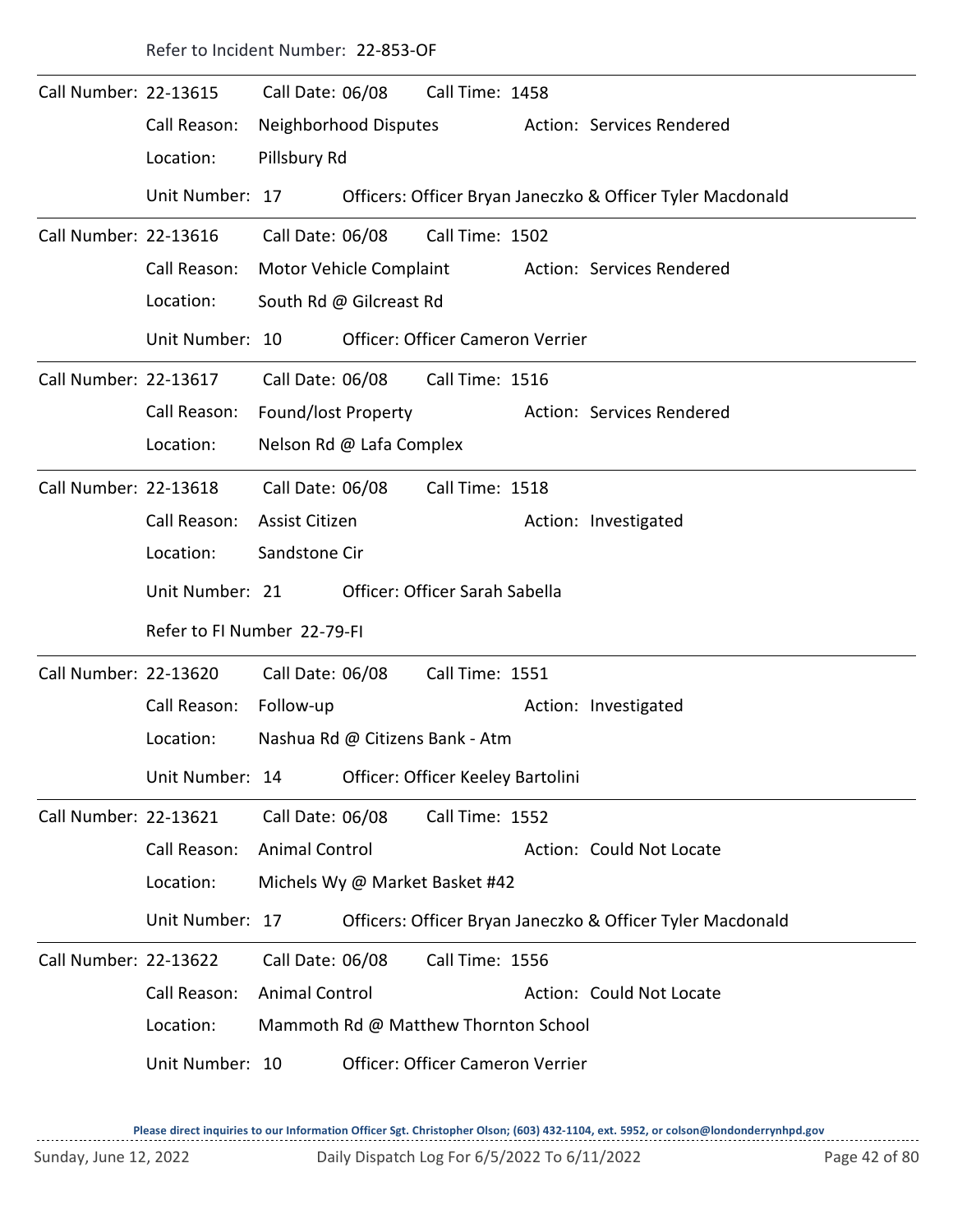| Call Number: 22-13623 |                                                        | Call Date: 06/08           |                               | Call Time: 1605                   |                                                            |
|-----------------------|--------------------------------------------------------|----------------------------|-------------------------------|-----------------------------------|------------------------------------------------------------|
|                       | Call Reason:                                           | <b>Suspicious Activity</b> |                               |                                   | Action: Investigated                                       |
|                       | Location:                                              |                            | Michels Wy @ Annie's Hallmark |                                   |                                                            |
|                       | Unit Number: 10                                        |                            |                               | Officer: Officer Cameron Verrier  |                                                            |
|                       | Unit Number: 17                                        |                            |                               |                                   | Officers: Officer Bryan Janeczko & Officer Tyler Macdonald |
| Call Number: 22-13624 |                                                        | Call Date: 06/08           |                               | Call Time: 1619                   |                                                            |
|                       | Call Reason:                                           | <b>Shooting Complaint</b>  |                               |                                   | Action: Could Not Locate                                   |
|                       | Location:                                              |                            | Hickory Hill Dr @ Musquash    |                                   |                                                            |
|                       | Unit Number: 14                                        |                            |                               | Officer: Officer Keeley Bartolini |                                                            |
|                       | Unit Number: 21                                        |                            |                               | Officer: Officer Sarah Sabella    |                                                            |
| Call Number: 22-13625 |                                                        | Call Date: 06/08           |                               | Call Time: 1633                   |                                                            |
|                       | Call Reason:                                           | Juvenile Offenses          |                               |                                   | Action: Services Rendered                                  |
|                       | Location:                                              |                            | Nelson Rd @ Lafa Complex      |                                   |                                                            |
|                       | Unit Number: 17                                        |                            |                               |                                   | Officers: Officer Bryan Janeczko & Officer Tyler Macdonald |
| Call Number: 22-13626 |                                                        | Call Date: 06/08           |                               | Call Time: 1635                   |                                                            |
|                       | Call Reason:                                           | <b>Community Contact</b>   |                               |                                   | Action: Services Rendered                                  |
|                       | Location:                                              | <b>Bunker Hill Dr</b>      |                               |                                   |                                                            |
|                       | Unit Number: 10                                        |                            |                               | Officer: Officer Cameron Verrier  |                                                            |
|                       | Unit Number: Unk                                       |                            |                               | Officer: Officer Daniel Perry     |                                                            |
|                       | Call Number: 22-13627 Call Date: 06/08 Call Time: 1650 |                            |                               |                                   |                                                            |
|                       | Call Reason:                                           | <b>Building Check</b>      |                               |                                   | Action: Services Rendered                                  |
|                       | Location:                                              | <b>Memorial Dr</b>         |                               |                                   |                                                            |
|                       | Unit Number: 14                                        |                            |                               | Officer: Officer Keeley Bartolini |                                                            |
| Call Number: 22-13628 |                                                        | Call Date: 06/08           |                               | Call Time: 1651                   |                                                            |
|                       | Call Reason:                                           |                            | Motor Vehicle Check           |                                   | Action: Investigated                                       |
|                       | Location:                                              | Delta Dr                   |                               |                                   |                                                            |
|                       | Unit Number: 14                                        |                            |                               | Officer: Officer Keeley Bartolini |                                                            |
| Call Number: 22-13629 |                                                        | Call Date: 06/08           |                               | Call Time: 1655                   |                                                            |
|                       | Call Reason:                                           |                            | Motor Vehicle Check           |                                   | Action: Investigated                                       |
|                       | Location:                                              | Planeview Dr               |                               |                                   |                                                            |
|                       |                                                        |                            |                               |                                   |                                                            |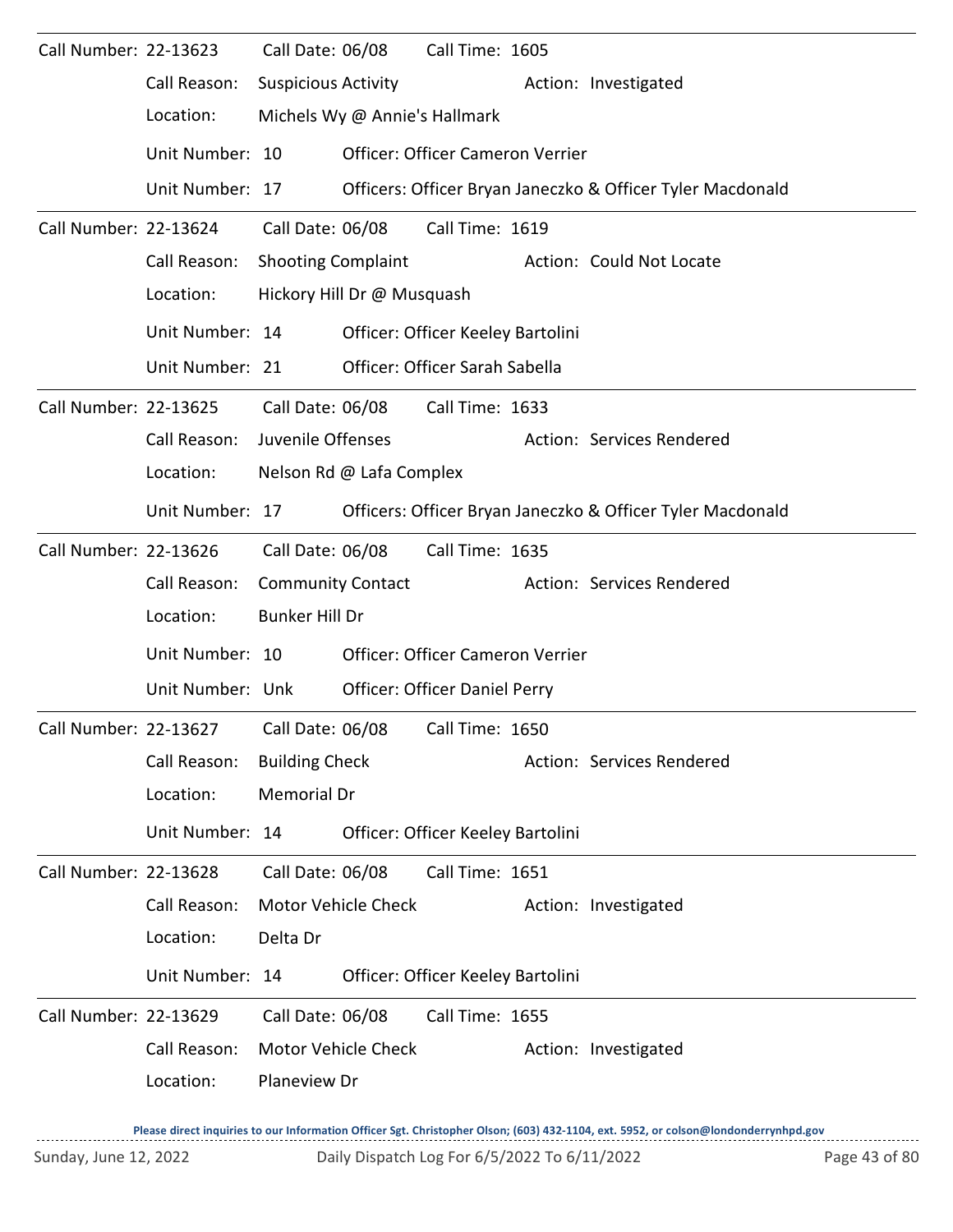|                       | Unit Number: 14  |                        |                                   | Officer: Officer Keeley Bartolini         |                                                            |
|-----------------------|------------------|------------------------|-----------------------------------|-------------------------------------------|------------------------------------------------------------|
|                       | Unit Number: Unk |                        |                                   | <b>Officer: Sergeant Timothy Moran</b>    |                                                            |
| Call Number: 22-13630 |                  | Call Date: 06/08       |                                   | Call Time: 1707                           |                                                            |
|                       | Call Reason:     | Motor Vehicle Check    |                                   |                                           | Action: Investigated                                       |
|                       | Location:        |                        |                                   |                                           | Airport Rd @ Manchester Boston Regional Airport/terminal&g |
|                       | Unit Number: Unk |                        |                                   | <b>Officer: Sergeant Timothy Moran</b>    |                                                            |
| Call Number: 22-13631 |                  | Call Date: 06/08       |                                   | Call Time: 1710                           |                                                            |
|                       | Call Reason:     |                        | <b>Motor Vehicle Check</b>        |                                           | Action: No Action Required                                 |
|                       | Location:        |                        | Rockingham Rd @ Stonehenge Rd     |                                           |                                                            |
|                       | Unit Number: 14  |                        | Officer: Officer Keeley Bartolini |                                           |                                                            |
| Call Number: 22-13632 |                  | Call Date: 06/08       |                                   | Call Time: 1714                           |                                                            |
|                       | Call Reason:     | Keep The Peace         |                                   |                                           | Action: Services Rendered                                  |
|                       | Location:        | Coteville Rd           |                                   |                                           |                                                            |
|                       | Unit Number: 10  |                        |                                   | <b>Officer: Officer Cameron Verrier</b>   |                                                            |
|                       | Unit Number: 14  |                        |                                   | Officer: Officer Keeley Bartolini         |                                                            |
|                       | Unit Number: Unk |                        |                                   | <b>Officer: Detective Andrew Phillips</b> |                                                            |
| Call Number: 22-13633 |                  | Call Date: 06/08       |                                   | Call Time: 1723                           |                                                            |
|                       | Call Reason:     | Disabled Mv            |                                   |                                           | Action: No Action Required                                 |
|                       | Location:        |                        | Nashua Rd @ Young Rd              |                                           |                                                            |
|                       | Unit Number: 17  |                        |                                   |                                           | Officers: Officer Bryan Janeczko & Officer Tyler Macdonald |
| Call Number: 22-13634 |                  | Call Date: 06/08       |                                   | Call Time: 1738                           |                                                            |
|                       | Call Reason:     | <b>Traffic Control</b> |                                   |                                           | Action: Services Rendered                                  |
|                       | Location:        | <b>Bockes Rd</b>       |                                   |                                           |                                                            |
|                       | Unit Number: 17  |                        |                                   |                                           | Officers: Officer Bryan Janeczko & Officer Tyler Macdonald |
| Call Number: 22-13635 |                  | Call Date: 06/08       |                                   | Call Time: 1741                           |                                                            |
|                       | Call Reason:     |                        | Liquor Law Violations             |                                           | Action: No Action Required                                 |
|                       | Location:        |                        | Nelson Rd @ Lafa Complex          |                                           |                                                            |
|                       | Unit Number: 21  |                        |                                   | Officer: Officer Sarah Sabella            |                                                            |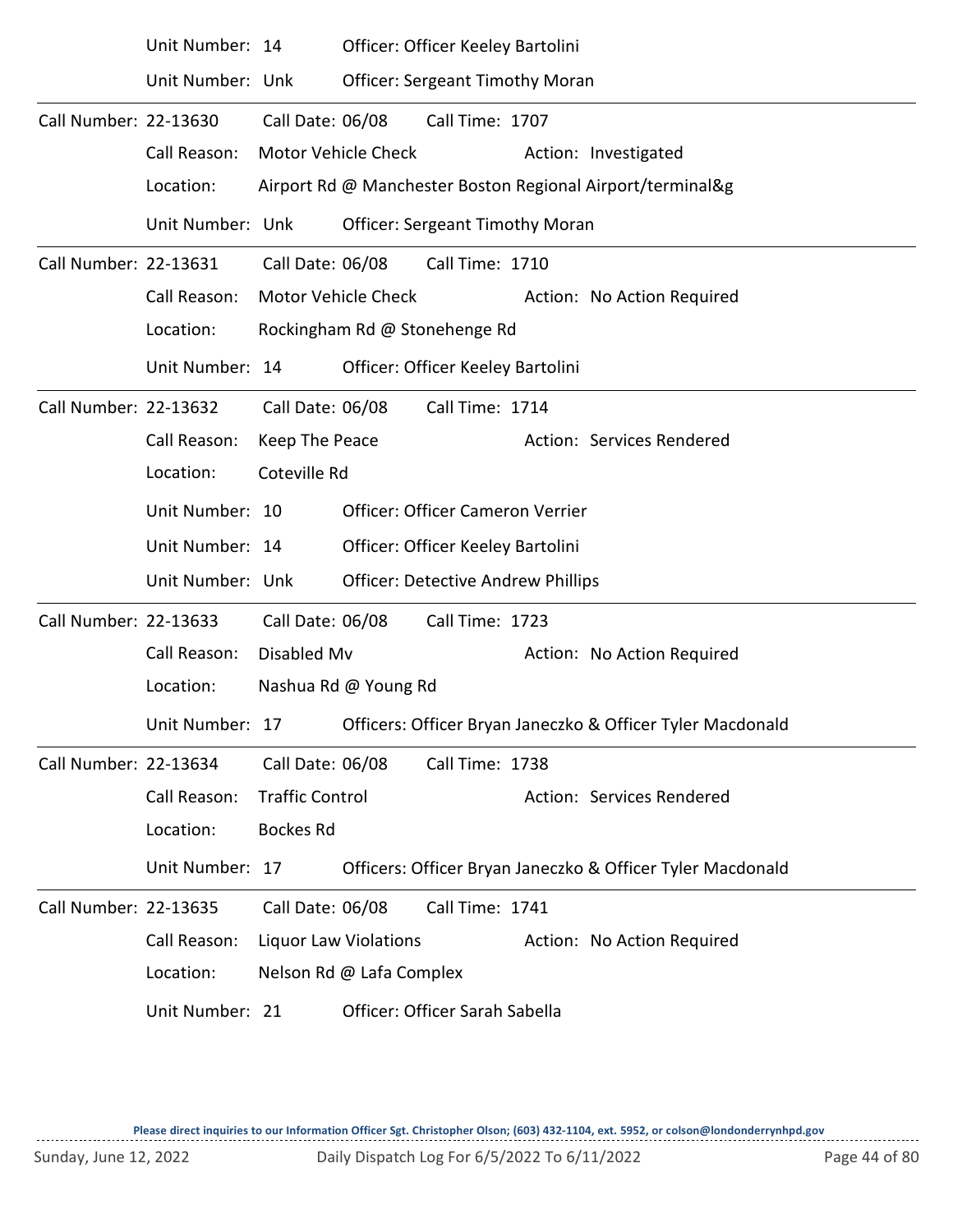| Call Number: 22-13636 |                                     | Call Date: 06/08          |                             | Call Time: 1802                        |                                                            |
|-----------------------|-------------------------------------|---------------------------|-----------------------------|----------------------------------------|------------------------------------------------------------|
|                       | Call Reason:                        |                           | Larceny /forgery/ Fraud     |                                        | Action: Investigated                                       |
|                       | Location:                           | High Range Rd             |                             |                                        |                                                            |
|                       | Unit Number: 17                     |                           |                             |                                        | Officers: Officer Bryan Janeczko & Officer Tyler Macdonald |
|                       | Refer to Incident Number: 22-854-OF |                           |                             |                                        |                                                            |
| Call Number: 22-13637 |                                     |                           | Call Date: 06/08            | Call Time: 1806                        |                                                            |
|                       | Call Reason:                        |                           | Motor Vehicle Complaint     |                                        | Action: Could Not Locate                                   |
|                       | Location:                           | <b>Charleston Ave</b>     |                             |                                        |                                                            |
|                       | Unit Number: 10                     |                           |                             | Officer: Officer Cameron Verrier       |                                                            |
| Call Number: 22-13638 |                                     | Call Date: 06/08          |                             | Call Time: 1811                        |                                                            |
|                       | Call Reason:                        | Juvenile Offenses         |                             |                                        | Action: Investigated                                       |
|                       | Location:                           |                           |                             | Mammoth Rd @ Londonderry Leach Library |                                                            |
|                       | Unit Number: 21                     |                           |                             | Officer: Officer Sarah Sabella         |                                                            |
| Call Number: 22-13639 |                                     |                           | Call Date: 06/08            | Call Time: 1848                        |                                                            |
|                       | Call Reason:                        | <b>Shooting Complaint</b> |                             |                                        | Action: Services Rendered                                  |
|                       | Location:                           |                           | Wiley Hill Rd @ Colonial Dr |                                        |                                                            |
|                       | Unit Number: 10                     |                           |                             | Officer: Officer Cameron Verrier       |                                                            |
| Call Number: 22-13640 |                                     | Call Date: 06/08          |                             | Call Time: 1853                        |                                                            |
|                       | Call Reason:                        | Complaint                 |                             |                                        | Action: Services Rendered                                  |
|                       | Location:                           | Burbank Rd                |                             |                                        |                                                            |
|                       | Unit Number: 17                     |                           |                             |                                        | Officers: Officer Bryan Janeczko & Officer Tyler Macdonald |
| Call Number: 22-13641 |                                     | Call Date: 06/08          |                             | Call Time: 1914                        |                                                            |
|                       | Call Reason:                        | Follow-up                 |                             |                                        | Action: No Action Required                                 |
|                       | Location:                           | Jefferson Dr              |                             |                                        |                                                            |
|                       | Unit Number: 21                     |                           |                             | Officer: Officer Sarah Sabella         |                                                            |
| Call Number: 22-13642 |                                     | Call Date: 06/08          |                             | Call Time: 1937                        |                                                            |
|                       | Call Reason:                        | <b>Building Check</b>     |                             |                                        | Action: Building Checked/secured                           |
|                       | Location:                           | Garden Ln                 |                             |                                        |                                                            |
|                       | Unit Number: 21                     |                           |                             | Officer: Officer Sarah Sabella         |                                                            |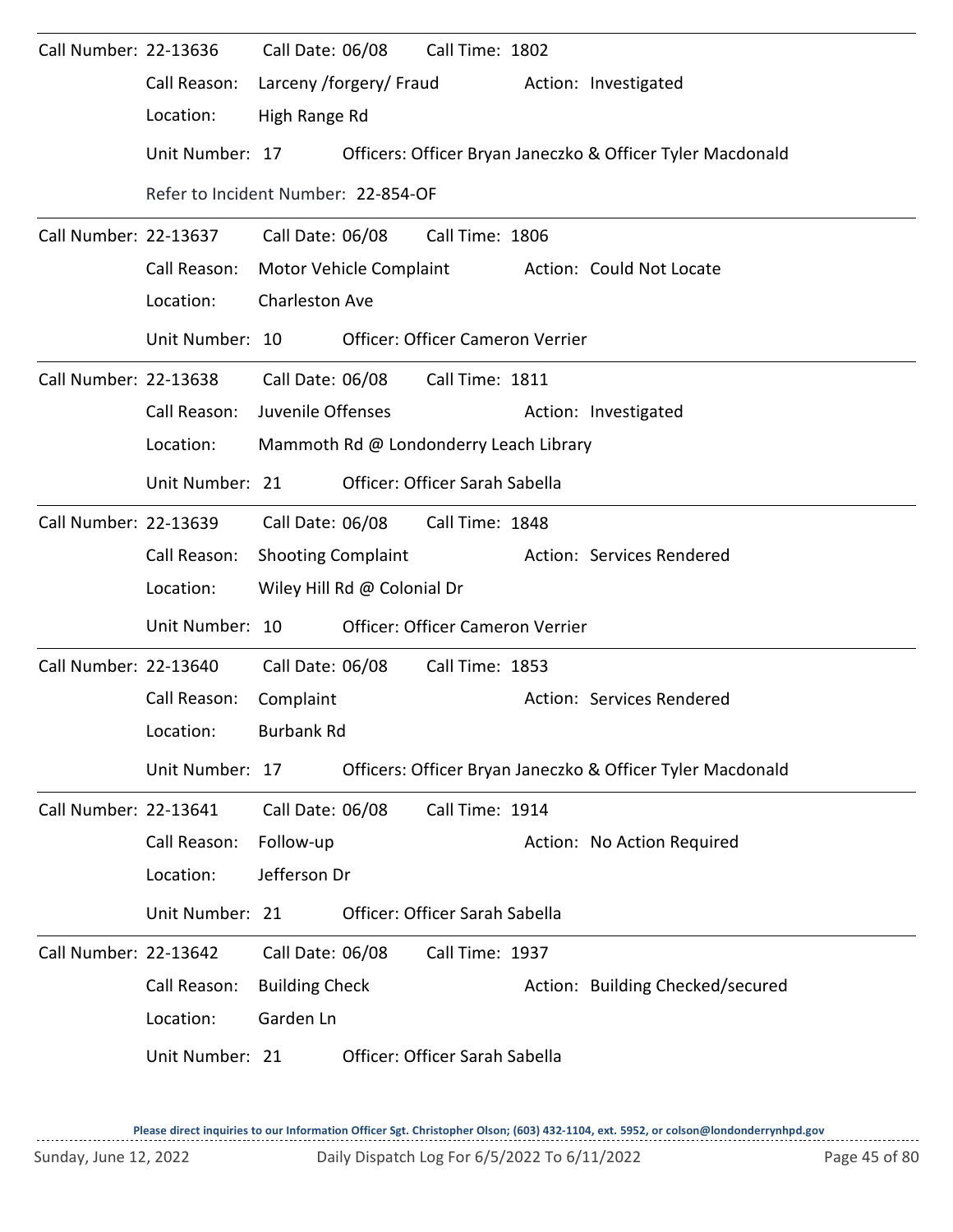| Call Number: 22-13644 | Call Reason:<br>Location: | Call Date: 06/08<br><b>Building Check</b><br><b>Memorial Dr</b> |                        | Call Time: 2009                   | Action: Building Checked/secured                           |
|-----------------------|---------------------------|-----------------------------------------------------------------|------------------------|-----------------------------------|------------------------------------------------------------|
|                       | Unit Number: 21           |                                                                 |                        | Officer: Officer Sarah Sabella    |                                                            |
| Call Number: 22-13645 |                           | Call Date: 06/08                                                |                        | Call Time: 2011                   |                                                            |
|                       | Call Reason:              | <b>Building Check</b>                                           |                        |                                   | Action: Building Checked/secured                           |
|                       | Location:                 | Delta Dr                                                        |                        |                                   |                                                            |
|                       | Unit Number: 21           |                                                                 |                        | Officer: Officer Sarah Sabella    |                                                            |
| Call Number: 22-13646 |                           | Call Date: 06/08                                                |                        | Call Time: 2018                   |                                                            |
|                       | Call Reason:              | <b>Building Check</b>                                           |                        |                                   | Action: Building Checked/secured                           |
|                       | Location:                 | Mammoth Rd                                                      |                        |                                   |                                                            |
|                       | Unit Number: 10           |                                                                 |                        | Officer: Officer Cameron Verrier  |                                                            |
| Call Number: 22-13647 |                           | Call Date: 06/08                                                |                        | Call Time: 2021                   |                                                            |
|                       | Call Reason:              | <b>Building Check</b>                                           |                        |                                   | Action: Building Checked/secured                           |
|                       | Location:                 | Planeview Dr                                                    |                        |                                   |                                                            |
|                       | Unit Number: 21           |                                                                 |                        | Officer: Officer Sarah Sabella    |                                                            |
| Call Number: 22-13648 |                           | Call Date: 06/08                                                |                        | Call Time: 2022                   |                                                            |
|                       | Call Reason:              |                                                                 | Motor Vehicle Check    |                                   | Action: Warning Issued                                     |
|                       | Location:                 | Memorial Dr                                                     |                        |                                   |                                                            |
|                       | Unit Number: 14           |                                                                 |                        | Officer: Officer Keeley Bartolini |                                                            |
|                       | Unit Number: 21           |                                                                 |                        | Officer: Officer Sarah Sabella    |                                                            |
| Call Number: 22-13649 |                           | Call Date: 06/08                                                |                        | Call Time: 2031                   |                                                            |
|                       | Call Reason:              | <b>Building Check</b>                                           |                        |                                   | Action: Building Checked/secured                           |
|                       | Location:                 | Navigator Rd                                                    |                        |                                   |                                                            |
|                       | Unit Number: 21           |                                                                 |                        | Officer: Officer Sarah Sabella    |                                                            |
| Call Number: 22-13650 |                           | Call Date: 06/08                                                |                        | Call Time: 2036                   |                                                            |
|                       | Call Reason:              |                                                                 | Motor Vehicle Accident |                                   | Action: Investigated                                       |
|                       | Location:                 |                                                                 | Rt 93 @ S/b @ Mm 10.2  |                                   |                                                            |
|                       | Unit Number: 17           |                                                                 |                        |                                   | Officers: Officer Bryan Janeczko & Officer Tyler Macdonald |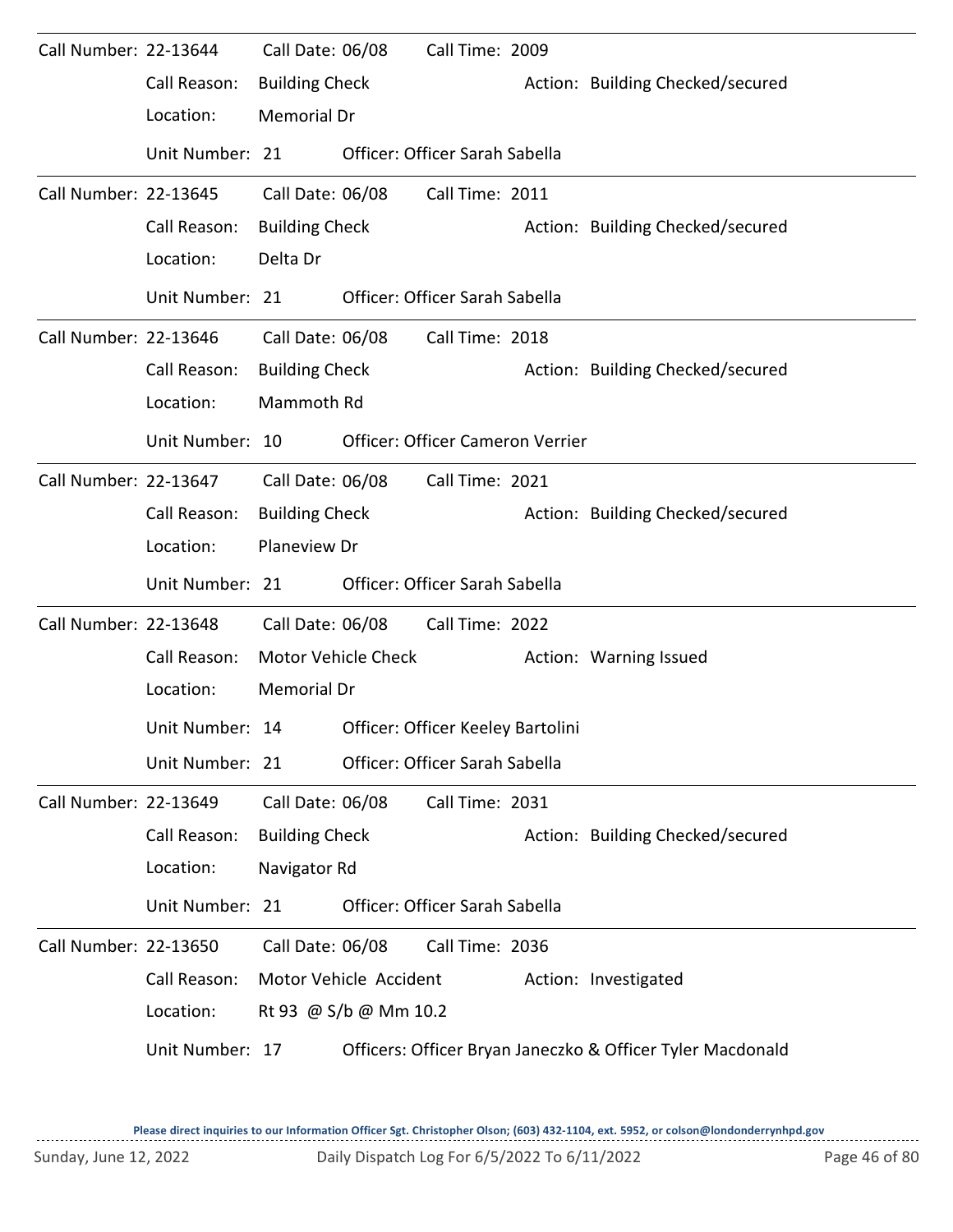| Call Number: 22-13651 | Call Reason:<br>Location: | Call Date: 06/08<br><b>Building Check</b><br>Perkins Rd |                            | Call Time: 2039                       | Action: Building Checked/secured                           |
|-----------------------|---------------------------|---------------------------------------------------------|----------------------------|---------------------------------------|------------------------------------------------------------|
|                       | Unit Number: 14           |                                                         |                            | Officer: Officer Keeley Bartolini     |                                                            |
| Call Number: 22-13652 |                           | Call Date: 06/08                                        |                            | Call Time: 2041                       |                                                            |
|                       | Call Reason:              | <b>Building Check</b>                                   |                            |                                       | Action: Building Checked/secured                           |
|                       | Location:                 | Independence Dr                                         |                            |                                       |                                                            |
|                       | Unit Number: 21           |                                                         |                            | Officer: Officer Sarah Sabella        |                                                            |
| Call Number: 22-13653 |                           | Call Date: 06/08                                        |                            | Call Time: 2042                       |                                                            |
|                       | Call Reason:              |                                                         | Motor Vehicle Check        |                                       | Action: Warning Issued                                     |
|                       | Location:                 |                                                         |                            | Independence Dr @ Abandoned Warehouse |                                                            |
|                       | Unit Number: 14           |                                                         |                            | Officer: Officer Keeley Bartolini     |                                                            |
|                       | Unit Number: 21           |                                                         |                            | Officer: Officer Sarah Sabella        |                                                            |
| Call Number: 22-13654 |                           | Call Date: 06/08                                        |                            | Call Time: 2049                       |                                                            |
|                       | Call Reason:              | <b>Building Check</b>                                   |                            |                                       | Action: Building Checked/secured                           |
|                       | Location:                 | Rockingham Rd                                           |                            |                                       |                                                            |
|                       | Unit Number: 14           |                                                         |                            | Officer: Officer Keeley Bartolini     |                                                            |
| Call Number: 22-13655 |                           | Call Date: 06/08                                        |                            | Call Time: 2050                       |                                                            |
|                       | Call Reason:              | <b>Building Check</b>                                   |                            |                                       | Action: Building Checked/secured                           |
|                       | Location:                 | Rockingham Rd                                           |                            |                                       |                                                            |
|                       | Unit Number: 21           |                                                         |                            | Officer: Officer Sarah Sabella        |                                                            |
| Call Number: 22-13656 |                           | Call Date: 06/08                                        |                            | Call Time: 2058                       |                                                            |
|                       | Call Reason:              |                                                         | <b>Motor Vehicle Check</b> |                                       | Action: Warning Issued                                     |
|                       | Location:                 | <b>Memorial Dr</b>                                      |                            |                                       |                                                            |
|                       | Unit Number: 21           |                                                         |                            | Officer: Officer Sarah Sabella        |                                                            |
| Call Number: 22-13658 |                           | Call Date: 06/08                                        |                            | Call Time: 2118                       |                                                            |
|                       | Call Reason:              | <b>Traffic Control</b>                                  |                            |                                       | Action: Investigated                                       |
|                       | Location:                 | Mohawk Dr                                               |                            |                                       |                                                            |
|                       | Unit Number: 17           |                                                         |                            |                                       | Officers: Officer Bryan Janeczko & Officer Tyler Macdonald |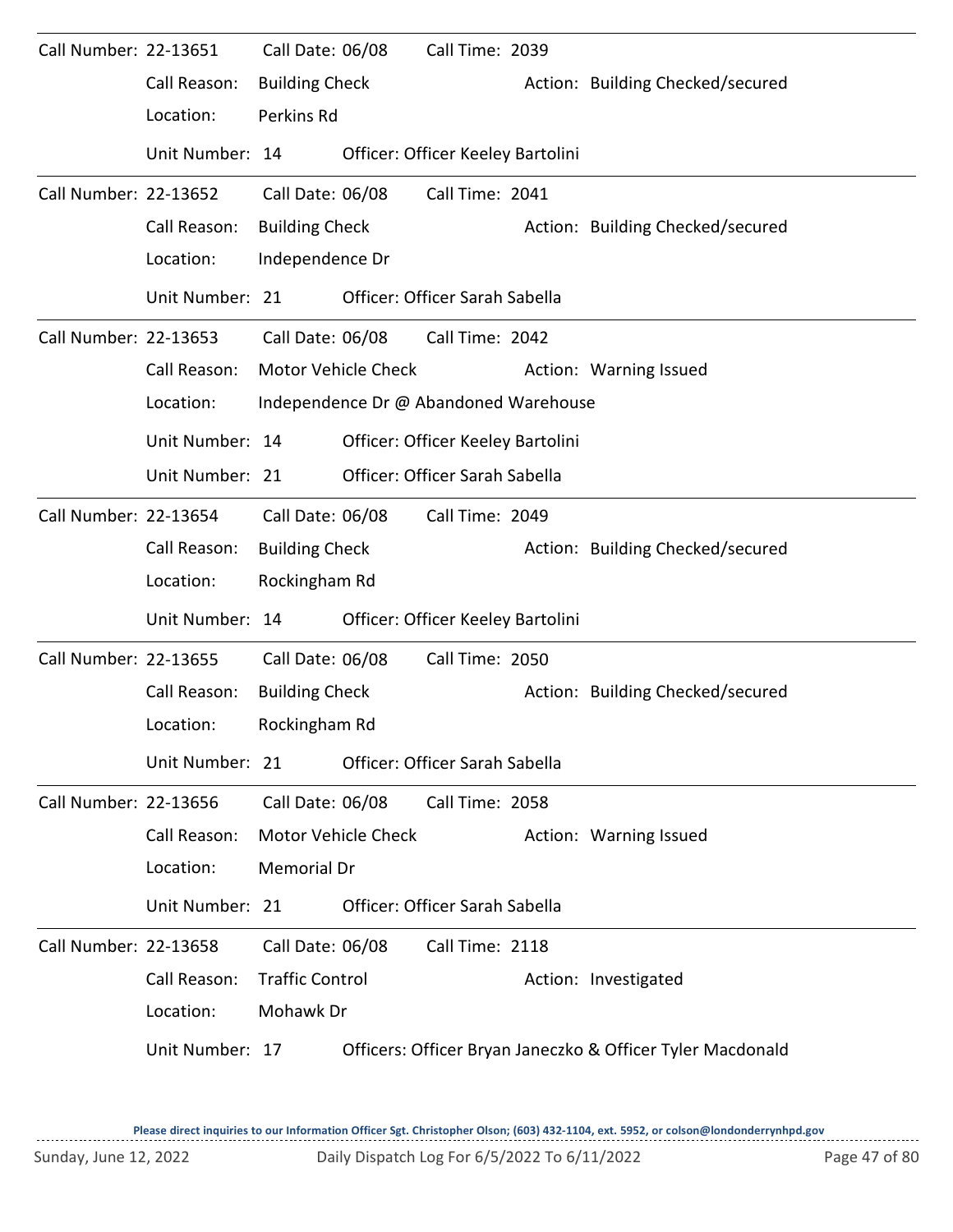| Call Number: 22-13660 |                                                | Call Date: 06/08      |                        | Call Time: 2129                   |                |                                                            |
|-----------------------|------------------------------------------------|-----------------------|------------------------|-----------------------------------|----------------|------------------------------------------------------------|
|                       | Call Reason:                                   | Alarm, Business       |                        |                                   |                | Action: Building Checked/secured                           |
|                       | Location:                                      | <b>Ricker Ave</b>     |                        |                                   |                |                                                            |
|                       | Unit Number: 10                                |                       |                        | Officer: Officer Cameron Verrier  |                |                                                            |
|                       | Unit Number: 14                                |                       |                        | Officer: Officer Keeley Bartolini |                |                                                            |
| Call Number: 22-13661 |                                                | Call Date: 06/08      |                        | Call Time: 2130                   |                |                                                            |
|                       | Call Reason:                                   |                       | Serve Summons/subpoena |                                   | Action: Served |                                                            |
|                       | Location:                                      | <b>Charleston Ave</b> |                        |                                   |                |                                                            |
|                       | Unit Number: 17                                |                       |                        |                                   |                | Officers: Officer Bryan Janeczko & Officer Tyler Macdonald |
| Call Number: 22-13662 |                                                | Call Date: 06/08      |                        | Call Time: 2251                   |                |                                                            |
|                       | Call Reason:                                   |                       | Domestic Disturbance   |                                   |                | Action: Peace Restored                                     |
|                       | Location:                                      | Chase Rd              |                        |                                   |                |                                                            |
|                       | Unit Number: 13                                |                       |                        | Officer: Officer Joanna Phan      |                |                                                            |
|                       | Unit Number: 19                                |                       |                        | Officer: Officer Joshua Martin    |                |                                                            |
|                       | Unit Number: 21                                |                       |                        | Officer: Officer Sydney Delforte  |                |                                                            |
|                       | Refer to Incident Number: 22-855-OF            |                       |                        |                                   |                |                                                            |
| Call Number: 22-13664 |                                                | Call Date: 06/08      |                        | Call Time: 2333                   |                |                                                            |
|                       | Call Reason:                                   | <b>Building Check</b> |                        |                                   |                | Action: Building Checked/secured                           |
|                       | Location:                                      | Rockingham Rd         |                        |                                   |                |                                                            |
|                       | Unit Number: 20 Officer: Officer Joshua Martin |                       |                        |                                   |                |                                                            |
| Call Number: 22-13665 |                                                | Call Date: 06/08      |                        | Call Time: 2337                   |                |                                                            |
|                       | Call Reason:                                   | <b>Building Check</b> |                        |                                   |                | Action: Building Checked/secured                           |
|                       | Location:                                      | Litchfield Rd         |                        |                                   |                |                                                            |
|                       | Unit Number: 13                                |                       |                        | Officer: Officer Joanna Phan      |                |                                                            |
| Call Number: 22-13666 |                                                | Call Date: 06/08      |                        | Call Time: 2342                   |                |                                                            |
|                       | Call Reason:                                   | <b>Building Check</b> |                        |                                   |                | Action: Building Checked/secured                           |
|                       | Location:                                      | Memorial Dr           |                        |                                   |                |                                                            |
|                       | Unit Number: 13                                |                       |                        | Officer: Officer Joanna Phan      |                |                                                            |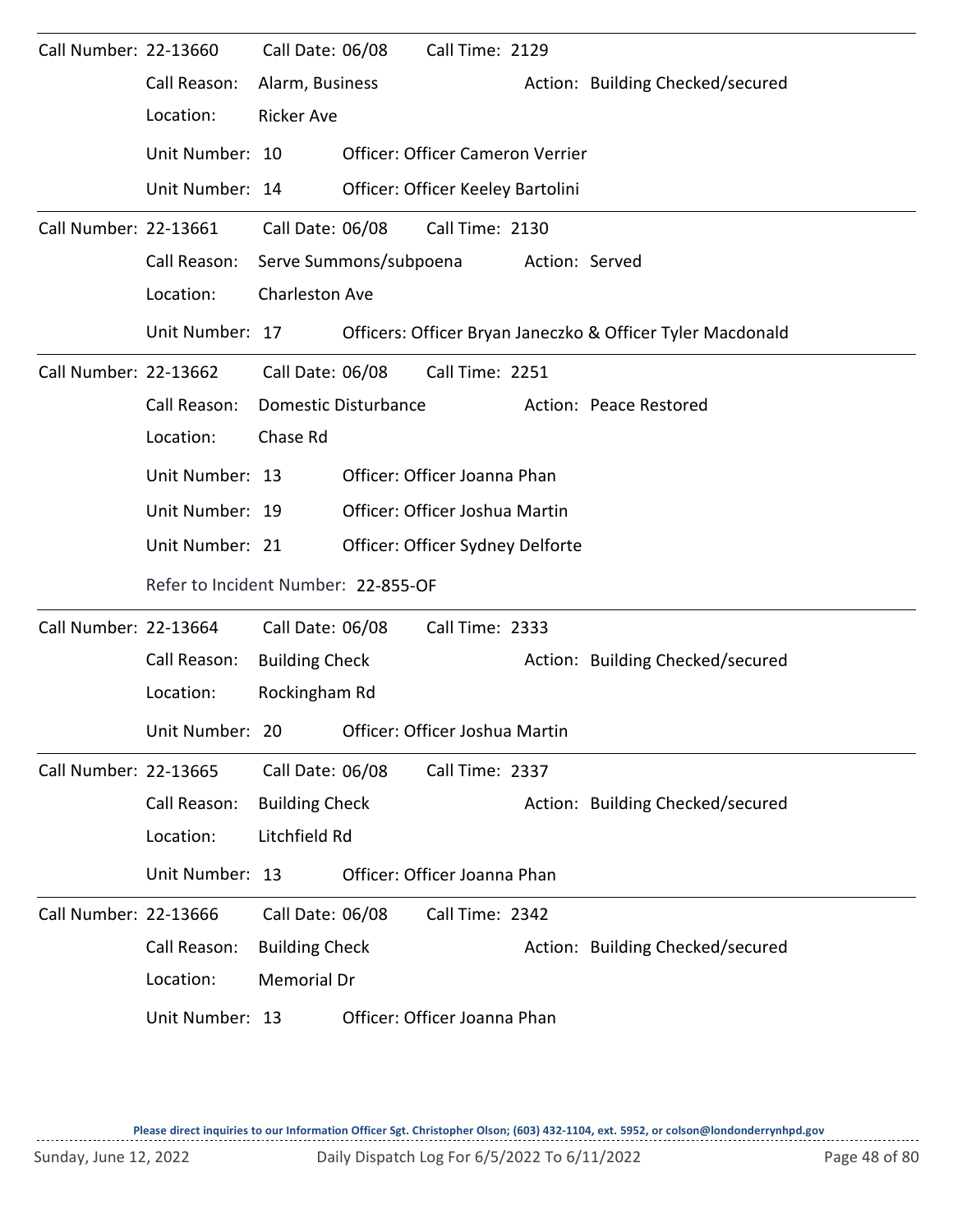| Call Number: 22-13667 |                 | Call Date: 06/08      |                           | Call Time: 2342                     |                                  |
|-----------------------|-----------------|-----------------------|---------------------------|-------------------------------------|----------------------------------|
|                       | Call Reason:    |                       | Motor Vehicle Check       |                                     | Action: Investigated             |
|                       | Location:       |                       | Nashua Rd @ Subway #47671 |                                     |                                  |
|                       | Unit Number: 21 |                       |                           | Officer: Officer Sydney Delforte    |                                  |
| Call Number: 22-13668 |                 | Call Date: 06/08      |                           | Call Time: 2343                     |                                  |
|                       | Call Reason:    | <b>Building Check</b> |                           |                                     | Action: Building Checked/secured |
|                       | Location:       | Delta Dr              |                           |                                     |                                  |
|                       | Unit Number: 13 |                       |                           | Officer: Officer Joanna Phan        |                                  |
| Call Number: 22-13669 |                 |                       | Call Date: 06/08          | Call Time: 2346                     |                                  |
|                       | Call Reason:    |                       | Motor Vehicle Check       |                                     | Action: Investigated             |
|                       | Location:       |                       |                           | Rockingham Rd @ Triangle Mobil Mart |                                  |
|                       | Unit Number: 20 |                       |                           | Officer: Officer Joshua Martin      |                                  |
| Call Number: 22-13670 |                 | Call Date: 06/08      |                           | Call Time: 2348                     |                                  |
|                       | Call Reason:    | <b>Building Check</b> |                           |                                     | Action: Building Checked/secured |
|                       | Location:       | Planeview Dr          |                           |                                     |                                  |
|                       | Unit Number: 13 |                       |                           | Officer: Officer Joanna Phan        |                                  |
| Call Number: 22-13672 |                 | Call Date: 06/08      |                           | Call Time: 2358                     |                                  |
|                       | Call Reason:    | <b>Building Check</b> |                           |                                     | Action: Building Checked/secured |
|                       | Location:       | Navigator Rd          |                           |                                     |                                  |
|                       | Unit Number: 13 |                       |                           | Officer: Officer Joanna Phan        |                                  |
| Call Number: 22-13673 |                 | Call Date: 06/09      |                           | Call Time: 0007                     |                                  |
|                       | Call Reason:    | <b>Building Check</b> |                           |                                     | Action: Building Checked/secured |
|                       | Location:       | Nashua Rd             |                           |                                     |                                  |
|                       | Unit Number: 21 |                       |                           | Officer: Officer Sydney Delforte    |                                  |
| Call Number: 22-13674 |                 | Call Date: 06/09      |                           | Call Time: 0039                     |                                  |
|                       | Call Reason:    | <b>Building Check</b> |                           |                                     | Action: Building Checked/secured |
|                       | Location:       | Rockingham Rd         |                           |                                     |                                  |
|                       | Unit Number: 17 |                       |                           | Officer: Officer Joshua Martin      |                                  |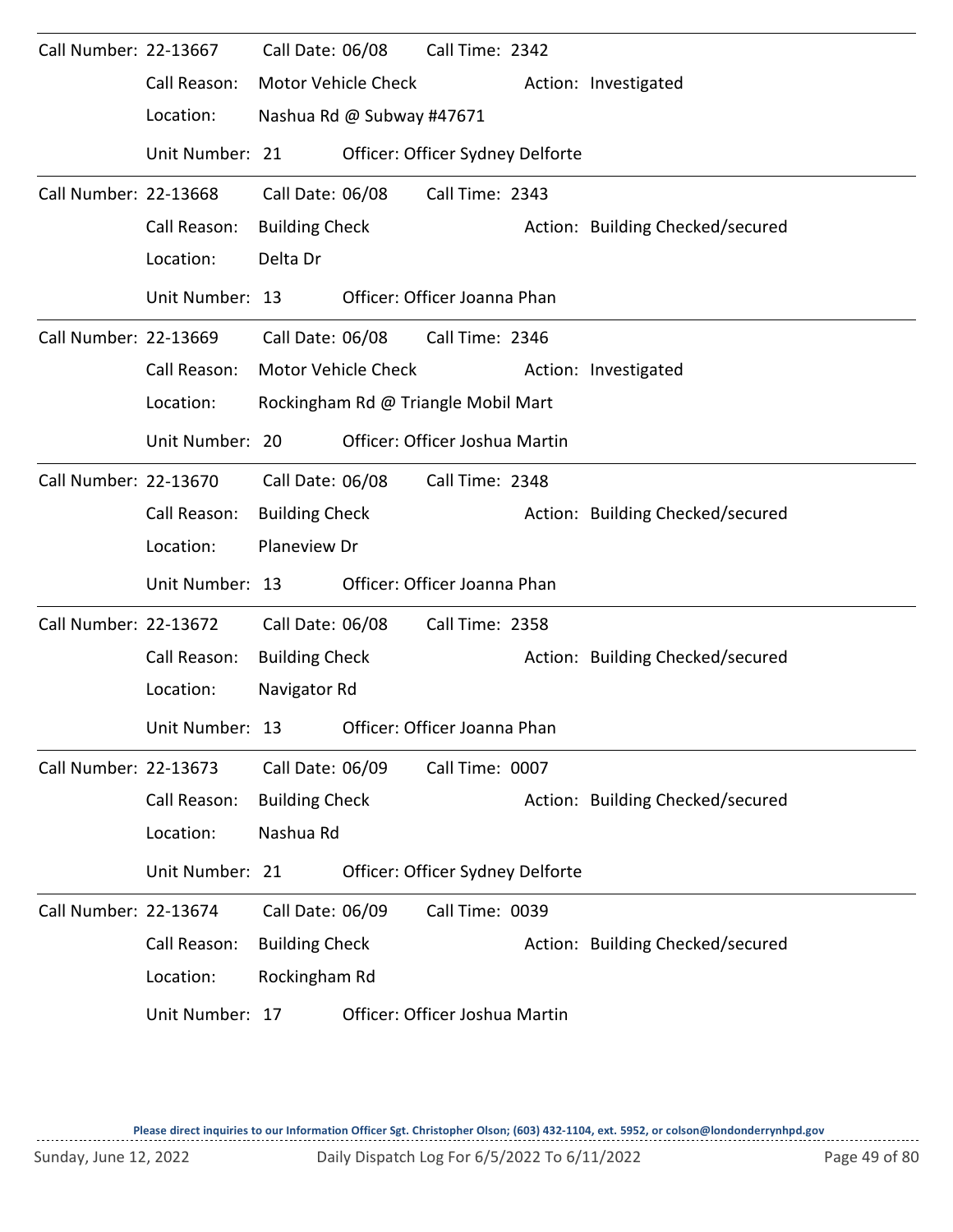| Call Number: 22-13675 |                 | Call Date: 06/09      |                     | Call Time: 0042                       |                                  |
|-----------------------|-----------------|-----------------------|---------------------|---------------------------------------|----------------------------------|
|                       | Call Reason:    | <b>Building Check</b> |                     |                                       | Action: Building Checked/secured |
|                       | Location:       | Perkins Rd            |                     |                                       |                                  |
|                       | Unit Number: 17 |                       |                     | Officer: Officer Joshua Martin        |                                  |
| Call Number: 22-13677 |                 | Call Date: 06/09      |                     | Call Time: 0101                       |                                  |
|                       | Call Reason:    | <b>Building Check</b> |                     |                                       | Action: Building Checked/secured |
|                       | Location:       | Garden Ln             |                     |                                       |                                  |
|                       | Unit Number: 17 |                       |                     | Officer: Officer Joshua Martin        |                                  |
| Call Number: 22-13678 |                 | Call Date: 06/09      |                     | Call Time: 0121                       |                                  |
|                       | Call Reason:    | <b>Building Check</b> |                     |                                       | Action: Building Checked/secured |
|                       | Location:       | Rockingham Rd         |                     |                                       |                                  |
|                       | Unit Number: 13 |                       |                     | Officer: Officer Joanna Phan          |                                  |
| Call Number: 22-13679 |                 | Call Date: 06/09      |                     | Call Time: 0124                       |                                  |
|                       | Call Reason:    | <b>Building Check</b> |                     |                                       | Action: Building Checked/secured |
|                       | Location:       | Sanborn Rd            |                     |                                       |                                  |
|                       | Unit Number: 13 |                       |                     | Officer: Officer Joanna Phan          |                                  |
| Call Number: 22-13680 |                 | Call Date: 06/09      |                     | Call Time: 0127                       |                                  |
|                       | Call Reason:    | <b>Building Check</b> |                     |                                       | Action: Building Checked/secured |
|                       | Location:       | Sanborn Rd            |                     |                                       |                                  |
|                       | Unit Number: 13 |                       |                     | Officer: Officer Joanna Phan          |                                  |
| Call Number: 22-13681 |                 | Call Date: 06/09      |                     | Call Time: 0128                       |                                  |
|                       | Call Reason:    | <b>Building Check</b> |                     |                                       | Action: Building Checked/secured |
|                       | Location:       | Rockingham Rd         |                     |                                       |                                  |
|                       | Unit Number: 13 |                       |                     | Officer: Officer Joanna Phan          |                                  |
| Call Number: 22-13682 |                 | Call Date: 06/09      |                     | Call Time: 0130                       |                                  |
|                       | Call Reason:    |                       | Motor Vehicle Check |                                       | Action: Investigated             |
|                       | Location:       |                       |                     | Rockingham Rd @ Giovanni's Roast Beef |                                  |
|                       | Unit Number: 13 |                       |                     | Officer: Officer Joanna Phan          |                                  |
|                       | Unit Number: 17 |                       |                     | Officer: Officer Joshua Martin        |                                  |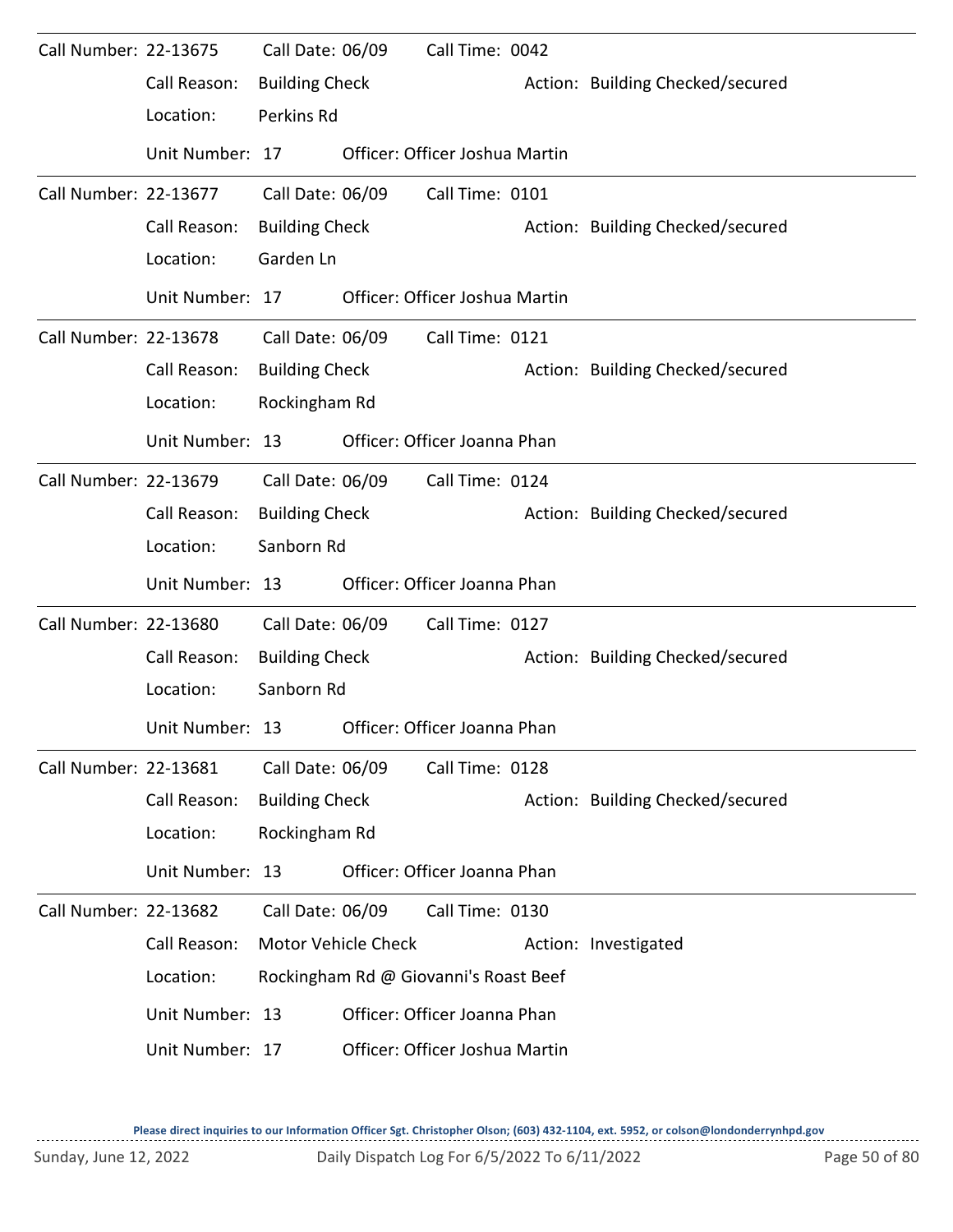| Call Number: 22-13683 |                 | Call Date: 06/09      | Call Time: 0147                |                                  |
|-----------------------|-----------------|-----------------------|--------------------------------|----------------------------------|
|                       | Call Reason:    | <b>Building Check</b> |                                | Action: Building Checked/secured |
|                       | Location:       | Rockingham Rd         |                                |                                  |
|                       | Unit Number: 13 |                       | Officer: Officer Joanna Phan   |                                  |
| Call Number: 22-13684 |                 | Call Date: 06/09      | Call Time: 0152                |                                  |
|                       | Call Reason:    | <b>Building Check</b> |                                | Action: Building Checked/secured |
|                       | Location:       | Symmes Dr             |                                |                                  |
|                       | Unit Number: 13 |                       | Officer: Officer Joanna Phan   |                                  |
| Call Number: 22-13685 |                 | Call Date: 06/09      | Call Time: 0204                |                                  |
|                       | Call Reason:    | <b>Building Check</b> |                                | Action: Building Checked/secured |
|                       | Location:       | Rockingham Rd         |                                |                                  |
|                       | Unit Number: 13 |                       | Officer: Officer Joanna Phan   |                                  |
| Call Number: 22-13686 |                 | Call Date: 06/09      | Call Time: 0207                |                                  |
|                       | Call Reason:    | <b>Building Check</b> |                                | Action: Building Checked/secured |
|                       | Location:       | Rockingham Rd         |                                |                                  |
|                       | Unit Number: 13 |                       | Officer: Officer Joanna Phan   |                                  |
| Call Number: 22-13687 |                 | Call Date: 06/09      | Call Time: 0213                |                                  |
|                       | Call Reason:    | <b>Building Check</b> |                                | Action: Building Checked/secured |
|                       | Location:       | Mammoth Rd            |                                |                                  |
|                       | Unit Number: 13 |                       | Officer: Officer Joanna Phan   |                                  |
| Call Number: 22-13688 |                 | Call Date: 06/09      | Call Time: 0218                |                                  |
|                       | Call Reason:    | <b>Building Check</b> |                                | Action: Building Checked/secured |
|                       | Location:       | Mammoth Rd            |                                |                                  |
|                       | Unit Number: 13 |                       | Officer: Officer Joanna Phan   |                                  |
| Call Number: 22-13689 |                 | Call Date: 06/09      | Call Time: 0222                |                                  |
|                       | Call Reason:    | <b>Building Check</b> |                                | Action: Building Checked/secured |
|                       | Location:       | Nashua Rd             |                                |                                  |
|                       | Unit Number: 17 |                       | Officer: Officer Joshua Martin |                                  |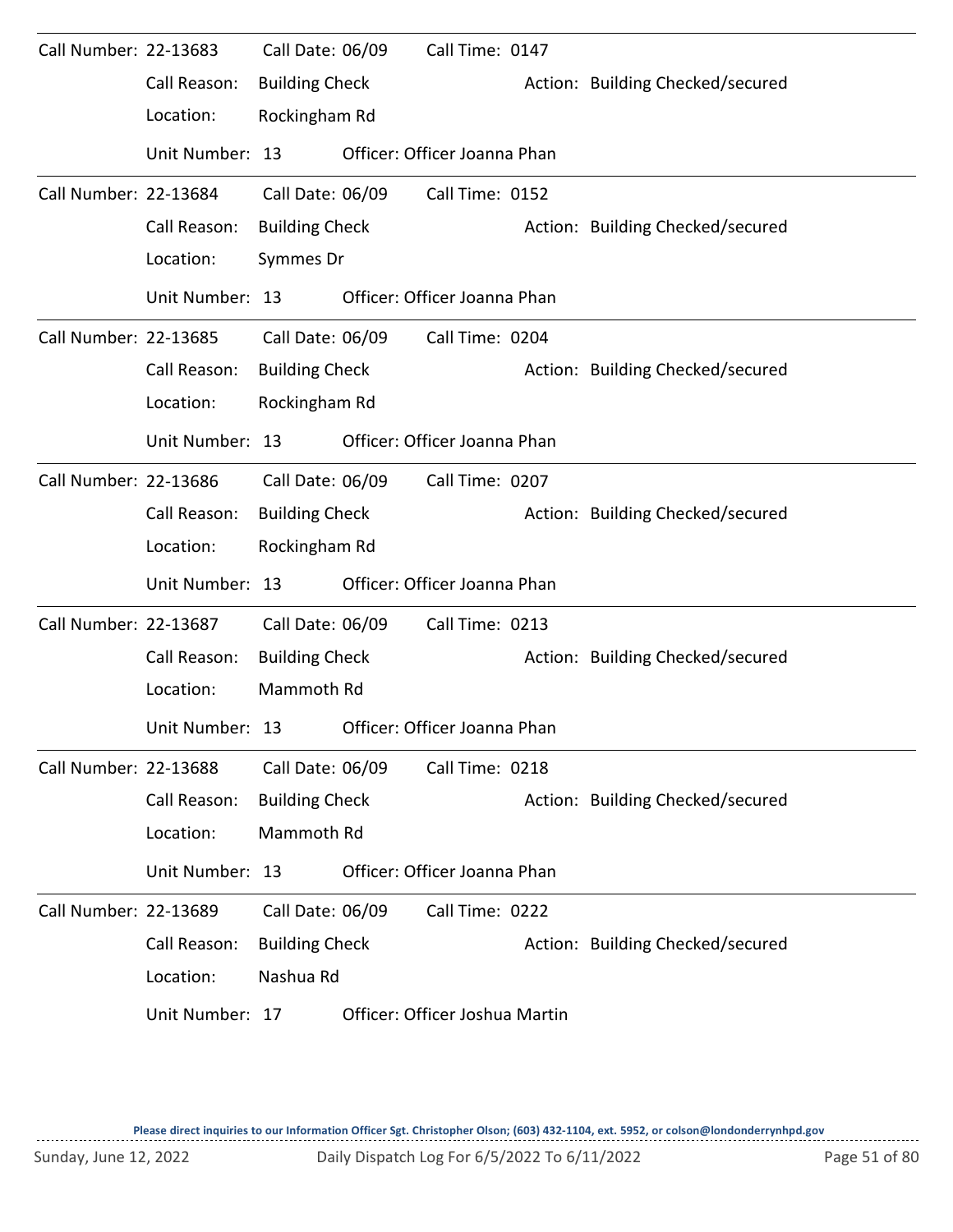| Call Number: 22-13690 |                  | Call Date: 06/09        |                            | Call Time: 0245                       |                                  |
|-----------------------|------------------|-------------------------|----------------------------|---------------------------------------|----------------------------------|
|                       | Call Reason:     | Disabled Mv             |                            |                                       | Action: Services Rendered        |
|                       | Location:        | Airport Rd              |                            |                                       |                                  |
|                       | Unit Number: Unk |                         |                            | Officer: Officer Randy Dyer           |                                  |
|                       | Unit Number: Unk |                         |                            | Officer: Officer George Mottram       |                                  |
| Call Number: 22-13691 |                  | Call Date: 06/09        |                            | Call Time: 0638                       |                                  |
|                       | Call Reason:     | <b>Building Check</b>   |                            |                                       | Action: Building Checked/secured |
|                       | Location:        | Nelson Rd               |                            |                                       |                                  |
|                       | Unit Number: 17  |                         |                            | Officer: Officer Timon Aikawa         |                                  |
| Call Number: 22-13693 |                  | Call Date: 06/09        |                            | Call Time: 0733                       |                                  |
|                       | Call Reason:     | <b>Traffic Control</b>  |                            |                                       | Action: Services Rendered        |
|                       | Location:        | Mohawk Dr               |                            |                                       |                                  |
|                       | Unit Number: 21  |                         |                            | Officer: Officer Sydney Delforte      |                                  |
| Call Number: 22-13694 |                  | Call Date: 06/09        |                            | Call Time: 0738                       |                                  |
|                       | Call Reason:     | <b>Building Check</b>   |                            |                                       | Action: Building Checked/secured |
|                       | Location:        | <b>Mountain Home Rd</b> |                            |                                       |                                  |
|                       | Unit Number: 11  |                         |                            | <b>Officer: Officer Paul Mueller</b>  |                                  |
| Call Number: 22-13695 |                  | Call Date: 06/09        |                            | Call Time: 0741                       |                                  |
|                       | Call Reason:     | <b>Building Check</b>   |                            |                                       | Action: Building Checked/secured |
|                       | Location:        | Rockingham Rd           |                            |                                       |                                  |
|                       | Unit Number: 4   |                         |                            | <b>Officer: Sergeant Randy Duguay</b> |                                  |
| Call Number: 22-13696 |                  | Call Date: 06/09        |                            | Call Time: 0752                       |                                  |
|                       | Call Reason:     | <b>Building Check</b>   |                            |                                       | Action: Building Checked/secured |
|                       | Location:        | Thornton Rd             |                            |                                       |                                  |
|                       | Unit Number: 11  |                         |                            | <b>Officer: Officer Paul Mueller</b>  |                                  |
| Call Number: 22-13697 |                  | Call Date: 06/09        |                            | Call Time: 0751                       |                                  |
|                       | Call Reason:     |                         | <b>Motor Vehicle Check</b> |                                       | Action: Could Not Locate         |
|                       | Location:        | Symmes Dr               |                            |                                       |                                  |
|                       | Unit Number: 4   |                         |                            | <b>Officer: Sergeant Randy Duguay</b> |                                  |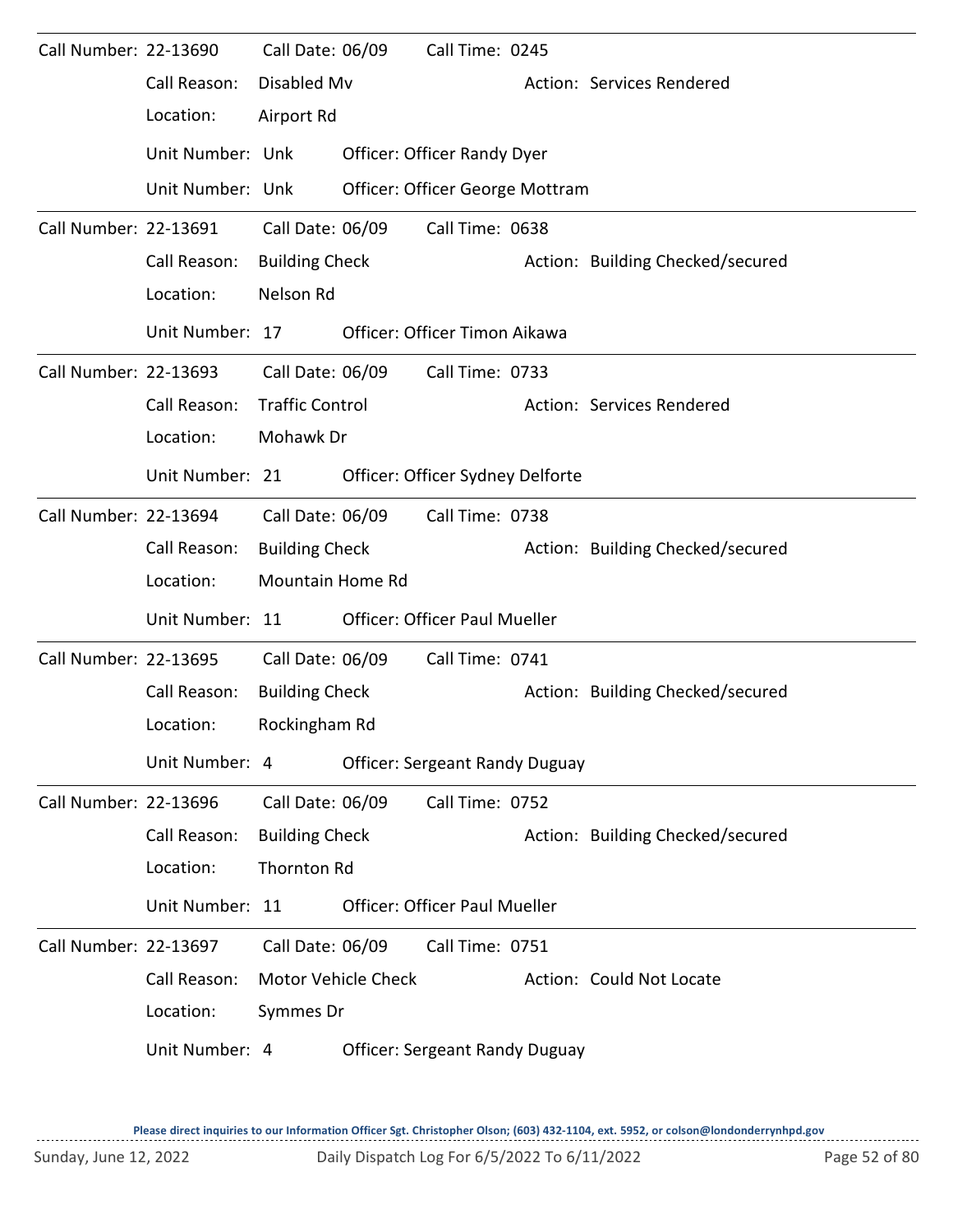| Call Number: 22-13698 |                 | Call Date: 06/09      |                        | Call Time: 0806                       |                                                                                                                                     |
|-----------------------|-----------------|-----------------------|------------------------|---------------------------------------|-------------------------------------------------------------------------------------------------------------------------------------|
|                       | Call Reason:    |                       | School Check/walk-thru |                                       | Action: Services Rendered                                                                                                           |
|                       | Location:       |                       |                        | Sanborn Rd @ Londonderry North School |                                                                                                                                     |
|                       | Unit Number: 17 |                       |                        | Officer: Officer Timon Aikawa         |                                                                                                                                     |
| Call Number: 22-13699 |                 | Call Date: 06/09      |                        | Call Time: 0817                       |                                                                                                                                     |
|                       | Call Reason:    | <b>Building Check</b> |                        |                                       | Action: Building Checked/secured                                                                                                    |
|                       | Location:       | Nelson Rd             |                        |                                       |                                                                                                                                     |
|                       | Unit Number: 11 |                       |                        | <b>Officer: Officer Paul Mueller</b>  |                                                                                                                                     |
| Call Number: 22-13700 |                 | Call Date: 06/09      |                        | Call Time: 0830                       |                                                                                                                                     |
|                       | Call Reason:    | Alarm, Business       |                        |                                       | Action: False Alarm Weather Related                                                                                                 |
|                       | Location:       | Nashua Rd             |                        |                                       |                                                                                                                                     |
|                       | Unit Number: 11 |                       |                        | <b>Officer: Officer Paul Mueller</b>  |                                                                                                                                     |
|                       | Unit Number: 21 |                       |                        | Officer: Officer Sydney Delforte      |                                                                                                                                     |
| Call Number: 22-13701 |                 | Call Date: 06/09      |                        | Call Time: 0833                       |                                                                                                                                     |
|                       | Call Reason:    | Alarm, Business       |                        |                                       | Action: False Alarm Weather Related                                                                                                 |
|                       | Location:       | Londonderry Rd        |                        |                                       |                                                                                                                                     |
|                       | Unit Number: 17 |                       |                        | Officer: Officer Timon Aikawa         |                                                                                                                                     |
|                       | Unit Number: 4  |                       |                        | <b>Officer: Sergeant Randy Duguay</b> |                                                                                                                                     |
| Call Number: 22-13702 |                 | Call Date: 06/09      |                        | Call Time: 0857                       |                                                                                                                                     |
|                       | Call Reason:    |                       | School Check/walk-thru |                                       | Action: Services Rendered                                                                                                           |
|                       | Location:       |                       |                        | South Rd @ Londonderry South School   |                                                                                                                                     |
|                       | Unit Number: 4  |                       |                        | <b>Officer: Sergeant Randy Duguay</b> |                                                                                                                                     |
| Call Number: 22-13703 |                 | Call Date: 06/09      |                        | Call Time: 0940                       |                                                                                                                                     |
|                       | Call Reason:    | <b>Building Check</b> |                        |                                       | Action: Services Rendered                                                                                                           |
|                       | Location:       | Nashua Rd             |                        |                                       |                                                                                                                                     |
|                       | Unit Number: 21 |                       |                        | Officer: Officer Sydney Delforte      |                                                                                                                                     |
| Call Number: 22-13704 |                 | Call Date: 06/09      |                        | Call Time: 0947                       |                                                                                                                                     |
|                       | Call Reason:    | <b>Building Check</b> |                        |                                       | Action: Building Checked/secured                                                                                                    |
|                       | Location:       |                       |                        |                                       |                                                                                                                                     |
|                       | Unit Number: 4  |                       |                        | <b>Officer: Sergeant Randy Duguay</b> |                                                                                                                                     |
|                       |                 |                       |                        |                                       | Please direct inquiries to our Information Officer Sgt. Christopher Olson; (603) 432-1104, ext. 5952, or colson@londonderrynhpd.gov |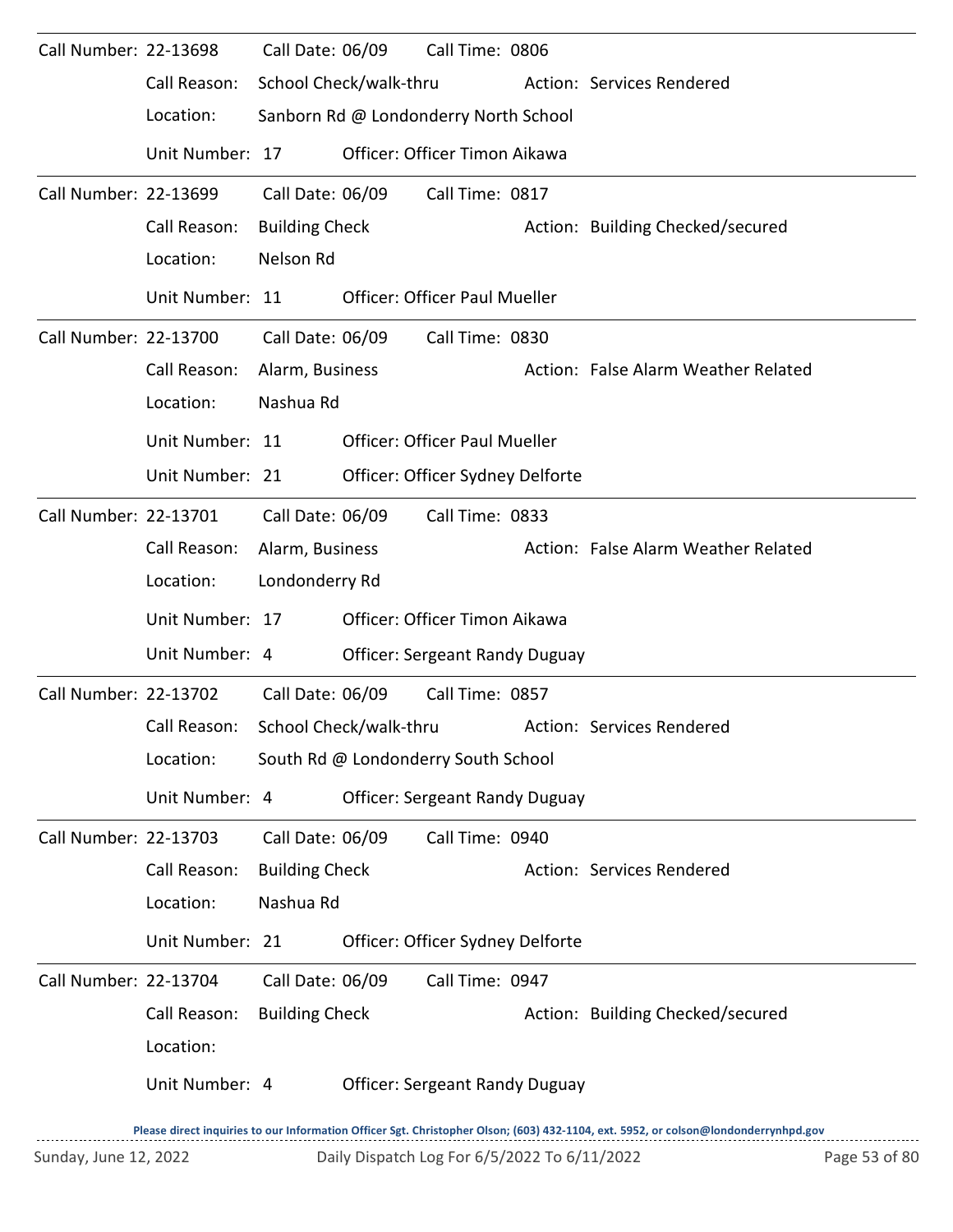| Call Number: 22-13705 |                                                  | Call Date: 06/09       |                        | Call Time: 0949                                   |  |                                                        |
|-----------------------|--------------------------------------------------|------------------------|------------------------|---------------------------------------------------|--|--------------------------------------------------------|
|                       | Call Reason:                                     | <b>Building Check</b>  |                        |                                                   |  | Action: Building Checked/secured                       |
|                       | Location:                                        | Grenier Field Rd       |                        |                                                   |  |                                                        |
|                       | Unit Number: 4                                   |                        |                        | <b>Officer: Sergeant Randy Duguay</b>             |  |                                                        |
| Call Number: 22-13706 |                                                  | Call Date: 06/09       |                        | Call Time: 0951                                   |  |                                                        |
|                       | Call Reason:                                     |                        |                        |                                                   |  | Assist Londonderry Fire Dept Action: Services Rendered |
|                       | Location:                                        | Industrial Dr          |                        |                                                   |  |                                                        |
|                       | Unit Number: 17                                  |                        |                        | Officer: Officer Timon Aikawa                     |  |                                                        |
|                       | Unit Number: 4                                   |                        |                        | <b>Officer: Sergeant Randy Duguay</b>             |  |                                                        |
| Call Number: 22-13707 |                                                  | Call Date: 06/09       |                        | Call Time: 0957                                   |  |                                                        |
|                       | Call Reason:                                     | Follow-up              |                        |                                                   |  | Action: Could Not Locate                               |
|                       | Location:                                        | Hillcrest Ln           |                        |                                                   |  |                                                        |
|                       | Unit Number: 24                                  |                        |                        | Officer: Officer Sean Benoit                      |  |                                                        |
| Call Number: 22-13708 |                                                  | Call Date: 06/09       |                        | Call Time: 1018                                   |  |                                                        |
|                       | Call Reason:                                     | <b>Traffic Control</b> |                        |                                                   |  | Action: Services Rendered                              |
|                       | Location:                                        | <b>Bockes Rd</b>       |                        |                                                   |  |                                                        |
|                       | Unit Number: 21                                  |                        |                        | Officer: Officer Sydney Delforte                  |  |                                                        |
| Call Number: 22-13709 |                                                  | Call Date: 06/09       |                        | Call Time: 1021                                   |  |                                                        |
|                       | Call Reason:                                     |                        | School Check/walk-thru |                                                   |  | Action: Services Rendered                              |
|                       | Location:                                        |                        |                        | Mammoth Rd @ Matthew Thornton School              |  |                                                        |
|                       | Unit Number: 4                                   |                        |                        | <b>Officer: Sergeant Randy Duguay</b>             |  |                                                        |
| Call Number: 22-13711 |                                                  | Call Date: 06/09       |                        | Call Time: 1037                                   |  |                                                        |
|                       | Call Reason:                                     | Follow-up              |                        |                                                   |  | Action: No Action Required                             |
|                       | Location:                                        |                        |                        | Nashua Rd @ Dunkin Donuts / Baskin Robbins        |  |                                                        |
|                       | Unit Number: 30                                  |                        |                        | <b>Officer: Conservation Officer Glenn Aprile</b> |  |                                                        |
| Call Number: 22-13712 |                                                  | Call Date: 06/09       |                        | Call Time: 1057                                   |  |                                                        |
|                       | Call Reason:                                     |                        | School Check/walk-thru |                                                   |  | Action: Services Rendered                              |
|                       | Location:<br>South Rd @ Londonderry South School |                        |                        |                                                   |  |                                                        |
|                       | Unit Number: 21                                  |                        |                        | Officer: Officer Sydney Delforte                  |  |                                                        |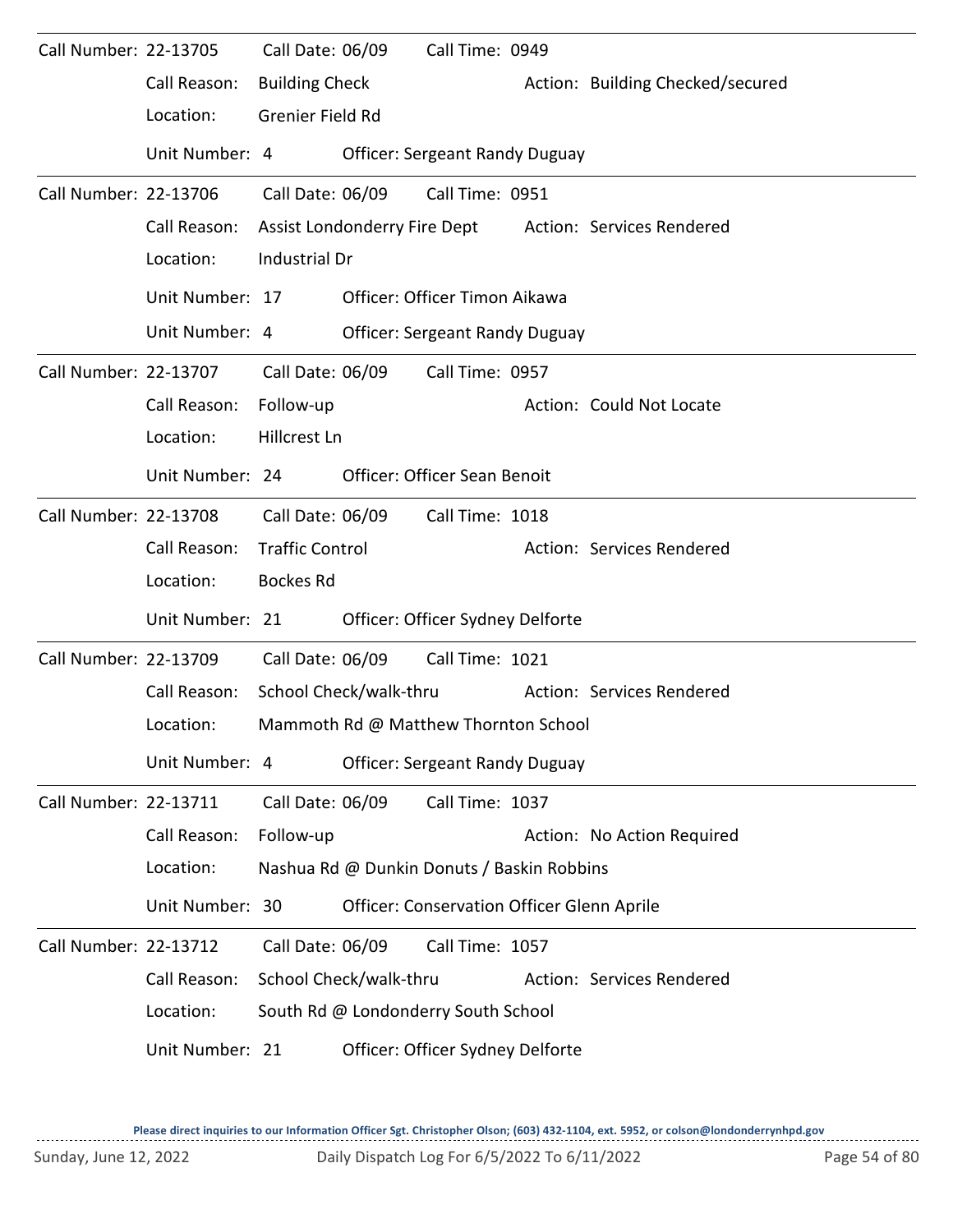| Call Number: 22-13713 |                 | Call Date: 06/09           |                                  | Call Time: 1105                       |  |                                  |  |  |  |
|-----------------------|-----------------|----------------------------|----------------------------------|---------------------------------------|--|----------------------------------|--|--|--|
|                       | Call Reason:    | <b>Building Check</b>      |                                  |                                       |  | Action: Building Checked/secured |  |  |  |
|                       | Location:       | Nelson Rd                  |                                  |                                       |  |                                  |  |  |  |
|                       | Unit Number: 4  |                            |                                  | <b>Officer: Sergeant Randy Duguay</b> |  |                                  |  |  |  |
| Call Number: 22-13714 |                 | Call Date: 06/09           |                                  | Call Time: 1122                       |  |                                  |  |  |  |
|                       | Call Reason:    |                            | <b>Community Contact</b>         |                                       |  | Action: Services Rendered        |  |  |  |
|                       | Location:       |                            |                                  | Nashua Rd @ O'shea's Caife & Tae      |  |                                  |  |  |  |
|                       | Unit Number: 21 |                            |                                  | Officer: Officer Sydney Delforte      |  |                                  |  |  |  |
| Call Number: 22-13715 |                 | Call Date: 06/09           |                                  | Call Time: 1126                       |  |                                  |  |  |  |
|                       | Call Reason:    |                            | School Check/walk-thru           |                                       |  | Action: Services Rendered        |  |  |  |
|                       | Location:       |                            |                                  | Mammoth Rd @ Londonderry High School  |  |                                  |  |  |  |
|                       | Unit Number: 11 |                            |                                  | <b>Officer: Officer Paul Mueller</b>  |  |                                  |  |  |  |
| Call Number: 22-13716 |                 | Call Date: 06/09           |                                  | Call Time: 1129                       |  |                                  |  |  |  |
|                       | Call Reason:    |                            | Parking Violation/complaint      |                                       |  | Action: Citation Issued          |  |  |  |
|                       | Location:       |                            |                                  | Michels Wy @ Nh Liquor Store #74      |  |                                  |  |  |  |
|                       | Unit Number: 4  |                            |                                  | <b>Officer: Sergeant Randy Duguay</b> |  |                                  |  |  |  |
| Call Number: 22-13717 |                 | Call Date: 06/09           |                                  | Call Time: 1134                       |  |                                  |  |  |  |
|                       | Call Reason:    | School Check/walk-thru     |                                  |                                       |  | Action: Services Rendered        |  |  |  |
|                       | Location:       |                            | Pillsbury Rd @ Moose Hill School |                                       |  |                                  |  |  |  |
|                       | Unit Number: 21 |                            |                                  | Officer: Officer Sydney Delforte      |  |                                  |  |  |  |
| Call Number: 22-13718 |                 | Call Date: 06/09           |                                  | Call Time: 1146                       |  |                                  |  |  |  |
|                       | Call Reason:    |                            | School Check/walk-thru           |                                       |  | Action: Services Rendered        |  |  |  |
|                       | Location:       |                            |                                  | Mammoth Rd @ Matthew Thornton School  |  |                                  |  |  |  |
|                       | Unit Number: 21 |                            |                                  | Officer: Officer Sydney Delforte      |  |                                  |  |  |  |
| Call Number: 22-13719 |                 | Call Date: 06/09           |                                  | Call Time: 1158                       |  |                                  |  |  |  |
|                       | Call Reason:    | <b>Suspicious Activity</b> |                                  |                                       |  | Action: Could Not Locate         |  |  |  |
|                       | Location:       | South Rd                   |                                  |                                       |  |                                  |  |  |  |
|                       | Unit Number: 21 |                            |                                  | Officer: Officer Sydney Delforte      |  |                                  |  |  |  |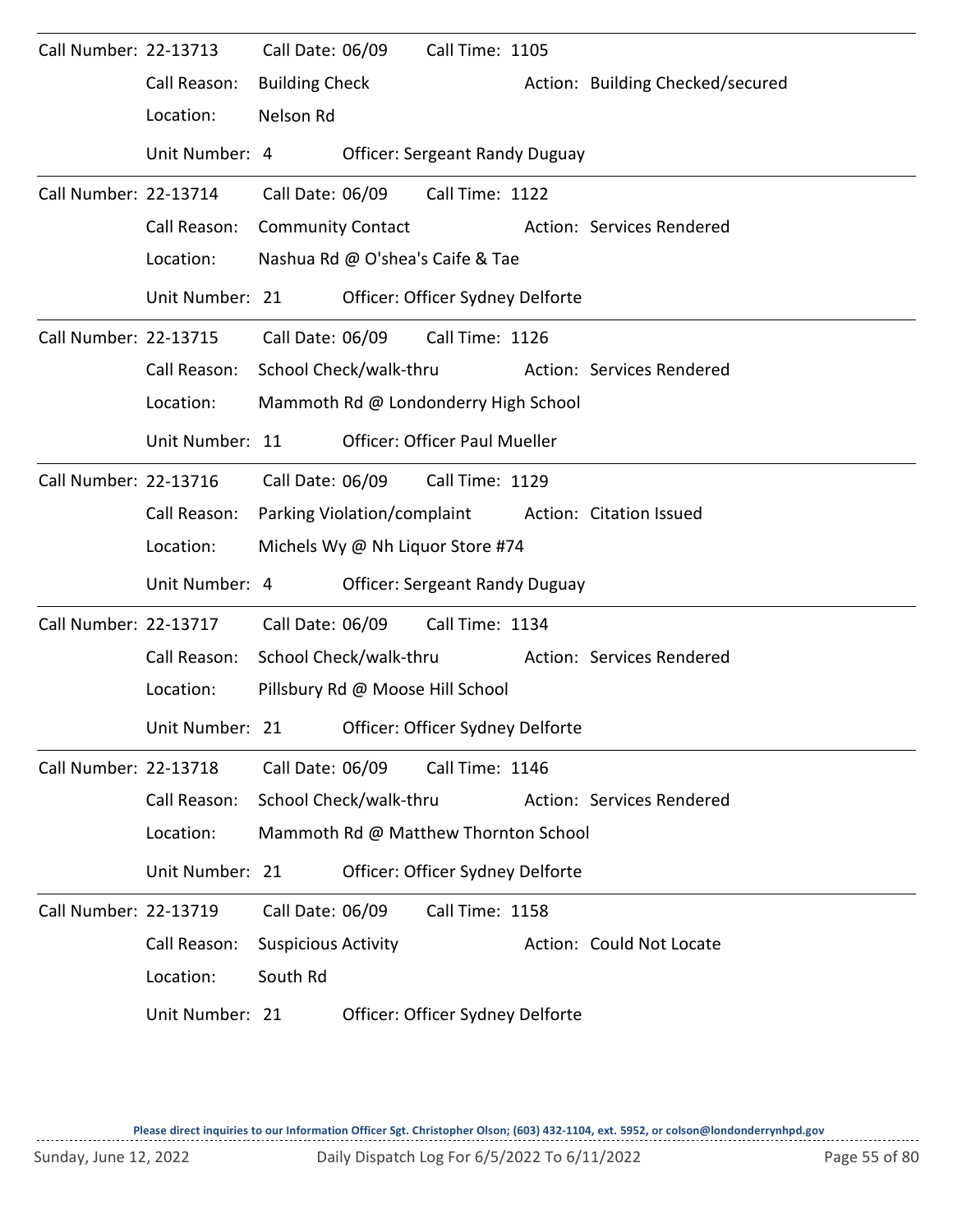| Call Number: 22-13720        | Call Reason:<br>Location: | Call Date: 06/09      | Assist Londonderry Fire Dept | Call Time: 1229<br>Industrial Dr @ Nhp Finishing Inc | Action: Transported To Hospital  |
|------------------------------|---------------------------|-----------------------|------------------------------|------------------------------------------------------|----------------------------------|
|                              | Unit Number: 17           |                       |                              | Officer: Officer Timon Aikawa                        |                                  |
| <b>Call Number: 22-13722</b> |                           | Call Date: 06/09      |                              | Call Time: 1240                                      |                                  |
|                              | Call Reason:              | <b>Building Check</b> |                              |                                                      | Action: Building Checked/secured |
|                              | Location:                 | Nelson Rd             |                              |                                                      |                                  |
|                              | Unit Number: 4            |                       |                              | <b>Officer: Sergeant Randy Duguay</b>                |                                  |
| Call Number: 22-13723        |                           | Call Date: 06/09      |                              | Call Time: 1242                                      |                                  |
|                              | Call Reason:              | Abandoned 911         |                              |                                                      | Action: Services Rendered        |
|                              | Location:                 |                       |                              | Nashua Rd @ Ford Of Londonderry                      |                                  |
|                              | Unit Number: 11           |                       |                              | <b>Officer: Officer Paul Mueller</b>                 |                                  |
|                              | Unit Number: 21           |                       |                              | Officer: Officer Sydney Delforte                     |                                  |
| Call Number: 22-13724        |                           | Call Date: 06/09      |                              | Call Time: 1255                                      |                                  |
|                              | Call Reason:              |                       | School Check/walk-thru       |                                                      | Action: Services Rendered        |
|                              | Location:                 |                       |                              | Mammoth Rd @ Matthew Thornton School                 |                                  |
|                              | Unit Number: 21           |                       |                              | Officer: Officer Sydney Delforte                     |                                  |
| Call Number: 22-13725        |                           | Call Date: 06/09      |                              | Call Time: 1305                                      |                                  |
|                              | Call Reason:              |                       | School Check/walk-thru       |                                                      | Action: Services Rendered        |
|                              | Location:                 |                       |                              | Sanborn Rd @ Londonderry North School                |                                  |
|                              | Unit Number: 4            |                       |                              | <b>Officer: Sergeant Randy Duguay</b>                |                                  |
| Call Number: 22-13726        |                           | Call Date: 06/09      |                              | Call Time: 1305                                      |                                  |
|                              | Call Reason:              | <b>Building Check</b> |                              |                                                      | Action: Building Checked/secured |
|                              | Location:                 | Nelson Rd             |                              |                                                      |                                  |
|                              | Unit Number: 21           |                       |                              | Officer: Officer Sydney Delforte                     |                                  |
| Call Number: 22-13728        |                           | Call Date: 06/09      |                              | Call Time: 1335                                      |                                  |
|                              | Call Reason:              | Follow-up             |                              |                                                      | Action: No Action Required       |
|                              | Location:                 | Charmarand Rw         |                              |                                                      |                                  |
|                              | Unit Number: 21           |                       |                              | Officer: Officer Sydney Delforte                     |                                  |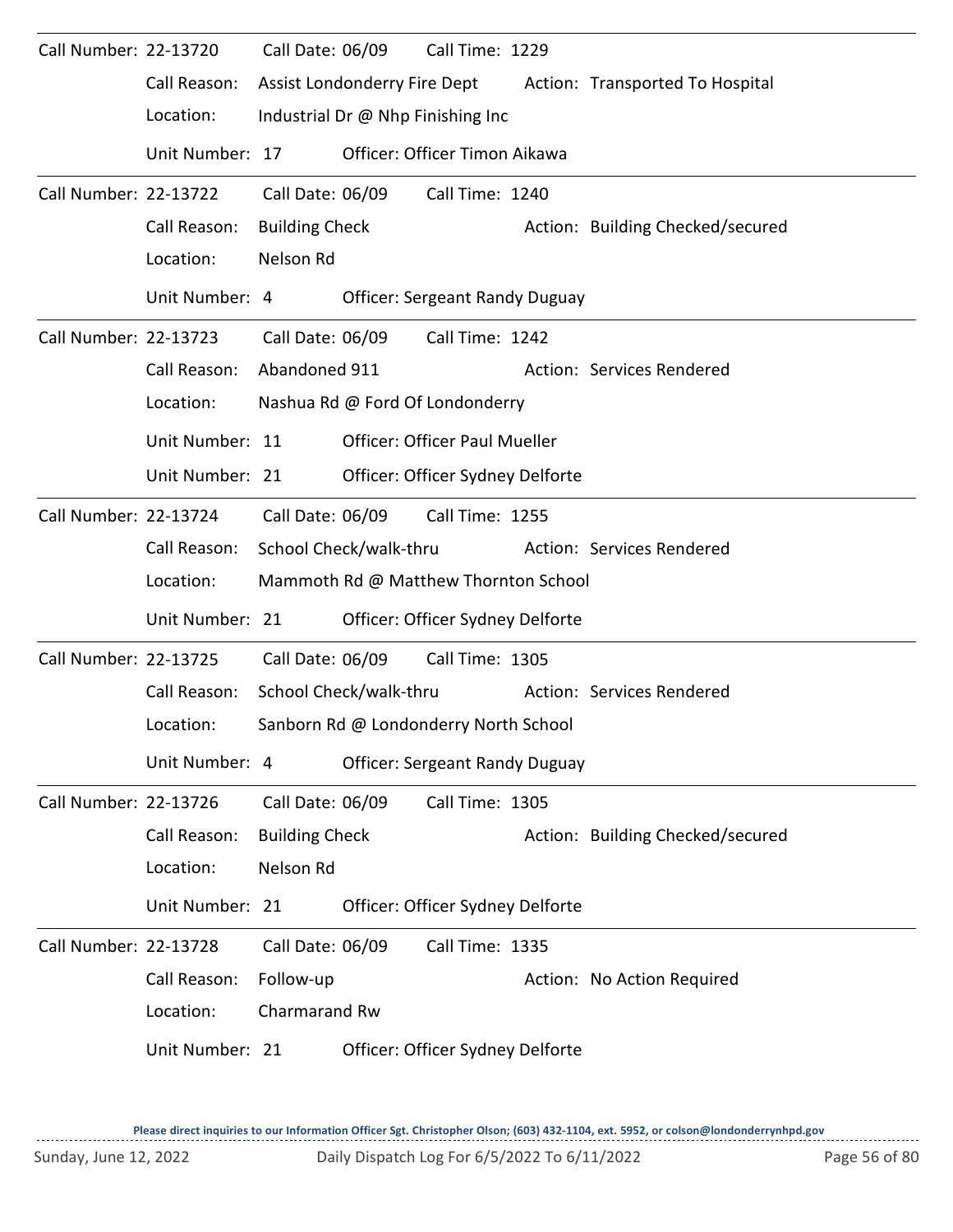| Call Number: 22-13729 |                  | Call Date: 06/09       |                              | Call Time: 1426                        |                                                            |
|-----------------------|------------------|------------------------|------------------------------|----------------------------------------|------------------------------------------------------------|
|                       | Call Reason:     |                        | Serve Summons/subpoena       |                                        | Action: Not Served                                         |
|                       | Location:        | Mohawk Dr              |                              |                                        |                                                            |
|                       | Unit Number: 11  |                        |                              | <b>Officer: Officer James Defelice</b> |                                                            |
| Call Number: 22-13730 |                  | Call Date: 06/09       |                              | Call Time: 1428                        |                                                            |
|                       | Call Reason:     | <b>Traffic Control</b> |                              |                                        | Action: Services Rendered                                  |
|                       | Location:        |                        | Mohawk Dr @ Horizon Dr       |                                        |                                                            |
|                       | Unit Number: 11  |                        |                              | <b>Officer: Officer James Defelice</b> |                                                            |
| Call Number: 22-13731 |                  |                        | Call Date: 06/09             | Call Time: 1440                        |                                                            |
|                       | Call Reason:     |                        | Lost Or Stolen License Plate |                                        | Action: Services Rendered                                  |
|                       | Location:        | Winterwood Dr          |                              |                                        |                                                            |
| Call Number: 22-13732 |                  | Call Date: 06/09       |                              | Call Time: 1451                        |                                                            |
|                       | Call Reason:     | Serve Warrant          |                              |                                        | Action: Not Served                                         |
|                       | Location:        | Forest St              |                              |                                        |                                                            |
|                       | Unit Number: 11  |                        |                              | <b>Officer: Officer James Defelice</b> |                                                            |
|                       | Unit Number: 17  |                        |                              |                                        | Officers: Officer Bryan Janeczko & Officer Tyler Macdonald |
| Call Number: 22-13733 |                  | Call Date: 06/09       |                              | Call Time: 1450                        |                                                            |
|                       | Call Reason:     |                        | Serve Restraining Order      |                                        | Action: Not Served                                         |
|                       | Location:        |                        | Airport Rd @ The Host @ Mht  |                                        |                                                            |
|                       | Unit Number: Unk |                        |                              | Officer: Sergeant Timothy Moran        |                                                            |
| Call Number: 22-13734 |                  | Call Date: 06/09       |                              | Call Time: 1458                        |                                                            |
|                       | Call Reason:     | Follow-up              |                              |                                        | Action: Could Not Locate                                   |
|                       | Location:        | Hillcrest Dr           |                              |                                        |                                                            |
|                       | Unit Number: 24  |                        |                              | Officer: Officer Sean Benoit           |                                                            |
| Call Number: 22-13735 |                  | Call Date: 06/09       |                              | Call Time: 1504                        |                                                            |
|                       | Call Reason:     |                        | Motor Vehicle Accident       |                                        | Action: Arrest(s) Made                                     |
|                       | Location:        |                        | Nashua Rd @ Home Depot       |                                        |                                                            |
|                       | Unit Number: 17  |                        |                              |                                        | Officers: Officer Bryan Janeczko & Officer Tyler Macdonald |
|                       | Unit Number: 3   |                        |                              | <b>Officer: Officer Matthew Morin</b>  |                                                            |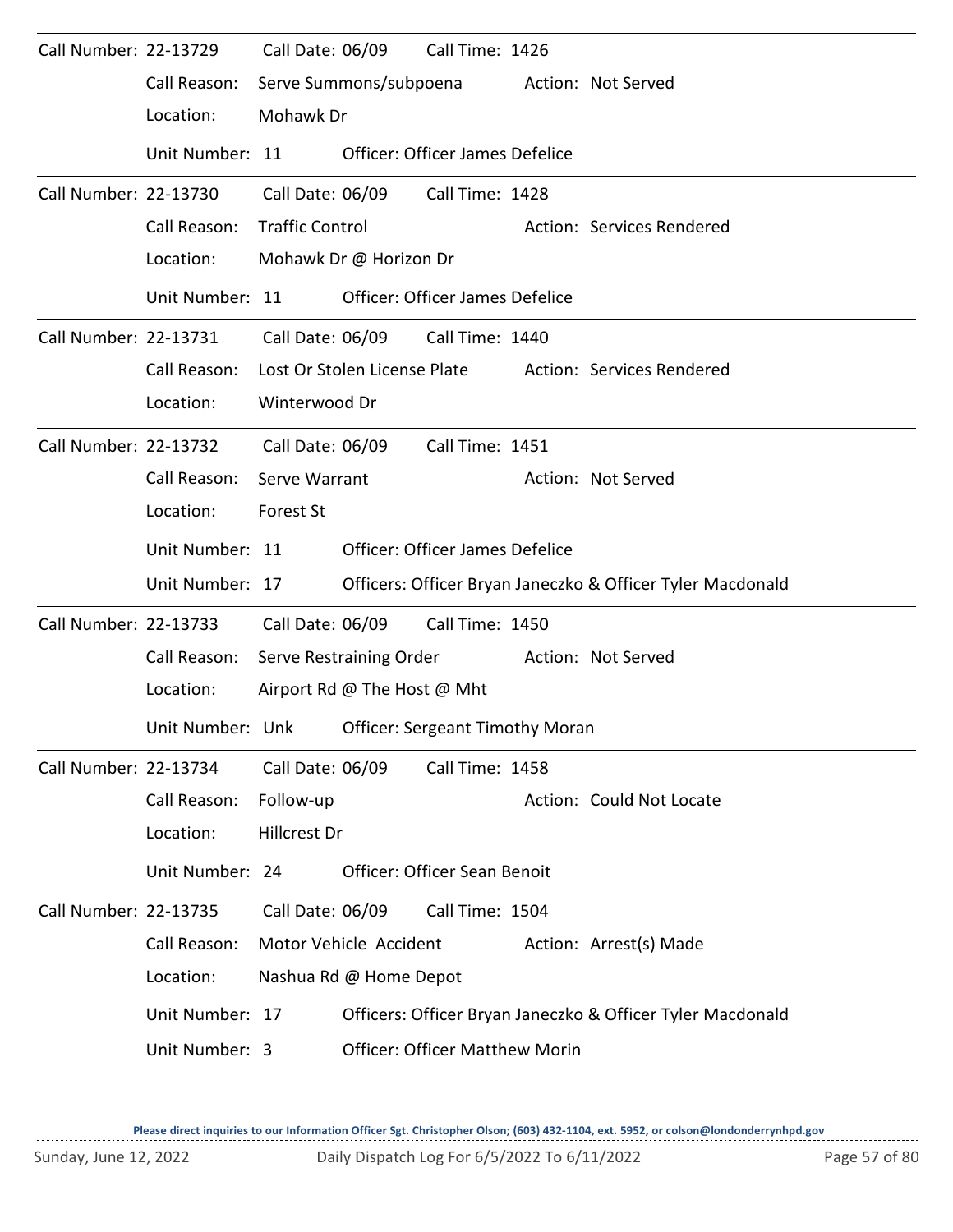|                       | Arrest Number: 22-241-AR              |                                                |                                 |                                         |                           |  |  |  |  |  |
|-----------------------|---------------------------------------|------------------------------------------------|---------------------------------|-----------------------------------------|---------------------------|--|--|--|--|--|
|                       |                                       |                                                |                                 | Date: 06/09                             |                           |  |  |  |  |  |
|                       |                                       |                                                | Time: 1530                      |                                         |                           |  |  |  |  |  |
|                       |                                       |                                                |                                 | Name: Hurley, Peter M                   |                           |  |  |  |  |  |
|                       |                                       |                                                |                                 | Address: 7 Doris St<br><b>Derry, NH</b> |                           |  |  |  |  |  |
|                       |                                       |                                                |                                 |                                         |                           |  |  |  |  |  |
|                       |                                       | AMERICAN<br>EAGLE                              |                                 | Age: 47                                 |                           |  |  |  |  |  |
|                       |                                       | Charge #1: Cntrl Drug: Sched 1 - 4; Possession |                                 |                                         |                           |  |  |  |  |  |
|                       |                                       | Charge # 2: Dui - Impairment                   |                                 |                                         |                           |  |  |  |  |  |
|                       | Charge #3: Drive After Rev/suspension |                                                |                                 |                                         |                           |  |  |  |  |  |
|                       | Refer to Incident Number: 22-857-OF   |                                                |                                 |                                         |                           |  |  |  |  |  |
| Call Number: 22-13736 |                                       | Call Date: 06/09                               | Call Time: 1522                 |                                         |                           |  |  |  |  |  |
|                       | Call Reason:                          | Juvenile Offenses                              |                                 |                                         | Action: Investigated      |  |  |  |  |  |
|                       | Location:                             | Hillcrest Ln                                   |                                 |                                         |                           |  |  |  |  |  |
|                       | Refer to Incident Number: 22-858-OF   |                                                |                                 |                                         |                           |  |  |  |  |  |
| Call Number: 22-13737 |                                       | Call Date: 06/09                               | Call Time: 1524                 |                                         |                           |  |  |  |  |  |
|                       | Call Reason:                          | Juvenile Offenses                              |                                 |                                         | Action: Investigated      |  |  |  |  |  |
|                       | Location:                             | Mammoth Rd @ Londonderry Middle School         |                                 |                                         |                           |  |  |  |  |  |
|                       |                                       | Refer to Incident Number: 22-859-OF            |                                 |                                         |                           |  |  |  |  |  |
| Call Number: 22-13738 |                                       | Call Date: 06/09                               | Call Time: 1521                 |                                         |                           |  |  |  |  |  |
|                       |                                       | Call Reason: Scam Phone/internet               |                                 |                                         | Action: Investigated      |  |  |  |  |  |
|                       | Location:                             | <b>Black Forest Cir</b>                        |                                 |                                         |                           |  |  |  |  |  |
|                       | Unit Number: 12                       |                                                | Officer: Officer Sarah Sabella  |                                         |                           |  |  |  |  |  |
| Call Number: 22-13739 |                                       | Call Date: 06/09                               | Call Time: 1540                 |                                         |                           |  |  |  |  |  |
|                       | Call Reason:                          | Assist Citizen                                 |                                 |                                         | Action: Services Rendered |  |  |  |  |  |
|                       | Location:                             | Elijah Hill Rd                                 |                                 |                                         |                           |  |  |  |  |  |
|                       | Unit Number: 11                       |                                                | Officer: Officer James Defelice |                                         |                           |  |  |  |  |  |
| Call Number: 22-13740 |                                       | Call Date: 06/09                               | Call Time: 1545                 |                                         |                           |  |  |  |  |  |
|                       | Call Reason:                          | Assist Citizen                                 |                                 |                                         | Action: Services Rendered |  |  |  |  |  |
|                       | Location:                             | <b>Stage Coach Cir</b>                         |                                 |                                         |                           |  |  |  |  |  |
|                       |                                       |                                                |                                 |                                         |                           |  |  |  |  |  |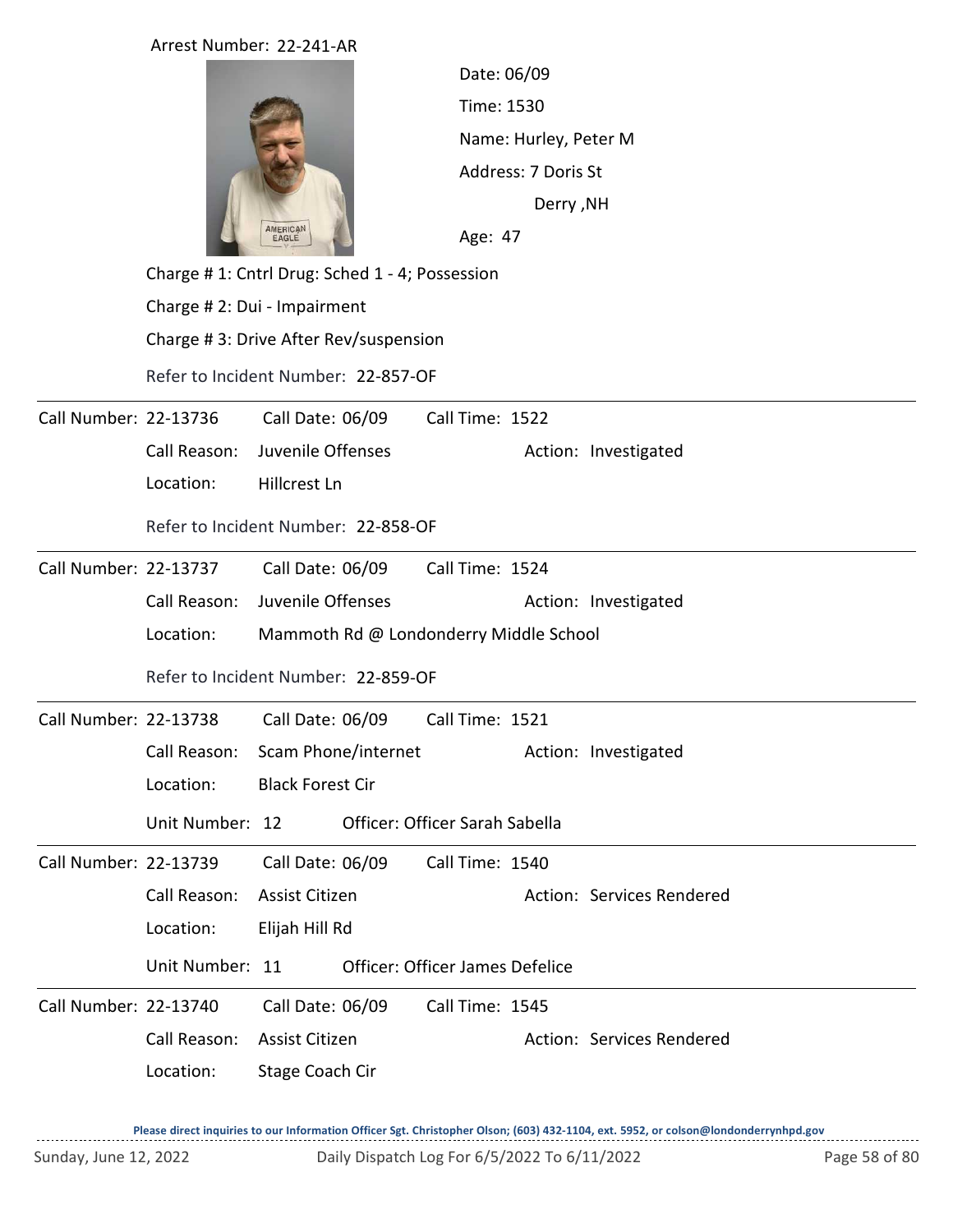|                       | Unit Number: 24                     |                        |                            | <b>Officer: Officer Sean Benoit</b>   |  |                           |  |  |  |
|-----------------------|-------------------------------------|------------------------|----------------------------|---------------------------------------|--|---------------------------|--|--|--|
| Call Number: 22-13741 |                                     | Call Date: 06/09       |                            | Call Time: 1551                       |  |                           |  |  |  |
|                       | Call Reason:                        | Follow-up              |                            |                                       |  | Action: Services Rendered |  |  |  |
|                       | Location:                           | Hillcrest Ln           |                            |                                       |  |                           |  |  |  |
|                       | Unit Number: 24                     |                        |                            | <b>Officer: Officer Sean Benoit</b>   |  |                           |  |  |  |
| Call Number: 22-13742 |                                     | Call Date: 06/09       |                            | Call Time: 1556                       |  |                           |  |  |  |
|                       | Call Reason:                        | <b>Traffic Control</b> |                            |                                       |  | Action: Services Rendered |  |  |  |
|                       | Location:                           |                        | Elijah Hill Rd @ Bockes Rd |                                       |  |                           |  |  |  |
|                       | Unit Number: 11                     |                        |                            | Officer: Officer James Defelice       |  |                           |  |  |  |
| Call Number: 22-13743 |                                     |                        | Call Date: 06/09           | Call Time: 1614                       |  |                           |  |  |  |
|                       | Call Reason:                        | <b>Traffic Hazard</b>  |                            |                                       |  | Action: Services Rendered |  |  |  |
|                       | Location:                           | Tyler Dr @ Colonial Dr |                            |                                       |  |                           |  |  |  |
|                       | Unit Number: 12                     |                        |                            | Officer: Officer Sarah Sabella        |  |                           |  |  |  |
|                       | Unit Number: 4                      |                        |                            | Officer: Sergeant Jason Archambault   |  |                           |  |  |  |
| Call Number: 22-13744 |                                     | Call Date: 06/09       |                            | Call Time: 1639                       |  |                           |  |  |  |
|                       | Call Reason:                        | Motor Vehicle Accident |                            |                                       |  | Action: Could Not Locate  |  |  |  |
|                       | Location:                           | Stonehenge Rd          |                            |                                       |  |                           |  |  |  |
|                       | Unit Number: 12                     |                        |                            | Officer: Officer Sarah Sabella        |  |                           |  |  |  |
| Call Number: 22-13745 |                                     | Call Date: 06/09       |                            | Call Time: 1638                       |  |                           |  |  |  |
|                       | Call Reason: Welfare Check          |                        |                            |                                       |  | Action: Investigated      |  |  |  |
|                       | Location:                           | Elijah Hill Rd         |                            |                                       |  |                           |  |  |  |
|                       | Unit Number: 11                     |                        |                            | Officer: Officer James Defelice       |  |                           |  |  |  |
|                       | Unit Number: 3                      |                        |                            | <b>Officer: Officer Matthew Morin</b> |  |                           |  |  |  |
|                       | Refer to Incident Number: 22-860-OF |                        |                            |                                       |  |                           |  |  |  |
| Call Number: 22-13746 |                                     | Call Date: 06/09       |                            | Call Time: 1647                       |  |                           |  |  |  |
|                       | Call Reason:                        | Complaint              |                            |                                       |  | Action: Services Rendered |  |  |  |
|                       | Location:                           | Kitt Ln                |                            |                                       |  |                           |  |  |  |
|                       | Unit Number: 3                      |                        |                            | <b>Officer: Officer Matthew Morin</b> |  |                           |  |  |  |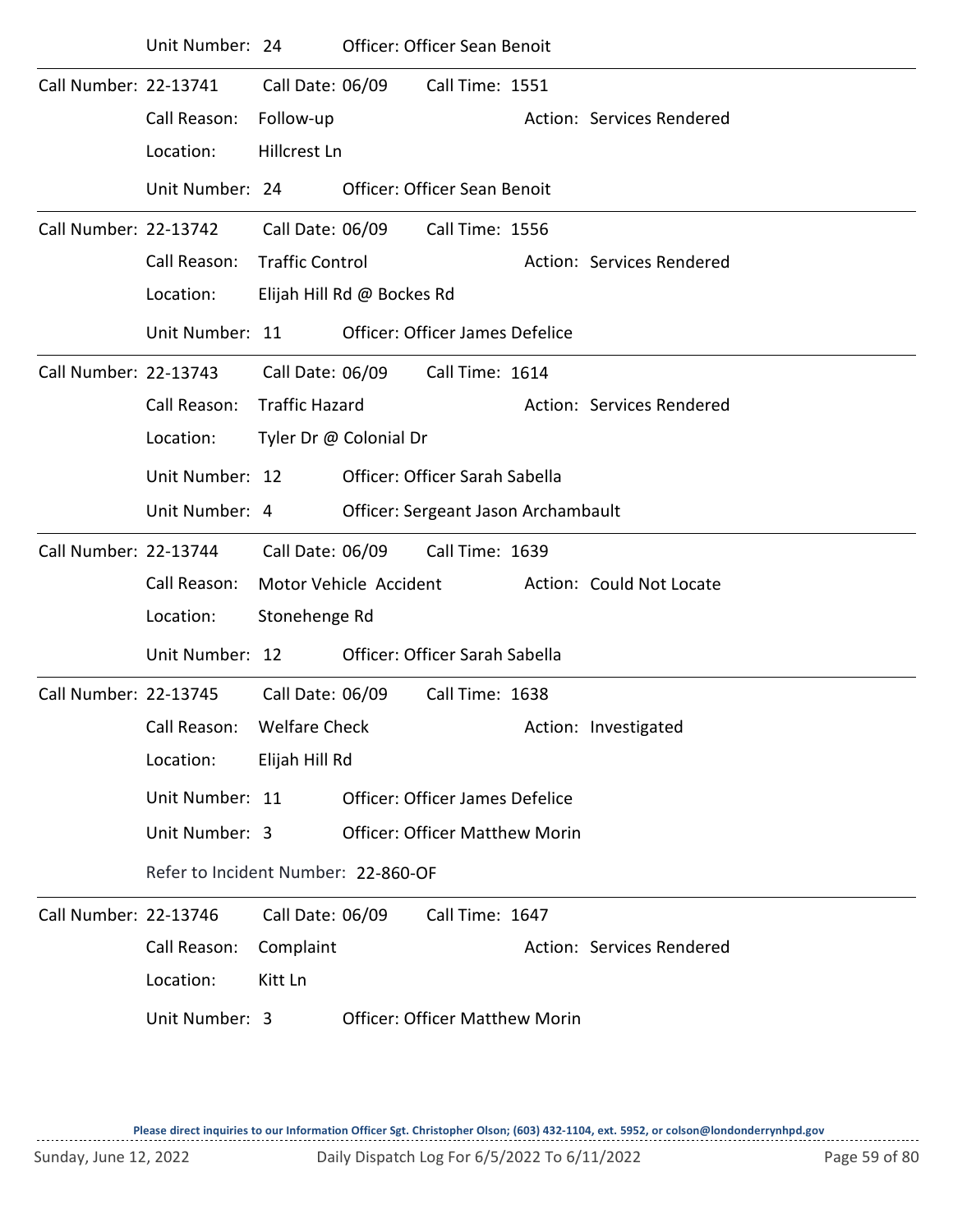| Call Number: 22-13747 |                                          | Call Date: 06/09       |                              | Call Time: 1653                         |                           |                                  |  |  |  |  |
|-----------------------|------------------------------------------|------------------------|------------------------------|-----------------------------------------|---------------------------|----------------------------------|--|--|--|--|
|                       | Call Reason:                             | Follow-up              |                              |                                         |                           | Action: Investigated             |  |  |  |  |
|                       | Location:                                | Stonehenge Rd          |                              |                                         |                           |                                  |  |  |  |  |
|                       | Unit Number: 12                          |                        |                              | Officer: Officer Sarah Sabella          |                           |                                  |  |  |  |  |
| Call Number: 22-13748 |                                          | Call Date: 06/09       |                              | Call Time: 1656                         |                           |                                  |  |  |  |  |
|                       | Call Reason:                             | Alarm, Residence       |                              |                                         |                           | Action: Building Checked/secured |  |  |  |  |
|                       | Location:                                | Young Rd               |                              |                                         |                           |                                  |  |  |  |  |
|                       | Unit Number: 12                          |                        |                              | Officer: Officer Sarah Sabella          |                           |                                  |  |  |  |  |
|                       | Unit Number: 4                           |                        |                              | Officer: Sergeant Jason Archambault     |                           |                                  |  |  |  |  |
| Call Number: 22-13749 |                                          | Call Date: 06/09       |                              | Call Time: 1710                         |                           |                                  |  |  |  |  |
|                       | Call Reason:                             |                        | Assist Londonderry Fire Dept |                                         |                           | Action: Arrest(s) Made           |  |  |  |  |
|                       | Location:                                | Nashua Rd @ Michels Wy |                              |                                         |                           |                                  |  |  |  |  |
|                       | Unit Number: 11                          |                        |                              | Officer: Officer James Defelice         |                           |                                  |  |  |  |  |
|                       | Unit Number: 12                          |                        |                              | Officer: Officer Sarah Sabella          |                           |                                  |  |  |  |  |
|                       | Unit Number: 4                           |                        |                              | Officer: Sergeant Jason Archambault     |                           |                                  |  |  |  |  |
|                       | Unit Number: Unk                         |                        |                              | <b>Officer: Sergeant Garrett Malloy</b> |                           |                                  |  |  |  |  |
|                       | Arrest Number: 22-242-AR                 |                        |                              |                                         |                           |                                  |  |  |  |  |
|                       |                                          |                        |                              |                                         | Date: 06/09               |                                  |  |  |  |  |
|                       |                                          |                        |                              | Time: 1745                              |                           |                                  |  |  |  |  |
|                       |                                          |                        |                              |                                         | Name: Menize, Jesse A     |                                  |  |  |  |  |
|                       |                                          |                        |                              |                                         |                           | Address: 47 1/2 Adams Pond Rd    |  |  |  |  |
|                       |                                          |                        |                              |                                         | <b>Derry, NH</b>          |                                  |  |  |  |  |
|                       |                                          |                        |                              | Age: 34                                 |                           |                                  |  |  |  |  |
|                       | Charge #1: Drive After Rev/sus - Subsqt  |                        |                              |                                         |                           |                                  |  |  |  |  |
|                       | Charge # 2: Recv Stolen Prop; \$0-\$1000 |                        |                              |                                         |                           |                                  |  |  |  |  |
|                       | Charge #3: Bench Warrants                |                        |                              |                                         |                           |                                  |  |  |  |  |
| Call Number: 22-13750 |                                          | Call Date: 06/09       |                              | Call Time: 1728                         |                           |                                  |  |  |  |  |
|                       | Call Reason:<br>Location:                | Vin Verification       |                              |                                         | Action: Services Rendered |                                  |  |  |  |  |
|                       |                                          | Deer Crossing Cir      |                              |                                         |                           |                                  |  |  |  |  |
|                       | Unit Number: 3                           |                        |                              | <b>Officer: Officer Matthew Morin</b>   |                           |                                  |  |  |  |  |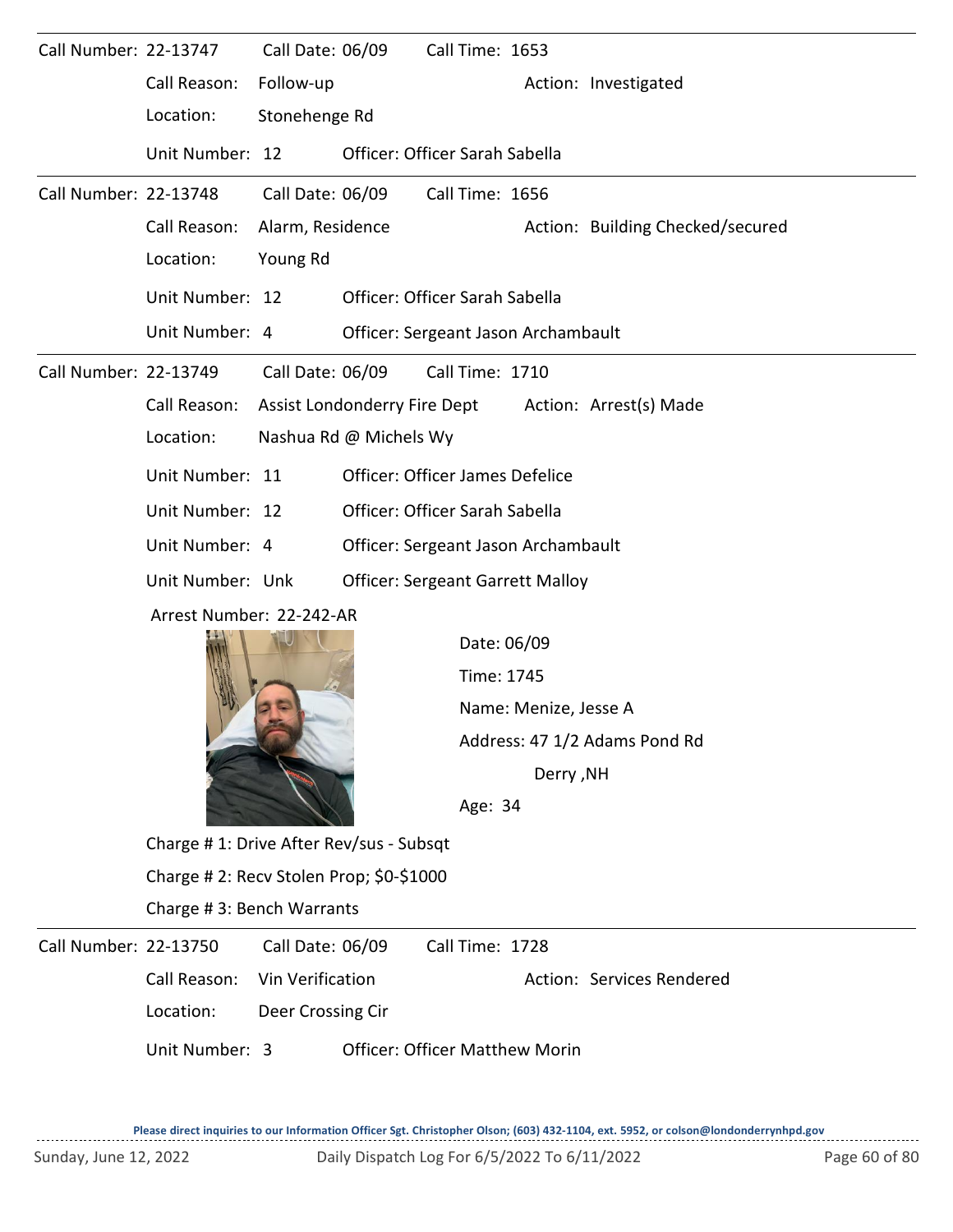| Call Number: 22-13754 |                                                              | Call Date: 06/09                |                  | Call Time: 2057                         |                |                           |  |  |  |
|-----------------------|--------------------------------------------------------------|---------------------------------|------------------|-----------------------------------------|----------------|---------------------------|--|--|--|
|                       | Call Reason:                                                 | Overdose                        |                  |                                         |                | Action: Investigated      |  |  |  |
|                       | Location:                                                    | Whittemore Rd                   |                  |                                         |                |                           |  |  |  |
|                       | Unit Number: 11                                              |                                 |                  | Officer: Officer James Defelice         |                |                           |  |  |  |
|                       | Unit Number: 9                                               |                                 |                  | <b>Officer: Officer Rafael Ribeiro</b>  |                |                           |  |  |  |
|                       | Unit Number: Unk                                             |                                 |                  | <b>Officer: Sergeant Garrett Malloy</b> |                |                           |  |  |  |
|                       | Unit Number: Unk                                             |                                 |                  | Officer: Lieutenant Jason Teufel        |                |                           |  |  |  |
| Call Number: 22-13755 |                                                              |                                 | Call Date: 06/09 | Call Time: 2122                         |                |                           |  |  |  |
|                       | Call Reason:                                                 | Follow-up                       |                  |                                         | Action: Served |                           |  |  |  |
|                       | Location:                                                    | @ Parkland                      |                  |                                         |                |                           |  |  |  |
|                       | Unit Number: 11                                              |                                 |                  | <b>Officer: Officer James Defelice</b>  |                |                           |  |  |  |
| Call Number: 22-13756 |                                                              | Call Date: 06/09                |                  | Call Time: 2129                         |                |                           |  |  |  |
|                       | Call Reason:                                                 | K9 Training                     |                  |                                         |                | Action: Services Rendered |  |  |  |
|                       | Location:                                                    | Garden Ln @ Park And Ride South |                  |                                         |                |                           |  |  |  |
|                       | Unit Number: 3                                               |                                 |                  | <b>Officer: Officer Matthew Morin</b>   |                |                           |  |  |  |
| Call Number: 22-13762 |                                                              | Call Date: 06/09                |                  | Call Time: 2323                         |                |                           |  |  |  |
|                       | Call Reason:                                                 | <b>Building Check</b>           |                  |                                         |                | Action: Services Rendered |  |  |  |
|                       | Location:                                                    | <b>Memorial Dr</b>              |                  |                                         |                |                           |  |  |  |
|                       | Unit Number: 17                                              |                                 |                  | Officer: Officer Tyler Macdonald        |                |                           |  |  |  |
|                       | Call Number: 22-13770    Call Date: 06/10    Call Time: 0033 |                                 |                  |                                         |                |                           |  |  |  |
|                       | Call Reason:                                                 | Follow-up                       |                  |                                         |                | Action: Services Rendered |  |  |  |
|                       | Location:                                                    | Cherokee Ct                     |                  |                                         |                |                           |  |  |  |
|                       | Unit Number: 9                                               |                                 |                  | Officer: Officer Rafael Ribeiro         |                |                           |  |  |  |
| Call Number: 22-13771 |                                                              | Call Date: 06/10                |                  | Call Time: 0034                         |                |                           |  |  |  |
|                       | Call Reason:                                                 | <b>Building Check</b>           |                  |                                         |                | Action: Services Rendered |  |  |  |
|                       | Location:                                                    | Rockingham Rd                   |                  |                                         |                |                           |  |  |  |
|                       | Unit Number: 13                                              |                                 |                  | Officer: Officer Joshua Martin          |                |                           |  |  |  |
| Call Number: 22-13773 |                                                              | Call Date: 06/10                |                  | Call Time: 0047                         |                |                           |  |  |  |
|                       | Call Reason:                                                 | <b>Building Check</b>           |                  |                                         |                | Action: Services Rendered |  |  |  |
|                       | Location:                                                    | Nashua Rd                       |                  |                                         |                |                           |  |  |  |
|                       |                                                              |                                 |                  |                                         |                |                           |  |  |  |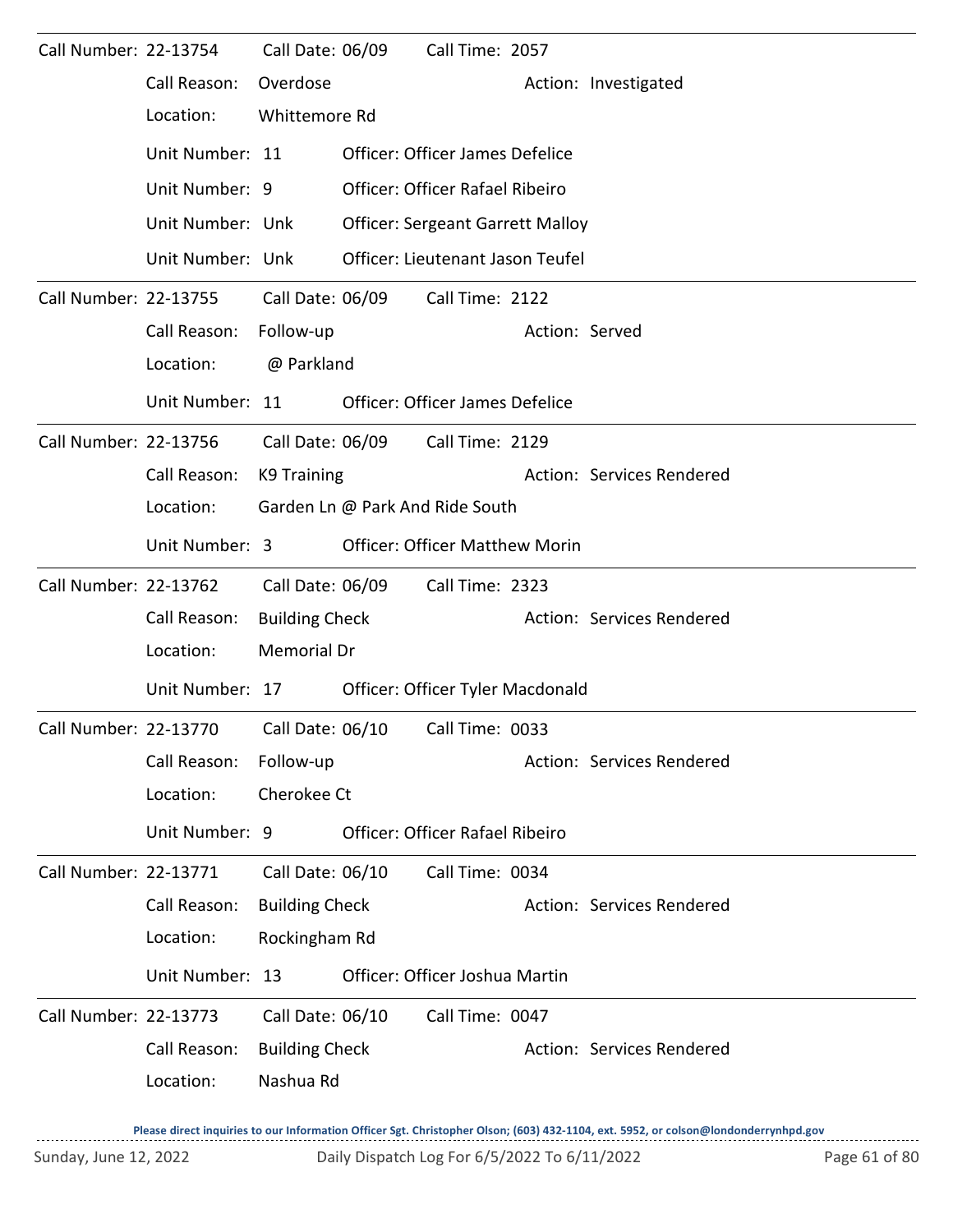| Call Number: 22-13774 |                             | Call Date: 06/10         |                       | Call Time: 0048                            |                                                           |
|-----------------------|-----------------------------|--------------------------|-----------------------|--------------------------------------------|-----------------------------------------------------------|
|                       | Call Reason:                | <b>Building Check</b>    |                       |                                            | Action: Services Rendered                                 |
|                       | Location:                   | Nashua Rd                |                       |                                            |                                                           |
| Call Number: 22-13775 |                             | Call Date: 06/10         |                       | Call Time: 0052                            |                                                           |
|                       | Call Reason:                | <b>Building Check</b>    |                       |                                            | Action: Services Rendered                                 |
|                       | Location:                   | Nashua Rd                |                       |                                            |                                                           |
| Call Number: 22-13776 |                             | Call Date: 06/10         |                       | Call Time: 0053                            |                                                           |
|                       | Call Reason:                | <b>Building Check</b>    |                       |                                            | Action: Building Checked/secured                          |
|                       | Location:                   | Nashua Rd                |                       |                                            |                                                           |
|                       | Unit Number: 14             |                          |                       |                                            | Officers: Officer Brandon Gauthier & Officer Nathan Slack |
| Call Number: 22-13777 |                             | Call Date: 06/10         |                       | Call Time: 0108                            |                                                           |
|                       | Call Reason:                | <b>Building Check</b>    |                       |                                            | Action: Building Checked/secured                          |
|                       | Location:                   | Nashua Rd                |                       |                                            |                                                           |
|                       | Unit Number: 11             |                          |                       |                                            | Officers: Officer Brandon Gauthier & Officer Nathan Slack |
| Call Number: 22-13778 |                             | Call Date: 06/10         |                       | Call Time: 0110                            |                                                           |
|                       | Call Reason:                | <b>Building Check</b>    |                       |                                            | Action: Building Checked/secured                          |
|                       | Location:                   | Nashua Rd                |                       |                                            |                                                           |
|                       | Unit Number: 11             |                          |                       |                                            | Officers: Officer Brandon Gauthier & Officer Nathan Slack |
| Call Number: 22-13781 |                             | Call Date: 06/10         |                       | Call Time: 0446                            |                                                           |
|                       | Call Reason: Building Check |                          |                       |                                            | Action: Building Checked/secured                          |
|                       | Location:                   | Nelson Rd                |                       |                                            |                                                           |
|                       | Unit Number: 11             |                          |                       |                                            | Officers: Officer Brandon Gauthier & Officer Nathan Slack |
| Call Number: 22-13783 |                             | Call Date: 06/10         |                       | Call Time: 0707                            |                                                           |
|                       | Call Reason:                | <b>Animal Control</b>    |                       |                                            | Action: Services Rendered                                 |
|                       | Location:                   |                          |                       | Mammoth Rd @ Londonderry Police Department |                                                           |
|                       | Unit Number: 21             |                          |                       | Officer: Officer Sydney Delforte           |                                                           |
| Call Number: 22-13785 |                             | Call Date: 06/10         |                       | Call Time: 0733                            |                                                           |
|                       | Call Reason:                | <b>Community Contact</b> |                       |                                            | Action: Building Checked/secured                          |
|                       | Location:                   |                          | Nashua Rd @ Starbucks |                                            |                                                           |
|                       | Unit Number: 21             |                          |                       | Officer: Officer Sydney Delforte           |                                                           |
|                       |                             |                          |                       |                                            |                                                           |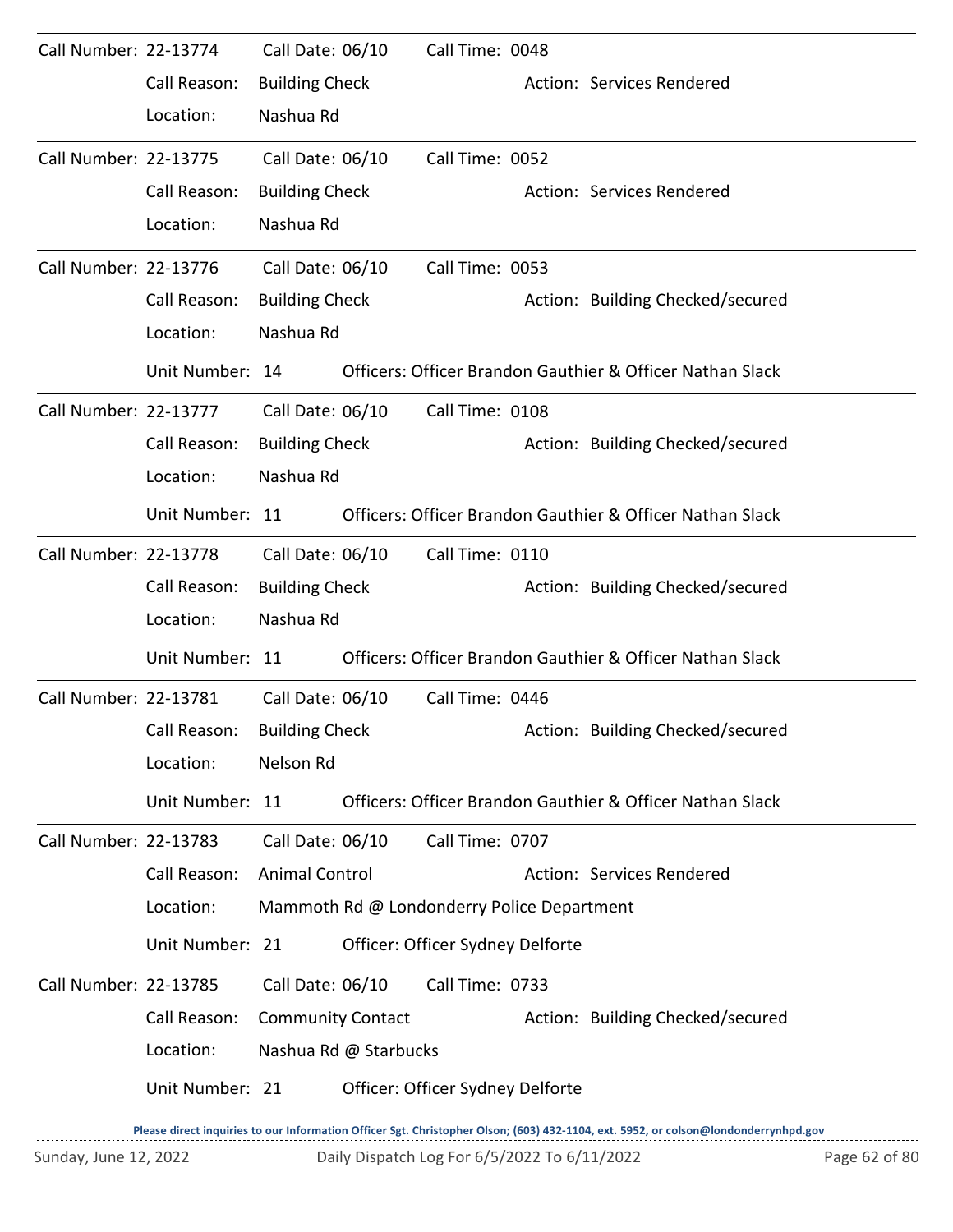| Call Number: 22-13787 |                  | Call Date: 06/10                    |                        | Call Time: 0747                       |  |                                                            |  |  |  |
|-----------------------|------------------|-------------------------------------|------------------------|---------------------------------------|--|------------------------------------------------------------|--|--|--|
|                       | Call Reason:     | Alarm, Business                     |                        |                                       |  | Action: False, Human Error                                 |  |  |  |
|                       | Location:        | Nashua Rd                           |                        |                                       |  |                                                            |  |  |  |
|                       | Unit Number: 11  |                                     |                        | <b>Officer: Officer Paul Mueller</b>  |  |                                                            |  |  |  |
|                       | Unit Number: 21  |                                     |                        | Officer: Officer Sydney Delforte      |  |                                                            |  |  |  |
| Call Number: 22-13788 |                  | Call Date: 06/10                    |                        | Call Time: 0754                       |  |                                                            |  |  |  |
|                       | Call Reason:     |                                     | Motor Vehicle Check    |                                       |  | Action: Services Rendered                                  |  |  |  |
|                       | Location:        |                                     |                        |                                       |  | Airport Rd @ Manchester Boston Regional Airport/terminal&g |  |  |  |
|                       | Unit Number: Unk |                                     |                        | Officer: Officer John Perry           |  |                                                            |  |  |  |
| Call Number: 22-13789 |                  | Call Date: 06/10                    |                        | Call Time: 0755                       |  |                                                            |  |  |  |
|                       | Call Reason:     | Sex Offenses                        |                        |                                       |  | Action: Investigated                                       |  |  |  |
|                       | Location:        |                                     |                        | Mammoth Rd @ Londonderry High School  |  |                                                            |  |  |  |
|                       | Unit Number: 23  |                                     |                        | Officer: Officer Michael Tufo         |  |                                                            |  |  |  |
|                       |                  | Refer to Incident Number: 22-861-OF |                        |                                       |  |                                                            |  |  |  |
| Call Number: 22-13790 |                  | Call Date: 06/10                    |                        | Call Time: 0759                       |  |                                                            |  |  |  |
|                       | Call Reason:     |                                     | School Check/walk-thru |                                       |  | Action: Services Rendered                                  |  |  |  |
|                       | Location:        |                                     |                        | Mammoth Rd @ Matthew Thornton School  |  |                                                            |  |  |  |
|                       | Unit Number: 21  |                                     |                        | Officer: Officer Sydney Delforte      |  |                                                            |  |  |  |
| Call Number: 22-13792 |                  | Call Date: 06/10                    |                        | Call Time: 0823                       |  |                                                            |  |  |  |
|                       | Call Reason:     | <b>Building Check</b>               |                        |                                       |  | Action: Services Rendered                                  |  |  |  |
|                       | Location:        | Nelson Rd                           |                        |                                       |  |                                                            |  |  |  |
|                       | Unit Number: 21  |                                     |                        | Officer: Officer Sydney Delforte      |  |                                                            |  |  |  |
| Call Number: 22-13796 |                  | Call Date: 06/10                    |                        | Call Time: 0907                       |  |                                                            |  |  |  |
|                       | Call Reason:     |                                     | School Check/walk-thru |                                       |  | Action: Services Rendered                                  |  |  |  |
|                       | Location:        |                                     |                        | Sanborn Rd @ Londonderry North School |  |                                                            |  |  |  |
|                       | Unit Number: 4   |                                     |                        | Officer: Sergeant Ryan Buker          |  |                                                            |  |  |  |
| Call Number: 22-13798 |                  | Call Date: 06/10                    |                        | Call Time: 0919                       |  |                                                            |  |  |  |
|                       | Call Reason:     | Follow-up                           |                        |                                       |  | Action: No Action Required                                 |  |  |  |
|                       | Location:        | Sunflower Ln                        |                        |                                       |  |                                                            |  |  |  |
|                       | Unit Number: 11  |                                     |                        | <b>Officer: Officer Paul Mueller</b>  |  |                                                            |  |  |  |
|                       |                  |                                     |                        |                                       |  |                                                            |  |  |  |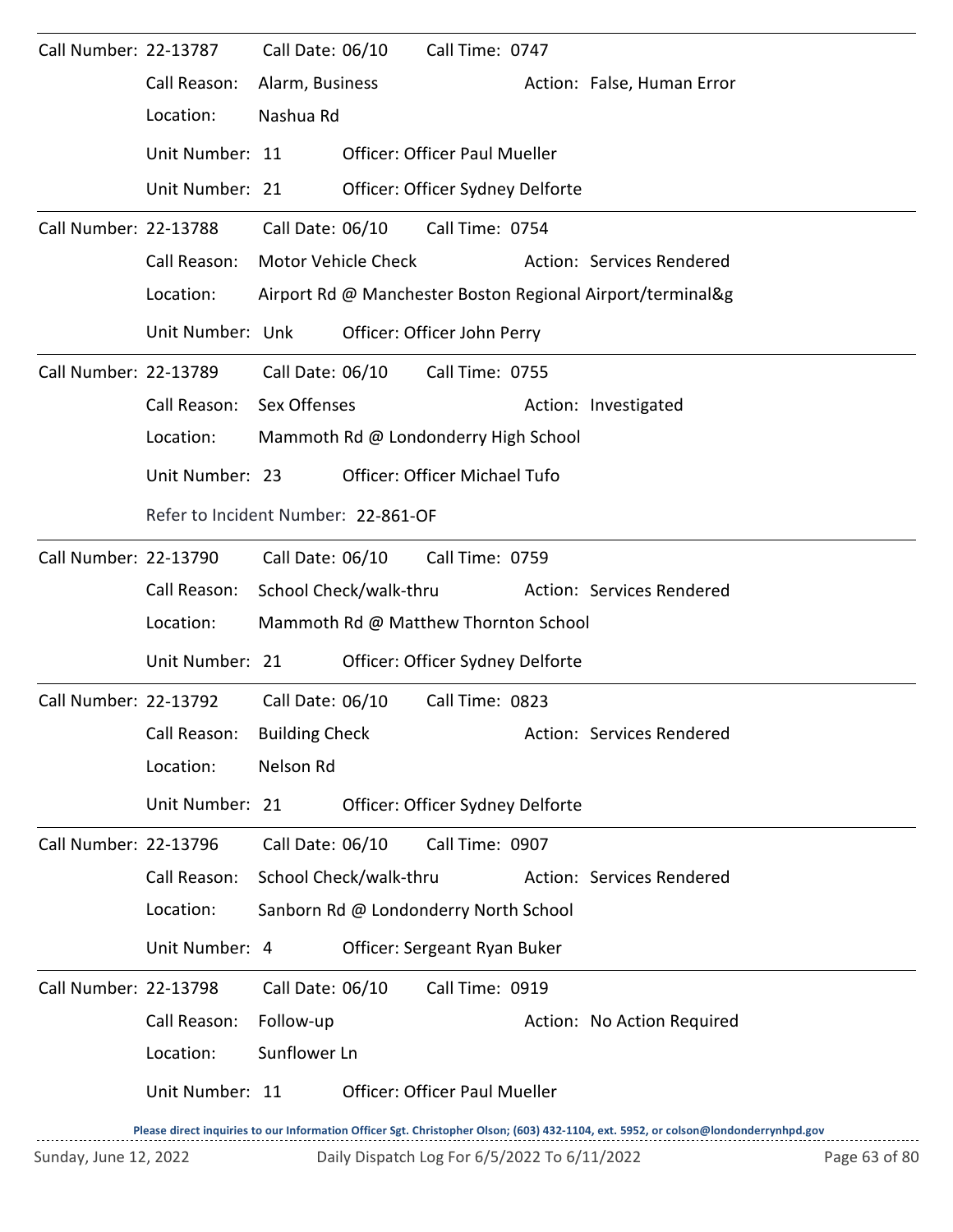| Call Number: 22-13799 |                  | Call Date: 06/10       |                         | Call Time: 0950                                   |                                                            |
|-----------------------|------------------|------------------------|-------------------------|---------------------------------------------------|------------------------------------------------------------|
|                       | Call Reason:     |                        | Motor Vehicle Check     |                                                   | Action: No Action Required                                 |
|                       | Location:        | Rockingham Rd          |                         |                                                   |                                                            |
|                       | Unit Number: 21  |                        |                         | Officer: Officer Sydney Delforte                  |                                                            |
| Call Number: 22-13800 |                  | Call Date: 06/10       |                         | Call Time: 1002                                   |                                                            |
|                       | Call Reason:     | Pedestrian Check       |                         |                                                   | Action: Services Rendered                                  |
|                       | Location:        | Wiley Hill Rd          |                         |                                                   |                                                            |
|                       | Unit Number: 30  |                        |                         | <b>Officer: Conservation Officer Glenn Aprile</b> |                                                            |
| Call Number: 22-13801 |                  |                        | Call Date: 06/10        | Call Time: 1004                                   |                                                            |
|                       | Call Reason:     |                        | School Check/walk-thru  |                                                   | Action: Services Rendered                                  |
|                       | Location:        |                        |                         | Mammoth Rd @ Londonderry Middle School            |                                                            |
|                       | Unit Number: 21  |                        |                         | Officer: Officer Sydney Delforte                  |                                                            |
| Call Number: 22-13802 |                  | Call Date: 06/10       |                         | Call Time: 1006                                   |                                                            |
|                       | Call Reason:     |                        | Serve Restraining Order |                                                   | Action: Not Served                                         |
|                       | Location:        |                        |                         |                                                   | Airport Rd @ Manchester Boston Regional Airport/terminal&g |
|                       | Unit Number: Unk |                        |                         | Officer: Officer Brian Allaire                    |                                                            |
| Call Number: 22-13803 |                  | Call Date: 06/10       |                         | Call Time: 1011                                   |                                                            |
|                       | Call Reason:     | Alarm, Hold-up         |                         |                                                   | Action: False Alarm                                        |
|                       | Location:        | Nashua Rd              |                         |                                                   |                                                            |
|                       | Unit Number: 21  |                        |                         | Officer: Officer Sydney Delforte                  |                                                            |
| Call Number: 22-13804 |                  | Call Date: 06/10       |                         | Call Time: 1020                                   |                                                            |
|                       | Call Reason:     |                        | Larceny /forgery/ Fraud |                                                   | Action: Services Rendered                                  |
|                       | Location:        | Stage Coach Cir        |                         |                                                   |                                                            |
|                       | Unit Number: 21  |                        |                         | Officer: Officer Sydney Delforte                  |                                                            |
| Call Number: 22-13806 |                  | Call Date: 06/10       |                         | Call Time: 1029                                   |                                                            |
|                       | Call Reason:     | <b>Traffic Control</b> |                         |                                                   | Action: Services Rendered                                  |
|                       | Location:        | <b>Bockes Rd</b>       |                         |                                                   |                                                            |
|                       | Unit Number: 11  |                        |                         | <b>Officer: Officer Paul Mueller</b>              |                                                            |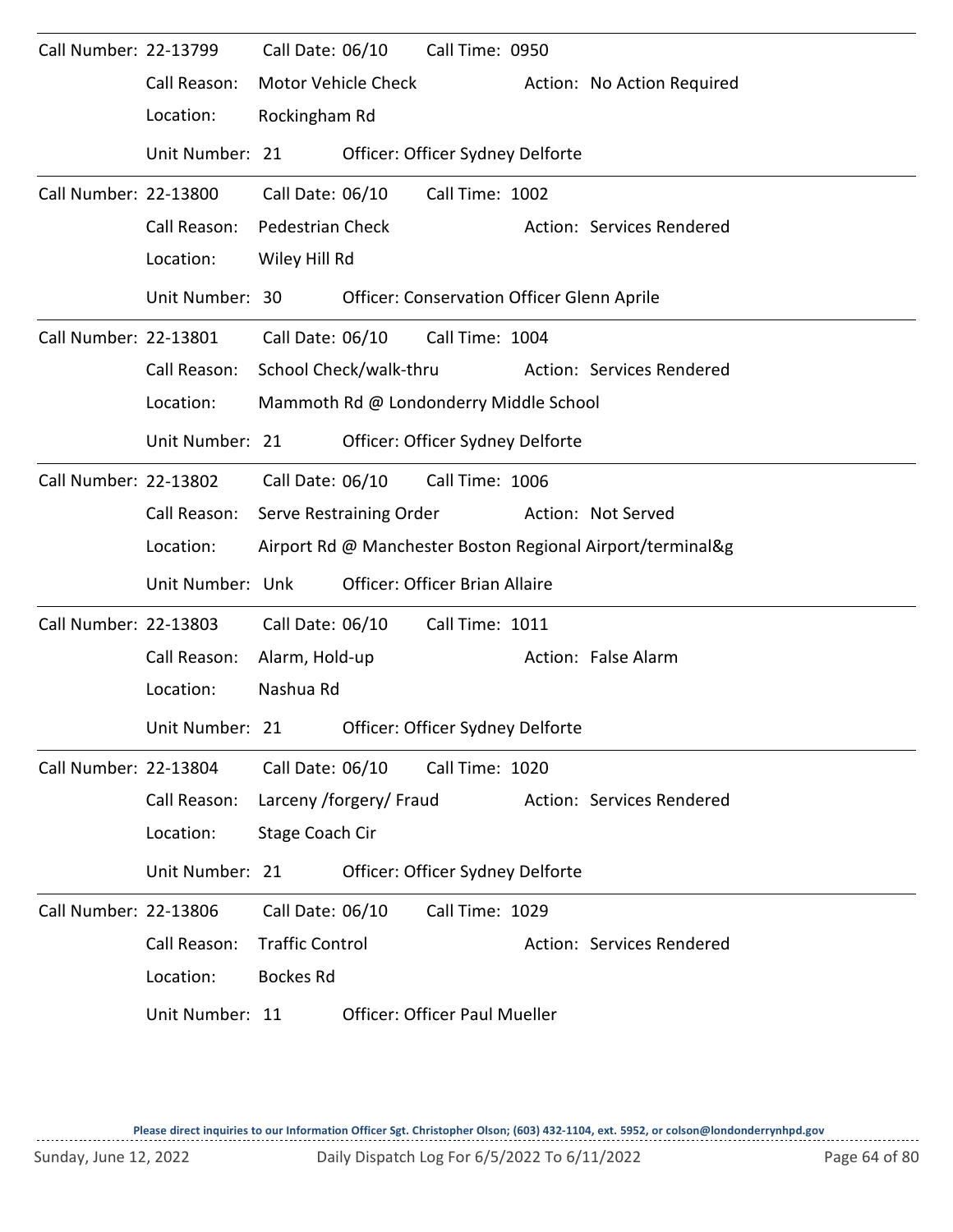| Call Number: 22-13807 |                  | Call Date: 06/10       |                                    | Call Time: 1034                            |                                                            |
|-----------------------|------------------|------------------------|------------------------------------|--------------------------------------------|------------------------------------------------------------|
|                       | Call Reason:     | Motor Vehicle Check    |                                    |                                            | Action: No Action Required                                 |
|                       | Location:        |                        |                                    |                                            | Airport Rd @ Manchester Boston Regional Airport/terminal&g |
|                       | Unit Number: Unk |                        |                                    | Officer: Officer Brian Allaire             |                                                            |
|                       | Unit Number: Unk |                        |                                    | Officer: Officer John Perry                |                                                            |
| Call Number: 22-13808 |                  | Call Date: 06/10       |                                    | Call Time: 1109                            |                                                            |
|                       | Call Reason:     | School Check/walk-thru |                                    |                                            | Action: Services Rendered                                  |
|                       | Location:        |                        |                                    | Sanborn Rd @ Londonderry North School      |                                                            |
|                       | Unit Number: 4   |                        |                                    | Officer: Sergeant Ryan Buker               |                                                            |
| Call Number: 22-13809 |                  | Call Date: 06/10       |                                    | Call Time: 1117                            |                                                            |
|                       | Call Reason:     | <b>Building Check</b>  |                                    |                                            | Action: Building Checked/secured                           |
|                       | Location:        | Rockingham Rd          |                                    |                                            |                                                            |
|                       | Unit Number: 15  |                        |                                    | <b>Officer: Officer James Defelice</b>     |                                                            |
| Call Number: 22-13810 |                  | Call Date: 06/10       |                                    | Call Time: 1125                            |                                                            |
|                       | Call Reason:     | Motor Vehicle Accident |                                    |                                            | Action: No Action Required                                 |
|                       | Location:        | Nashua Rd @ Palmer Dr  |                                    |                                            |                                                            |
|                       | Unit Number: 11  |                        |                                    | Officer: Officer Paul Mueller              |                                                            |
| Call Number: 22-13812 |                  | Call Date: 06/10       |                                    | Call Time: 1136                            |                                                            |
|                       | Call Reason:     | School Check/walk-thru |                                    |                                            | Action: Services Rendered                                  |
|                       | Location:        |                        |                                    | Mammoth Rd @ Londonderry Middle School     |                                                            |
|                       | Unit Number: 21  |                        |                                    | Officer: Officer Sydney Delforte           |                                                            |
| Call Number: 22-13813 |                  | Call Date: 06/10       |                                    | Call Time: 1136                            |                                                            |
|                       | Call Reason:     | Mv Lockout             |                                    |                                            | Action: Services Rendered                                  |
|                       | Location:        |                        |                                    | Michels Wy @ Market Basket #42             |                                                            |
|                       | Unit Number: 11  |                        |                                    | Officer: Officer Paul Mueller              |                                                            |
| Call Number: 22-13815 |                  | Call Date: 06/10       |                                    | Call Time: 1145                            |                                                            |
|                       | Call Reason:     |                        | <b>Conservation Ranger On Ohrv</b> |                                            | Action: Services Rendered                                  |
|                       | Location:        | Independence Dr        |                                    |                                            |                                                            |
|                       | Unit Number: 30  |                        |                                    | Officer: Conservation Officer Glenn Aprile |                                                            |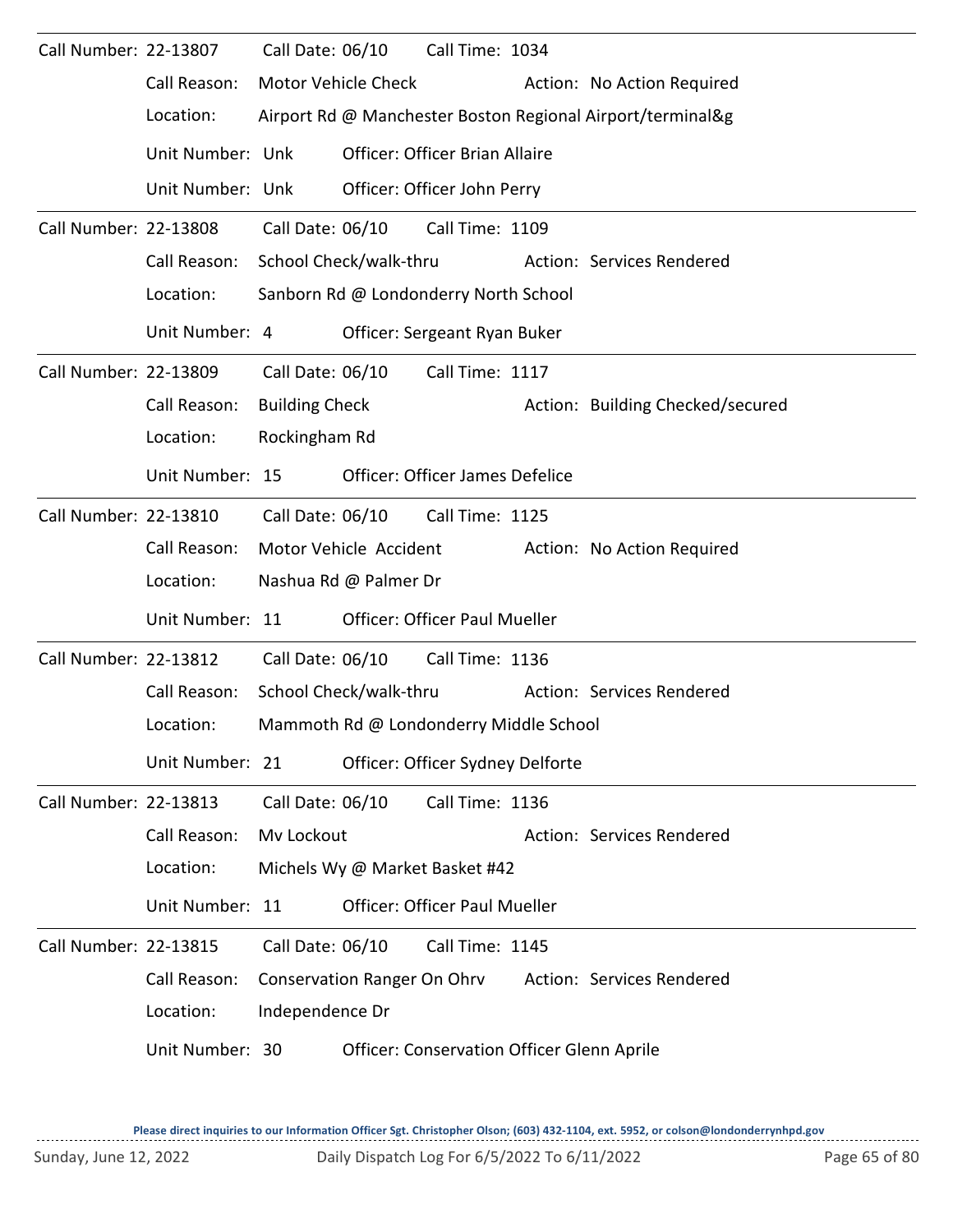| Call Number: 22-13816 |                                                              | Call Date: 06/10     |                        | Call Time: 1152                       |                                                         |
|-----------------------|--------------------------------------------------------------|----------------------|------------------------|---------------------------------------|---------------------------------------------------------|
|                       | Call Reason:                                                 | Follow-up            |                        |                                       | Action: No Action Required                              |
|                       | Location:                                                    | Stage Coach Cir      |                        |                                       |                                                         |
|                       | Unit Number: 21                                              |                      |                        | Officer: Officer Sydney Delforte      |                                                         |
| Call Number: 22-13817 |                                                              | Call Date: 06/10     |                        | Call Time: 1215                       |                                                         |
|                       | Call Reason:                                                 |                      |                        |                                       | Assist Londonderry Fire Dept Action: No Action Required |
|                       | Location:                                                    | Mill Rd              |                        |                                       |                                                         |
| Call Number: 22-13820 |                                                              | Call Date: 06/10     |                        | Call Time: 1223                       |                                                         |
|                       | Call Reason:                                                 | Assist Citizen       |                        |                                       | Action: Services Rendered                               |
|                       | Location:                                                    | Cross Rd             |                        |                                       |                                                         |
|                       | Unit Number: 6                                               |                      |                        | Officer: Detective Corey Ford         |                                                         |
| Call Number: 22-13822 |                                                              |                      |                        | Call Date: 06/10    Call Time: 1258   |                                                         |
|                       | Call Reason:                                                 |                      | School Check/walk-thru |                                       | <b>Action: Services Rendered</b>                        |
|                       | Location:                                                    |                      |                        | Sanborn Rd @ Londonderry North School |                                                         |
|                       | Unit Number: Unk                                             |                      |                        | Officer: Lieutenant Jason Breen       |                                                         |
| Call Number: 22-13823 |                                                              | Call Date: 06/10     |                        | Call Time: 1258                       |                                                         |
|                       | Call Reason:                                                 |                      | School Check/walk-thru |                                       | <b>Action: Services Rendered</b>                        |
|                       | Location:                                                    |                      |                        | Pillsbury Rd @ Moose Hill School      |                                                         |
|                       | Unit Number: 11                                              |                      |                        | <b>Officer: Officer Paul Mueller</b>  |                                                         |
|                       | Call Number: 22-13824    Call Date: 06/10    Call Time: 1315 |                      |                        |                                       |                                                         |
|                       | Call Reason:                                                 |                      | School Check/walk-thru |                                       | Action: Services Rendered                               |
|                       | Location:                                                    |                      |                        | Mammoth Rd @ Londonderry High School  |                                                         |
|                       | Unit Number: 15                                              |                      |                        | Officer: Officer James Defelice       |                                                         |
| Call Number: 22-13825 |                                                              | Call Date: 06/10     |                        | Call Time: 1321                       |                                                         |
|                       | Call Reason:                                                 | <b>Welfare Check</b> |                        |                                       | Action: Services Rendered                               |
|                       | Location:                                                    |                      | Nashua Rd @ Wendy's    |                                       |                                                         |
|                       | Unit Number: 11                                              |                      |                        | <b>Officer: Officer Paul Mueller</b>  |                                                         |
|                       | Unit Number: 21                                              |                      |                        | Officer: Officer Sydney Delforte      |                                                         |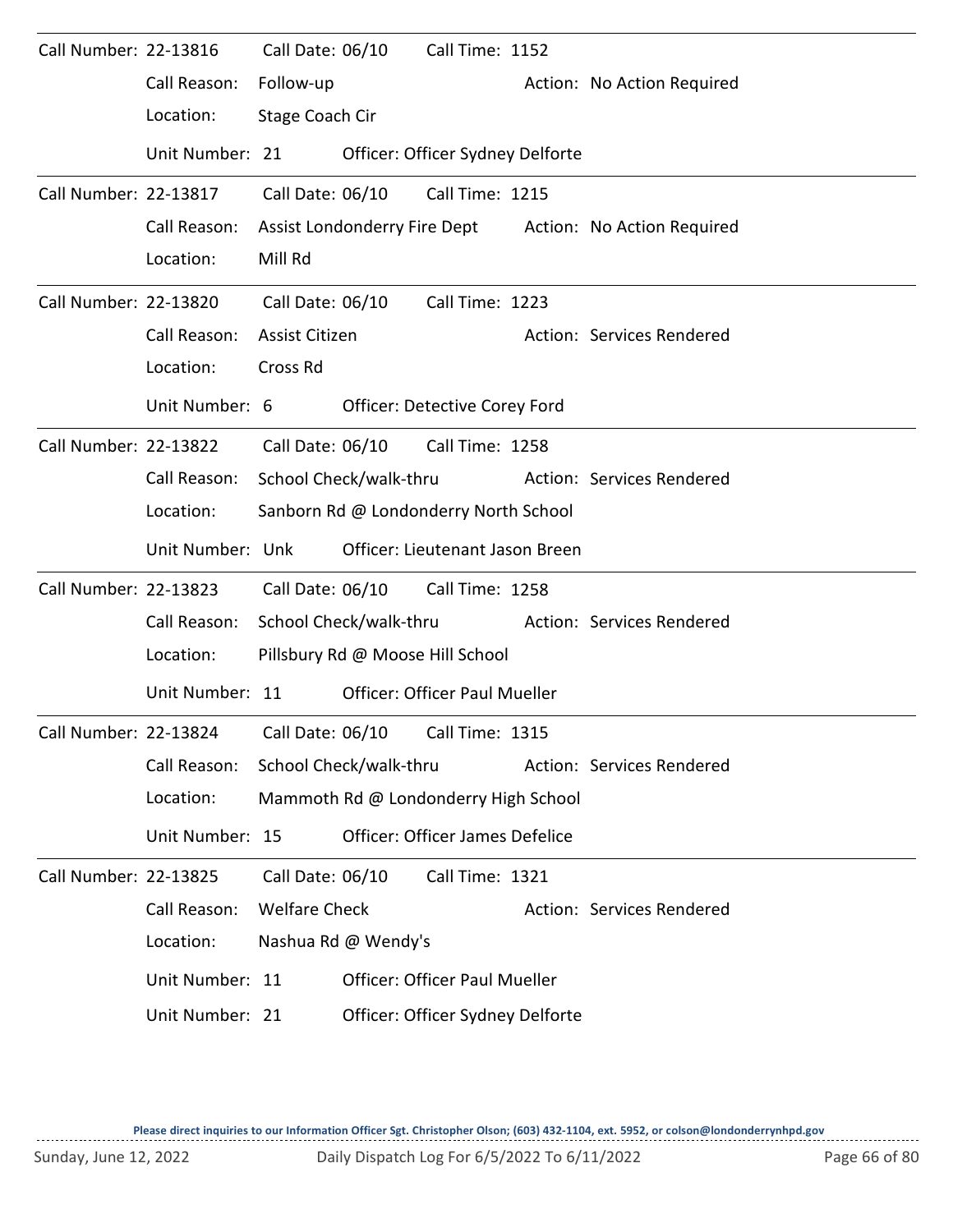| Call Number: 22-13826 |                  | Call Date: 06/10        | Call Time: 1320                            |                                 |
|-----------------------|------------------|-------------------------|--------------------------------------------|---------------------------------|
|                       | Call Reason:     | Civil Issue             |                                            | Action: Services Rendered       |
|                       | Location:        | Colonial Dr             |                                            |                                 |
|                       | Unit Number: 21  |                         | Officer: Officer Sydney Delforte           |                                 |
| Call Number: 22-13827 |                  | Call Date: 06/10        | Call Time: 1337                            |                                 |
|                       | Call Reason:     | Disabled Mv             |                                            | Action: Services Rendered       |
|                       | Location:        | <b>Commerce Ave</b>     |                                            |                                 |
|                       | Unit Number: Unk |                         | Officer: Officer John Perry                |                                 |
| Call Number: 22-13828 |                  | Call Date: 06/10        | Call Time: 1342                            |                                 |
|                       | Call Reason:     | Follow-up               |                                            | Action: No Action Required      |
|                       | Location:        | Cohas Ter               |                                            |                                 |
|                       | Unit Number: 30  |                         | Officer: Conservation Officer Glenn Aprile |                                 |
| Call Number: 22-13829 |                  | Call Date: 06/10        | Call Time: 1418                            |                                 |
|                       | Call Reason:     | Motor Vehicle Complaint |                                            | Action: Services Rendered       |
|                       | Location:        | Midridge Cir            |                                            |                                 |
|                       | Unit Number: 21  |                         | Officer: Officer Sarah Sabella             |                                 |
| Call Number: 22-13831 |                  | Call Date: 06/10        | Call Time: 1510                            |                                 |
|                       | Call Reason:     | <b>Animal Control</b>   |                                            | Action: Services Rendered       |
|                       | Location:        |                         | Mammoth Rd @ Londonderry Police Department |                                 |
| Call Number: 22-13832 |                  |                         | Call Date: 06/10 Call Time: 1513           |                                 |
|                       | Call Reason:     | <b>Animal Control</b>   |                                            | Action: No Action Required      |
|                       | Location:        |                         | Michels Wy @ Market Basket #42             |                                 |
| Call Number: 22-13835 |                  | Call Date: 06/10        | Call Time: 1550                            |                                 |
|                       | Call Reason:     | Domestic Disturbance    |                                            | Action: Transported To Hospital |
|                       | Location:        | Elijah Hill Rd          |                                            |                                 |
|                       | Unit Number: 15  |                         | Officer: Officer James Defelice            |                                 |
|                       | Unit Number: 21  |                         | Officer: Officer Sarah Sabella             |                                 |
|                       | Unit Number: 21  |                         | Officer: Officer Sarah Sabella             |                                 |
|                       | Unit Number: 3   |                         | <b>Officer: Officer Matthew Morin</b>      |                                 |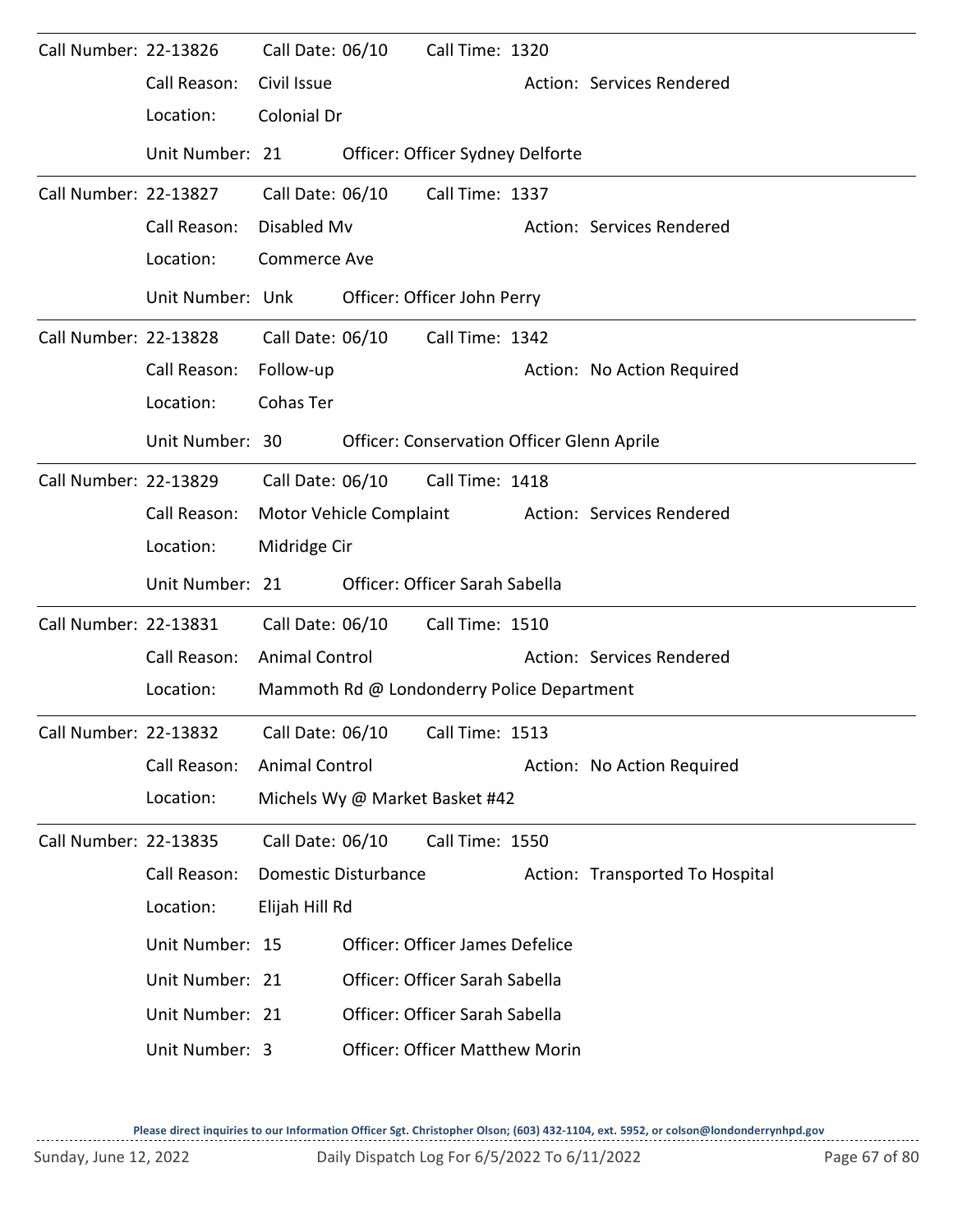|                       | Arrest Number: 22-243-AR                         |                            |                           |                                              |                                                                   |                                                                                                                                     |               |  |  |  |
|-----------------------|--------------------------------------------------|----------------------------|---------------------------|----------------------------------------------|-------------------------------------------------------------------|-------------------------------------------------------------------------------------------------------------------------------------|---------------|--|--|--|
|                       |                                                  |                            |                           | Date: 06/10                                  |                                                                   |                                                                                                                                     |               |  |  |  |
|                       |                                                  | <b>Photo Not Available</b> |                           | Time: 1653                                   |                                                                   |                                                                                                                                     |               |  |  |  |
|                       |                                                  |                            |                           |                                              | Name: Tausky, Phillip Aaron<br>Address: 9 Elijah Hill Rd, Apt. 20 |                                                                                                                                     |               |  |  |  |
|                       |                                                  |                            |                           |                                              |                                                                   |                                                                                                                                     |               |  |  |  |
|                       |                                                  |                            |                           |                                              | Londonderry, NH                                                   |                                                                                                                                     |               |  |  |  |
|                       |                                                  |                            |                           |                                              | Age: 26                                                           |                                                                                                                                     |               |  |  |  |
|                       | Charge #1: Involuntary Emergency Admission (iea) |                            |                           |                                              |                                                                   |                                                                                                                                     |               |  |  |  |
| Call Number: 22-13837 |                                                  | Call Date: 06/10           |                           | Call Time: 1555                              |                                                                   |                                                                                                                                     |               |  |  |  |
|                       | Call Reason:                                     | Motor Vehicle Accident     |                           |                                              |                                                                   | Action: Investigated                                                                                                                |               |  |  |  |
|                       | Location:                                        | Harvey Rd                  |                           |                                              |                                                                   |                                                                                                                                     |               |  |  |  |
|                       | Unit Number: 17                                  |                            |                           |                                              |                                                                   | Officers: Officer Bryan Janeczko & Officer Tyler Macdonald                                                                          |               |  |  |  |
| Call Number: 22-13838 |                                                  | Call Date: 06/10           |                           | Call Time: 1611                              |                                                                   |                                                                                                                                     |               |  |  |  |
|                       | Call Reason:                                     | Alarm, Business            |                           |                                              |                                                                   | Action: No Action Required                                                                                                          |               |  |  |  |
|                       | Location:                                        | Stonehenge Rd              |                           |                                              |                                                                   |                                                                                                                                     |               |  |  |  |
| Call Number: 22-13840 |                                                  | Call Date: 06/10           |                           | Call Time: 1657                              |                                                                   |                                                                                                                                     |               |  |  |  |
|                       | Call Reason:                                     |                            | Motor Vehicle Accident    |                                              |                                                                   | Action: Services Rendered                                                                                                           |               |  |  |  |
|                       | Location:                                        | High Range Rd              |                           |                                              |                                                                   |                                                                                                                                     |               |  |  |  |
|                       | Unit Number: 21                                  |                            |                           | Officer: Officer Sarah Sabella               |                                                                   |                                                                                                                                     |               |  |  |  |
| Call Number: 22-13842 |                                                  | Call Date: 06/10           |                           | Call Time: 1713                              |                                                                   |                                                                                                                                     |               |  |  |  |
|                       | Call Reason:                                     | <b>Assist Citizen</b>      |                           |                                              |                                                                   | Action: Investigated                                                                                                                |               |  |  |  |
|                       | Location:                                        |                            | Nelson Rd @ Lafa Complex  |                                              |                                                                   |                                                                                                                                     |               |  |  |  |
|                       | Unit Number: 4                                   |                            |                           | Officer: Sergeant Jason Archambault          |                                                                   |                                                                                                                                     |               |  |  |  |
| Call Number: 22-13843 |                                                  | Call Date: 06/10           |                           | Call Time: 1715                              |                                                                   |                                                                                                                                     |               |  |  |  |
|                       | Call Reason:                                     | <b>Traffic Control</b>     |                           |                                              |                                                                   | Action: Services Rendered                                                                                                           |               |  |  |  |
|                       | Location:                                        |                            | Mammoth Rd @ Pillsbury Rd |                                              |                                                                   |                                                                                                                                     |               |  |  |  |
|                       | Unit Number: 21                                  |                            |                           | Officer: Officer Sarah Sabella               |                                                                   |                                                                                                                                     |               |  |  |  |
| Call Number: 22-13844 |                                                  | Call Date: 06/10           |                           | Call Time: 1719                              |                                                                   |                                                                                                                                     |               |  |  |  |
|                       | Call Reason:                                     | <b>Building Check</b>      |                           |                                              |                                                                   | Action: Services Rendered                                                                                                           |               |  |  |  |
|                       | Location:                                        | Perkins Rd                 |                           |                                              |                                                                   |                                                                                                                                     |               |  |  |  |
|                       | Unit Number: 17                                  |                            |                           |                                              |                                                                   | Officers: Officer Bryan Janeczko & Officer Tyler Macdonald                                                                          |               |  |  |  |
|                       |                                                  |                            |                           |                                              |                                                                   | Please direct inquiries to our Information Officer Sgt. Christopher Olson; (603) 432-1104, ext. 5952, or colson@londonderrynhpd.gov |               |  |  |  |
| Sunday, June 12, 2022 |                                                  |                            |                           | Daily Dispatch Log For 6/5/2022 To 6/11/2022 |                                                                   |                                                                                                                                     | Page 68 of 80 |  |  |  |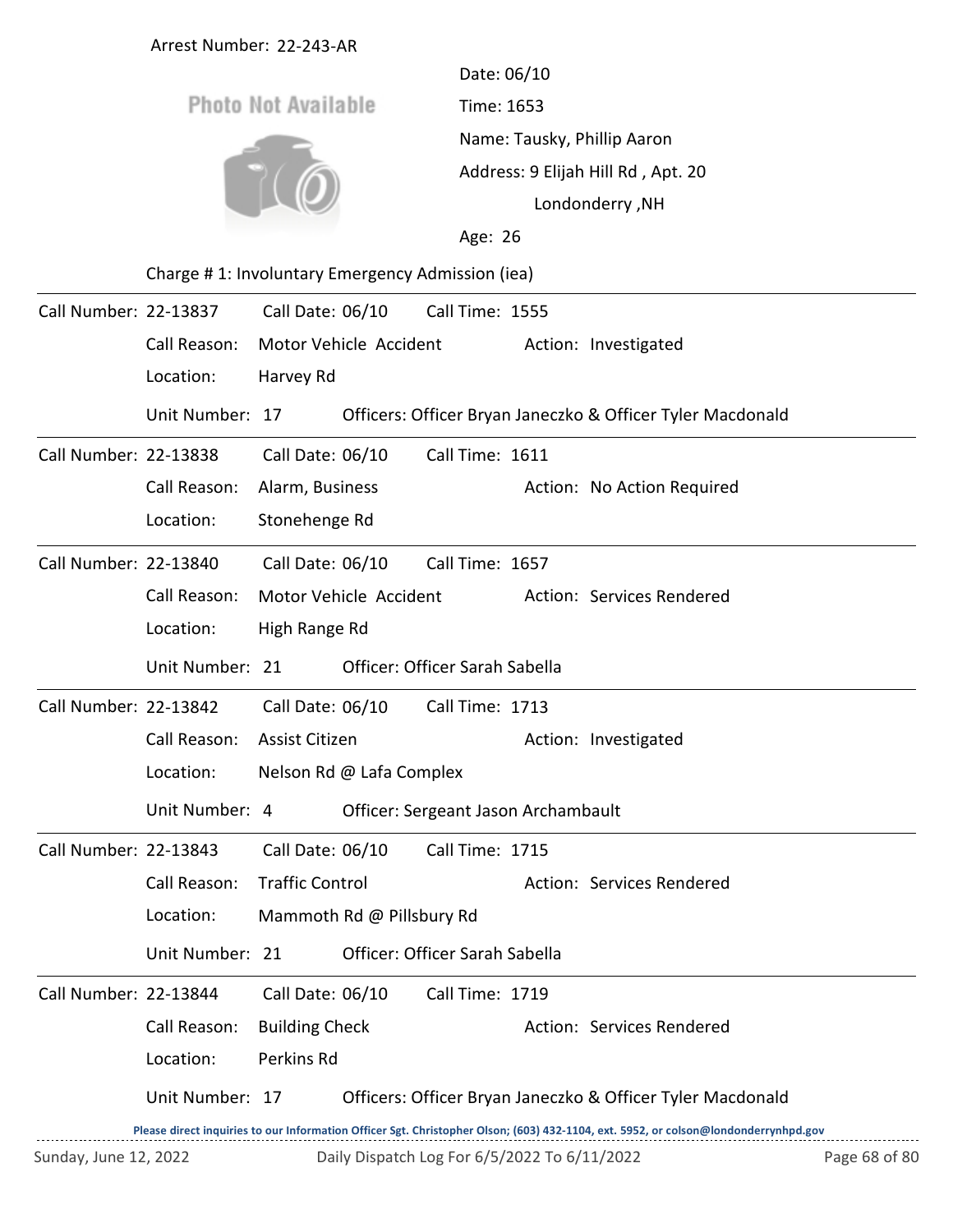| Call Number: 22-13846 |                          | Call Date: 06/10        |                           | Call Time: 1731                       |                                    |                                                            |  |  |  |
|-----------------------|--------------------------|-------------------------|---------------------------|---------------------------------------|------------------------------------|------------------------------------------------------------|--|--|--|
|                       | Call Reason:             | Alarm, Business         |                           |                                       |                                    | Action: False, Human Error                                 |  |  |  |
|                       | Location:                | Mammoth Rd              |                           |                                       |                                    |                                                            |  |  |  |
|                       | Unit Number: 21          |                         |                           | Officer: Officer Sarah Sabella        |                                    |                                                            |  |  |  |
|                       | Unit Number: 4           |                         |                           | Officer: Sergeant Jason Archambault   |                                    |                                                            |  |  |  |
| Call Number: 22-13847 |                          | Call Date: 06/10        |                           | Call Time: 1735                       |                                    |                                                            |  |  |  |
|                       | Call Reason:             | <b>K9 Training</b>      | Action: Services Rendered |                                       |                                    |                                                            |  |  |  |
|                       | Location:                |                         |                           | Garden Ln @ Park And Ride South       |                                    |                                                            |  |  |  |
|                       | Unit Number: 3           |                         |                           | <b>Officer: Officer Matthew Morin</b> |                                    |                                                            |  |  |  |
| Call Number: 22-13848 |                          | Call Date: 06/10        |                           | Call Time: 1933                       |                                    |                                                            |  |  |  |
|                       | Call Reason:             | Serve Restraining Order |                           |                                       |                                    | Action: Not Served                                         |  |  |  |
|                       | Location:                | Shasta Dr               |                           |                                       |                                    |                                                            |  |  |  |
|                       | Unit Number: 15          |                         |                           | Officer: Officer James Defelice       |                                    |                                                            |  |  |  |
|                       | Unit Number: 17          |                         |                           |                                       |                                    | Officers: Officer Bryan Janeczko & Officer Tyler Macdonald |  |  |  |
| Call Number: 22-13854 |                          | Call Date: 06/10        |                           | Call Time: 2012                       |                                    |                                                            |  |  |  |
|                       | Call Reason:             | Motor Vehicle Check     |                           |                                       |                                    | Action: Arrest(s) Made                                     |  |  |  |
|                       | Location:                | <b>Memorial Dr</b>      |                           |                                       |                                    |                                                            |  |  |  |
|                       | Unit Number: 17          |                         |                           |                                       |                                    | Officers: Officer Bryan Janeczko & Officer Tyler Macdonald |  |  |  |
|                       | Arrest Number: 22-244-AR |                         |                           |                                       |                                    |                                                            |  |  |  |
|                       |                          |                         |                           | Date: 06/10                           |                                    |                                                            |  |  |  |
|                       |                          |                         |                           | Time: 2036                            |                                    |                                                            |  |  |  |
|                       |                          |                         |                           |                                       | Name: Bosse, Kayda Reese Applegate |                                                            |  |  |  |
|                       |                          |                         |                           |                                       | Address: 14 W Appleton St          |                                                            |  |  |  |

Manchester ,NH

Age: 18

Charge # 1: Unlawful Possess/intoxication

NET HANDSLIK

--------------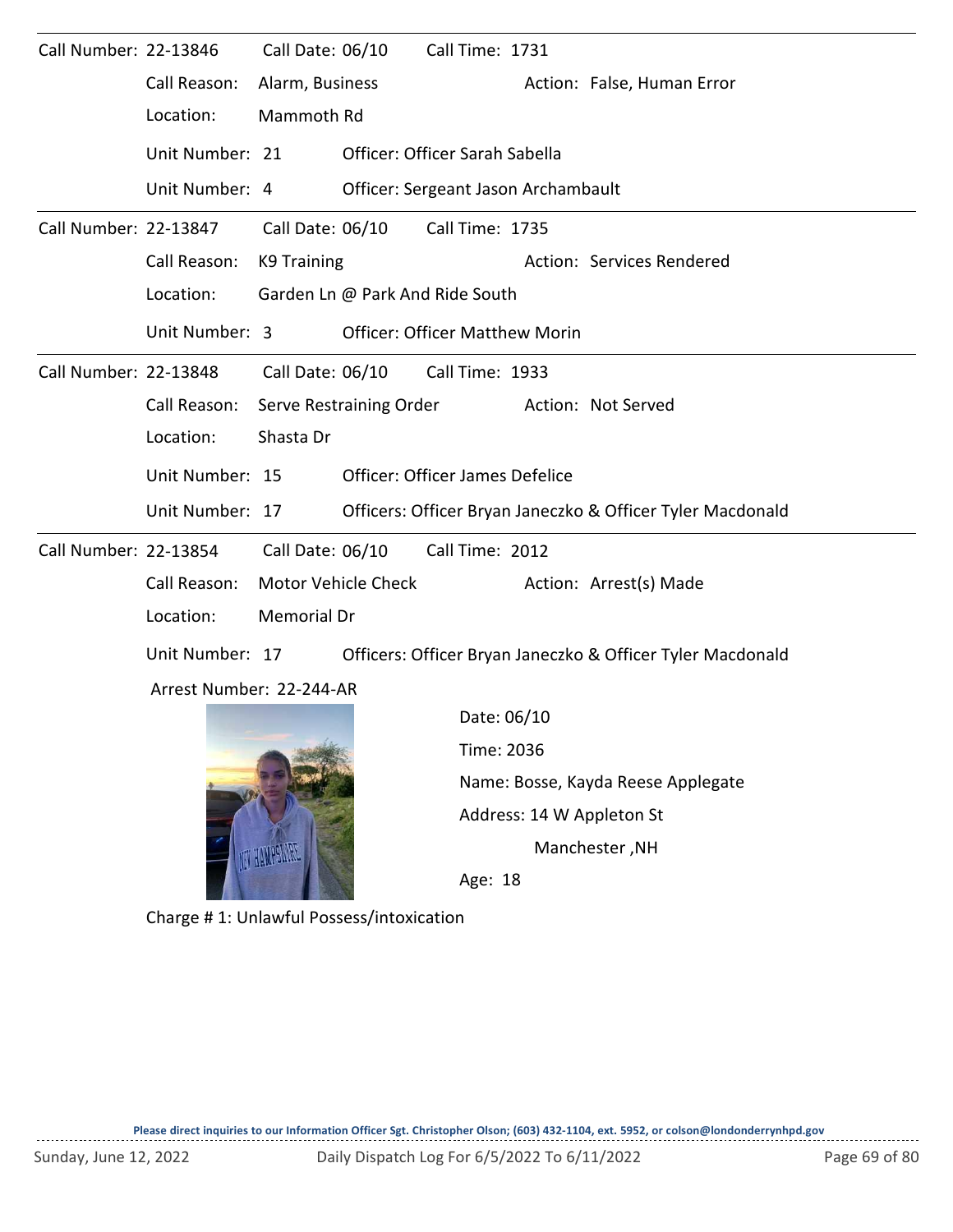|                       | Arrest Number: 22-245-AR                 |                            |           |                                        |                                             |                                  |  |  |  |
|-----------------------|------------------------------------------|----------------------------|-----------|----------------------------------------|---------------------------------------------|----------------------------------|--|--|--|
|                       |                                          |                            |           | Date: 06/10                            |                                             |                                  |  |  |  |
|                       |                                          |                            |           |                                        | Time: 2036<br>Name: Mcstowe, Isabelle Linna |                                  |  |  |  |
|                       |                                          |                            |           |                                        |                                             |                                  |  |  |  |
|                       |                                          |                            |           |                                        | Address: 62 Blanford Pl                     |                                  |  |  |  |
|                       |                                          |                            |           |                                        | <b>Bedford, NH</b>                          |                                  |  |  |  |
|                       |                                          |                            |           | Age: 18                                |                                             |                                  |  |  |  |
|                       | Charge #1: Unlawful Possess/intoxication |                            |           |                                        |                                             |                                  |  |  |  |
| Call Number: 22-13856 |                                          | Call Date: 06/10           |           | Call Time: 2104                        |                                             |                                  |  |  |  |
|                       | Call Reason:                             | K9 Training                |           |                                        |                                             | Action: No Action Required       |  |  |  |
|                       | Location:                                |                            |           | Gilcreast Rd @ Woodmont Orchards       |                                             |                                  |  |  |  |
|                       | Unit Number: 3                           |                            |           | <b>Officer: Officer Matthew Morin</b>  |                                             |                                  |  |  |  |
|                       | Unit Number: 9                           |                            |           | <b>Officer: Officer Rafael Ribeiro</b> |                                             |                                  |  |  |  |
| Call Number: 22-13857 |                                          | Call Date: 06/10           |           | Call Time: 2115                        |                                             |                                  |  |  |  |
|                       | Call Reason:                             | <b>Traffic Control</b>     |           |                                        |                                             | Action: Services Rendered        |  |  |  |
|                       | Location:                                |                            | Mohawk Dr |                                        |                                             |                                  |  |  |  |
|                       | Unit Number: 21                          |                            |           | Officer: Officer Sarah Sabella         |                                             |                                  |  |  |  |
| Call Number: 22-13858 |                                          | Call Date: 06/10           |           | Call Time: 2127                        |                                             |                                  |  |  |  |
|                       | Call Reason:                             | <b>Building Check</b>      |           |                                        |                                             | Action: Building Checked/secured |  |  |  |
|                       | Location:                                | Hampton Dr                 |           |                                        |                                             |                                  |  |  |  |
|                       | Unit Number: 21                          |                            |           | Officer: Officer Sarah Sabella         |                                             |                                  |  |  |  |
| Call Number: 22-13859 |                                          | Call Date: 06/10           |           | Call Time: 2130                        |                                             |                                  |  |  |  |
|                       | Call Reason:                             | <b>Building Check</b>      |           |                                        |                                             | Action: Building Checked/secured |  |  |  |
|                       | Location:                                | Nashua Rd                  |           |                                        |                                             |                                  |  |  |  |
|                       | Unit Number: 21                          |                            |           | Officer: Officer Sarah Sabella         |                                             |                                  |  |  |  |
| Call Number: 22-13860 |                                          | Call Date: 06/10           |           | Call Time: 2152                        |                                             |                                  |  |  |  |
|                       | Call Reason:                             | Animal Control - Found Dog |           |                                        |                                             | Action: Services Rendered        |  |  |  |
|                       | Location:                                | High Range Rd              |           |                                        |                                             |                                  |  |  |  |
|                       | Unit Number: 13                          |                            |           | <b>Officer: Sergeant Timothy Moran</b> |                                             |                                  |  |  |  |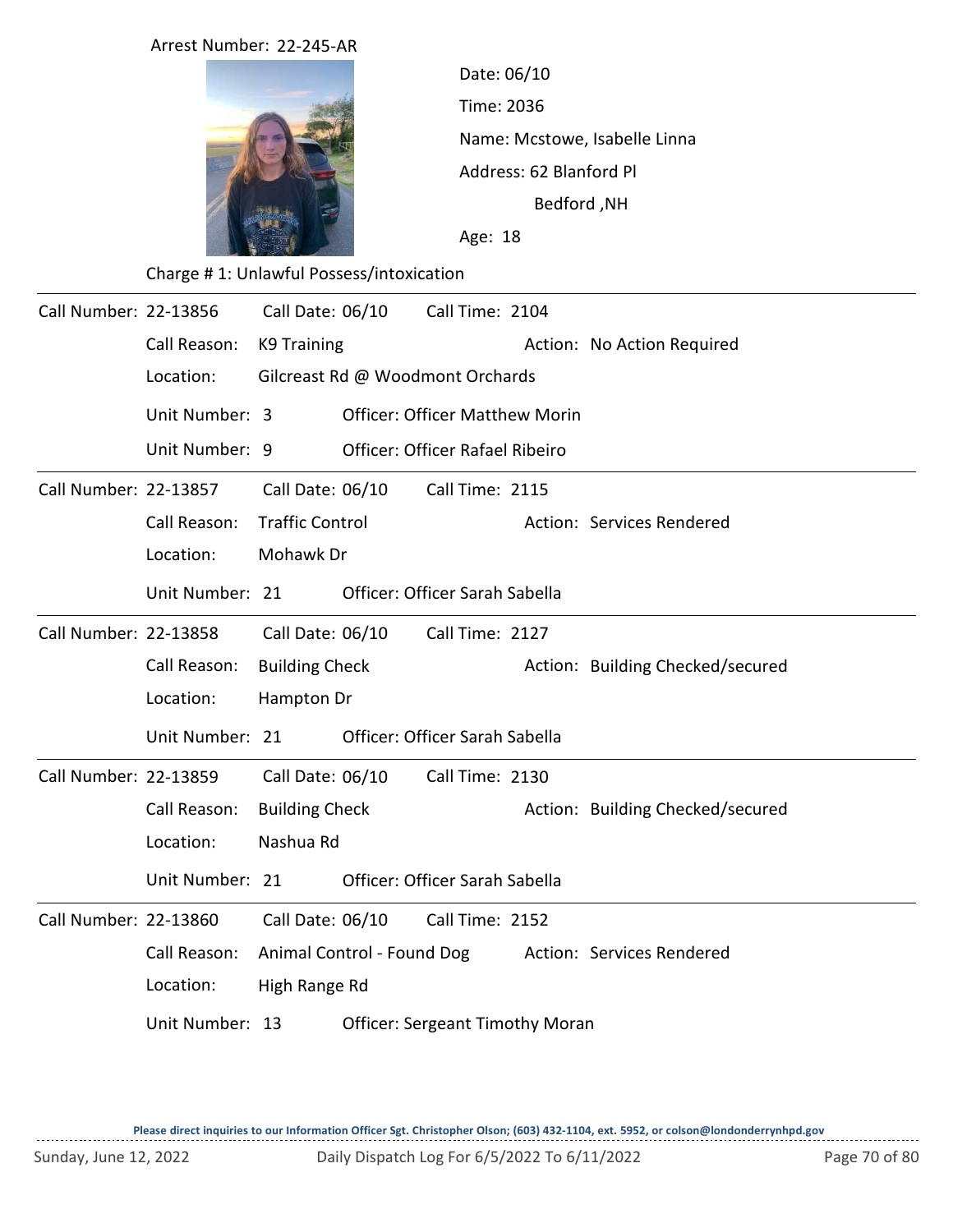| Call Number: 22-13861 |                 | Call Date: 06/10            |                            | Call Time: 2204                        |                                                           |
|-----------------------|-----------------|-----------------------------|----------------------------|----------------------------------------|-----------------------------------------------------------|
|                       | Call Reason:    | <b>Suspicious Activity</b>  |                            |                                        | Action: Investigated                                      |
|                       | Location:       |                             |                            | Gilcreast Rd @ Holy Cross Cemetery     |                                                           |
|                       | Unit Number: 14 |                             |                            | Officer: Officer Joshua Martin         |                                                           |
| Call Number: 22-13862 |                 | Call Date: 06/10            |                            | Call Time: 2230                        |                                                           |
|                       | Call Reason:    | Serve Restraining Order     |                            |                                        | Action: Not Served                                        |
|                       | Location:       | Shasta Dr                   |                            |                                        |                                                           |
|                       | Unit Number: 17 |                             |                            |                                        | Officers: Officer Brandon Gauthier & Officer Nathan Slack |
|                       | Unit Number: 9  |                             |                            | Officer: Officer Rafael Ribeiro        |                                                           |
| Call Number: 22-13863 |                 | Call Date: 06/10            |                            | Call Time: 2304                        |                                                           |
|                       | Call Reason:    | <b>Building Check</b>       |                            |                                        | Action: Services Rendered                                 |
|                       | Location:       | Perkins Rd                  |                            |                                        |                                                           |
|                       | Unit Number: 17 |                             |                            |                                        | Officers: Officer Brandon Gauthier & Officer Nathan Slack |
| Call Number: 22-13864 |                 | Call Date: 06/10            |                            | Call Time: 2317                        |                                                           |
|                       | Call Reason:    | <b>Building Check</b>       |                            |                                        | Action: Building Checked/secured                          |
|                       | Location:       | Nelson Rd                   |                            |                                        |                                                           |
|                       | Unit Number: 4  |                             |                            | <b>Officer: Sergeant Randy Duguay</b>  |                                                           |
| Call Number: 22-13867 |                 | Call Date: 06/10            |                            | Call Time: 2327                        |                                                           |
|                       | Call Reason:    | <b>Building Check</b>       |                            |                                        | Action: Building Checked/secured                          |
|                       | Location:       | Garden Ln                   |                            |                                        |                                                           |
|                       | Unit Number: 14 |                             |                            | Officer: Officer Joshua Martin         |                                                           |
| Call Number: 22-13870 |                 | Call Date: 06/10            |                            | Call Time: 2332                        |                                                           |
|                       | Call Reason:    | Aco - Dog Returned To Owner |                            |                                        | Action: Services Rendered                                 |
|                       | Location:       | Lawson Farm Rd              |                            |                                        |                                                           |
|                       | Unit Number: 13 |                             |                            | <b>Officer: Sergeant Timothy Moran</b> |                                                           |
| Call Number: 22-13872 |                 | Call Date: 06/10            |                            | Call Time: 2339                        |                                                           |
|                       | Call Reason:    |                             | <b>Motor Vehicle Check</b> |                                        | Action: Warning Issued                                    |
|                       | Location:       | <b>Memorial Dr</b>          |                            |                                        |                                                           |
|                       | Unit Number: 4  |                             |                            | <b>Officer: Sergeant Randy Duguay</b>  |                                                           |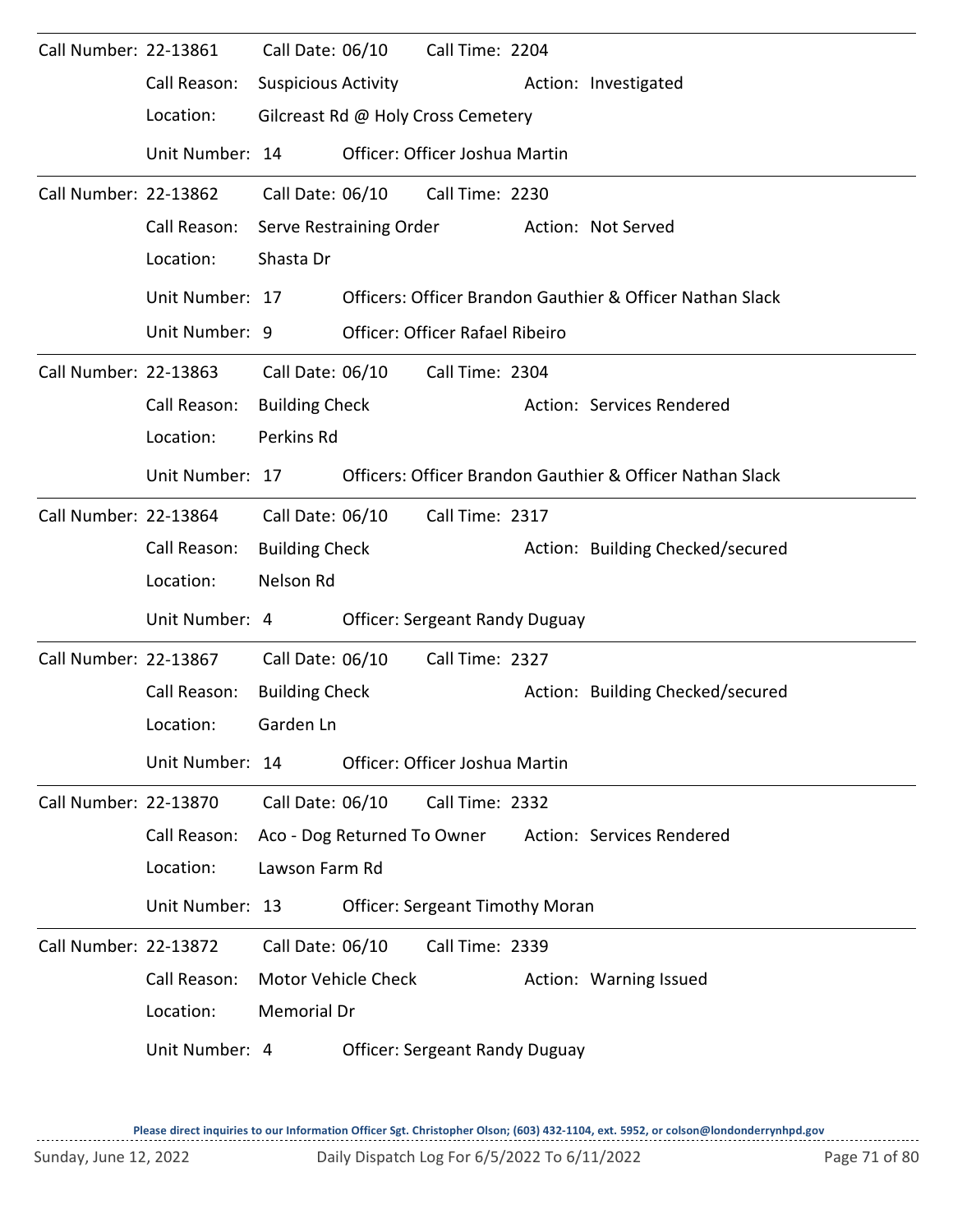| Call Number: 22-13874 |                                               | Call Date: 06/10                      |                | Call Time: 2349                        |                                                           |                                  |  |
|-----------------------|-----------------------------------------------|---------------------------------------|----------------|----------------------------------------|-----------------------------------------------------------|----------------------------------|--|
|                       | Call Reason:                                  | <b>Motor Vehicle Check</b>            |                |                                        |                                                           | Action: Services Rendered        |  |
|                       | Location:<br>Navigator Rd @ Aviation Museum   |                                       |                |                                        |                                                           |                                  |  |
|                       | Unit Number: 17                               |                                       |                |                                        | Officers: Officer Brandon Gauthier & Officer Nathan Slack |                                  |  |
|                       | Unit Number: 4                                | <b>Officer: Sergeant Randy Duguay</b> |                |                                        |                                                           |                                  |  |
|                       | Arrest Number: 22-246-AR                      |                                       |                |                                        |                                                           |                                  |  |
|                       |                                               |                                       |                | Date: 06/11                            |                                                           |                                  |  |
|                       |                                               |                                       |                |                                        | Time: 2349                                                |                                  |  |
|                       |                                               |                                       |                |                                        | Name: Mujic, Emin                                         |                                  |  |
|                       |                                               |                                       |                |                                        | Address: 1382 Elm St, Apt. 9                              |                                  |  |
|                       |                                               |                                       | Manchester, NH |                                        |                                                           |                                  |  |
|                       |                                               |                                       | Age: 21        |                                        |                                                           |                                  |  |
|                       | Charge #1: Drive After Rev/suspension         |                                       |                |                                        |                                                           |                                  |  |
|                       | Charge #2: Suspension Of Vehicle Registration |                                       |                |                                        |                                                           |                                  |  |
| Call Number: 22-13875 |                                               | Call Date: 06/10                      |                | Call Time: 2353                        |                                                           |                                  |  |
|                       | Call Reason:                                  | <b>Building Check</b>                 |                |                                        |                                                           | Action: Building Checked/secured |  |
|                       | Location:                                     | Rockingham Rd                         |                |                                        |                                                           |                                  |  |
|                       | Unit Number: 14                               |                                       |                | Officer: Officer Joshua Martin         |                                                           |                                  |  |
| Call Number: 22-13878 |                                               | Call Date: 06/11                      |                | Call Time: 0016                        |                                                           |                                  |  |
|                       | Call Reason:                                  | <b>Building Check</b>                 |                |                                        |                                                           | Action: Building Checked/secured |  |
|                       | Location:                                     | West Rd                               |                |                                        |                                                           |                                  |  |
|                       | Unit Number: 13                               |                                       |                | <b>Officer: Sergeant Timothy Moran</b> |                                                           |                                  |  |
| Call Number: 22-13879 |                                               | Call Date: 06/11                      |                | Call Time: 0022                        |                                                           |                                  |  |
|                       | Call Reason:                                  | <b>Building Check</b>                 |                |                                        |                                                           | Action: Building Checked/secured |  |
|                       | Location:                                     | Nashua Rd                             |                |                                        |                                                           |                                  |  |
|                       | Unit Number: 13                               |                                       |                | <b>Officer: Sergeant Timothy Moran</b> |                                                           |                                  |  |
| Call Number: 22-13882 |                                               | Call Date: 06/11                      |                | Call Time: 0034                        |                                                           |                                  |  |
|                       | Call Reason:                                  | <b>Building Check</b>                 |                |                                        | Action: Services Rendered                                 |                                  |  |
|                       | Location:                                     | Airport Rd                            |                |                                        |                                                           |                                  |  |
|                       | Unit Number: Unk                              |                                       |                | Officer: Lieutenant Alvin Bettencourt  |                                                           |                                  |  |
|                       |                                               |                                       |                |                                        |                                                           |                                  |  |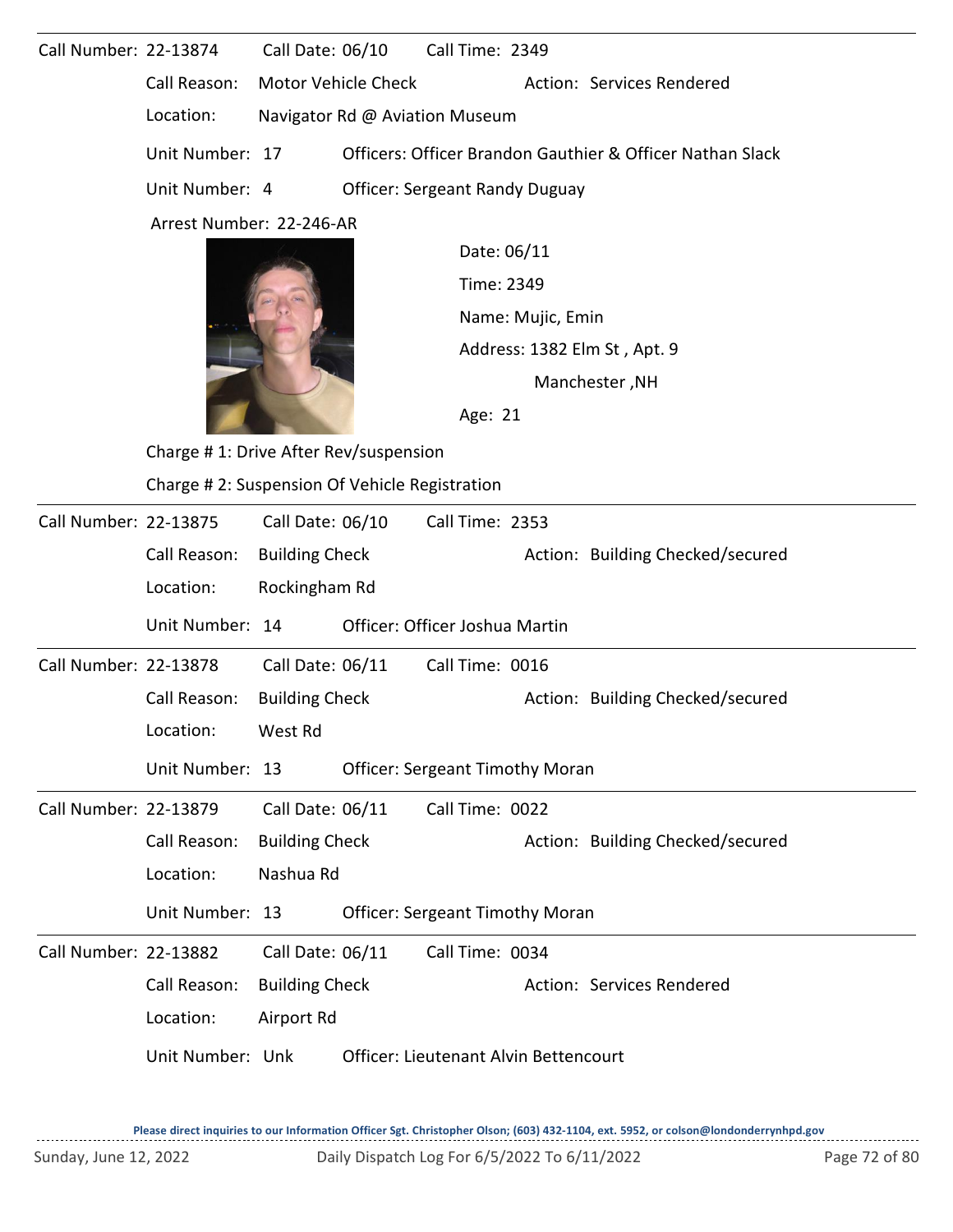| Call Number: 22-13884 |                                                 | Call Date: 06/11           |                                      | Call Time: 0039                        |                                        |                                                           |  |  |  |  |
|-----------------------|-------------------------------------------------|----------------------------|--------------------------------------|----------------------------------------|----------------------------------------|-----------------------------------------------------------|--|--|--|--|
|                       | Call Reason:                                    | <b>Suspicious Activity</b> |                                      |                                        |                                        | Action: Services Rendered                                 |  |  |  |  |
|                       | Location:                                       |                            | Jack's Bridge Rd @ Harvey Industries |                                        |                                        |                                                           |  |  |  |  |
|                       | Unit Number: 17                                 |                            |                                      |                                        |                                        | Officers: Officer Brandon Gauthier & Officer Nathan Slack |  |  |  |  |
| Call Number: 22-13886 |                                                 | Call Date: 06/11           |                                      | Call Time: 0048                        |                                        |                                                           |  |  |  |  |
|                       | Call Reason:                                    | <b>Building Check</b>      |                                      | Action: Building Checked/secured       |                                        |                                                           |  |  |  |  |
|                       | Location:                                       |                            | High Range Rd                        |                                        |                                        |                                                           |  |  |  |  |
|                       | Unit Number: 13                                 |                            |                                      | <b>Officer: Sergeant Timothy Moran</b> |                                        |                                                           |  |  |  |  |
| Call Number: 22-13891 |                                                 | Call Date: 06/11           |                                      | Call Time: 0109                        |                                        |                                                           |  |  |  |  |
|                       | Call Reason:                                    | <b>Building Check</b>      |                                      |                                        |                                        | Action: Services Rendered                                 |  |  |  |  |
|                       | Location:                                       | Nashua Rd                  |                                      |                                        |                                        |                                                           |  |  |  |  |
|                       | Unit Number: 13                                 |                            |                                      | <b>Officer: Sergeant Timothy Moran</b> |                                        |                                                           |  |  |  |  |
| Call Number: 22-13892 |                                                 | Call Date: 06/11           |                                      | Call Time: 0110                        |                                        |                                                           |  |  |  |  |
|                       | Call Reason:                                    | <b>Building Check</b>      |                                      |                                        |                                        | Action: Services Rendered                                 |  |  |  |  |
|                       | Location:                                       | Rockingham Rd              |                                      |                                        |                                        |                                                           |  |  |  |  |
|                       | Unit Number: 14                                 |                            |                                      | Officer: Officer Joshua Martin         |                                        |                                                           |  |  |  |  |
| Call Number: 22-13894 |                                                 | Call Date: 06/11           |                                      | Call Time: 0136                        |                                        |                                                           |  |  |  |  |
|                       | Call Reason:                                    |                            | Motor Vehicle Check                  |                                        |                                        | Action: Arrest(s) Made                                    |  |  |  |  |
|                       | Location:                                       | Davis Dr                   |                                      |                                        |                                        |                                                           |  |  |  |  |
|                       | Unit Number: 13 Officer: Sergeant Timothy Moran |                            |                                      |                                        |                                        |                                                           |  |  |  |  |
|                       | Unit Number: 17                                 |                            |                                      |                                        |                                        | Officers: Officer Brandon Gauthier & Officer Nathan Slack |  |  |  |  |
|                       | Unit Number: 9                                  |                            |                                      | Officer: Officer Rafael Ribeiro        |                                        |                                                           |  |  |  |  |
|                       | Arrest Number: 22-247-AR                        |                            |                                      |                                        |                                        |                                                           |  |  |  |  |
|                       |                                                 |                            |                                      | Date: 06/11                            |                                        |                                                           |  |  |  |  |
|                       |                                                 |                            |                                      |                                        | Time: 0206<br>Name: Provencher, Ryan H |                                                           |  |  |  |  |
|                       |                                                 |                            |                                      |                                        |                                        |                                                           |  |  |  |  |
|                       |                                                 |                            |                                      |                                        | Address: 42 Parkview St                |                                                           |  |  |  |  |
|                       |                                                 | HL4WC                      |                                      |                                        |                                        | Manchester, NH                                            |  |  |  |  |
|                       |                                                 |                            |                                      | $\Delta \sigma \Omega$ 38              |                                        |                                                           |  |  |  |  |

Charge # 1: Dui - Impairment

 $\sim$   $\sim$   $\sim$ 

Age: 38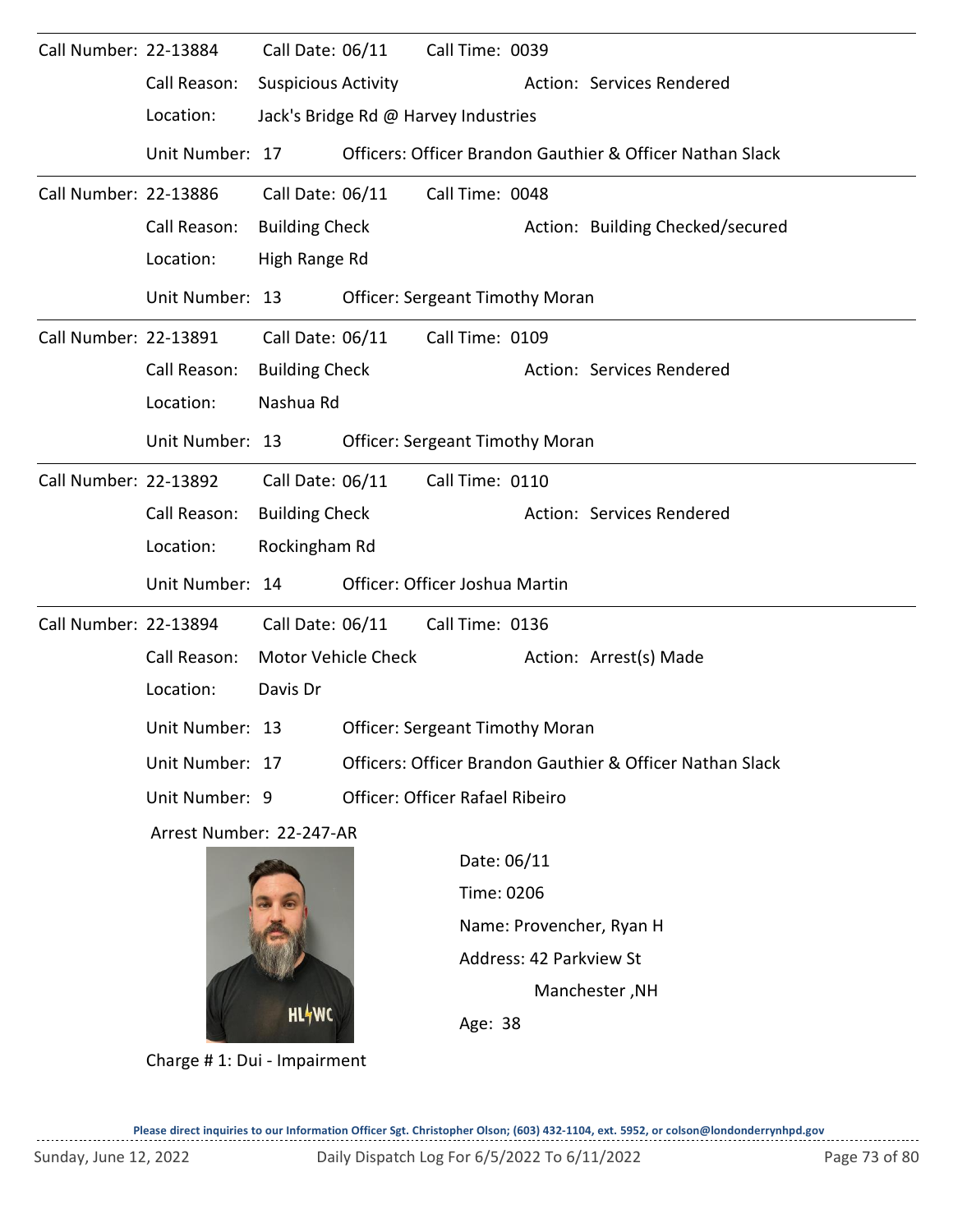| Call Number: 22-13895 |                 | Call Date: 06/11      |                         | Call Time: 0206                            |                                  |
|-----------------------|-----------------|-----------------------|-------------------------|--------------------------------------------|----------------------------------|
|                       | Call Reason:    | <b>Building Check</b> |                         |                                            | Action: Building Checked/secured |
|                       | Location:       | Nelson Rd             |                         |                                            |                                  |
|                       | Unit Number: 4  |                       |                         | <b>Officer: Sergeant Randy Duguay</b>      |                                  |
| Call Number: 22-13896 |                 | Call Date: 06/11      |                         | Call Time: 0314                            |                                  |
|                       | Call Reason:    | <b>Assist Citizen</b> |                         |                                            | Action: Services Rendered        |
|                       | Location:       | Silas Rock Dr         |                         |                                            |                                  |
|                       | Unit Number: 13 |                       |                         | <b>Officer: Sergeant Timothy Moran</b>     |                                  |
| Call Number: 22-13897 |                 | Call Date: 06/11      |                         | Call Time: 0401                            |                                  |
|                       | Call Reason:    | <b>Building Check</b> |                         |                                            | Action: Building Checked/secured |
|                       | Location:       | Nashua Rd             |                         |                                            |                                  |
|                       | Unit Number: 4  |                       |                         | <b>Officer: Sergeant Randy Duguay</b>      |                                  |
| Call Number: 22-13898 |                 | Call Date: 06/11      |                         | Call Time: 0409                            |                                  |
|                       | Call Reason:    |                       | Motor Vehicle Check     |                                            | Action: Services Rendered        |
|                       | Location:       |                       |                         | Londonderry Rd @ Phantom Fireworks         |                                  |
|                       | Unit Number: 4  |                       |                         | <b>Officer: Sergeant Randy Duguay</b>      |                                  |
| Call Number: 22-13899 |                 | Call Date: 06/11      |                         | Call Time: 0443                            |                                  |
|                       | Call Reason:    |                       | Motor Vehicle Accident  |                                            | Action: Services Rendered        |
|                       | Location:       |                       |                         | Rt 93 @ Just South Of Exit 5 Northbound    |                                  |
| Call Number: 22-13900 |                 |                       |                         | Call Date: 06/11 Call Time: 0459           |                                  |
|                       | Call Reason:    | Assist Citizen        |                         |                                            | Action: Services Rendered        |
|                       | Location:       |                       |                         | Mammoth Rd @ Londonderry Police Department |                                  |
|                       | Unit Number: 14 |                       |                         | Officer: Officer Joshua Martin             |                                  |
| Call Number: 22-13901 |                 | Call Date: 06/11      |                         | Call Time: 0641                            |                                  |
|                       | Call Reason:    |                       | Motor Vehicle Complaint |                                            | Action: No Action Required       |
|                       | Location:       |                       |                         | Garden Ln @ Park And Ride South            |                                  |
| Call Number: 22-13902 |                 | Call Date: 06/11      |                         | Call Time: 0646                            |                                  |
|                       | Call Reason:    | <b>Building Check</b> |                         |                                            | Action: Services Rendered        |
|                       | Location:       | Shasta Dr             |                         |                                            |                                  |
|                       | Unit Number: 13 |                       |                         | <b>Officer: Officer Anthony Marciano</b>   |                                  |

**Please direct inquiries to our Information Officer Sgt. Christopher Olson; (603) 432-1104, ext. 5952, or colson@londonderrynhpd.gov**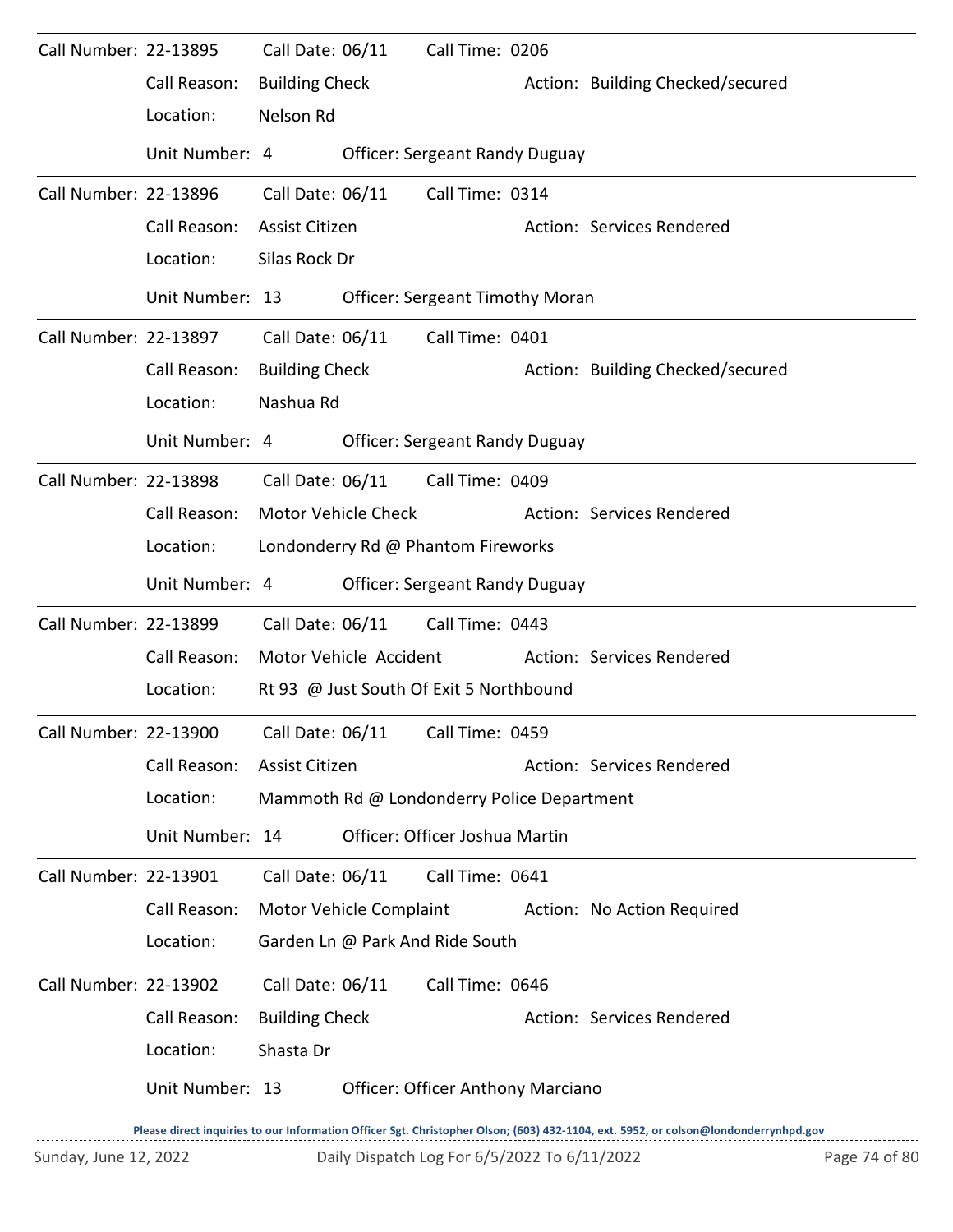| Call Number: 22-13904 |                 | Call Date: 06/11      |                         | Call Time: 0658                          |                                  |
|-----------------------|-----------------|-----------------------|-------------------------|------------------------------------------|----------------------------------|
|                       | Call Reason:    |                       | Serve Restraining Order |                                          | Action: Not Served               |
|                       | Location:       | Shasta Dr             |                         |                                          |                                  |
|                       | Unit Number: 11 |                       |                         | <b>Officer: Officer Paul Mueller</b>     |                                  |
|                       | Unit Number: 13 |                       |                         | <b>Officer: Officer Anthony Marciano</b> |                                  |
| Call Number: 22-13905 |                 | Call Date: 06/11      |                         | Call Time: 0705                          |                                  |
|                       | Call Reason:    |                       | Radar Unit Deployment   |                                          | Action: Services Rendered        |
|                       | Location:       |                       |                         | Mohawk Dr @ Mohawk/horizon               |                                  |
|                       | Unit Number: 10 |                       |                         | <b>Officer: Officer Kenneth Morales</b>  |                                  |
| Call Number: 22-13908 |                 | Call Date: 06/11      |                         | Call Time: 0742                          |                                  |
|                       | Call Reason:    |                       | Motor Vehicle Check     |                                          | Action: Investigated             |
|                       | Location:       | Symmes Dr             |                         |                                          |                                  |
|                       | Unit Number: 13 |                       |                         | Officer: Officer Anthony Marciano        |                                  |
| Call Number: 22-13909 |                 | Call Date: 06/11      |                         | Call Time: 0745                          |                                  |
|                       | Call Reason:    | <b>Building Check</b> |                         |                                          | Action: Building Checked/secured |
|                       | Location:       | Nashua Rd             |                         |                                          |                                  |
|                       | Unit Number: 10 |                       |                         | <b>Officer: Officer Kenneth Morales</b>  |                                  |
| Call Number: 22-13910 |                 | Call Date: 06/11      |                         | Call Time: 0757                          |                                  |
|                       | Call Reason:    | <b>Building Check</b> |                         |                                          | Action: Building Checked/secured |
|                       | Location:       | Symmes Dr             |                         |                                          |                                  |
|                       | Unit Number: 13 |                       |                         | <b>Officer: Officer Anthony Marciano</b> |                                  |
| Call Number: 22-13912 |                 | Call Date: 06/11      |                         | Call Time: 0827                          |                                  |
|                       | Call Reason:    | Assist Citizen        |                         |                                          | Action: No Action Required       |
|                       | Location:       |                       |                         | Londonderry Rd @ Phantom Fireworks       |                                  |
| Call Number: 22-13913 |                 | Call Date: 06/11      |                         | Call Time: 0830                          |                                  |
|                       | Call Reason:    | Serve Warrant         |                         |                                          | Action: Not Served               |
|                       | Location:       | Forest St             |                         |                                          |                                  |
|                       | Unit Number: 10 |                       |                         | <b>Officer: Officer Kenneth Morales</b>  |                                  |
|                       | Unit Number: 11 |                       |                         | <b>Officer: Officer Paul Mueller</b>     |                                  |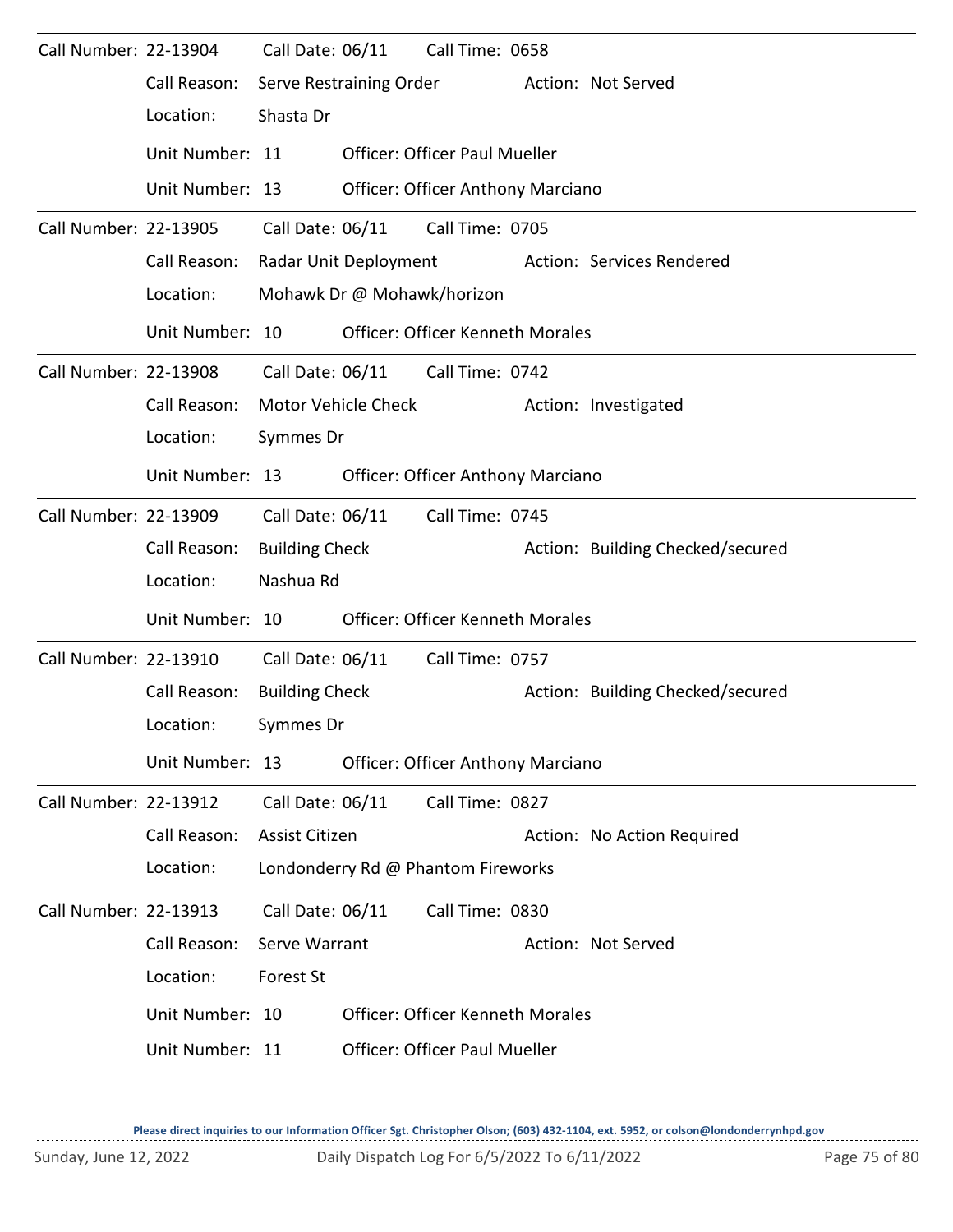| Call Number: 22-13916 |                                                              | Call Date: 06/11    |                              | Call Time: 0922                          |                |                           |
|-----------------------|--------------------------------------------------------------|---------------------|------------------------------|------------------------------------------|----------------|---------------------------|
|                       | Call Reason:                                                 |                     | Assist Londonderry Fire Dept |                                          |                | Action: Investigated      |
|                       | Location:                                                    |                     | Nashua Rd @ Home Depot       |                                          |                |                           |
|                       | Unit Number: 10                                              |                     |                              | <b>Officer: Officer Kenneth Morales</b>  |                |                           |
| Call Number: 22-13917 |                                                              | Call Date: 06/11    |                              | Call Time: 0945                          |                |                           |
|                       | Call Reason:                                                 |                     | Motor Vehicle Accident       |                                          |                | Action: Vehicle Towed     |
|                       | Location:                                                    |                     |                              | Auburn Rd @ Londonderry Self Storage     |                |                           |
|                       | Unit Number: 10                                              |                     |                              | <b>Officer: Officer Kenneth Morales</b>  |                |                           |
|                       | Unit Number: 11                                              |                     |                              | <b>Officer: Officer Paul Mueller</b>     |                |                           |
|                       | Unit Number: 13                                              |                     |                              | <b>Officer: Officer Anthony Marciano</b> |                |                           |
|                       | Unit Number: 4                                               |                     |                              | <b>Officer: Sergeant Randy Duguay</b>    |                |                           |
| Call Number: 22-13918 |                                                              | Call Date: 06/11    |                              | Call Time: 1023                          |                |                           |
|                       | Call Reason:                                                 | Follow-up           |                              |                                          |                | Action: Investigated      |
|                       | Location:                                                    |                     | Nashua Rd @ Home Depot       |                                          |                |                           |
|                       | Unit Number: 10                                              |                     |                              | <b>Officer: Officer Kenneth Morales</b>  |                |                           |
| Call Number: 22-13919 |                                                              | Call Date: 06/11    |                              | Call Time: 1026                          |                |                           |
|                       | Call Reason:                                                 | Juvenile Offenses   |                              |                                          |                | Action: Services Rendered |
|                       | Location:                                                    | Hunter Mill Wy      |                              |                                          |                |                           |
|                       | Unit Number: 13                                              |                     |                              | <b>Officer: Officer Anthony Marciano</b> |                |                           |
|                       | Call Number: 22-13920    Call Date: 06/11    Call Time: 1049 |                     |                              |                                          |                |                           |
|                       | Call Reason:                                                 | Follow-up           |                              |                                          |                | Action: Investigated      |
|                       | Location:                                                    | <b>Brookview Dr</b> |                              |                                          |                |                           |
|                       | Unit Number: 10                                              |                     |                              | <b>Officer: Officer Kenneth Morales</b>  |                |                           |
| Call Number: 22-13921 |                                                              | Call Date: 06/11    |                              | Call Time: 1102                          |                |                           |
|                       | Call Reason:                                                 |                     | Serve Summons/subpoena       |                                          | Action: Served |                           |
|                       | Location:                                                    | Mohawk Dr           |                              |                                          |                |                           |
|                       | Unit Number: 10                                              |                     |                              | <b>Officer: Officer Kenneth Morales</b>  |                |                           |
| Call Number: 22-13922 |                                                              | Call Date: 06/11    |                              | Call Time: 1125                          |                |                           |
|                       | Call Reason:                                                 | Foll                |                              |                                          |                | Action: Investigated      |
|                       | Location:                                                    | Hunter Mill Wy      |                              |                                          |                |                           |
|                       |                                                              |                     |                              |                                          |                |                           |

**Please direct inquiries to our Information Officer Sgt. Christopher Olson; (603) 432-1104, ext. 5952, or colson@londonderrynhpd.gov**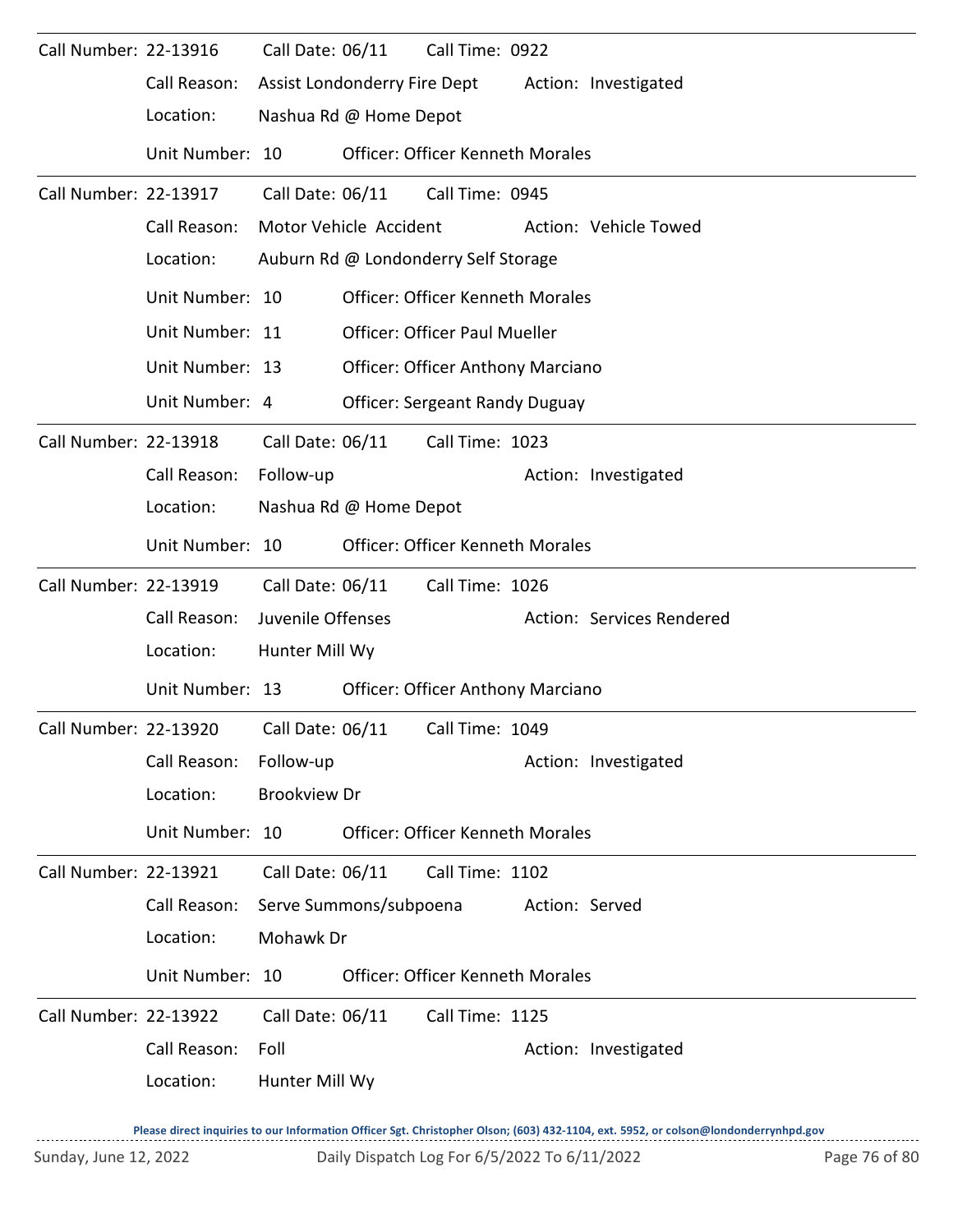|                       | Unit Number: 13                     |                         | <b>Officer: Officer Anthony Marciano</b> |                |                                       |
|-----------------------|-------------------------------------|-------------------------|------------------------------------------|----------------|---------------------------------------|
|                       | Refer to Incident Number: 22-862-OF |                         |                                          |                |                                       |
| Call Number: 22-13923 |                                     | Call Date: 06/11        | Call Time: 1143                          |                |                                       |
|                       | Call Reason:                        | Vin Verification        |                                          |                | Action: Services Rendered             |
|                       | Location:                           | Beech Hill Dr           |                                          |                |                                       |
|                       | Unit Number: 10                     |                         | <b>Officer: Officer Kenneth Morales</b>  |                |                                       |
| Call Number: 22-13924 |                                     | Call Date: 06/11        | Call Time: 1203                          |                |                                       |
|                       | Call Reason:                        | Serve Restraining Order |                                          | Action: Served |                                       |
|                       | Location:                           | Shasta Dr               |                                          |                |                                       |
|                       | Unit Number: 11                     |                         | <b>Officer: Officer Paul Mueller</b>     |                |                                       |
|                       | Unit Number: 4                      |                         | <b>Officer: Sergeant Randy Duguay</b>    |                |                                       |
| Call Number: 22-13925 |                                     | Call Date: 06/11        | Call Time: 1236                          |                |                                       |
|                       | Call Reason:                        | Assist Citizen          |                                          |                | Action: Taken/refered To Other Agency |
|                       | Location:                           |                         | Michels Wy @ Market Basket #42           |                |                                       |
| Call Number: 22-13926 |                                     | Call Date: 06/11        | Call Time: 1332                          |                |                                       |
|                       | Call Reason:                        | Soliciting              |                                          |                | Action: Services Rendered             |
|                       | Location:                           | Nashua Rd @ Rt 93       |                                          |                |                                       |
|                       | Unit Number: 10                     |                         | <b>Officer: Officer Kenneth Morales</b>  |                |                                       |
| Call Number: 22-13927 |                                     | Call Date: 06/11        | Call Time: 1353                          |                |                                       |
|                       | Call Reason:                        | Soliciting              |                                          |                | Action: Services Rendered             |
|                       | Location:                           | Nashua Rd @ Rt 93       |                                          |                |                                       |
|                       | Unit Number: 10                     |                         | <b>Officer: Officer Kenneth Morales</b>  |                |                                       |
| Call Number: 22-13928 |                                     | Call Date: 06/11        | Call Time: 1529                          |                |                                       |
|                       | Call Reason:                        | Motor Vehicle Complaint |                                          |                | Action: Could Not Locate              |
|                       | Location:                           |                         | Mammoth Rd @ Londonderry Middle School   |                |                                       |
|                       | Unit Number: 4                      |                         | Officer: Sergeant Jason Archambault      |                |                                       |
| Call Number: 22-13929 |                                     | Call Date: 06/11        | Call Time: 1612                          |                |                                       |
|                       | Call Reason:                        | Keep The Peace          |                                          |                | Action: Services Rendered             |
|                       | Location:                           | Elijah Hill Rd          |                                          |                |                                       |

**Please direct inquiries to our Information Officer Sgt. Christopher Olson; (603) 432-1104, ext. 5952, or colson@londonderrynhpd.gov**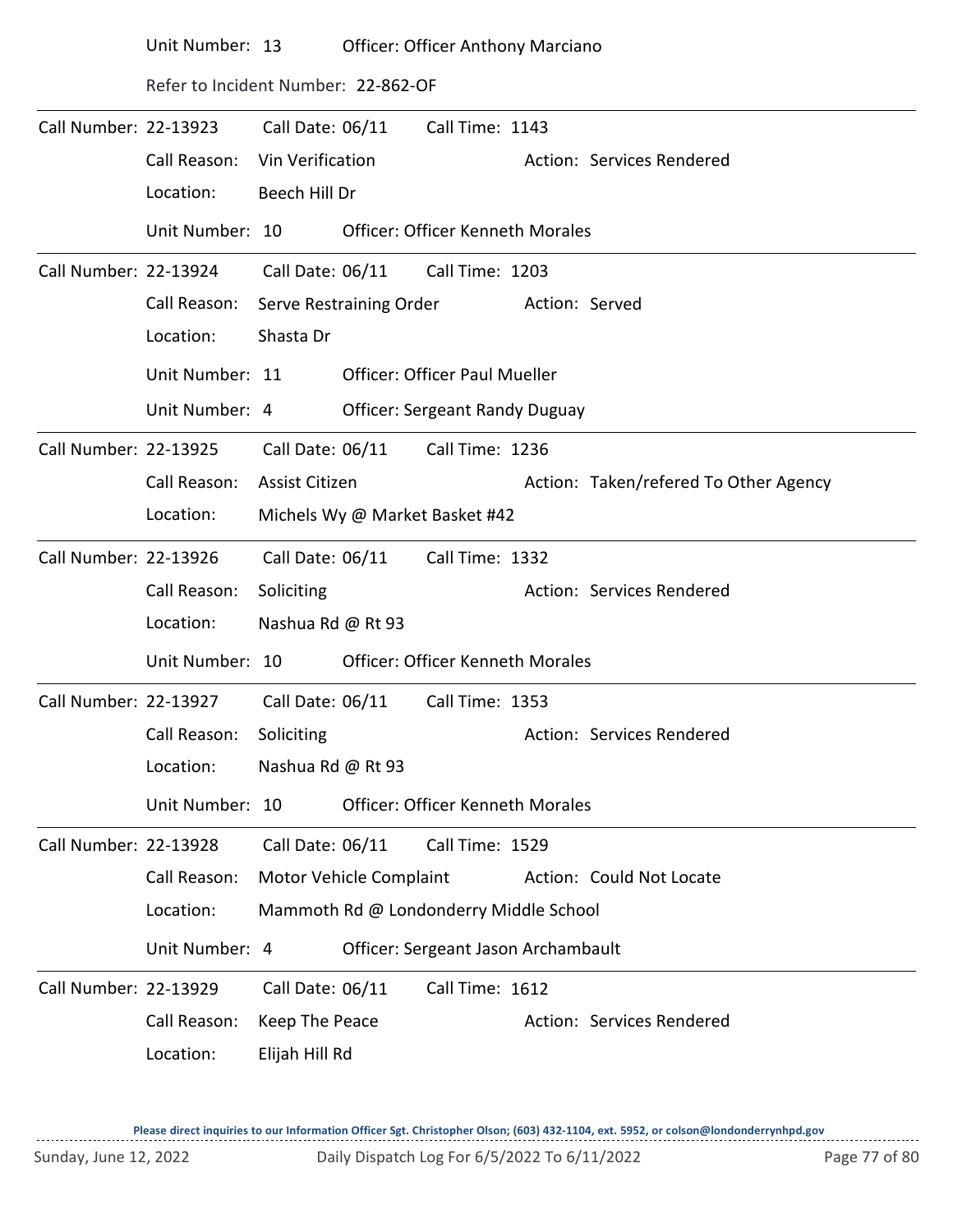|                       | Unit Number: 13                     |                         | <b>Officer: Detective Andrew Phillips</b> |                                           |  |                           |  |  |  |
|-----------------------|-------------------------------------|-------------------------|-------------------------------------------|-------------------------------------------|--|---------------------------|--|--|--|
|                       | Unit Number: 15                     |                         |                                           | Officer: Officer James Defelice           |  |                           |  |  |  |
| Call Number: 22-13930 |                                     | Call Date: 06/11        |                                           | Call Time: 1714                           |  |                           |  |  |  |
|                       | Call Reason:                        | K9 Training             |                                           |                                           |  | Action: Services Rendered |  |  |  |
|                       | Location:                           |                         |                                           | Garden Ln @ Park And Ride South           |  |                           |  |  |  |
|                       | Unit Number: 3                      |                         |                                           | <b>Officer: Officer Matthew Morin</b>     |  |                           |  |  |  |
| Call Number: 22-13931 |                                     |                         |                                           | Call Date: 06/11 Call Time: 1807          |  |                           |  |  |  |
|                       | Call Reason:                        | <b>Animal Control</b>   |                                           |                                           |  | Action: Services Rendered |  |  |  |
|                       | Location:                           | Michels Wy @ T J Maxx   |                                           |                                           |  |                           |  |  |  |
|                       | Unit Number: 13                     |                         |                                           | <b>Officer: Detective Andrew Phillips</b> |  |                           |  |  |  |
| Call Number: 22-13932 |                                     |                         | Call Date: 06/11                          | Call Time: 1804                           |  |                           |  |  |  |
|                       | Call Reason:                        | Found/lost Property     |                                           |                                           |  | Action: Investigated      |  |  |  |
|                       | Location:                           | Pillsbury Rd            |                                           |                                           |  |                           |  |  |  |
|                       | Unit Number: 13                     |                         | <b>Officer: Detective Andrew Phillips</b> |                                           |  |                           |  |  |  |
|                       | Refer to Incident Number: 22-863-OF |                         |                                           |                                           |  |                           |  |  |  |
| Call Number: 22-13933 |                                     | Call Date: 06/11        |                                           | Call Time: 1923                           |  |                           |  |  |  |
|                       | Call Reason:                        | <b>Assist Citizen</b>   |                                           |                                           |  | Action: Investigated      |  |  |  |
|                       | Location:                           | South Rd                |                                           |                                           |  |                           |  |  |  |
|                       | Unit Number: 15                     |                         |                                           | Officer: Officer James Defelice           |  |                           |  |  |  |
| Call Number: 22-13934 |                                     | Call Date: 06/11        |                                           | Call Time: 1928                           |  |                           |  |  |  |
|                       | Call Reason:                        | <b>Traffic Control</b>  |                                           |                                           |  | Action: Services Rendered |  |  |  |
|                       | Location:                           | Mohawk Dr @ Horizon Dr  |                                           |                                           |  |                           |  |  |  |
|                       | Unit Number: 13                     |                         |                                           | <b>Officer: Detective Andrew Phillips</b> |  |                           |  |  |  |
| Call Number: 22-13935 |                                     | Call Date: 06/11        |                                           | Call Time: 1926                           |  |                           |  |  |  |
|                       | Call Reason:                        | Larceny /forgery/ Fraud |                                           |                                           |  | Action: Investigated      |  |  |  |
|                       | Location:                           |                         |                                           | Mammoth Rd @ Grumpys Garage               |  |                           |  |  |  |
|                       | Unit Number: 17                     |                         |                                           | Officer: Officer Keeley Bartolini         |  |                           |  |  |  |
|                       | Refer to Incident Number: 22-864-OF |                         |                                           |                                           |  |                           |  |  |  |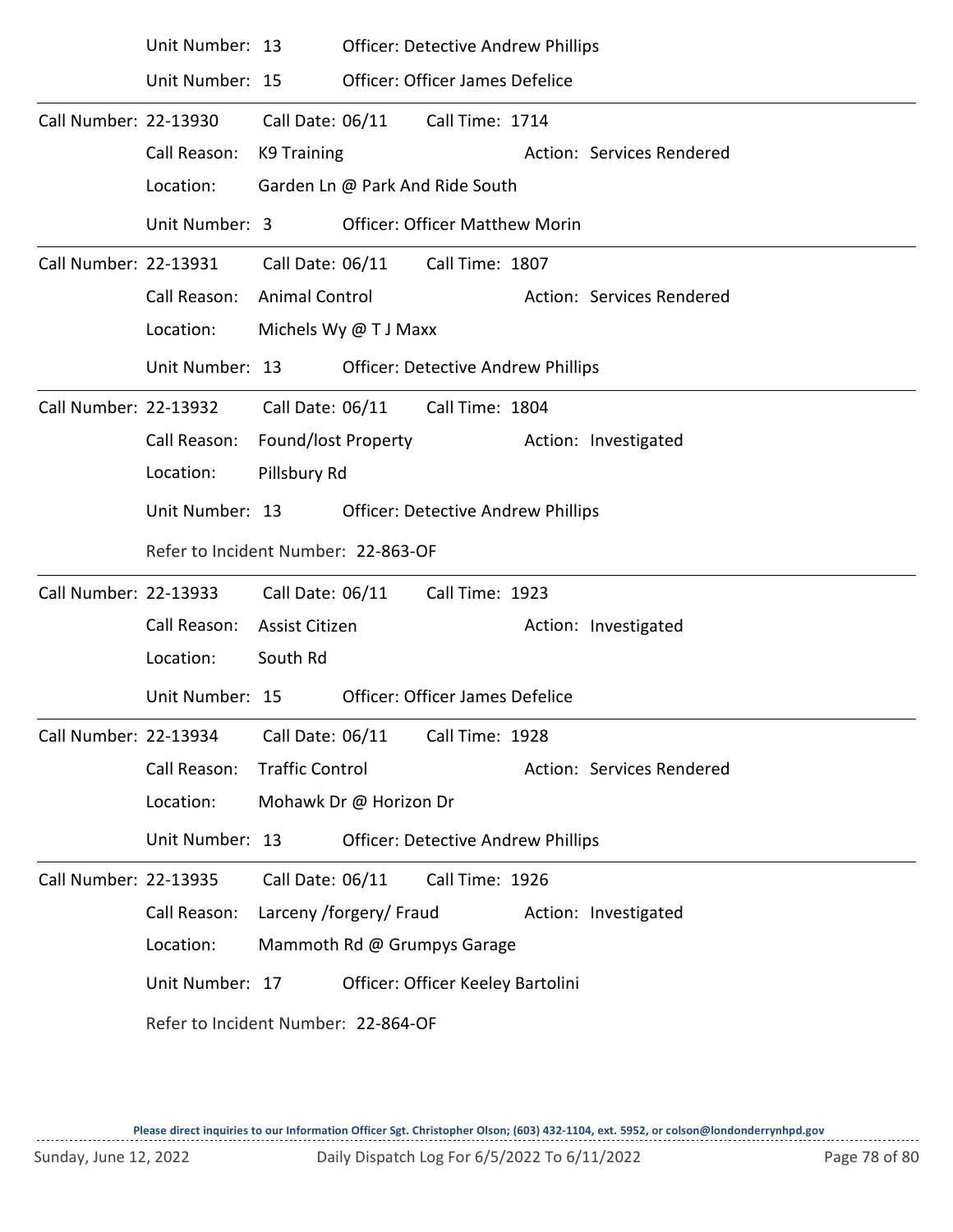| Call Number: 22-13936 |                                     | Call Date: 06/11            | Call Time: 2007                        |                                                           |
|-----------------------|-------------------------------------|-----------------------------|----------------------------------------|-----------------------------------------------------------|
|                       | Call Reason:                        | Motor Vehicle Complaint     |                                        | Action: Services Rendered                                 |
|                       | Location:                           | Adams Rd                    |                                        |                                                           |
| Call Number: 22-13937 |                                     | Call Date: 06/11            | Call Time: 2019                        |                                                           |
|                       | Call Reason:                        | K9 Training                 |                                        | Action: Services Rendered                                 |
|                       | Location:                           |                             | Pillsbury Rd @ Moose Hill School       |                                                           |
|                       | Unit Number: 3                      |                             | <b>Officer: Officer Matthew Morin</b>  |                                                           |
| Call Number: 22-13938 |                                     | Call Date: 06/11            | Call Time: 2111                        |                                                           |
|                       | Call Reason:                        | Found/lost Property         |                                        | Action: Services Rendered                                 |
|                       | Location:                           |                             | Mammoth Rd @ Hong Kong Taste           |                                                           |
| Call Number: 22-13939 |                                     | Call Date: 06/11            | Call Time: 2121                        |                                                           |
|                       | Call Reason:                        | Trespassing                 |                                        | Action: Investigated                                      |
|                       | Location:                           | Pillsbury Rd                |                                        |                                                           |
|                       | Unit Number: 15                     |                             | <b>Officer: Officer James Defelice</b> |                                                           |
|                       | Refer to Incident Number: 22-865-OF |                             |                                        |                                                           |
| Call Number: 22-13940 |                                     | Call Date: 06/11            | Call Time: 2208                        |                                                           |
|                       | Call Reason:                        | Alarm, Business             |                                        | Action: Building Checked/secured                          |
|                       | Location:                           | Mammoth Rd                  |                                        |                                                           |
|                       | Unit Number: 17                     |                             |                                        | Officers: Officer Brandon Gauthier & Officer Nathan Slack |
| Call Number: 22-13941 |                                     | Call Date: 06/11            | Call Time: 2220                        |                                                           |
|                       | Call Reason:                        | Complaint                   |                                        | Action: Services Rendered                                 |
|                       | Location:                           | <b>Wallace Cir</b>          |                                        |                                                           |
|                       | Unit Number: 13                     |                             | Officer: Officer Joanna Phan           |                                                           |
|                       | Unit Number: 15                     |                             | Officer: Officer James Defelice        |                                                           |
|                       | Unit Number: 17                     |                             |                                        | Officers: Officer Brandon Gauthier & Officer Nathan Slack |
| Call Number: 22-13943 |                                     | Call Date: 06/11            | Call Time: 2334                        |                                                           |
|                       | Call Reason:                        | Disabled Mv                 |                                        | Action: Services Rendered                                 |
|                       | Location:                           | Nashua Rd @ Winding Pond Rd |                                        |                                                           |
|                       | Unit Number: 13                     |                             | Officer: Officer Joanna Phan           |                                                           |